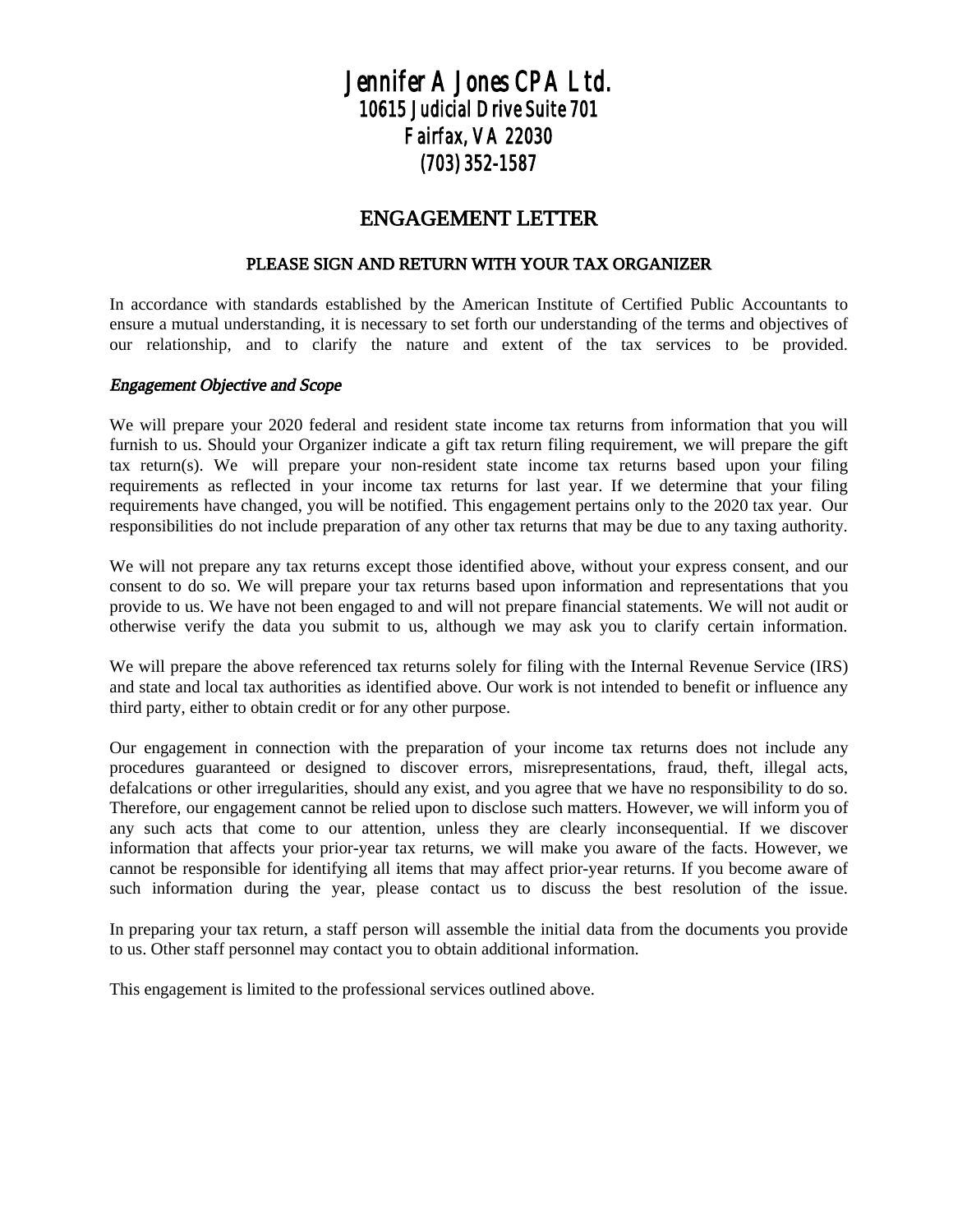#### CPA Firm Responsibilities

Unless otherwise noted, we will perform our services in accordance with the Statements on Standards for Tax Services issued by the American Institute of Certified Public Accountants and U.S. Treasury Department Circular 230. It is our duty to perform services with the same standard of care that a reasonable tax preparer would exercise in this type of engagement.

We will prepare your tax returns based upon your filing status as reflected in your income tax returns for last year. If your filing status has changed, you wish to change your filing status, or you have questions about your filing status, please indicate this in your Organizer.

We will use professional judgment in resolving questions where the tax law is unclear, or where there may be conflicts between taxing authorities' interpretations of the law and other supportable positions. Unless otherwise instructed by you, we will resolve such questions in your favor whenever possible.

Bookkeeping assistance: Should you provide us a copy of the data-file for an existing QuickBooks or other computerized ledger, we will review the file you maintain, make inquiries and/or recommendations for any issue(s) that are discovered or has/have been indicated as existing. These inquiries will be to determine the proper handling of an item, and the recommendations may include correcting journal entries, reclassification of entries, suggested training, or changes in QuickBooks lists, preferences, or other features. Depending on the agreed upon procedure, we will provide, execute and/or implement the recommendations. To the extent we render any accounting and/or bookkeeping assistance, it will be limited to those tasks we deem necessary for the preparation of the returns and billed at our hourly rates.

These services will be performed in accordance with the AICPA Code of Professional Conduct. Additional charges will apply for such services.

Estimated tax payments: You may be required to make quarterly estimated tax payments. We will calculate these payments for the 2021 tax year based upon the information you provide to prepare your 2020 tax returns and have no obligation to update recommended payments after the engagement is completed. If you ask us to update your estimated tax payments, we will handle that request as a separate engagement.

Tax planning services : Our engagement does not include tax planning services. During the course of preparing the tax returns identified above, we may bring to your attention potential tax savings strategies for you to consider as a possible means of reducing your taxes in subsequent tax years. However, we have no responsibility to do so, and will take no action with respect to such recommendations, as the responsibility for implementation remains with you, the taxpayer. If you ask us to provide tax planning services, or if we customarily provide tax planning, we will handle that as a separate engagement.

Government inquiries: This engagement does not include responding to inquiries by any governmental agency or tax authority, nor does it include making inquiries of any governmental agency or tax authority on your behalf, such as the status of a refund or determining why a refund has not been issued. Should you receive an inquiry, you may request that we assist you in responding to such inquiry. Your returns may be selected for examination by the taxing authorities. Any proposed adjustments are subject to certain rights of appeal. If your tax return is selected for examination or audit, you may request that we assist you or represent you. In the event of such examination, audit, inquiry, or proposed adjustment, we will be available upon request to represent you and will render additional invoices for the time and expenses incurred.

Third-party verification requests: We will not respond to any request from banks, mortgage brokers or others for verification of any information reported on these tax returns.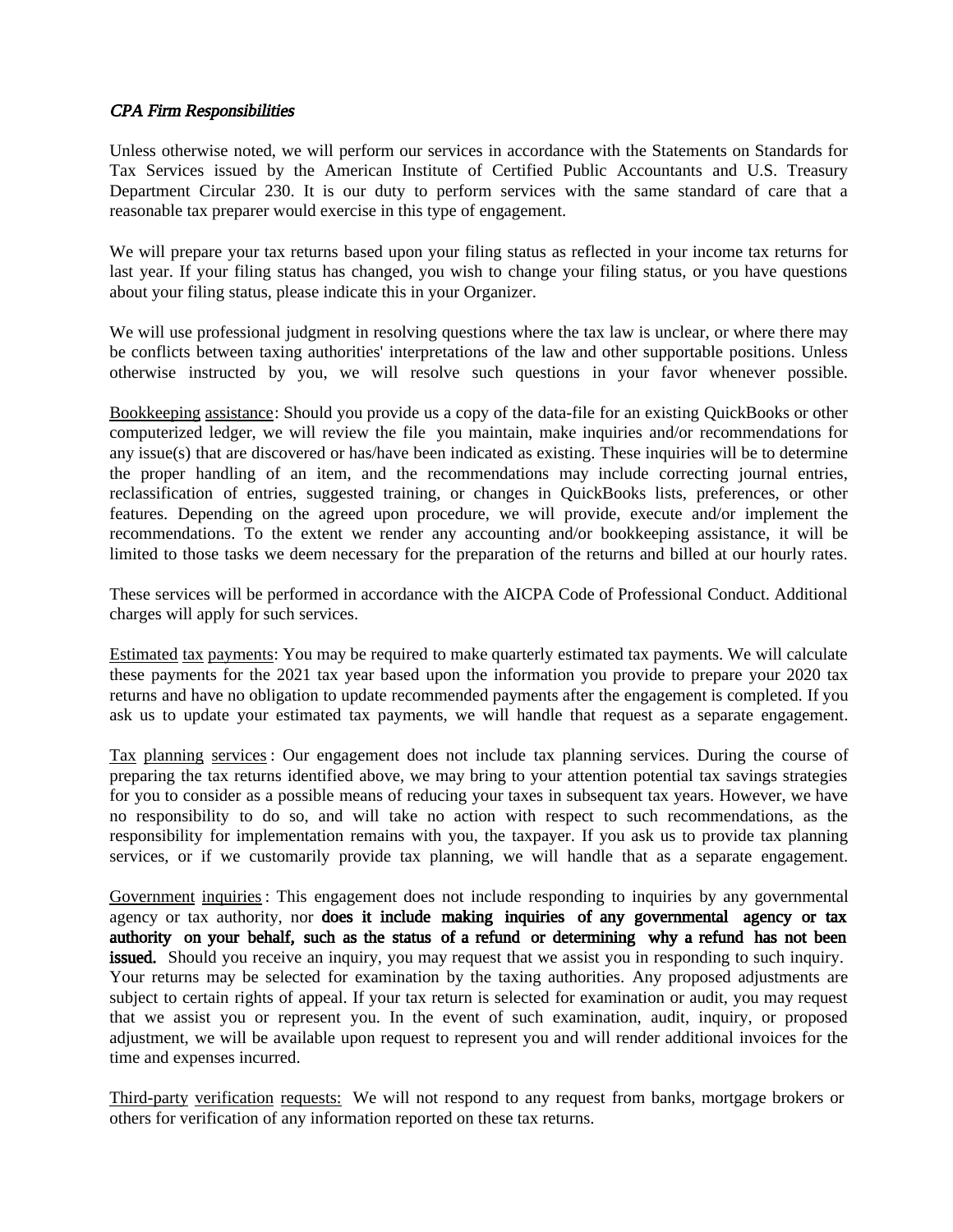Records and Record Retention: All of your original records that you provide to us to prepare your tax return(s) will be returned to you after our use. A copy of your income tax returns will also be provided to you. If you e-file your returns, this copy will be in PDF format,. You may request a hard-copy in addition to the PDF. If you elect not to e-file, a hard-copy will be provided to you. Our working papers, including any copies of your records that we chose to make and the tax organizer that you complete, are our property and will be retained by us in accordance with our established records retention policy. This policy states, in general, that we will retain these working papers for a period of three years. After this period expires, these files may be destroyed. We will provide copies of such documents at our discretion and if compensated for any time and costs associated with the effort.

#### Client Responsibilities

It is your responsibility to provide all the information required for the preparation of complete and accurate returns. We will provide you with a Tax Organizer to help you compile and document the information we need to prepare your returns. You represent that the information you are supplying to us is accurate and complete to the best of your knowledge and that you have disclosed to us all relevant facts affecting the returns. Income from all sources, including those outside the U.S., is required. We will not audit or otherwise verify the data you submit, although it may be necessary to ask you for clarification of some of the information.

Documentation: You are responsible for maintaining adequate documentation to substantiate the accuracy and completeness of your tax returns. You should retain all documents that provide evidence and support for reported income, credits, and deductions on your returns, as required under applicable tax laws and regulations. You are responsible for the adequacy of all information provided in such documents. You represent that you have such documentation and can produce it, if needed, to respond to any audit or inquiry by tax authorities. You agree to hold harmless our firm and its partners, principals, shareholders, officers, directors, members, employees, agents or assigns with respect to any additional tax, penalties, or interest imposed on you by tax authorities resulting from the disallowance of tax deductions due to inadequate documentation. Certain deductions, such as travel and entertainment expenses and expenses for business use of autos, computers, and listed property, require strict documentation. Certain non-cash transactions, such as bartering, require reporting. In preparing your returns, we rely on your representations that we have been informed of all bartering transactions and that you understand and have complied with the documentation requirements for all of your expenses and deductions. If you have any questions about these issues, please contact us.

Personal expenses: You are responsible for ensuring that personal expenses are segregated from business expenses.

State and local filing obligations: You are responsible for determining your tax filing obligations with any state or local tax authorities, including, but not limited to income, franchise, sales, use, business license, business tangible personal property, or unclaimed property taxes. You agree that we have no responsibility to research these obligations or to inform you of them. If upon review of the information you have provided to us, along with information that comes to our attention, we believe you may have additional filing obligations, we will notify you of this responsibility and ask you to contact us. If you ask us to prepare these returns, we will handle that as a separate engagement.

U.S. filing obligations related to foreign financial assets : As part of your filing obligations, you are required to report the maximum value of specified foreign financial assets, which include financial accounts with foreign institutions and certain other foreign non-account investment assets that exceed certain thresholds. You are responsible for informing us of all foreign assets, so we may properly advise you regarding your filing obligations.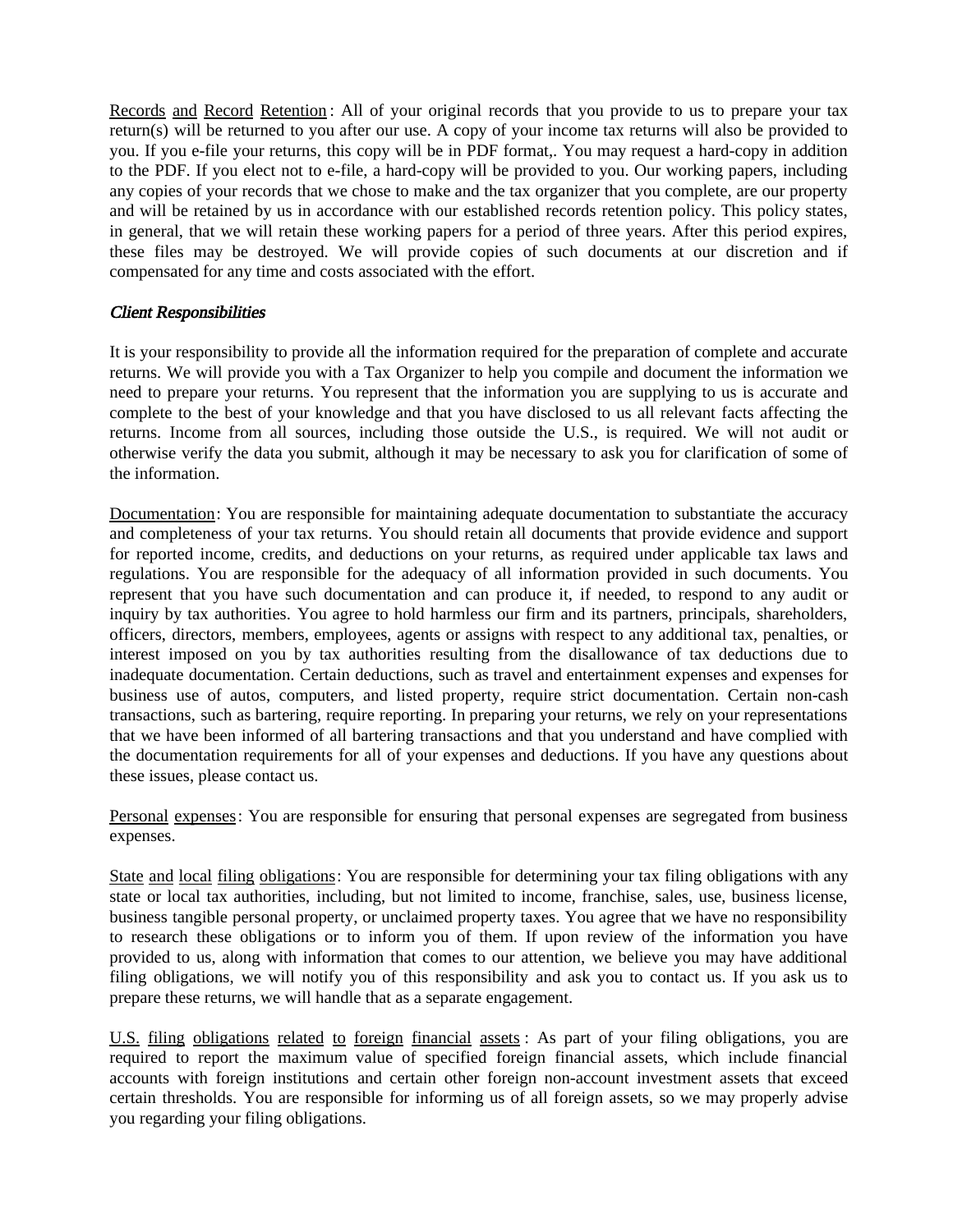These assets include any ownership interests you directly or indirectly hold in businesses located in a foreign county, and any assets or financial accounts located in a foreign country over which you have signature authority. Based on the information you provide, will we inform you of any additional filing requirements, which may include Form 8938, Statement of Specified Foreign Assets, and FinCEN Form 114, Report of Foreign Bank and Financial Accounts. Failure to file required forms can result in the imposition of both civil and criminal penalties, which may be significant.

Foreign filing obligations: You are responsible for complying with the tax filing requirements of any other country. You acknowledge and agree that we have no responsibility to raise these issues with you and that foreign filing obligations are not within the scope of this engagement.

Gift Tax Returns : Any transfer to an individual, either directly or indirectly, where full consideration (measured in money or money's worth) is not received in return is considered a gift. Under federal tax law, certain gifts are taxable and subject to an annual gift tax exclusion amount. You are responsible for informing us if gift tax returns are required to be filed.

Ultimate responsibility : You have final responsibility for your income tax returns. We will provide you with a copy of your electronic income tax returns and accompanying schedules and statements for review prior to filing with the IRS and state and local tax authorities (as applicable). You agree to review and examine them carefully for accuracy and completeness. The law provides various penalties that may be imposed when taxpayers understate their tax liability. You acknowledge that any such understated tax, and imposed interest and penalties, are your responsibility, and that we have no responsibility in that regard.

You will be required to verify and sign a completed Form 8879, IRS e-file Signature Authorization, and any similar state and local equivalent authorization form before your returns can be filed electronically.

In the event that you do not wish to have your income tax returns filed electronically, additional procedures apply and signatures are required in the Organizer in regards to this matter. You will be responsible for reviewing the paper returns for accuracy, signing them, and filing them timely with the tax authorities.

#### Timing of the Engagement

We expect to begin our services upon receipt of the completed 2020 Tax Organizer and all tax documents requested either in the 2020 Tax Organizer or by our office.

If your return is electronically filed, our services will conclude upon the earlier of: 1) the filing and acceptance of your 2020 tax returns by the appropriate tax authorities, 2) written notification by either party that the engagement is terminated, or 3) one year from the execution date of this Agreement.

If you have the option to file a paper return and choose to do so, our services will conclude upon the earlier of: 1) mailing or delivery to you of your 2020 tax returns for your review and filing with the appropriate tax authorities, 2) written notification by either party that the engagement is terminated, or 3) one year from the execution date of this Agreement.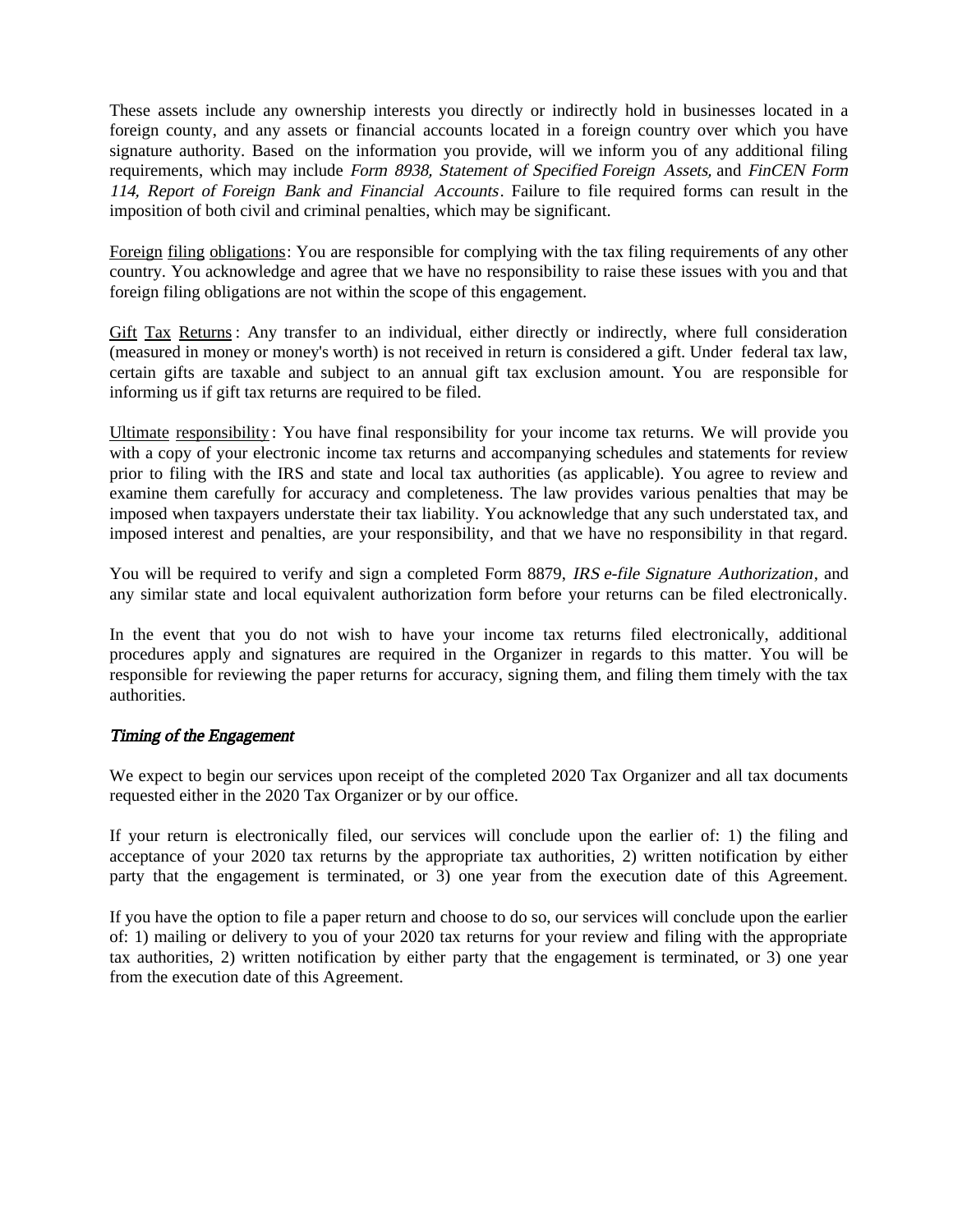#### Extensions of Time to File Tax Returns

It may be necessary for us to apply for an extension of the filing deadline if there are unresolved issues or delays in processing, if we do not receive all of the necessary information needed to prepare the return on a timely basis, or due to staffing availability. Applying for an extension of time to file may extend the time available for a taxing authority to undertake an audit of your return or may extend the statute of limitations. All taxes owed are due by the original filing due date.

Our firm will not file these applications unless we receive your express authorization to do so. In some cases, your signature may be needed on such applications prior to filing or payment of tax due must be enclosed with the application. Failure to timely request an extension of time to file can result in penalties for failure to file tax returns, which accrue from the original due date of the returns, and can be substantial. Failure to pay the taxes due by the original due date will result in the assessment of interest and penalties, which also accrue from the original due date of the returns, and can be substantial.

#### Disclosure of Tax Return Information

Unless authorized by law, we cannot disclose your tax return information to third parties for purposes other than the preparation and filing of your tax return without your consent. If you consent to the disclosure of your tax return information, Federal law may not protect your tax return information from further use or distribution. Disclosure to a third party will not be made without your written consent using a Consent Form provided to you by our firm upon request.

If the tax returns prepared in connection with this engagement are filed using the married filing jointly filing status, both spouses are deemed to be clients of our firm under the terms of this Agreement. You each acknowledge that there is no expectation of privacy from the other concerning our services in connection with this engagement, and we are at liberty to share with either of you, without prior consent of the other, any and all documents and other information concerning the preparation of your returns. You also acknowledge that unless we are notified otherwise in advance and in writing, we may construe an instruction from either of you to be an instruction on your joint behalf. Absent a contrary written instruction in the future, from either or both of you, we will communicate with either or both of you at the address on your 2020 federal return.

Certain communications involving tax advice between you and our firm may be privileged and not subject to disclosure to the IRS. By disclosing the contents of these communications to anyone, or by turning over information about those communications to the government, you may be waiving this privilege. To protect this right to privileged communication, please consult with your attorney prior to disclosing any information about our tax advice. Should you decide that it is appropriate for us to disclose any potentially privileged communications, you agree to provide us written, advance authority to make that disclosure.

Should we receive any request for the disclosure of privileged information from any third party, including a subpoena or IRS summons, if permitted, we will notify you of any requests prior to responding. You may, within the time permitted for our firm to respond to the request, initiate such legal action as you deem appropriate to protect information from discovery. Unless you promptly initiate such action after we notify you at your last known address, we will release the information requested. In the event you direct us not to make the disclosure, you agree to hold us harmless from any expenses incurred in defending the privilege, including, by way of illustration only, our attorney fees, court costs, outside adviser's costs, or penalties or fines imposed as a result of your asserting the privilege or your directions to us to assert the privilege.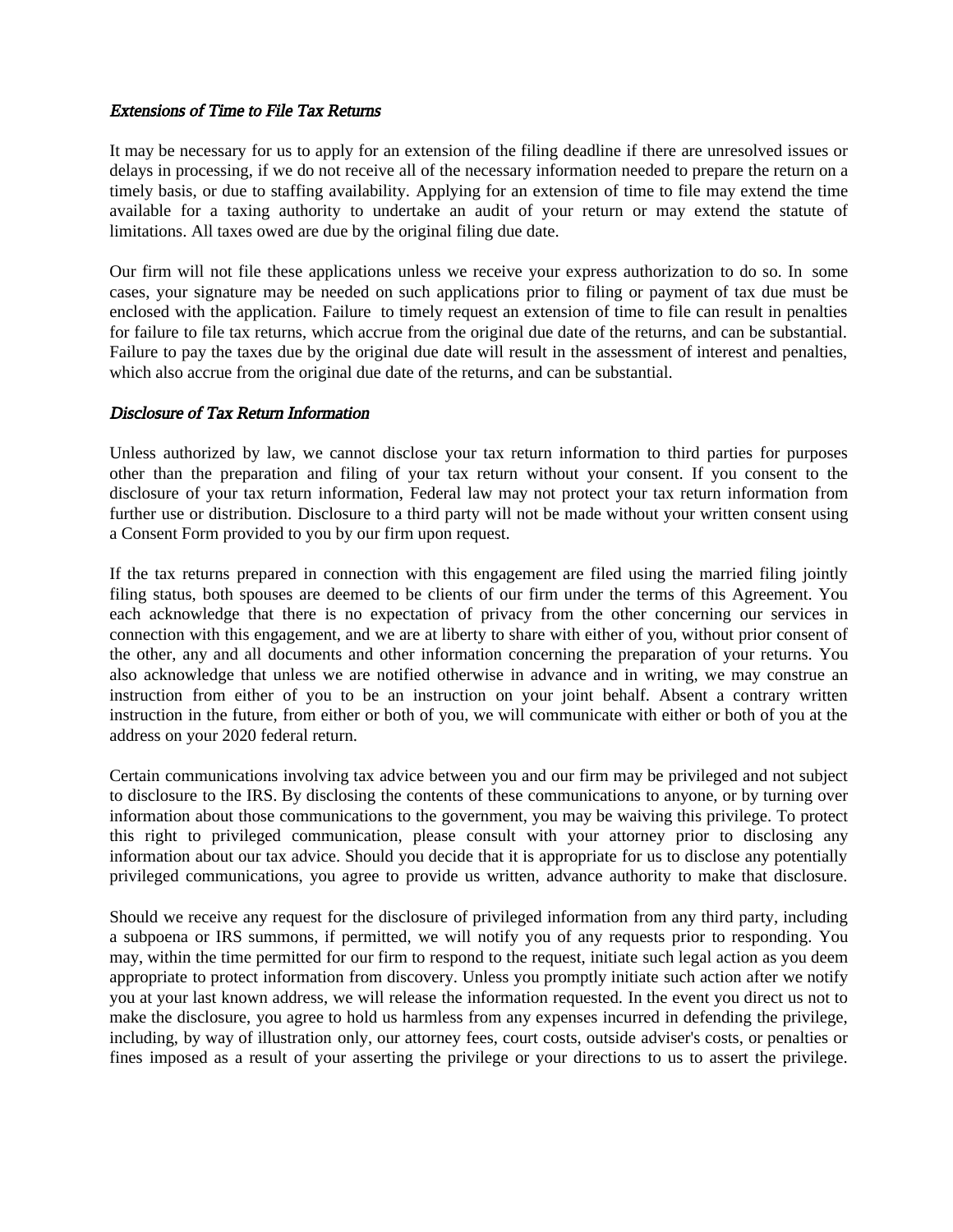In the event we are required to respond to a subpoena, court order or other legal process for the production of documents and/or testimony relative to information we obtained and/or prepared during the course of this engagement, you agree to compensate us at our hourly rates for the time we expend in connection with such response, and to reimburse us for all of our out-of-pocket costs incurred in that regard.

#### Penalties and Interest Charges

Federal, state, and local tax authorities impose various penalties and interest charges for non-compliance with tax laws and regulations, including, failure to file or late filing of returns, and underpayment of taxes. You, as the taxpayer, remain responsible for the payment of all tax, penalties, and interest charges imposed by tax authorities.

We rely on the accuracy and completeness of the information you provide to us in connection with the preparation of your tax returns. Failure to disclose or inadequate disclosure of income or tax positions may result in the imposition of penalties and interest charges.

The Internal Revenue Code and regulations impose preparation and disclosure standards with noncompliance penalties on both the preparer of a tax return and on the taxpayer. Unless we have a reasonable belief that any tax position in your return will be sustained on its merits, a preparer penalty will be imposed on us unless that position has a reasonable basis and is adequately disclosed in the return. And, while we might be able to avoid a preparer penalty by adequately disclosing a return position, you might not have to disclose the position in order to avoid applicable taxpayer penalties. If we determine that we would be subject to a preparer penalty by delivering your return to you, you agree to either adequately disclose that position on your return or change the position to one that would not subject us to penalty. If you do not choose to change your position or adequately disclose so as to eliminate, in our sole opinion, our exposure to the preparer penalty, we, in our sole discretion and at any time, may withdraw from the engagement without completing or delivering tax returns to you. Such withdrawal will complete our engagement, and you will be obligated to compensate us for all time expended and to reimburse us for all out-of-pocket expenses through the date of our withdrawal.

#### Professional Fees

Our fees for tax services will be based upon complexity of the work to be performed, our professional time to complete the work, and on the availability, quality and completeness of your records. We also bill for any out-of-pocket expenses incurred on this engagement, including computer processing charges, and delivery charges. Hourly rates vary from \$120 to \$250 per hour depending on the individual providing the services. We reserve the right to increase or decrease our fees based on the value of the services rendered. All invoices are due and payable upon presentation unless you make other agreed upon arrangements. There will be a late charge of \$30 plus 1.5% per month (18% APR) added to all fees paid more than 30 days from the date of billing. Should it become necessary for our firm to incur attorney's or other collection agency fees in order to collect on your unpaid invoice, you will be responsible for reimbursing us for our costs of collection, including attorney fees.

Additional copies of the tax returns will be provided upon request. The fee is \$25 per tax year.

If we elect to terminate our services for non-payment or for any other reason provided for in this letter, our engagement will be deemed to have been completed upon written notification of termination, even if we have not completed your return. You will be obligated to compensate us for all time expended, and to reimburse us for all of our out-of-pocket costs incurred on your behalf.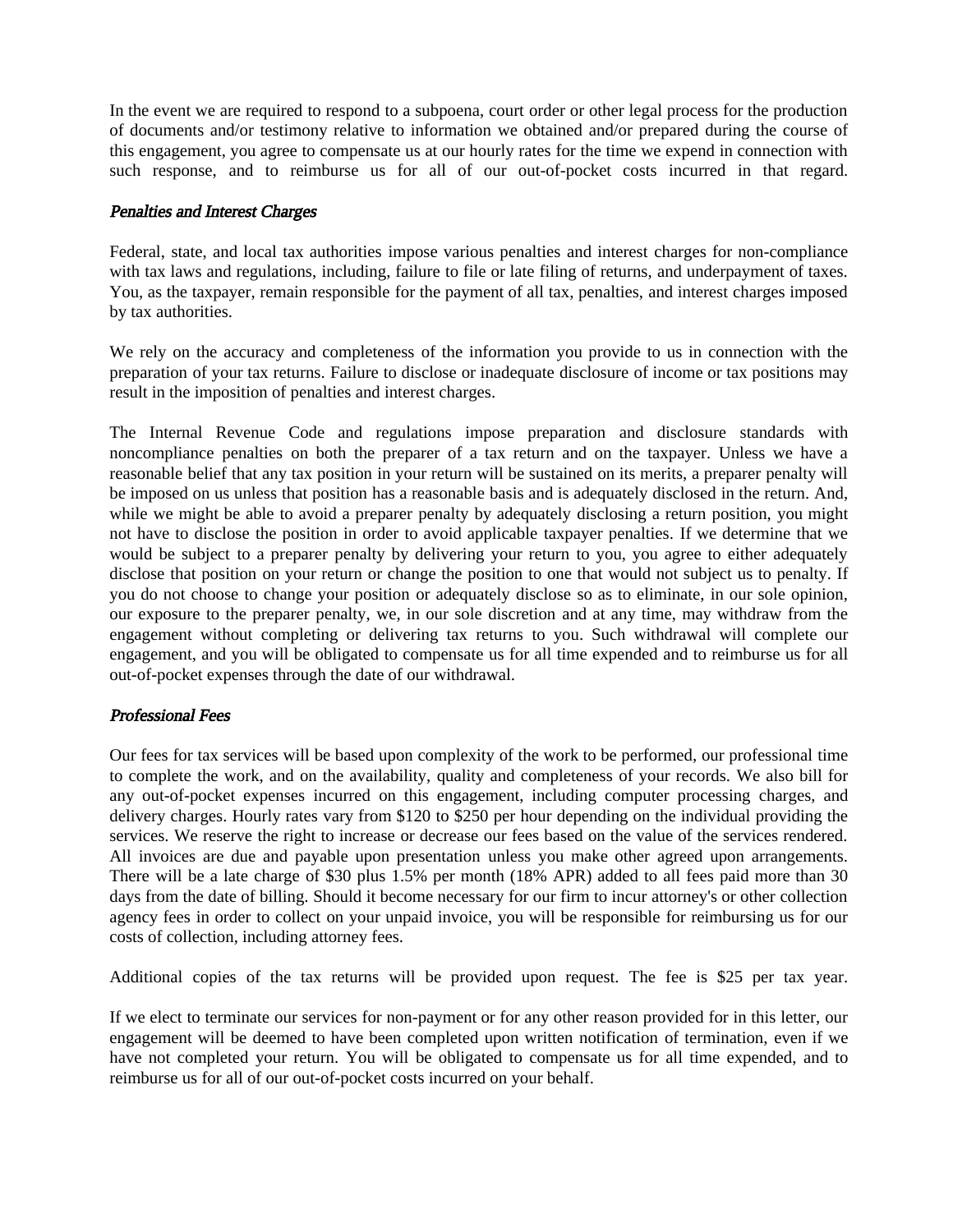Any litigation arising out of this engagement, except actions by us to enforce payment of our professional invoices, must be filed within one year from the completion of the engagement, notwithstanding any statutory provision to the contrary. In the event of litigation brought against us, any judgment you obtain shall be limited in amount, and shall not exceed the amount of the fee charged by us, and paid by you, for the services set forth in this engagement letter. Our liability for all claims, damages and costs arising from this engagement is limited to the total amount of fees paid to us by you for the services rendered under this agreement.

In the event that we become obligated to pay any judgment or similar award, you agree to pay any amount in settlement, and/or incur any costs as a result of any inaccurate or incomplete information that you provide to us during the course of this engagement, you agree to indemnify us, defend us, and hold us harmless as against such obligations, agreements and/or costs.

This engagement letter is contractual in nature, and includes all of the relevant terms that will govern the engagement for which it has been prepared. The terms of this letter supersede any prior oral or written representations or commitments by or between the parties. Any material changes or additions to the term set forth in this letter will only become effective if evidenced by a written amendment to this letter, signed by all of the parties.

If the tax services and terms outlined are in accordance with your understanding of our engagement, please sign this letter on the line below designated for your signature and return the original of this executed letter with a completed copy of the enclosed Tax Organizer and your supporting documentation. You should keep a copy of this letter and your completed Tax Organizer for your records.

If this firm does not receive from you the original of this letter, in fully executed form, but receives from you a completed copy of the enclosed Organizer and/or supporting documentation, then such receipt by this office shall be deemed to evidence your acceptance of all of the terms set forth above. If however, this office receives from you no response to this letter, then this office will not proceed to provide you with any professional services and will not prepare your income tax returns.

#### Please return the Tax Organizer, even if you did not complete it. It is helpful to us for organizing your information and determining if anything is missing.

We want to express our appreciation for this opportunity to be of service to you.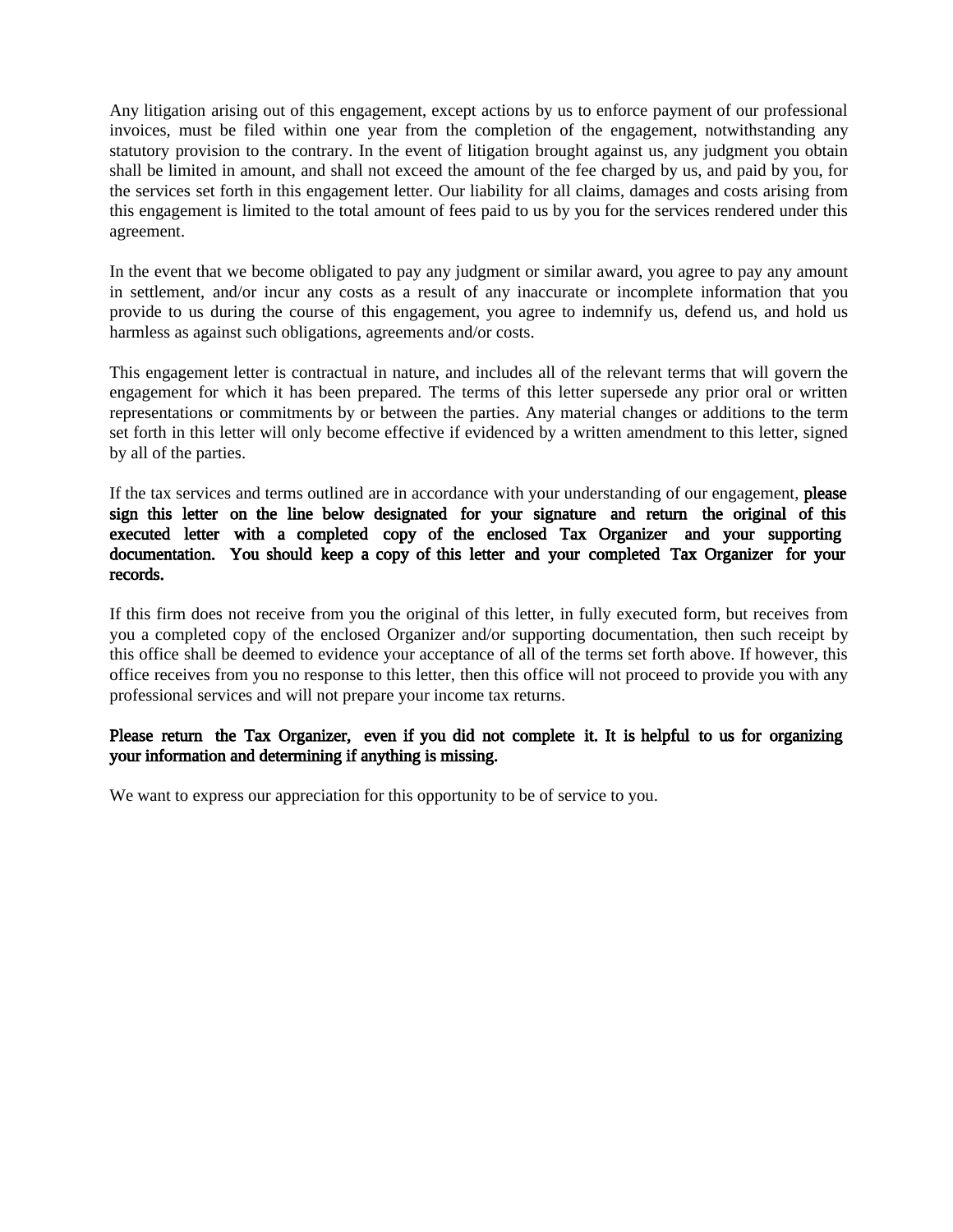To: Jennifer A. Jones, CPA, Ltd. 10615 Judicial Drive, Suite 701 Fairfax, VA 22030 703-352-1587

From:

Name:

Street Address: \_\_\_\_\_\_\_\_\_\_\_\_\_\_\_\_\_\_\_\_\_\_\_\_\_\_\_\_\_\_\_\_\_\_\_\_\_\_\_\_\_\_\_\_\_\_\_\_\_

City, State, Zip Code: \_\_\_\_\_\_\_\_\_\_\_\_\_\_\_\_\_\_\_\_\_\_\_\_\_\_\_\_\_\_\_\_\_\_\_\_\_\_\_\_\_\_\_\_\_

The foregoing is in accordance with my understanding of your engagement to provide tax services for the 2020 federal, resident state income tax returns. Should it be determined that there are filing requirements for non-resident state returns, Form 709 U.S. Gift Tax Return(s), Form 8938, Statement of Specified Foreign Assets, and/or FinCEN Form 114, Report of Foreign Bank and Financial Accounts, that this engagement will include these filing requirements upon express, mutual agreement. The terms described in this letter are acceptable and are hereby agreed to.

AGREED TO AND ACCEPTED BY:

#### *Jennifer A. Jones, C.P.A.*

Jennifer A. Jones, CPA, President For: Jennifer A. Jones, CPA, Ltd.

(Both spouses must sign for the preparation of a joint return) Accepted By:

Taxpayer \_\_\_\_\_\_\_\_\_\_\_\_\_\_\_\_\_\_\_\_\_\_\_\_\_\_\_\_\_\_\_\_\_\_\_\_\_ Date\_\_\_\_\_\_\_\_\_\_\_\_\_\_\_\_\_\_\_\_\_\_\_\_\_\_\_\_\_\_\_\_\_

Accepted By:

Spouse, if applicable \_\_\_\_\_\_\_\_\_\_\_\_\_\_\_\_\_\_\_\_\_\_\_\_\_\_\_\_\_ Date\_\_\_\_\_\_\_\_\_\_\_\_\_\_\_\_\_\_\_\_\_\_\_\_\_\_\_\_\_\_\_\_\_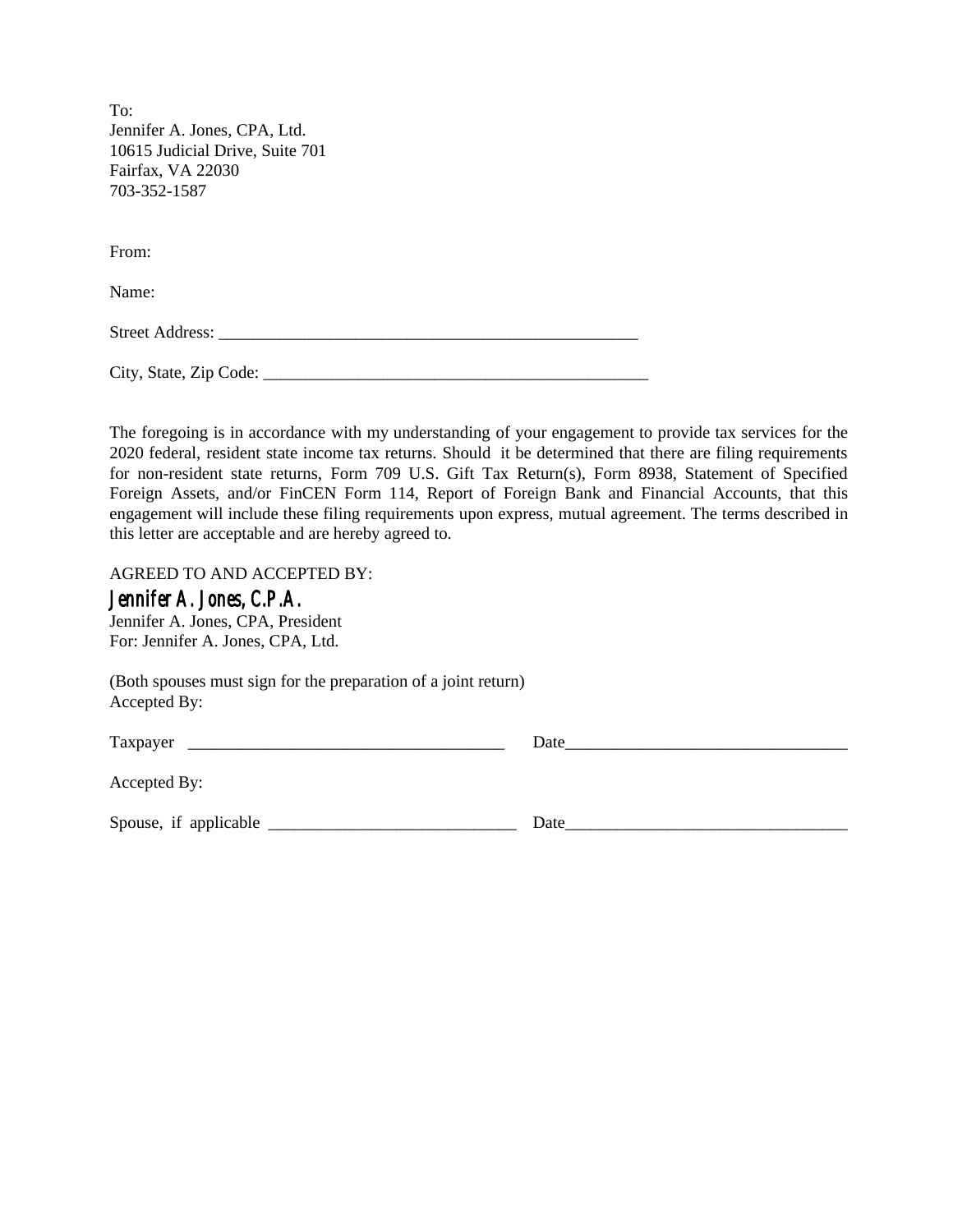**2020**

# **1040 US Topical Index**

| <b>TOPIC</b>                                  | <b>FORM</b>      | <b>TOPI</b>          |
|-----------------------------------------------|------------------|----------------------|
| Adoption expenses                             | 37               | IRA dist             |
| Alimony paid                                  | 24               | Medical              |
| Alimony received                              | 14.1             | Miscella             |
| Business income and expenses                  | 16               | Miscella             |
| Business use of home                          | 29               | Mortgag              |
| Capital gains/losses                          | 17               | Moving               |
| Charitable contributions                      | 25 p2, 25 p3, 26 | <b>Partners</b>      |
| Child and dependent care expenses             | 33.1, 33.2       | Pension              |
| Children's interest/dividend income           | 44               | Purchas              |
| Client information                            | 1                | Oualifie             |
| Dependents                                    | 2                | Qualifie             |
| Direct deposit of refund                      | 3, 6, 7.1        | Railroad             |
| Dividend income                               | 11, 12           | Real es <sup>®</sup> |
| Education expenses                            | 38               | <b>REMIC</b>         |
| Education Savings Accounts                    | 14.3             | Rental &             |
| Employee business expenses                    | 30 p1            | S corpo              |
| Estate information                            | 20.3, 20.4       | Sale of              |
|                                               | 25 p4            | Sale of              |
| Estimated taxes                               | 3, 6, 7.1        | Sale of              |
| Excess Mortgage Interest                      | 25 p5            | Sales a              |
| Farm income and expenses                      | 19               | Self-em              |
| Foreign information                           | 31.1             | SEP cor              |
| Foreign wages and other income                | 31.2             | <b>SIMPLE</b>        |
| Gambling income/losses                        | 10, 13.1, 13.2   | Social s             |
| Health insurance premiums (self-employed)  24 |                  | State ar             |
| Health savings accounts                       | 32.1             | Student              |
| Household employment taxes                    | 42               | Taxes p              |
| Installment sales                             | 17 p2            | Tax retu             |
| Interest income                               | 11, 12           | Trust in             |
| Interest paid                                 | 25 p2            | Unempl               |
| Investment expense                            | 25 p3            | Vacatio              |
| Investment interest expense                   | 25 p2            | Vehicle              |
| IRA contributions                             | 24               | Wages,               |
|                                               |                  |                      |

| <b>TOPIC</b>                         | <b>FORM</b>    |
|--------------------------------------|----------------|
|                                      | 10, 13.1, 13.2 |
| Medical and dental expenses          | 25             |
| Miscellaneous income                 | 14.1           |
| Miscellaneous itemized deductions    | 25 p3, 25 p4   |
| Mortgage interest expense            | 25 p2          |
|                                      | 17, 27         |
|                                      | 20.1, 20.2     |
|                                      | 10, 13.1, 13.2 |
|                                      | 22 p2          |
| Qualified Plan (Keogh) contributions | 24             |
|                                      | 14.3           |
| Railroad retirement benefits         | 14.1           |
|                                      | 25             |
|                                      | 20.3, 20.4     |
| Rental & royalty income & expenses   | 18             |
|                                      | 20.1, 20.2     |
|                                      | 22             |
|                                      | 17.27          |
| Sale of stocks and bonds             | 17             |
|                                      | 25             |
|                                      | 24             |
|                                      | 24             |
|                                      | 24             |
| Social security benefits received    | 14.1           |
| State and local tax refunds          | 14.2           |
| Student loan interest paid           | 24             |
|                                      | 25             |
| Tax return preparation fee           | 25p3           |
|                                      | 20.3, 20.4     |
| Unemployment compensation            | 14.2           |
|                                      | 18, 18 p2      |
|                                      | 22 p3, 30 p2   |
|                                      | 10, 13.1, 13.2 |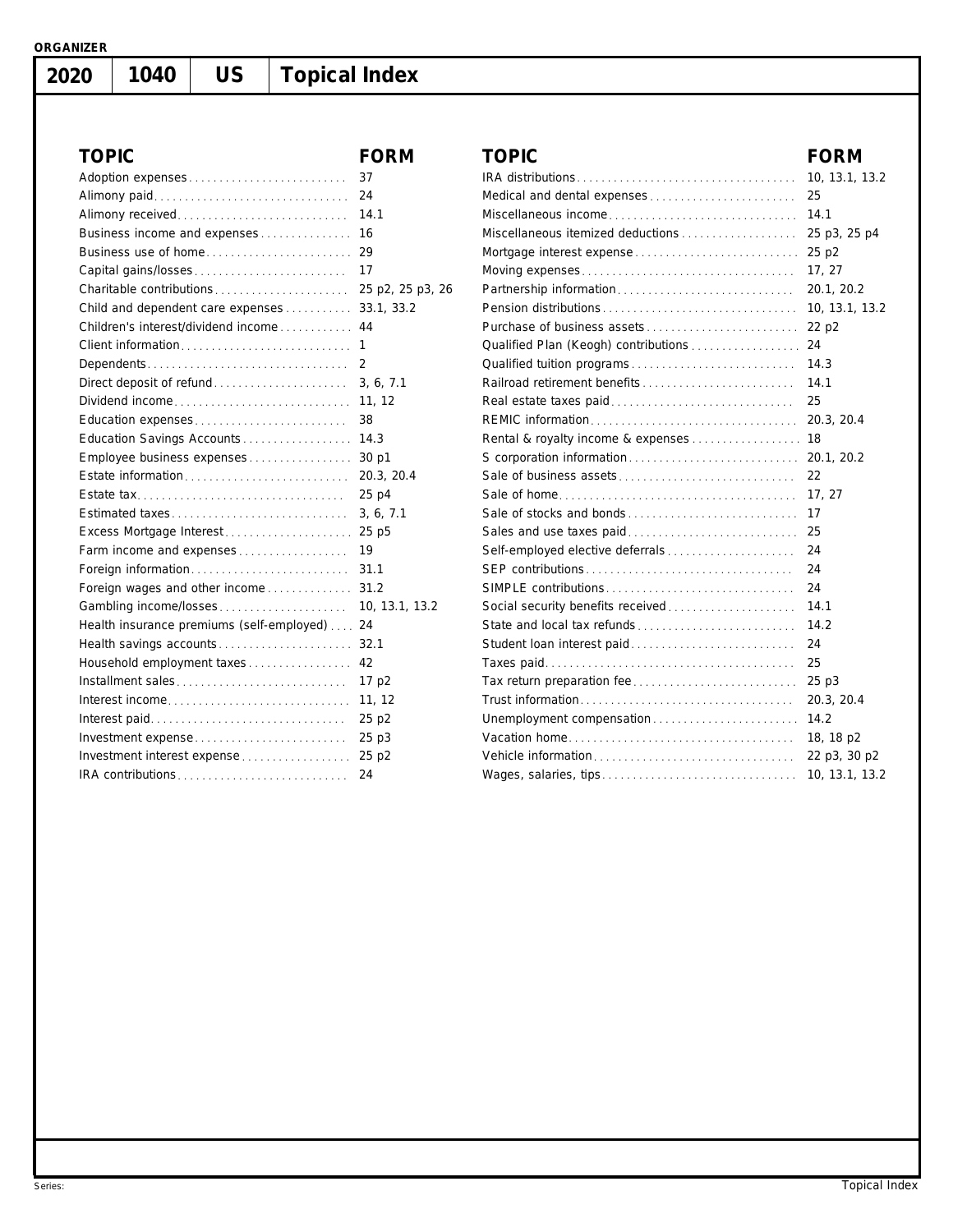| 2020     | 1040                      | <b>US</b>                            | <b>Client Information</b>                                                                                                                                                                                                                                                                                                               |                               | 1                                                                           |
|----------|---------------------------|--------------------------------------|-----------------------------------------------------------------------------------------------------------------------------------------------------------------------------------------------------------------------------------------------------------------------------------------------------------------------------------------|-------------------------------|-----------------------------------------------------------------------------|
|          |                           |                                      |                                                                                                                                                                                                                                                                                                                                         | <b>Tax Return Appointment</b> |                                                                             |
|          | Fax number:               | Telephone number:<br>E-mail address: |                                                                                                                                                                                                                                                                                                                                         | Date:<br>Time:<br>Location:   |                                                                             |
|          | <b>CLIENT INFORMATION</b> |                                      | This tax organizer will assist you in gathering information necessary for the preparation of your 2020 tax return. Please add, change, or delete information as appropriate.                                                                                                                                                            |                               |                                                                             |
| Filing   |                           |                                      |                                                                                                                                                                                                                                                                                                                                         |                               |                                                                             |
| Status   |                           |                                      | 1=married filing separate and lived with spouse                                                                                                                                                                                                                                                                                         |                               |                                                                             |
|          |                           |                                      |                                                                                                                                                                                                                                                                                                                                         |                               | <b>Filing Status</b>                                                        |
|          |                           |                                      |                                                                                                                                                                                                                                                                                                                                         |                               |                                                                             |
|          |                           | Last name                            |                                                                                                                                                                                                                                                                                                                                         |                               | $1 =$ Single<br>$2 =$ Married filing joint<br>$3 =$ Married filing separate |
|          |                           | Title/suffix                         | <u> 1989 - Johann Stein, marwolaethau a bhann an t-Amhain an t-Amhain an t-Amhain an t-Amhain an t-Amhain an t-A</u>                                                                                                                                                                                                                    |                               |                                                                             |
| Taxpayer |                           |                                      |                                                                                                                                                                                                                                                                                                                                         |                               | $4 =$ Head of household<br>$5 =$ Qualifying widow(er)                       |
|          |                           |                                      |                                                                                                                                                                                                                                                                                                                                         |                               |                                                                             |
|          |                           |                                      |                                                                                                                                                                                                                                                                                                                                         |                               |                                                                             |
|          |                           |                                      |                                                                                                                                                                                                                                                                                                                                         |                               |                                                                             |
|          |                           |                                      | 1=blind. $\ldots$ $\ldots$ $\ldots$ $\ldots$ $\ldots$ $\ldots$ $\ldots$ $\ldots$ $\ldots$ $\ldots$ $\ldots$ $\ldots$ $\ldots$ $\ldots$ $\ldots$ $\ldots$ $\ldots$ $\ldots$ $\ldots$ $\ldots$ $\ldots$ $\ldots$ $\ldots$ $\ldots$ $\ldots$ $\ldots$ $\ldots$ $\ldots$ $\ldots$ $\ldots$ $\ldots$ $\ldots$ $\ldots$ $\ldots$ $\ldots$ $\$ |                               |                                                                             |
|          |                           | First name and initial               |                                                                                                                                                                                                                                                                                                                                         |                               |                                                                             |
|          |                           |                                      |                                                                                                                                                                                                                                                                                                                                         |                               |                                                                             |
| Spouse   |                           | Title/suffix                         | <u> 1980 - Johann Stein, marwolaethau a bhann an t-Amhair an t-Amhair an t-Amhair an t-Amhair an t-Amhair an t-A</u>                                                                                                                                                                                                                    |                               |                                                                             |
|          |                           |                                      |                                                                                                                                                                                                                                                                                                                                         |                               |                                                                             |
|          |                           |                                      |                                                                                                                                                                                                                                                                                                                                         |                               |                                                                             |
|          |                           |                                      |                                                                                                                                                                                                                                                                                                                                         |                               |                                                                             |
|          |                           |                                      |                                                                                                                                                                                                                                                                                                                                         |                               |                                                                             |
|          |                           |                                      |                                                                                                                                                                                                                                                                                                                                         |                               |                                                                             |
|          |                           |                                      |                                                                                                                                                                                                                                                                                                                                         |                               |                                                                             |
|          |                           | Street address                       | the control of the control of the control of the control of the control of the control of                                                                                                                                                                                                                                               |                               |                                                                             |
| Address  |                           | Apartment number                     |                                                                                                                                                                                                                                                                                                                                         |                               |                                                                             |
|          |                           |                                      |                                                                                                                                                                                                                                                                                                                                         |                               |                                                                             |
|          |                           | State                                |                                                                                                                                                                                                                                                                                                                                         |                               |                                                                             |
|          |                           | ZIP code                             |                                                                                                                                                                                                                                                                                                                                         |                               |                                                                             |
| Foreign  |                           |                                      |                                                                                                                                                                                                                                                                                                                                         |                               |                                                                             |
| Address  |                           | Postal code                          |                                                                                                                                                                                                                                                                                                                                         |                               |                                                                             |
|          |                           | Country.                             |                                                                                                                                                                                                                                                                                                                                         |                               |                                                                             |
|          |                           |                                      |                                                                                                                                                                                                                                                                                                                                         |                               |                                                                             |
|          |                           |                                      |                                                                                                                                                                                                                                                                                                                                         |                               |                                                                             |
|          |                           |                                      |                                                                                                                                                                                                                                                                                                                                         |                               |                                                                             |
|          |                           |                                      |                                                                                                                                                                                                                                                                                                                                         |                               |                                                                             |
|          |                           |                                      |                                                                                                                                                                                                                                                                                                                                         |                               |                                                                             |
|          |                           |                                      |                                                                                                                                                                                                                                                                                                                                         |                               |                                                                             |
|          |                           |                                      |                                                                                                                                                                                                                                                                                                                                         |                               |                                                                             |
|          |                           |                                      |                                                                                                                                                                                                                                                                                                                                         |                               |                                                                             |
|          |                           |                                      |                                                                                                                                                                                                                                                                                                                                         |                               |                                                                             |
|          |                           |                                      |                                                                                                                                                                                                                                                                                                                                         |                               |                                                                             |
|          |                           |                                      |                                                                                                                                                                                                                                                                                                                                         |                               |                                                                             |
|          |                           |                                      |                                                                                                                                                                                                                                                                                                                                         |                               |                                                                             |
|          |                           |                                      |                                                                                                                                                                                                                                                                                                                                         |                               |                                                                             |
|          |                           |                                      |                                                                                                                                                                                                                                                                                                                                         |                               |                                                                             |
|          |                           |                                      |                                                                                                                                                                                                                                                                                                                                         |                               |                                                                             |
|          |                           |                                      |                                                                                                                                                                                                                                                                                                                                         |                               | 1                                                                           |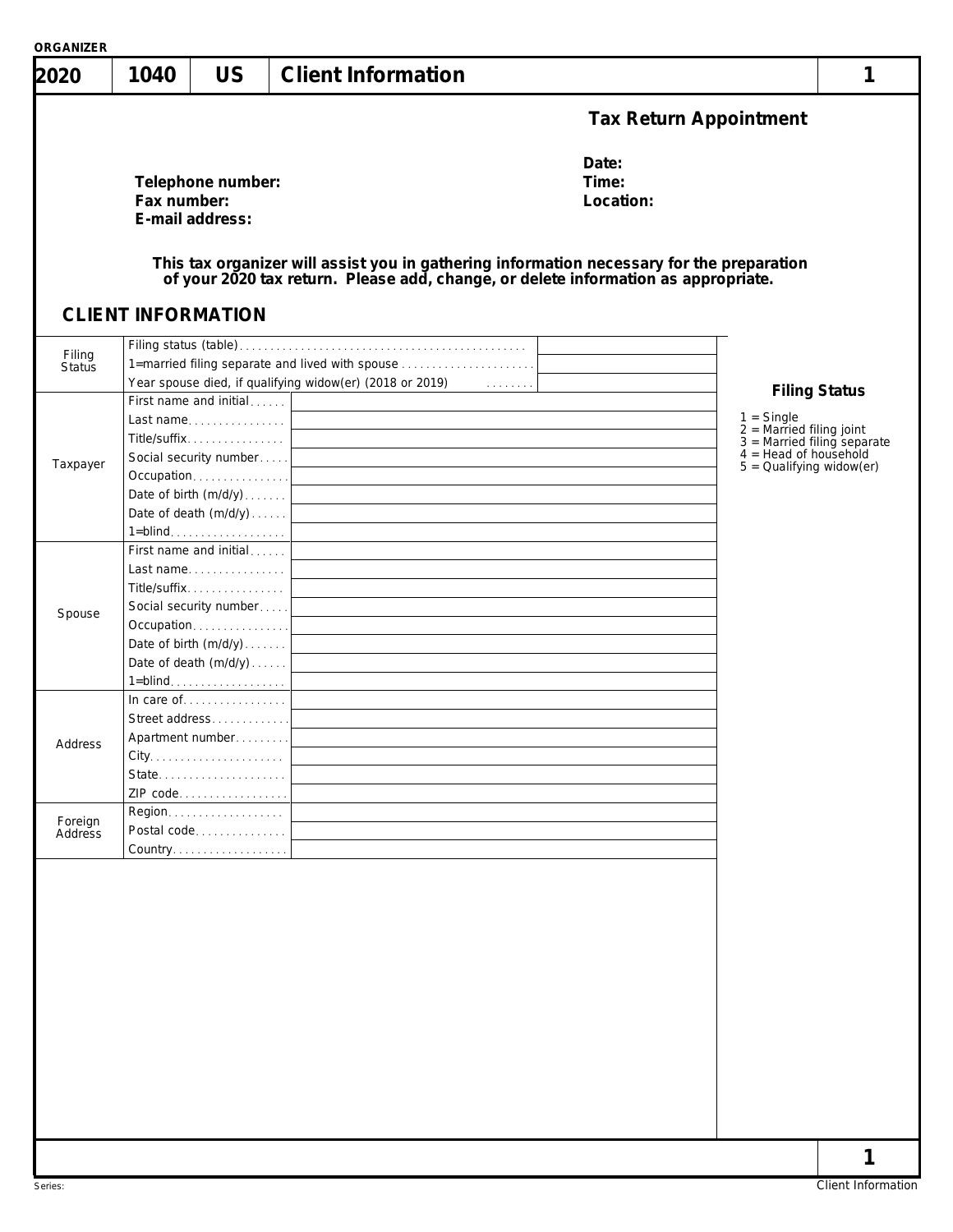| <b>ORGANIZER</b><br>2020           | 1040 | <b>US</b>                                                                                                                                     | <b>Client Information (continued)</b>              | $1_{p2}$      |
|------------------------------------|------|-----------------------------------------------------------------------------------------------------------------------------------------------|----------------------------------------------------|---------------|
|                                    |      |                                                                                                                                               | Please add, change or delete information for 2020. |               |
|                                    |      | <b>CLIENT INFORMATION</b>                                                                                                                     |                                                    |               |
| Taxpayer<br>Contact<br>Information |      | Home phone<br>Work phone<br>Work extension<br>Daytime phone (table)<br>Mobile phone<br>Fax number<br>E-mail address                           | $1 = Work$<br>$2 =$ Home<br>$3 = Mobile$           | Daytime Phone |
| Spouse<br>Contact<br>Information   |      | Home phone<br>Work phone<br>Work extension<br>Daytime phone (table)<br>Mobile phone<br>Fax number<br>E-mail address                           |                                                    |               |
| Taxpayer<br>Authentication         |      | Driver's license no<br>Driver's license state<br>Issue date (m/d/y)<br>Expiration date (m/d/y)<br>Theft protection PIN<br>Driver's license no |                                                    |               |
| Spouse<br>Authentication           |      | Driver's license state<br>Issue date (m/d/y)<br>Expiration date $(m/d/y)$<br>Theft protection PIN                                             |                                                    |               |
|                                    |      |                                                                                                                                               |                                                    |               |
|                                    |      |                                                                                                                                               |                                                    |               |
|                                    |      |                                                                                                                                               |                                                    |               |
|                                    |      |                                                                                                                                               |                                                    |               |
|                                    |      |                                                                                                                                               |                                                    | $1_{p2}$      |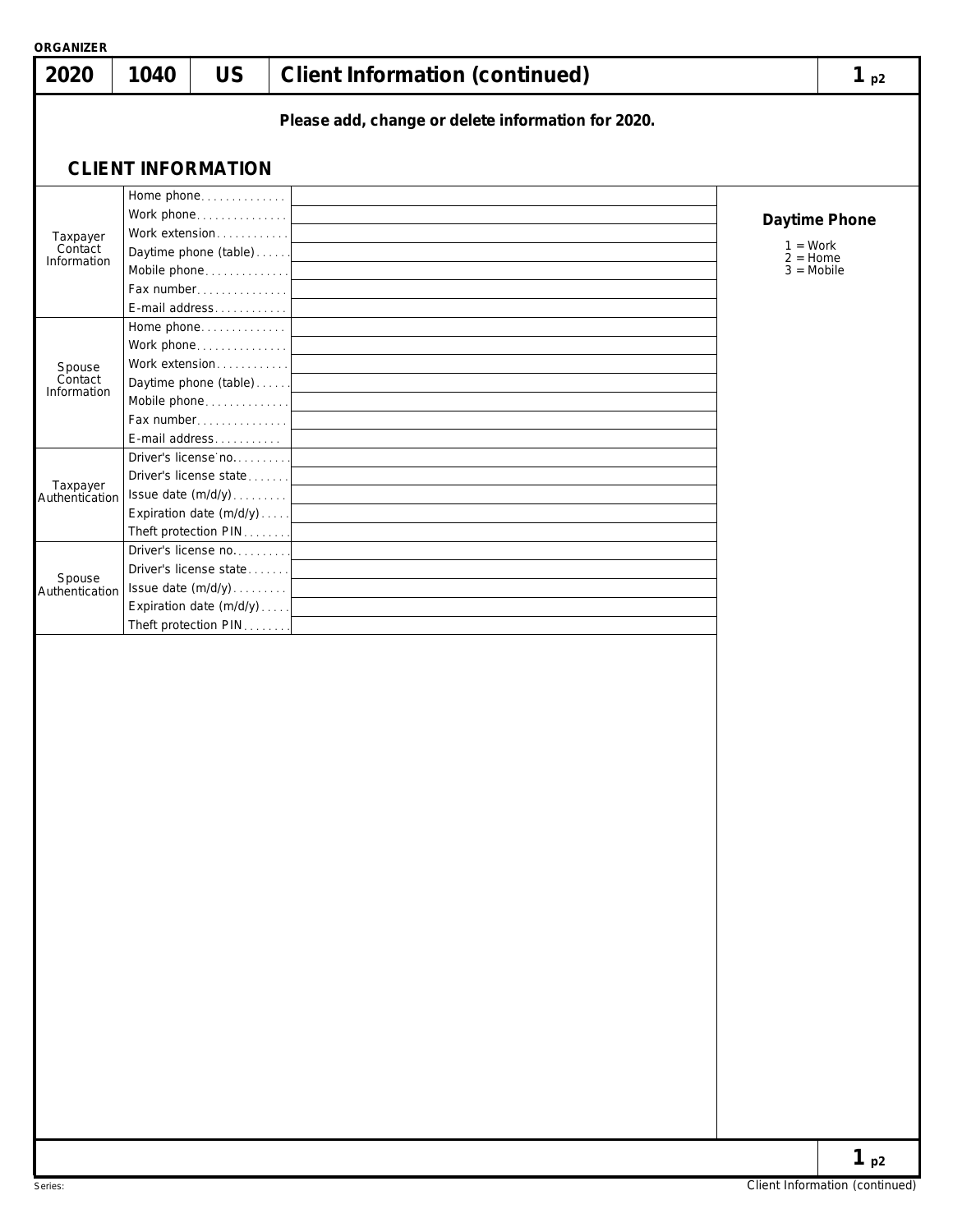| 2020      | 1040                                                              | <b>US</b> | <b>Dependents</b> |                                                    |                                                                    |                                                               |
|-----------|-------------------------------------------------------------------|-----------|-------------------|----------------------------------------------------|--------------------------------------------------------------------|---------------------------------------------------------------|
|           | <b>DEPENDENTS</b>                                                 |           |                   | Please add, change or delete information for 2020. |                                                                    |                                                               |
|           |                                                                   |           | Dependent         | Dependent                                          |                                                                    |                                                               |
|           | First name                                                        |           |                   |                                                    |                                                                    |                                                               |
|           | Last name                                                         |           |                   |                                                    |                                                                    | <b>Type of Dependent</b>                                      |
|           |                                                                   |           |                   |                                                    |                                                                    |                                                               |
|           |                                                                   |           |                   |                                                    | 1 = Child living w/taxpayer<br>2 = Child not living w/taxpayer     |                                                               |
|           | Date of death                                                     |           |                   |                                                    | $4 =$ Head of household or                                         | $3 = Dependent other than child$                              |
|           |                                                                   |           |                   |                                                    |                                                                    | qualifying widow(er) only,                                    |
|           |                                                                   |           |                   |                                                    | not a dependent<br>$5 =$ Earned income credit only,                |                                                               |
|           |                                                                   |           |                   |                                                    | not a dependent                                                    |                                                               |
|           | Months lived at home                                              |           |                   |                                                    |                                                                    |                                                               |
|           | Type of dependent (see table)<br>Earned income credit (see table) |           |                   |                                                    |                                                                    | <b>Earned Income Credit</b>                                   |
|           | Claimed by: 1=taxpayer, 2=spouse                                  |           |                   |                                                    |                                                                    |                                                               |
|           | IRS theft protection PIN                                          |           |                   |                                                    | $1$ = When applicable (default)                                    |                                                               |
|           |                                                                   |           | Dependent         | Dependent                                          | $2 = Student$ age 19 to 23<br>$3 = Disabled$                       |                                                               |
|           | First name                                                        |           |                   |                                                    | $4 =$ Force<br>$5 =$ Suppress                                      |                                                               |
|           | Last name                                                         |           |                   |                                                    |                                                                    |                                                               |
|           |                                                                   |           |                   |                                                    |                                                                    |                                                               |
|           |                                                                   |           |                   |                                                    |                                                                    |                                                               |
|           | Date of death                                                     |           |                   |                                                    | NOTE: If you claim the earned<br>income credit, please provide     |                                                               |
|           | Date of adoption                                                  |           |                   |                                                    | proof that your child is a res-<br>ident of the U.S. This proof is |                                                               |
|           |                                                                   |           |                   |                                                    | typically in the form of:                                          |                                                               |
|           | Relationship                                                      |           |                   |                                                    |                                                                    | 1. School records or statement                                |
|           | Months lived at home                                              |           |                   |                                                    | 2. Landlord or property man-<br>agement statement                  |                                                               |
|           | Type of dependent (see table)<br>Earned income credit (see table) |           |                   |                                                    | 3. Health care provider                                            |                                                               |
|           | Claimed by: 1=taxpayer, 2=spouse                                  |           |                   |                                                    | statement<br>4. Medical records                                    |                                                               |
|           | IRS theft protection PIN                                          |           |                   |                                                    | 5. Child care provider records                                     |                                                               |
|           |                                                                   |           | Dependent         | Dependent                                          |                                                                    | 6. Placement agency statement<br>7. Social service records or |
|           | First name                                                        |           |                   |                                                    | statement<br>8. Place of worship statement                         |                                                               |
| Last name |                                                                   |           |                   |                                                    |                                                                    | 9. Indian tribe office statement                              |
|           |                                                                   |           |                   |                                                    | 10. Employer statement                                             |                                                               |
|           |                                                                   |           |                   |                                                    |                                                                    |                                                               |
|           | Date of death                                                     |           |                   |                                                    |                                                                    | NOTE: If your child is disabled,                              |
|           |                                                                   |           |                   |                                                    | please provide one of the fol-                                     |                                                               |
|           | Social security number                                            |           |                   |                                                    | lowing forms of proof of disa-<br>bility:                          |                                                               |
|           |                                                                   |           |                   |                                                    | 1. Doctor statement                                                |                                                               |
|           | Months lived at home                                              |           |                   |                                                    | 2. Other health care provider                                      |                                                               |
|           | Type of dependent (see table)<br>Earned income credit (see table) |           |                   |                                                    | statement<br>3. Social services agency or                          |                                                               |
|           | Claimed by: 1=taxpayer, 2=spouse                                  |           |                   |                                                    | program statement                                                  |                                                               |
|           | IRS theft protection PIN                                          |           |                   |                                                    |                                                                    |                                                               |
|           |                                                                   |           |                   |                                                    |                                                                    |                                                               |
|           |                                                                   |           |                   |                                                    |                                                                    |                                                               |
|           |                                                                   |           |                   |                                                    |                                                                    |                                                               |
|           |                                                                   |           |                   |                                                    |                                                                    |                                                               |
|           |                                                                   |           |                   |                                                    |                                                                    |                                                               |
|           |                                                                   |           |                   |                                                    |                                                                    |                                                               |
|           |                                                                   |           |                   |                                                    |                                                                    |                                                               |
|           |                                                                   |           |                   |                                                    |                                                                    |                                                               |
|           |                                                                   |           |                   |                                                    |                                                                    |                                                               |
|           |                                                                   |           |                   |                                                    |                                                                    |                                                               |
|           |                                                                   |           |                   |                                                    |                                                                    | 2                                                             |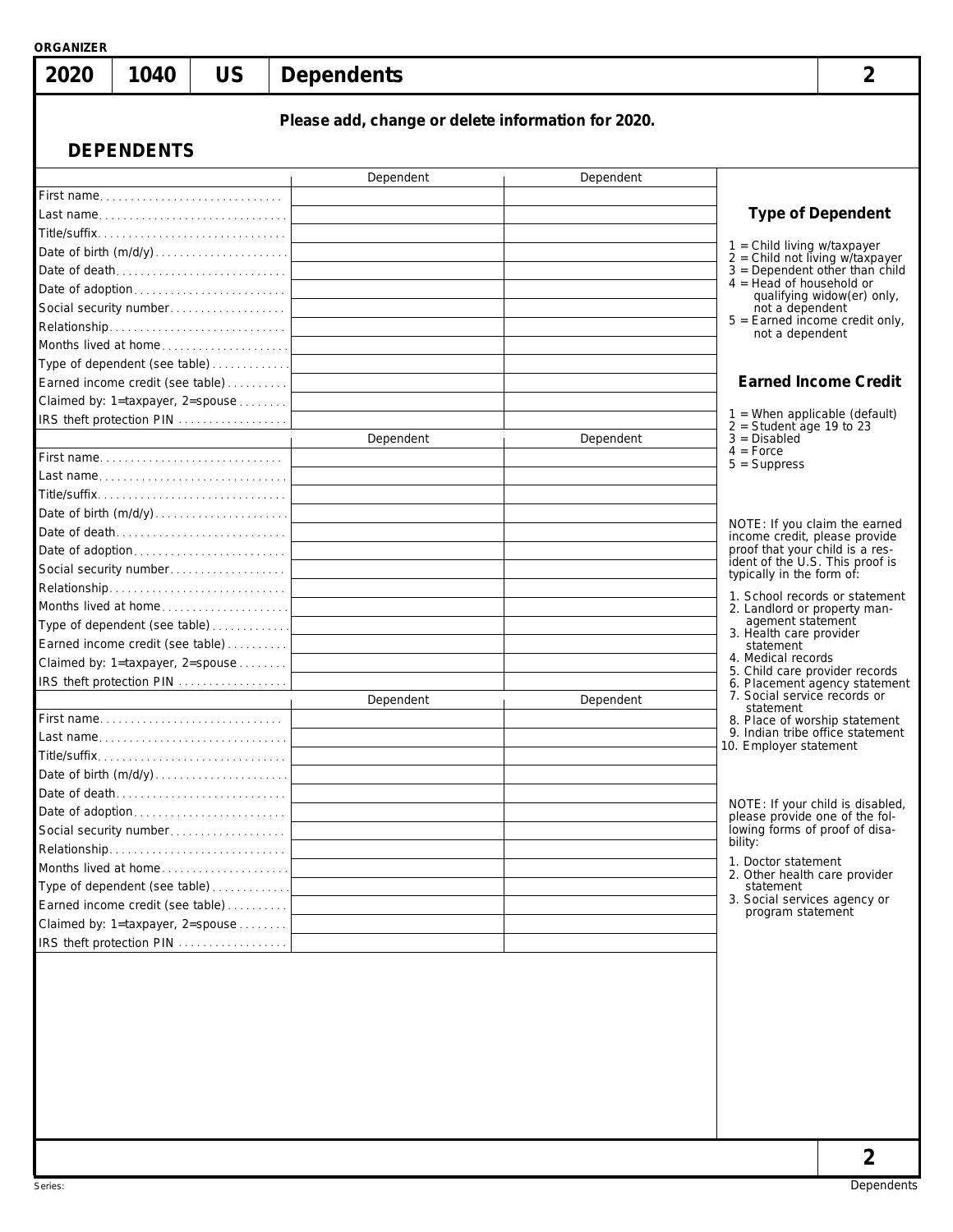| <b>ORGANIZER</b> |                 |                |                                                                                                                                                                                                                                                                                                                                                                                                                                                                                                                                                                                                                                                | Page 1 |
|------------------|-----------------|----------------|------------------------------------------------------------------------------------------------------------------------------------------------------------------------------------------------------------------------------------------------------------------------------------------------------------------------------------------------------------------------------------------------------------------------------------------------------------------------------------------------------------------------------------------------------------------------------------------------------------------------------------------------|--------|
| 2020             | 1040            | <b>US</b>      | <b>Miscellaneous Questions</b>                                                                                                                                                                                                                                                                                                                                                                                                                                                                                                                                                                                                                 |        |
|                  |                 |                | Please check the appropriate box as the item pertains to you or your spouse for 2020, and provide<br>any additional information and documentation requested. If your 2020 Tax Organizer does<br>not contain a form that you need, please let us know and we will send you the form.                                                                                                                                                                                                                                                                                                                                                            |        |
|                  | Yes             | N <sub>o</sub> | <b>ENGAGEMENT LETTER</b>                                                                                                                                                                                                                                                                                                                                                                                                                                                                                                                                                                                                                       |        |
|                  | $\Box$          | $\Box$         | Have you signed and enclosed your Engagement Letter with your Tax<br>Organizer? Our Professional Standards require that this be completed, so please<br>be sure that you have included it with the documents for your tax return<br>preparation.                                                                                                                                                                                                                                                                                                                                                                                               |        |
|                  | Yes             | N <sub>o</sub> | ELECTRONIC FILING OF TAX RETURNS                                                                                                                                                                                                                                                                                                                                                                                                                                                                                                                                                                                                               |        |
|                  | $\vert \ \vert$ |                | Have you provided your e-mail address on Form 1, pg 2 and is it legible? We<br>are required to electronically file your tax returns. You are required to review the<br>returns, and sign certain consent forms which need to be returned promptly to us<br>via fax, email or mail. We cannot submit the returns to the government without<br>the signed consent forms. The most efficient method to handle the processing of<br>your return is for a PDF copy of your return to be emailed to you. Please<br>monitor your email account for this correspondence. You will need Adobe<br>Acrobat Reader (it's free) to be able to read the PDF. |        |
|                  | П               |                | Do you want to e-file, but you also want us to provide you a hard-copy of your<br>return in addition to the PDF?                                                                                                                                                                                                                                                                                                                                                                                                                                                                                                                               |        |
|                  | i.              |                | Do you want to e-file, but you do not have a method to receive or print a PDF?<br>We will provide you hard-copies for you to sign & return to us. Should we send<br>the hard copy by mail ___________ or you will come to our office___________ to<br>sign the returns?                                                                                                                                                                                                                                                                                                                                                                        |        |
|                  | $\mathcal{L}$   |                | Do you want to Opt-out of the e-filing process and file your returns on paper? If<br>yes, please read and sign the following statement. If filing a Married Filing<br>Jointly return, both spouses must sign.                                                                                                                                                                                                                                                                                                                                                                                                                                  |        |
|                  |                 |                |                                                                                                                                                                                                                                                                                                                                                                                                                                                                                                                                                                                                                                                |        |

#### TAXPAYER E-FILING OPT OUT ELECTION STATEMENT

Pursuant to IRS Notice 2010-85 Sec. 9.04 & 2011-17 Sec 9.04, Rev. Proc. 2011-25 and Substitute VA FORM 8454T

My tax return preparer, a member of the staff of Jennifer A. Jones, CPA, Ltd., has informed me that s/he may be required to electronically file my 2020 federal individual income tax return, Form 1040, Form 1040A, or Form 1040EZ, if s/he files it with the IRS on my behalf. I have also been informed that s/he may be required to electronically file my 2020 state individual income tax returns, if s/he files it with the state government on my behalf. I understand that electronic filing may provide a number of benefits to taxpayers, including an acknowledgement that the IRS and/or state received the returns, a reduced chance of errors in processing the returns, and faster refunds. I do not want to have my federal or state individual income tax returns electronically filed and choose to file my returns on paper forms. I will mail or submit my paper returns with the IRS and state government myself. My preparer will not file or otherwise mail or submit my paper return with the IRS or the state government. I was not influenced by Jennifer A. Jones, CPA, Ltd. or any member of the firm to sign this statement. By signing and dating this statement, based on my personal preferences, I have elected to NOT file my returns electronically.

\_\_\_\_\_\_\_\_\_\_\_\_\_\_\_\_\_\_\_\_\_\_\_\_\_\_\_\_\_\_\_\_\_\_\_\_\_\_\_\_ \_\_\_\_\_\_\_\_\_\_\_\_\_\_\_\_\_\_\_\_\_\_\_\_\_\_\_\_\_\_\_\_\_\_\_\_\_\_\_\_\_\_\_\_

Taxpayer Date Spouse, if filing joint return Date Date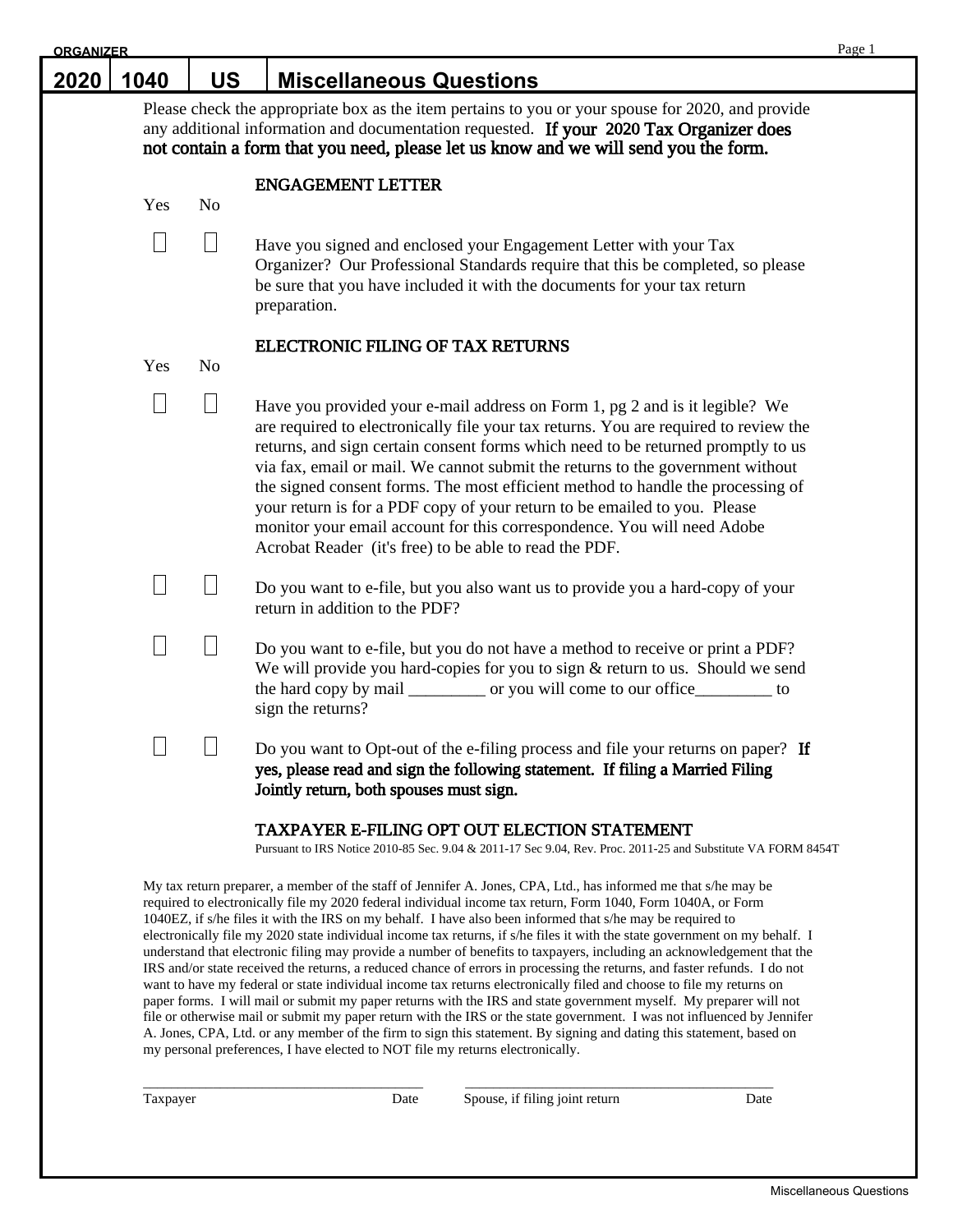| <b>ORGANIZER</b> |      |                 |                                                                                                                                                                                                                                                                                                                                                                                                                                                                                                                      | Page 2 |
|------------------|------|-----------------|----------------------------------------------------------------------------------------------------------------------------------------------------------------------------------------------------------------------------------------------------------------------------------------------------------------------------------------------------------------------------------------------------------------------------------------------------------------------------------------------------------------------|--------|
| 2020             | 1040 | <b>US</b>       | <b>Miscellaneous Questions</b>                                                                                                                                                                                                                                                                                                                                                                                                                                                                                       |        |
|                  |      |                 | DIRECT DEPOSIT OF TAX REFUNDS OR ELECTRONIC PAYMENT                                                                                                                                                                                                                                                                                                                                                                                                                                                                  |        |
|                  |      |                 | OF TAX DUE                                                                                                                                                                                                                                                                                                                                                                                                                                                                                                           |        |
|                  | Yes  | N <sub>o</sub>  |                                                                                                                                                                                                                                                                                                                                                                                                                                                                                                                      |        |
|                  |      | $\vert \ \vert$ | If you have an overpayment of taxes for 2020, do you want your refund directly<br>deposited to one or more financial accounts (checking, savings, and/or<br>retirement)? If so, please complete, verify or update form 3, 6 regarding the<br>bank name, routing number, account number, type of account and<br>allocation of refund per account If you make estimated tax payments and want<br>the overpayment applied to your 2021 estimated tax, please answer this question<br>no, and see ESTIMATED TAXES below. |        |
|                  |      |                 | If you have a balance due on your federal or state returns for 2020, do you want<br>to make an electronic payment by having your bank account directly debited on<br>the due date for this balance due? If so, please complete, verify or update<br>form 3, 6 regarding the bank name, routing number, account number, type<br>of account and allocation of refund per account                                                                                                                                       |        |
|                  | Yes  | N <sub>o</sub>  | <b>ESTIMATED TAXES</b>                                                                                                                                                                                                                                                                                                                                                                                                                                                                                               |        |
|                  |      |                 | Did you apply an overpayment of 2019 taxes to your 2020 estimated tax (instead<br>of being refunded)?                                                                                                                                                                                                                                                                                                                                                                                                                |        |
|                  |      |                 | If you have an overpayment of 2020 taxes, do you want the excess applied to<br>your 2021 estimated tax (instead of being refunded)?                                                                                                                                                                                                                                                                                                                                                                                  |        |
|                  |      |                 | Do you expect your 2021 taxable income and withholdings to be different from<br>2020? If so, please indicate anticipated changes on Form 7.1.                                                                                                                                                                                                                                                                                                                                                                        |        |
|                  |      |                 | PERSONAL INFORMATION                                                                                                                                                                                                                                                                                                                                                                                                                                                                                                 |        |
|                  | Yes  | N <sub>0</sub>  |                                                                                                                                                                                                                                                                                                                                                                                                                                                                                                                      |        |
|                  |      |                 | Did your marital status change during 2020? If so, please indicate the change<br>on Form 1.                                                                                                                                                                                                                                                                                                                                                                                                                          |        |
|                  |      |                 | Did your address change during 2020? If so, please be sure to show the change<br>on Form 1. If you moved to a different state, please indicate the date your state<br>of residency changed here: __________________. Most Part-Year state income<br>tax returns require that all items of income and deductions be allocated to the<br>state of residencey when the income was received or the deduction was paid.                                                                                                   |        |
|                  |      |                 | Could you be claimed as a dependent on another person's tax return for 2020?                                                                                                                                                                                                                                                                                                                                                                                                                                         |        |
|                  |      |                 | Did your e-mail address or telephone number(s) change since 2019? If so, please<br>indicate the new address or number on Form 1 p2.                                                                                                                                                                                                                                                                                                                                                                                  |        |
|                  |      |                 | Has IRS or your State issued you an Identity Theft PIN? If so, please provide the<br>PIN(s) and a copy of the letter. For more information on how to protect your<br>identity and data, go to https://www.irs.gov/identity-theft-central or<br>https://www.irs.gov/newsroom/taxpayer-guide-to-identity-theft                                                                                                                                                                                                         |        |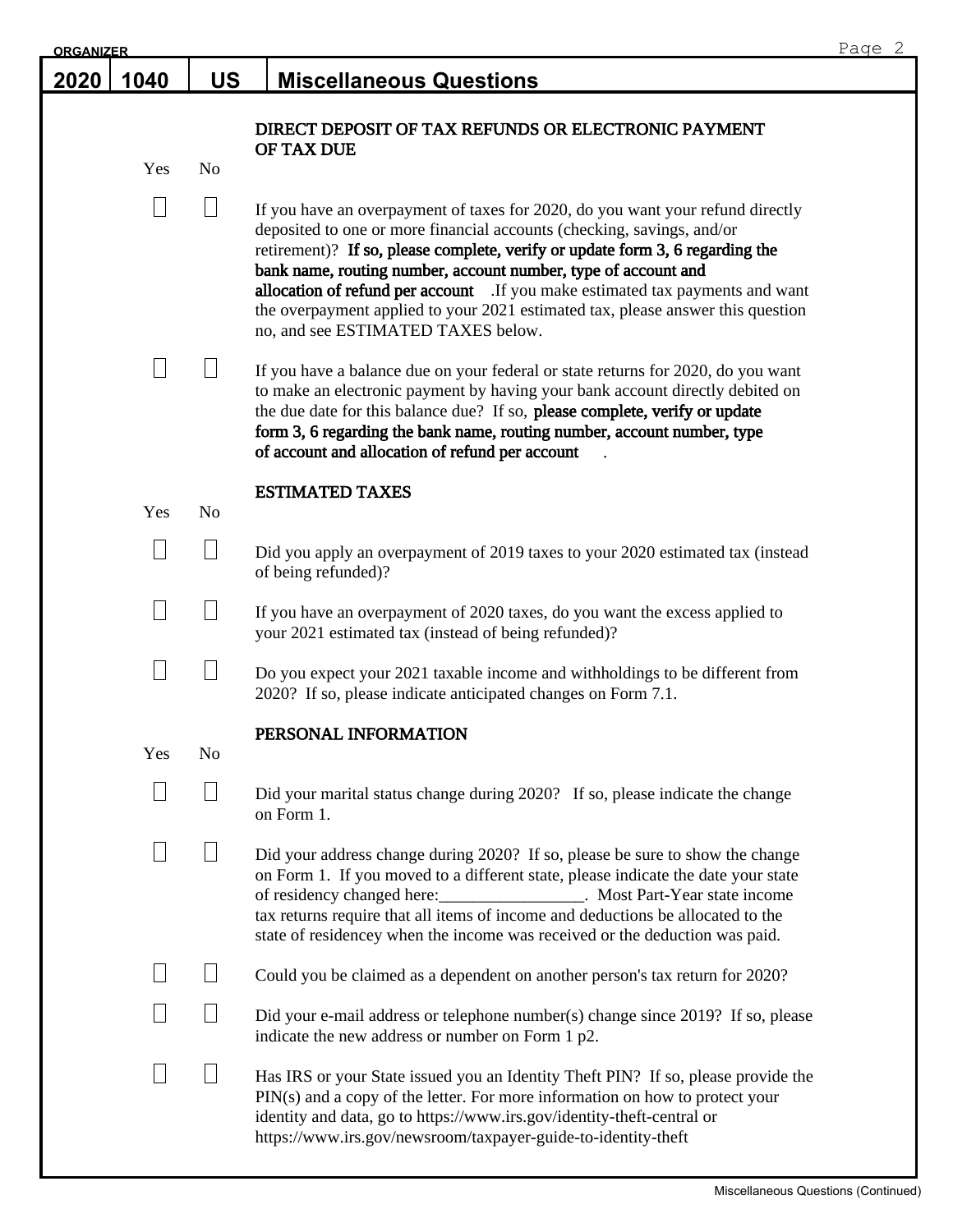| <b>ORGANIZER</b> |      |                |                                                                                                                                                                                                                                                                                                                                                                                                                                                                                                                                                            | Page 3 |
|------------------|------|----------------|------------------------------------------------------------------------------------------------------------------------------------------------------------------------------------------------------------------------------------------------------------------------------------------------------------------------------------------------------------------------------------------------------------------------------------------------------------------------------------------------------------------------------------------------------------|--------|
| 2020             | 1040 | <b>US</b>      | <b>Miscellaneous Questions</b>                                                                                                                                                                                                                                                                                                                                                                                                                                                                                                                             |        |
|                  |      |                |                                                                                                                                                                                                                                                                                                                                                                                                                                                                                                                                                            |        |
|                  | Yes  | N <sub>0</sub> | <b>DEPENDENTS</b>                                                                                                                                                                                                                                                                                                                                                                                                                                                                                                                                          |        |
|                  |      | $\Box$         | Were there any changes in dependents during 2020? If so, please show changes<br>on Form 2.                                                                                                                                                                                                                                                                                                                                                                                                                                                                 |        |
|                  |      |                | Do you help support someone who may qualify as a dependent, e.g. a child,<br>parent, other family member, or an unrelated party, but you are not sure if you<br>can claim them as a dependent? If so, please provide information about the<br>person on Form 2; the support that you provide; the amount and source of any<br>income they have; and the amount of support provided by others, if any.                                                                                                                                                      |        |
|                  |      |                | Did you have a child under 19 or a full-time student under age 24 at the end of<br>2020, with interest and dividend income in excess of \$1,100, or total investment<br>income in excess of \$2,200, or his earned income is less than or equal to half of<br>his support? If so, that child may be subject to the Kiddie Tax. Please provide<br>documentation regarding income and complete Form 44. (Support includes the<br>amount spent for food, lodging, clothing, education, medical, dental, recreation,<br>transportation and other necessities.) |        |
|                  |      |                | If you are a noncustodial parent claiming a dependency exemption, have you<br>enclosed a copy of the signed Form 8332 for attachment to your return?<br>CORONAVIRUS AID, RELIEF AND ECONOMIC SECURITY ACT<br>(CARES ACT)                                                                                                                                                                                                                                                                                                                                   |        |
|                  |      |                | Did you receive any economic impact (Stimulus) payments? If so, how much<br>#2                                                                                                                                                                                                                                                                                                                                                                                                                                                                             |        |
|                  |      |                | Did your business have any PPP loan amounts forgiven in 2020 or 2021? If so,                                                                                                                                                                                                                                                                                                                                                                                                                                                                               |        |
|                  |      |                | Did you receive a distribution from your retirement plan because of COVID-19<br>in 2020? If so, how much? $\frac{1}{\sqrt{1-\frac{1}{\sqrt{1-\frac{1}{\sqrt{1-\frac{1}{\sqrt{1-\frac{1}{\sqrt{1-\frac{1}{\sqrt{1-\frac{1}{\sqrt{1-\frac{1}{\sqrt{1-\frac{1}{\sqrt{1-\frac{1}{\sqrt{1-\frac{1}{\sqrt{1-\frac{1}{\sqrt{1-\frac{1}{\sqrt{1-\frac{1}{\sqrt{1-\frac{1}{\sqrt{1-\frac{1}{\sqrt{1-\frac{1}{\sqrt{1-\frac{1}{\sqrt{1-\frac{1}{\sqrt{1-\frac{1}{\sqrt{1-\frac{1}{\sqrt{1-\frac{1}{$                                                                 |        |
|                  |      | $\Box$         | Was the distribution made to a "qualified individual" as defined by the CARES<br>Act who meets at least one condition described below? If so, please initial here                                                                                                                                                                                                                                                                                                                                                                                          |        |
|                  |      |                | I certify that I meet at least one of the following conditions: (1) I was diagnosed with the virus                                                                                                                                                                                                                                                                                                                                                                                                                                                         |        |

SARS-CoV-2 or with coronavirus disease 2019 (referred to collectively as COVID-19) by a test approved by the Centers for Disease Control and Prevention (including a test authorized under the Federal Food, Drug, and Cosmetic Act); (2) my spouse or my dependent was diagnosed with COVID-19 by a test approved by the Centers for Disease Control and Prevention (including a test authorized under the Federal Food, Drug, and Cosmetic Act); or (3) I have experienced adverse financial consequences because: (i) I, my spouse, or a member of my household was quarantined, furloughed or laid off, or had work hours reduced due to COVID-19; (ii) I, my spouse, or a member of my household was unable to work due to lack of childcare due to COVID-19; (iii) a business owned or operated by me, my spouse, or a member of my household closed or reduced hours due to COVID-19; or (iv) I, my spouse, or a member of my household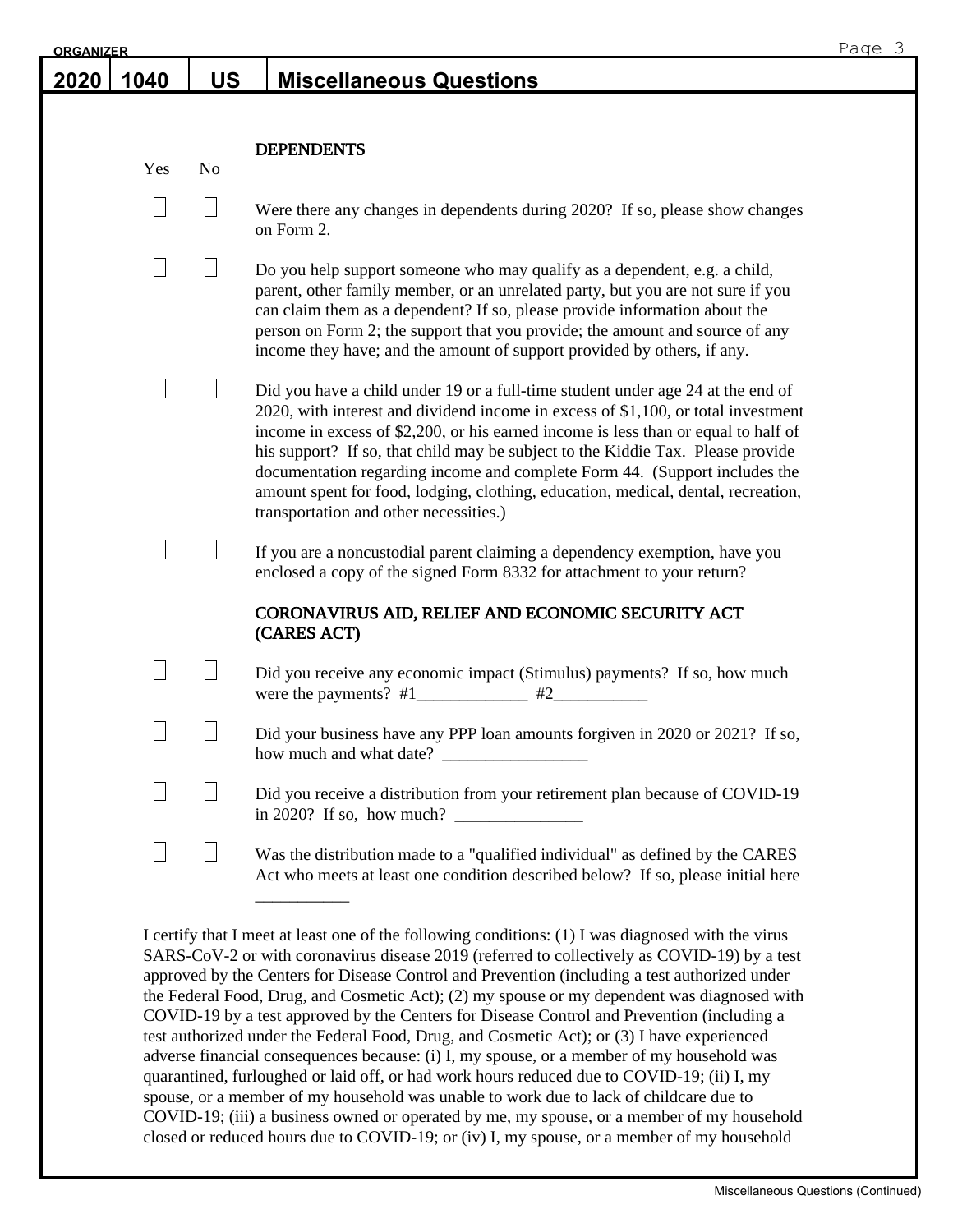| <b>ORGANIZER</b> |        |                   |                                                                                                                                                                                                                                                                                                                                                                                                                                                                                                                                                                                        | Page 4 |
|------------------|--------|-------------------|----------------------------------------------------------------------------------------------------------------------------------------------------------------------------------------------------------------------------------------------------------------------------------------------------------------------------------------------------------------------------------------------------------------------------------------------------------------------------------------------------------------------------------------------------------------------------------------|--------|
| <u> 2020 </u>    | 1040   | <b>US</b>         | <b>Miscellaneous Questions</b>                                                                                                                                                                                                                                                                                                                                                                                                                                                                                                                                                         |        |
|                  |        |                   | had a reduction in pay (or self-employment income) due to COVID-19 or had a job offer<br>rescinded or start date for a job delayed due to COVID-19.                                                                                                                                                                                                                                                                                                                                                                                                                                    |        |
|                  | $\Box$ |                   | Do you want to report this distribution as income ratably over three $(3)$ years<br>$(2020 - 2022)?$                                                                                                                                                                                                                                                                                                                                                                                                                                                                                   |        |
|                  |        | $\Box$            | Has any of this distribution been recontributed? If so, how much and when?                                                                                                                                                                                                                                                                                                                                                                                                                                                                                                             |        |
|                  | Yes    | N <sub>o</sub>    | <b>INCOME</b>                                                                                                                                                                                                                                                                                                                                                                                                                                                                                                                                                                          |        |
|                  | $\Box$ |                   | At any time during 2020, did you receive, sell, send, exchange or otherwise<br>acquire or dispose of any financial interest in any virtual currency, such as<br>Bitcoin? If so, please provide a description of the transaction here. Use Form 17<br>to provide the information regarding any sale during 2020. If you received<br>virtual currency in payment of services, please provide details on Form 14.1,<br>Form 16 or here.                                                                                                                                                   |        |
|                  | $\Box$ | $\Box$            | Did you receive any bartering income? If so, please describe and indicate value<br>of goods or services received on Form 14.1.                                                                                                                                                                                                                                                                                                                                                                                                                                                         |        |
|                  | $\Box$ |                   | Did you receive unreported tip income of \$20 or more in any month? If so,<br>please provide amount of unreported tip income here.                                                                                                                                                                                                                                                                                                                                                                                                                                                     |        |
|                  | $\Box$ | $\vert \ \ \vert$ | Did you start a business, including any side-gigs, operate a farm, or purchase<br>rental or royalty property? If so, please complete Form(s) 16, 18, 19, 20, and/or<br>22, as applicable.                                                                                                                                                                                                                                                                                                                                                                                              |        |
|                  |        |                   | Did you have any earned income, e.g. wages or self-employment income, while<br>physically present and working in a state other than your state of residency? If<br>the income is only wage income earned in a state with reciprocity, then you can<br>answer the question "no". If you don't know if there is reciprocity for the wage<br>income or have other earned income in another state, attach a statement with a<br>description of the circumstances, the number of days worked in each state by<br>state, and if self-employment income, the amount of gross income by state. |        |
|                  |        |                   | Did you have any other income taxable in a state other than your state of<br>residency? Examples include Partnership or Sub-Chapter S income for a<br>business operating in other states, gambling income from casinos in WV or NJ,<br>and rental income on vacation homes in other states. If so, please be sure that<br>this state is identified in this Tax Organizer, on the Schedule K-1 or Form 1099.                                                                                                                                                                            |        |
|                  | Yes    | No                | PASS-THRU ENTITIES AND QUALIFIED BUSINESS INCOME<br><b>DEDUCTION</b>                                                                                                                                                                                                                                                                                                                                                                                                                                                                                                                   |        |
|                  | Ш      | $\Box$            | Did you have income from a sole proprietorship or pass-through entity such as a<br>partnership, Sub-chapter S corporation or trust?                                                                                                                                                                                                                                                                                                                                                                                                                                                    |        |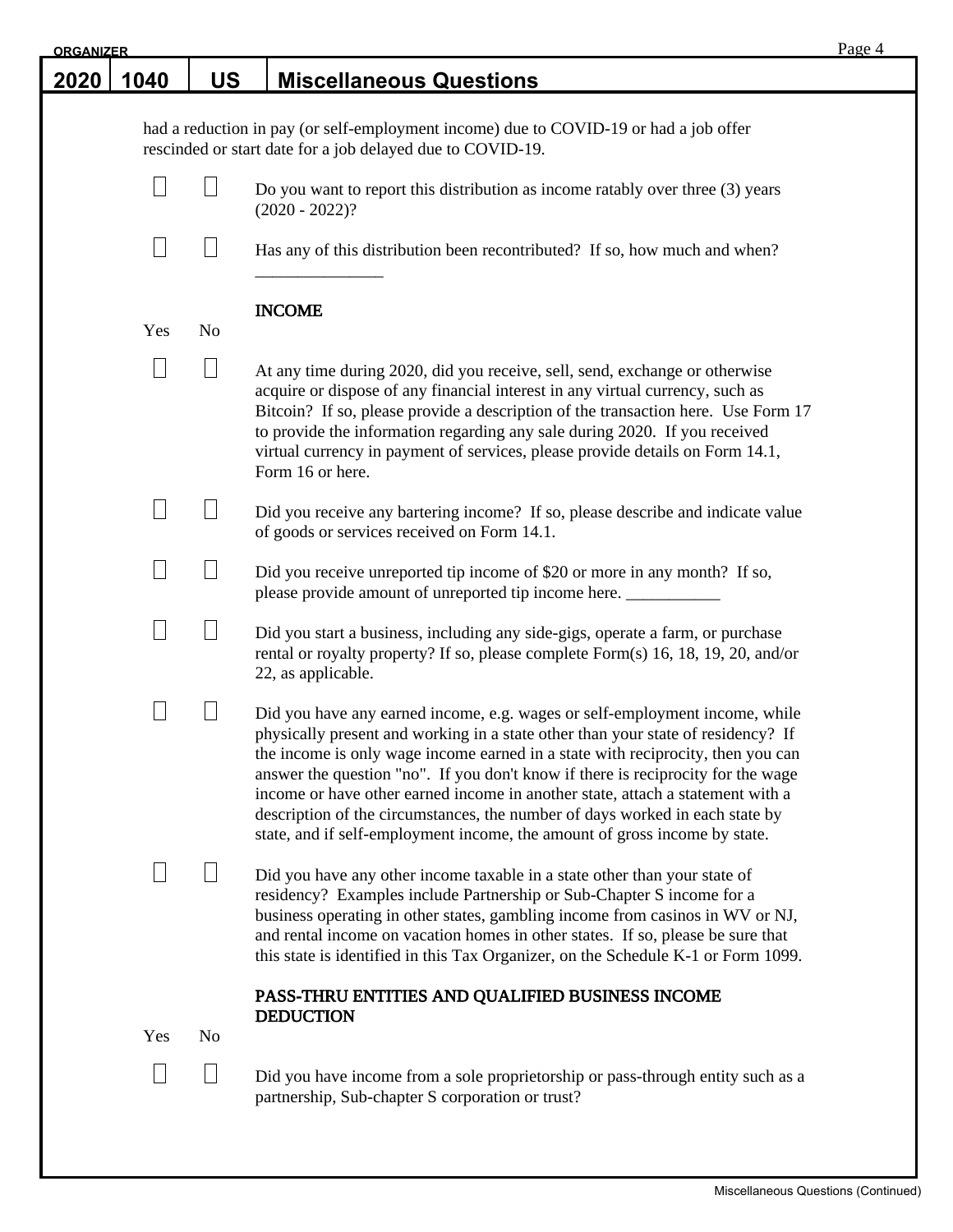| <b>ORGANIZER</b> |      |                |                                                                                                                                                                                                                                                                                                                                                                                                                                                                                                                                                                           | Page 5 |
|------------------|------|----------------|---------------------------------------------------------------------------------------------------------------------------------------------------------------------------------------------------------------------------------------------------------------------------------------------------------------------------------------------------------------------------------------------------------------------------------------------------------------------------------------------------------------------------------------------------------------------------|--------|
| 2020             | 1040 | <b>US</b>      | <b>Miscellaneous Questions</b>                                                                                                                                                                                                                                                                                                                                                                                                                                                                                                                                            |        |
|                  |      | $\Box$         | Was this income from a specified service trade or business (SSTB)? A specified<br>service trade or business provides services in the field of health; law; accounting;<br>actuarial science; performing arts; consulting; athletics; financial services;<br>brokerage services; investing and investment management trading; dealing in<br>securities, partnership interests or commodities; or any business whose principal<br>asset is the reputation or skill of one of its owners or employees. If you are not<br>sure, please describe the business services here.   |        |
|                  | Yes  | N <sub>o</sub> | PURCHASES, SALES AND DEBT CANCELLATION                                                                                                                                                                                                                                                                                                                                                                                                                                                                                                                                    |        |
|                  |      | $\Box$         | Did you sell any stocks, bonds or other investment property in 2020? Form 17<br>indicates the information required to report these sales. Please provide the Form<br>1099-B and any supplemental report and the Realized Gains and Losses report<br>from your broker. If any cost basis information is missing, please be sure to<br>provide the missing details. If any bonds were sold that were purchased at a cost<br>other than face value, please provide the purchase Trade Confirmation showing<br>the premium paid or discount received at the time of purchase. |        |
|                  |      |                | Did you purchase or dispose of any business assets (furniture, equipment,<br>vehicles, real estate, etc.), or convert any personal assets to business use, or<br>business assets to personal use? If so, please complete Form 22 or 22 p2.                                                                                                                                                                                                                                                                                                                                |        |
|                  |      |                | Did you have any debts cancelled or forgiven? If so, please provide Form<br>1099-C or other documentation.                                                                                                                                                                                                                                                                                                                                                                                                                                                                |        |
|                  |      |                | Did anyone owe you money which had become uncollectible, other than in the<br>course of your trade or business? If so, please provide information regarding<br>name; relationship; amount, terms, and date of loan; and the collection actions<br>taken.                                                                                                                                                                                                                                                                                                                  |        |
|                  |      |                | Did you make loans to/from family members, pass-thru entities or closely-held<br>corporations in excess of \$10,000 in the aggregate? If interest was not paid on<br>the loan, please provide details of the loan and its terms.                                                                                                                                                                                                                                                                                                                                          |        |
|                  | Yes  | No             | <b>SCHEDULE K-1</b>                                                                                                                                                                                                                                                                                                                                                                                                                                                                                                                                                       |        |
|                  |      |                | Did you acquire _______ or dispose _______ of an interest in an Estate ______,<br>Trust______, Partnership ______ or Sub-Chapter S Corporation _____? If so,<br>please be sure to include the complete Schedule K-1 and other documents that<br>you received and any documentation regarding your basis.                                                                                                                                                                                                                                                                  |        |
|                  |      |                | Have you received all of your Schedules K-1? If not, please forward the Tax<br>Organizer and other tax documentation as soon as you have those items ready,<br>and send the missing Schedule(s) K-1 as soon as it/they arrive.                                                                                                                                                                                                                                                                                                                                            |        |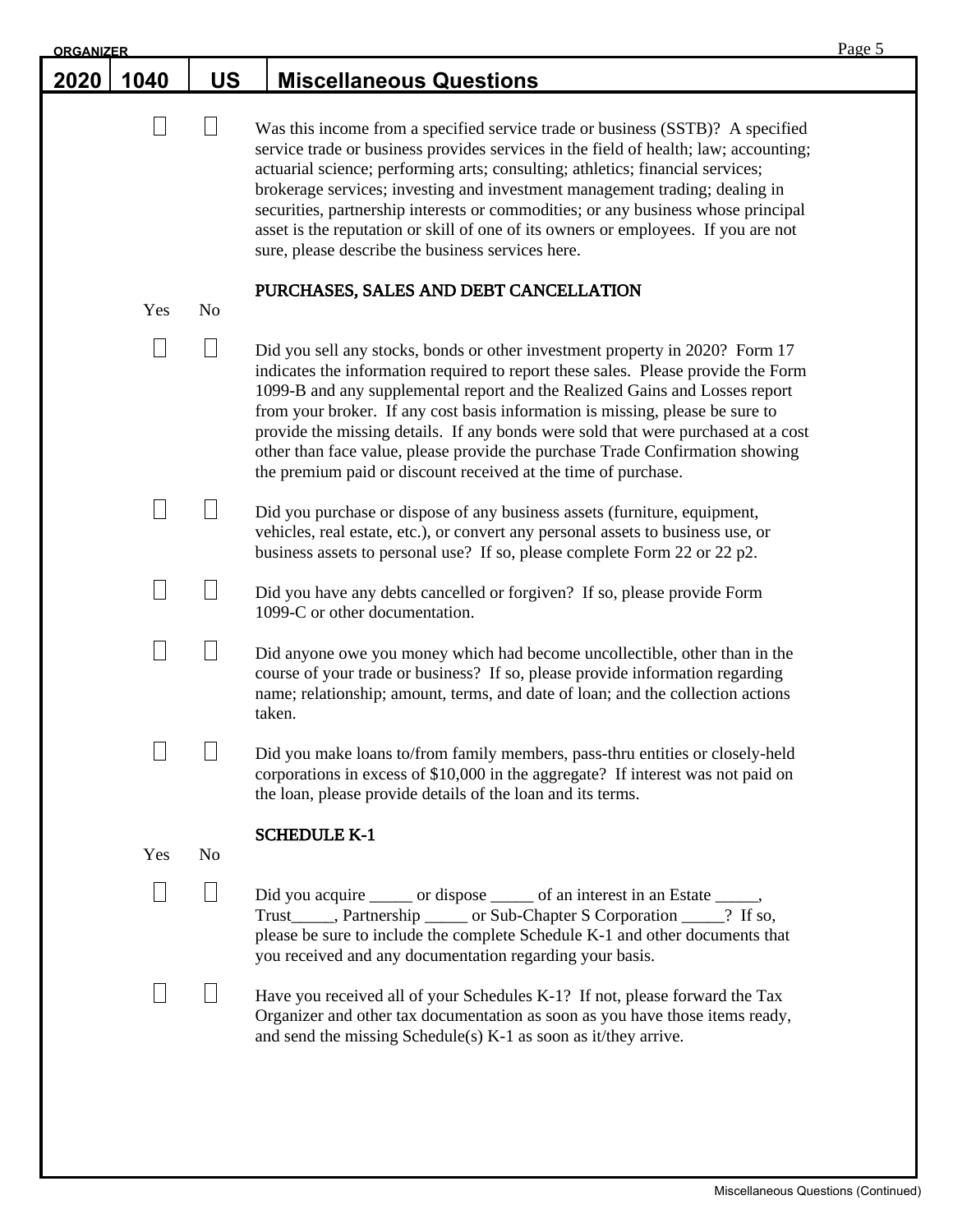| <b>ORGANIZER</b> |      |           |                                                                                                                                                                                                                                                                                                                                                                                                                                                                                                                                                                                                                                                                                                                                                                                                                                                                                                                                    | Page 6 |
|------------------|------|-----------|------------------------------------------------------------------------------------------------------------------------------------------------------------------------------------------------------------------------------------------------------------------------------------------------------------------------------------------------------------------------------------------------------------------------------------------------------------------------------------------------------------------------------------------------------------------------------------------------------------------------------------------------------------------------------------------------------------------------------------------------------------------------------------------------------------------------------------------------------------------------------------------------------------------------------------|--------|
| <u> 2020 </u>    | 1040 | <b>US</b> | <b>Miscellaneous Questions</b>                                                                                                                                                                                                                                                                                                                                                                                                                                                                                                                                                                                                                                                                                                                                                                                                                                                                                                     |        |
|                  |      |           | RENTAL OF VACATION HOMES AND OTHER RENTAL<br><b>PROPERTIES</b>                                                                                                                                                                                                                                                                                                                                                                                                                                                                                                                                                                                                                                                                                                                                                                                                                                                                     |        |
|                  | Yes  | No        |                                                                                                                                                                                                                                                                                                                                                                                                                                                                                                                                                                                                                                                                                                                                                                                                                                                                                                                                    |        |
|                  |      |           | Do you have a rental property that was used by you, another owner, any of your<br>family members or the other owner's family members, or by anyone not paying<br>full rental value? If so, this is considered personal use. Please complete the<br>VACATION HOME section on Form 18 p2 with the number of days of personal<br>use and number of days rented at fair market rent. (Personal use does not<br>include any day that you spend working substantially full-time repairing or<br>maintaining (not improving) the property. However, if you donate the use of the<br>property to a charity, this is also considered personal use.) Also, please indicate<br>here the total number of days the property was rented at full rental value<br>: the number of days of personal use ________; number of days<br>you spent working substantially full time repairing and maintaining (not<br>improving) the property __________. |        |
|                  |      |           | Was the average rental period during 2020 seven (7) days or less, e.g. a resort<br>area property rented by the week? If you are not sure, please provide a history of<br>the rental periods during 2020. If you use a management company, this is<br>typically included in their reports to you. Please provide the management<br>company's year-end report.                                                                                                                                                                                                                                                                                                                                                                                                                                                                                                                                                                       |        |
|                  |      |           | Have you verified that you are in compliance with all local licensing, personal<br>property reporting requirements and sales tax laws?                                                                                                                                                                                                                                                                                                                                                                                                                                                                                                                                                                                                                                                                                                                                                                                             |        |
|                  |      |           | Did you maintain contemporaneous records, including time reports, logs or<br>similar documents, regarding the following (i) hours of all services performed;<br>(ii) description of all services performed; (iii) dates on which such services were<br>performed; and (iv) who performed the services, and these records indicate at<br>least 250 hours were spent on rental services during 2020?                                                                                                                                                                                                                                                                                                                                                                                                                                                                                                                                 |        |
|                  |      |           | Did you issue 1099-MISC forms to non-corporate vendors and corporate or<br>non-corporate attorneys that provided services to your rental activity and were<br>paid \$600 or more by cash or check during 2020?                                                                                                                                                                                                                                                                                                                                                                                                                                                                                                                                                                                                                                                                                                                     |        |
|                  | Yes  | No        | PENSIONS, IRAs AND RETIREMENT PLANS                                                                                                                                                                                                                                                                                                                                                                                                                                                                                                                                                                                                                                                                                                                                                                                                                                                                                                |        |
|                  |      |           |                                                                                                                                                                                                                                                                                                                                                                                                                                                                                                                                                                                                                                                                                                                                                                                                                                                                                                                                    |        |
|                  |      |           | Did you or your spouse receive a distribution from a retirement plan $(401(k),$<br>IRA, SEP, SIMPLE, Qualified Plan, etc.)? Please enclose the related 2020<br>Form(s) 1099-R.                                                                                                                                                                                                                                                                                                                                                                                                                                                                                                                                                                                                                                                                                                                                                     |        |
|                  |      |           | If you or your spouse reached 70 $1/2$ before January 1, 2020, and have a<br>retirement plan (401(k), IRA, SEP, SIMPLE, Qualified Plan, etc.), was a<br>Required Minimum Distribution received in 2020 even though the requirement<br>was waived?                                                                                                                                                                                                                                                                                                                                                                                                                                                                                                                                                                                                                                                                                  |        |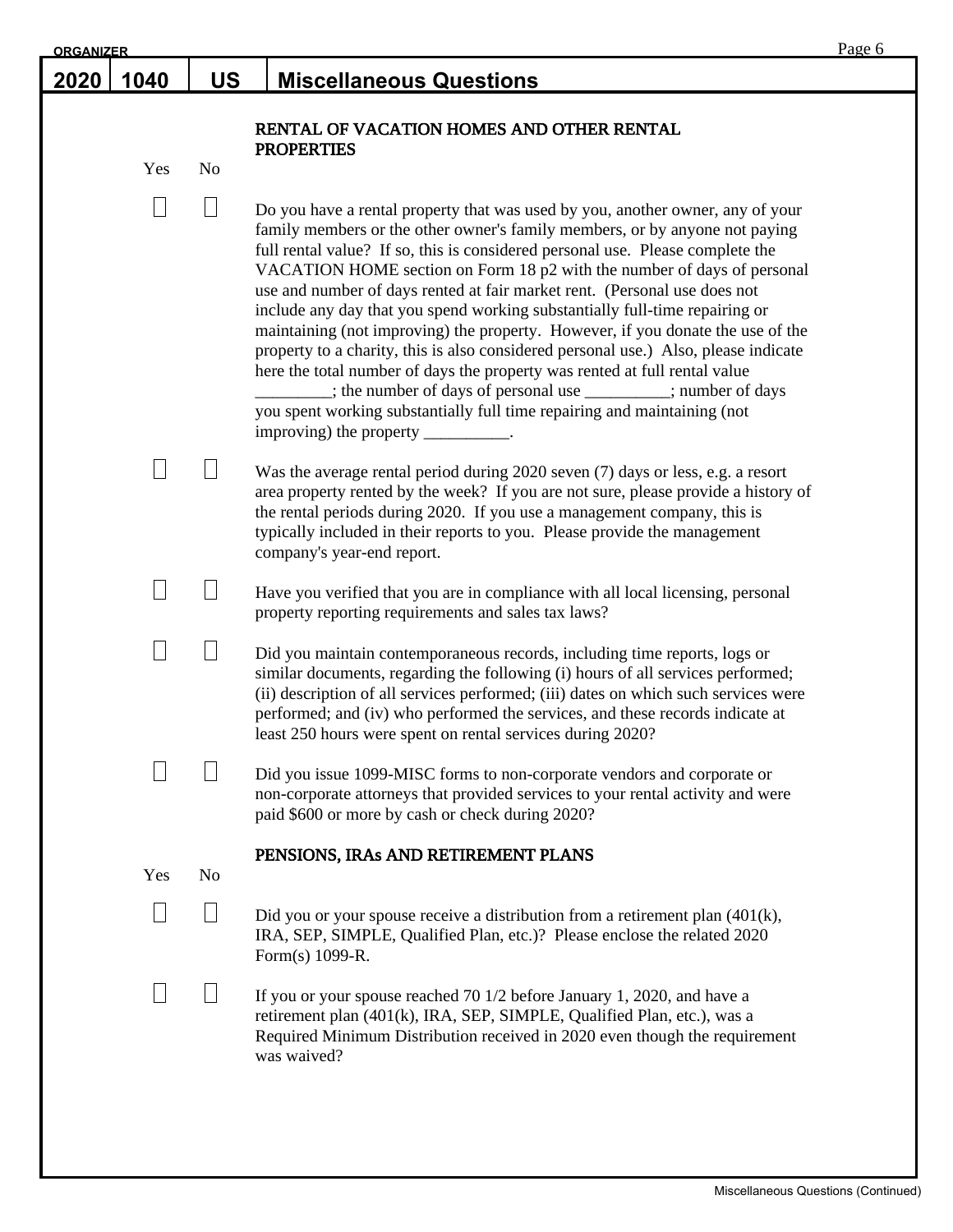| <b>ORGANIZER</b> |      |                |                                                                                                                                                                                                                                                                                                                                                                                                                                                                                                                                                                              | Page 7 |
|------------------|------|----------------|------------------------------------------------------------------------------------------------------------------------------------------------------------------------------------------------------------------------------------------------------------------------------------------------------------------------------------------------------------------------------------------------------------------------------------------------------------------------------------------------------------------------------------------------------------------------------|--------|
| <u>2020</u>      | 1040 | <b>US</b>      | <b>Miscellaneous Questions</b>                                                                                                                                                                                                                                                                                                                                                                                                                                                                                                                                               |        |
|                  |      | $\Box$         | If you or your spouse are over 70 1/2 years old and have a Traditional IRA,<br>Rollover IRA, Inherited IRA, SEP-IRA (inactive plans only), and SIMPLE-IRA<br>(inactive plans only), did you make any Qualified Charitable Distributions<br>directly from the IRA to a charity after turing 70 1/2 years old?                                                                                                                                                                                                                                                                 |        |
|                  |      |                | Did you or your spouse convert part or all of your traditional, SEP, or SIMPLE<br>IRA to a Roth IRA during 2020? If so, please provide the Form(s) 1099-R, and<br>complete Forms 10, 13.1 and 24.                                                                                                                                                                                                                                                                                                                                                                            |        |
|                  | J    |                | Did you or your spouse receive a distribution from a retirement plan that was<br>subsequently rolled over into another retirement account within 60 days of<br>receiving the distribution or by August 31st? If so, please provide<br>documentation regarding the date of distribution and date the roll-over was<br>completed.                                                                                                                                                                                                                                              |        |
|                  |      |                | Did you or your spouse make more than one rollover during 2020? If so, please<br>provide the account statements for all accounts involved.                                                                                                                                                                                                                                                                                                                                                                                                                                   |        |
|                  |      |                | Have you or your spouse made, or will you or your spouse be making a<br>contribution to a Traditional or Roth IRA for 2020? If so, please be sure to<br>complete Form 24 regarding the contribution amount you have or will be<br>making. If you need more information to make this determination, make a note<br>on Form 24 that you want us to call you to discuss your options and the tax<br>consequences.                                                                                                                                                               |        |
|                  |      |                | Will you or your spouse make a contribution to a retirement plan $(401(k), SEP,$<br>SIMPLE, or Qualified Plan) based on self-employment income? If so, please be<br>sure to complete Form 24 regarding the contribution amounts and dates. If you<br>need more information to make this determination, make a note on Form 24 that<br>you want us to call you to discuss your options and the tax consequences.                                                                                                                                                              |        |
|                  |      |                | Do you and/or your spouse have a one-participant retirement plan with a fair<br>market value of \$250,000 or more as of the end of 2020, or did you establish or<br>terminate a one-paticipant plan during 2020? If so, a Form 5500-SF or 5500-EZ<br>is required to be filed by July 31st. Please let us know if you need our assistance<br>with this filing requirement. This type of retirement plan is different from an<br>IRA, SIMPLE or SEP Plan, and may be called a Keogh Plan, Money Purchase<br>Pension Plan, Profit Sharing Plan, Solo 401(k), Individual 401(k). |        |
|                  | Yes  | N <sub>o</sub> | <b>HOMES</b>                                                                                                                                                                                                                                                                                                                                                                                                                                                                                                                                                                 |        |
|                  |      |                | Did you purchase your principal residence or any other home in 2020? If so,<br>please enclose a copy of the HUD-1 Settlement Statement or Closing Disclosure<br>form.                                                                                                                                                                                                                                                                                                                                                                                                        |        |
|                  |      |                |                                                                                                                                                                                                                                                                                                                                                                                                                                                                                                                                                                              |        |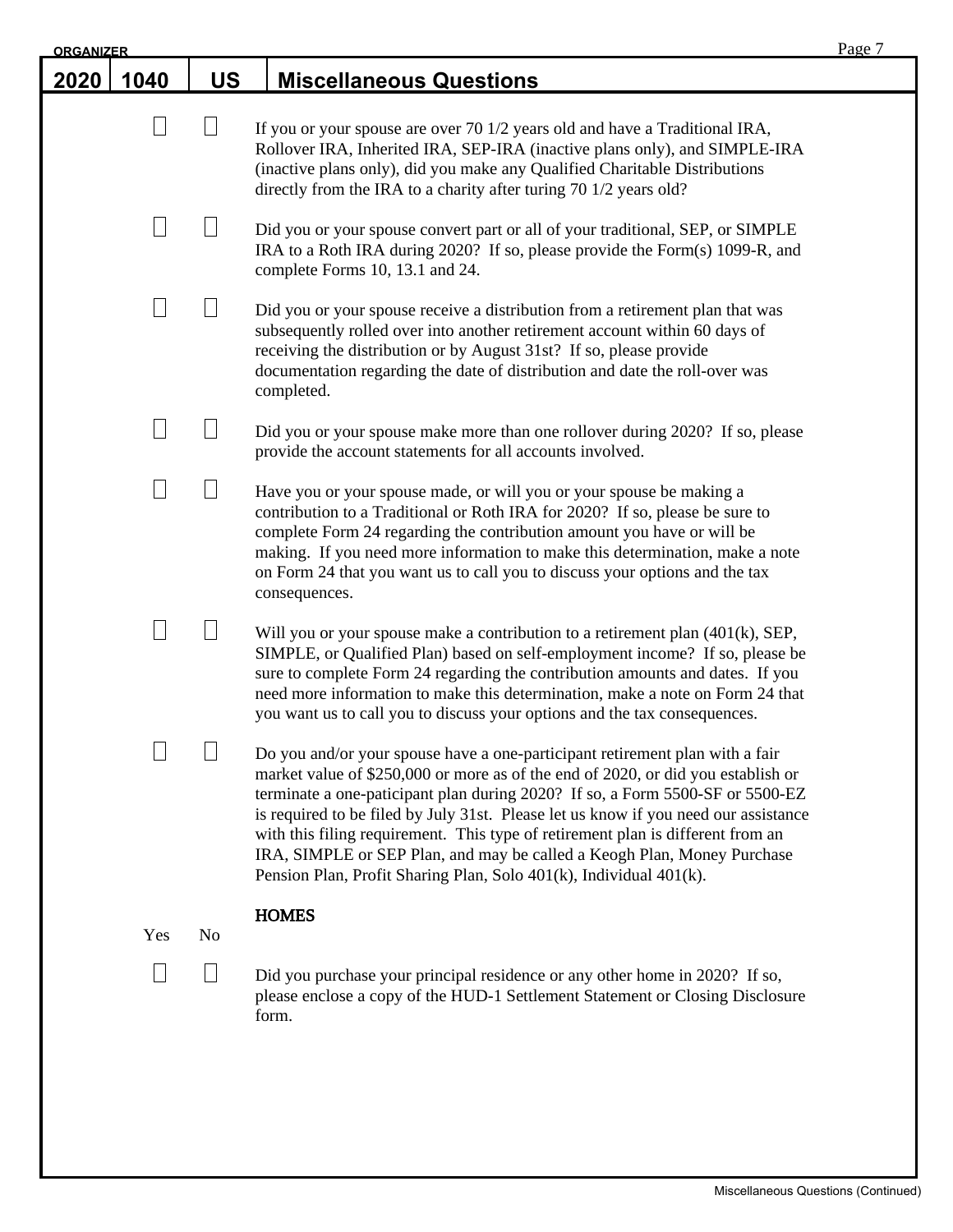| <b>ORGANIZER</b> |      |                |                                                                                                                                                                                                                                                                                                                                                                                                                                                                                                                                                                                                                                          | Page 8 |
|------------------|------|----------------|------------------------------------------------------------------------------------------------------------------------------------------------------------------------------------------------------------------------------------------------------------------------------------------------------------------------------------------------------------------------------------------------------------------------------------------------------------------------------------------------------------------------------------------------------------------------------------------------------------------------------------------|--------|
| 2020             | 1040 | <b>US</b>      | <b>Miscellaneous Questions</b>                                                                                                                                                                                                                                                                                                                                                                                                                                                                                                                                                                                                           |        |
|                  |      |                | Did you sell your principal residence or any other home in 2020? If so, please<br>enclose the HUD-1 Settlement Statement or Closing Disclosure form. Please<br>complete Forms 17 and 27; provide the HUD-1 Settlement Statement or Closing<br>Disclosure form for the purchase of the home; and provide a copy of the Form<br>2119 filed for your prior home sale, if its gain was rolled over into this home's<br>purchase.                                                                                                                                                                                                             |        |
|                  |      |                | Did you claim the first-time homebuyer tax credit in 2008 which is subject to a<br>15-year repayment schedule starting in 2010? If yes, please provide a copy of<br>your 2008 Form 5405, showing the amount of the credit claimed, and the<br>previous Forms 5405 showing the amounts of the credit repaid, if we did not<br>prepare the return(s).                                                                                                                                                                                                                                                                                      |        |
|                  |      |                | Are your principal and second home mortgages more than \$750,000 (if taken out<br>after 12-15-17) or \$1,000,000 (if taken out prior to 12-16-17)?                                                                                                                                                                                                                                                                                                                                                                                                                                                                                       |        |
|                  |      |                | During 2020, did you refinance or take out a home equity loan on your principal<br>or other home? If so, please enclose the HUD-1 Settlement Statement or the<br>Closing Disclosure form and an explanation of the use of the funds. What was<br>the term of the new mortgage: 15 years, 15 years, 130 years, 1910 Other (Please<br>check applicable term, if Other, please indicate number of years).                                                                                                                                                                                                                                   |        |
|                  |      |                | Have you ever refinanced your principal home or second home and used the<br>proceeds for any purpose other than to refinance qualified acquisition debt or to<br>pay for home improvements? If so, please provide the details and<br>documentation. Form 25, pg 5 indicates the information needed for these<br>calculations.                                                                                                                                                                                                                                                                                                            |        |
|                  |      |                | During 2020, was your home rented out for more than 14 days or used for<br>business? If so, please complete Form 29.                                                                                                                                                                                                                                                                                                                                                                                                                                                                                                                     |        |
|                  |      |                | Did you make any residential energy-efficient improvements or purchases to<br>your principal residence? The Residential Renewable Energy Credit applies to<br>solar energy systems (e.g. panels and water heaters), wind turbines, geothermal<br>heat pumps, and fuel cells. The Nonbusiness Energy Property Credit applies to<br>qualified energy property that meets certain performance and quality standards,<br>and includes items such as insultation, exterior doors and windows, heat pumps,<br>furnaces, air conditioners, and water heaters. If so, please provide the invoices<br>and manufacturer's certification documents. |        |
|                  | Yes  | N <sub>o</sub> | <b>EDUCATION</b>                                                                                                                                                                                                                                                                                                                                                                                                                                                                                                                                                                                                                         |        |
|                  |      |                | Did you receive a distribution from an Education Savings Account or a Qualified<br>Tuition Program? If so, please enclose the Form 1099-Q and complete Forms<br>14.3 and 38.                                                                                                                                                                                                                                                                                                                                                                                                                                                             |        |
|                  |      |                | Did you, your spouse, or a dependent incur any tuition expenses that are required<br>to attend a college, university, or vocational school? If so, please be sure to<br>complete Form 38.                                                                                                                                                                                                                                                                                                                                                                                                                                                |        |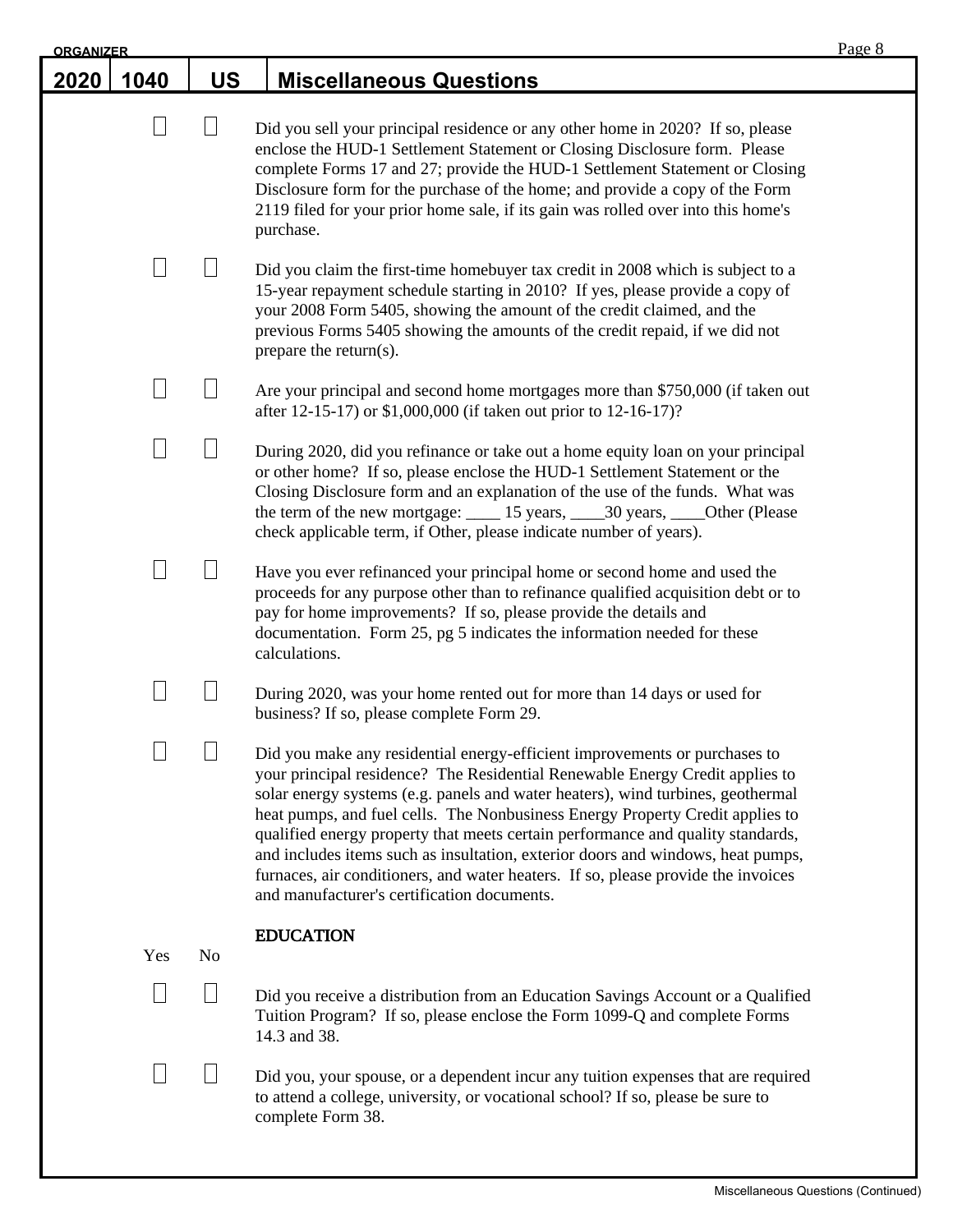| <b>ORGANIZER</b> |               |                |                                                                                                                                                                                                                                                                                                                                                                                                                                                                                                                                                                                                                                                        | Page 9 |
|------------------|---------------|----------------|--------------------------------------------------------------------------------------------------------------------------------------------------------------------------------------------------------------------------------------------------------------------------------------------------------------------------------------------------------------------------------------------------------------------------------------------------------------------------------------------------------------------------------------------------------------------------------------------------------------------------------------------------------|--------|
| 2020             | 1040          | <b>US</b>      | <b>Miscellaneous Questions</b>                                                                                                                                                                                                                                                                                                                                                                                                                                                                                                                                                                                                                         |        |
|                  | $\Box$        |                | Did you make a contribution to a 529 Plan during 2020? If so, please provide a<br>copy of the year-end statement showing the contract number, contribution<br>amount, owner of the account, and beneficiary of the account. Please indicate<br>the state sponsoring the 529 Plan                                                                                                                                                                                                                                                                                                                                                                       |        |
|                  |               |                | PREMIUM TAX CREDITS                                                                                                                                                                                                                                                                                                                                                                                                                                                                                                                                                                                                                                    |        |
|                  | Yes           | N <sub>0</sub> |                                                                                                                                                                                                                                                                                                                                                                                                                                                                                                                                                                                                                                                        |        |
|                  |               |                | Did you receive an Advance Payment of the Premium Tax Credit during 2020,<br>reducing your monthly premiums for a policy purchased on the Health Insurance<br>Marketplace? If you did, you have a requirement to file a return, regardless of<br>your income level, and to reconcile the Advance Payment with the Premium Tax<br>Credit (PTC). Should your Advance Payment exceed your PTC, the excess must<br>be repaid on your income tax return. Any excess PTC over your Advance<br>Payment will result in a refundable credit on your federal return.                                                                                             |        |
|                  | Yes           | N <sub>o</sub> | <b>MEDICAL</b>                                                                                                                                                                                                                                                                                                                                                                                                                                                                                                                                                                                                                                         |        |
|                  |               |                |                                                                                                                                                                                                                                                                                                                                                                                                                                                                                                                                                                                                                                                        |        |
|                  | $\mathbf{  }$ | $\mathbb{R}^2$ | Did you pay any premiums for long-term care insurance and are you a Virginia<br>resident? If so, please complete Form 25 even if you do not itemize your<br>deductions. If each spouse has a policy, be sure to provide the amount paid for<br>each spouse separately.                                                                                                                                                                                                                                                                                                                                                                                 |        |
|                  |               |                | Did you (or someone on your behalf, including your employer) make<br>contributions to a health savings account (HSA) for 2020? (An HSA is<br>connected to a high deductible health insurance plan (HDHP) and is NOT the<br>same as a Flexible Spending Account.) If so, please complete Form 32.1.                                                                                                                                                                                                                                                                                                                                                     |        |
|                  |               |                | Did you receive an HSA distribution or acquire an interest in an HSA due to the<br>death of the account beneficiary? If so, please complete Form 32.1. Please be<br>sure to indicate the amount of the HSA distributed funds used to pay for<br>qualified medical expenses.                                                                                                                                                                                                                                                                                                                                                                            |        |
|                  |               |                | Were you a policyholder who received payments under a long-term care (LTC)<br>insurance contract or received any accelerated death benefits from a life<br>insurance policy? If so, please be sure to include documentation and details.                                                                                                                                                                                                                                                                                                                                                                                                               |        |
|                  |               |                | <b>CHARITABLE CONTRIBUTIONS</b>                                                                                                                                                                                                                                                                                                                                                                                                                                                                                                                                                                                                                        |        |
|                  | Yes           | N <sub>0</sub> |                                                                                                                                                                                                                                                                                                                                                                                                                                                                                                                                                                                                                                                        |        |
|                  |               |                | Do you have a bank record or a written confirmation from the donee, showing<br>the name of the organization, contributions date(s) and the contribution<br>amount(s) for all cash, check or credit card charitable contributions that you have<br>included in this Organizer? Please do NOT include any unsubstantiated<br>donations in this Tax Organizer. These donations are not tax deductible.<br>You<br>must have a bank record or confirmation on all donations regardless of the<br>amount. Cash donations of up to \$300 are deductible regardless of whether<br>you itemize your deductions or not, but the documentation rules still apply. |        |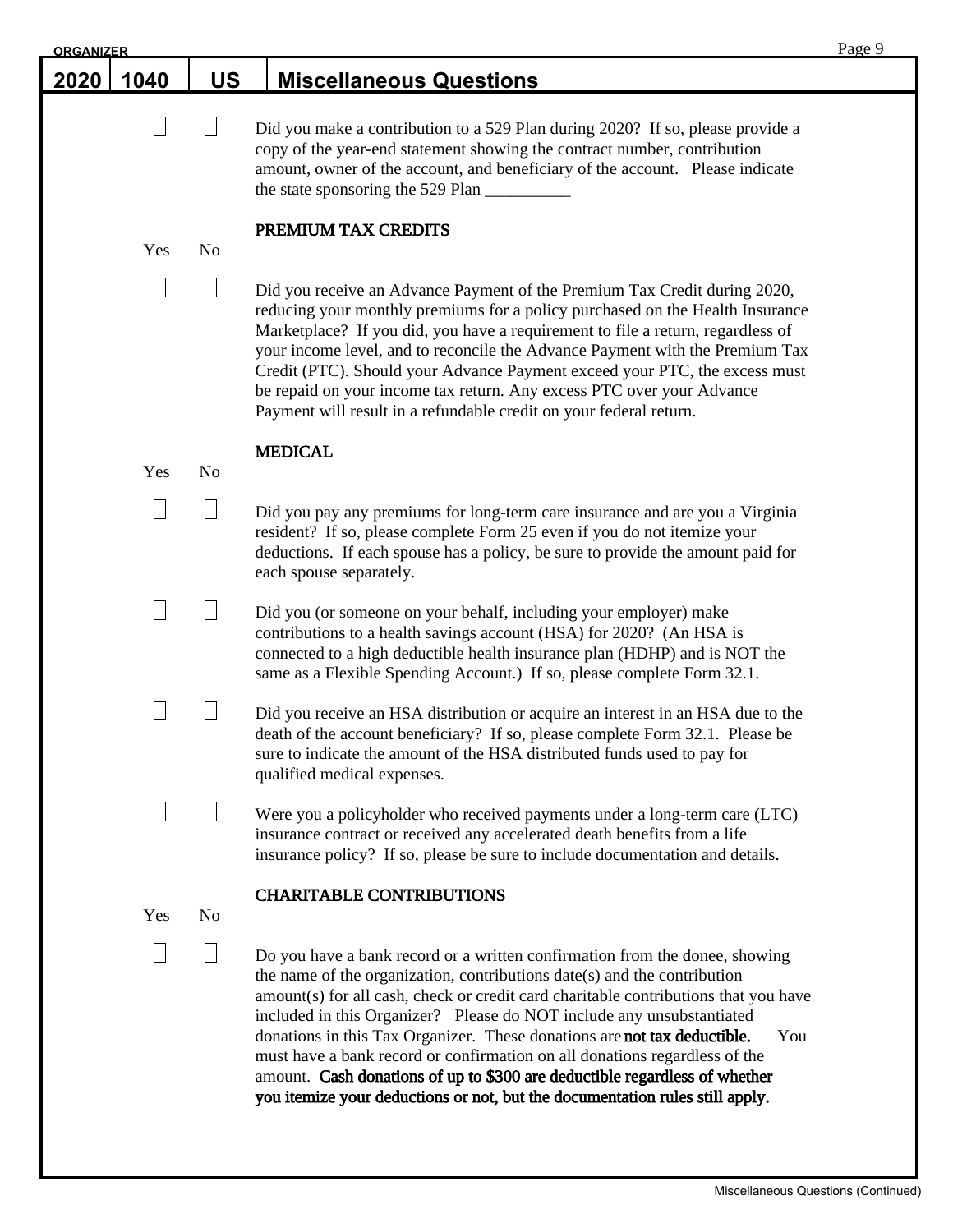| <b>ORGANIZER</b> |               |                 |                                                                                                                                                                                                                                                                                                                                                                                                                                                                                                                                                                                                                                                                                                                                                                                                                                                                                                                                                | Page 10 |
|------------------|---------------|-----------------|------------------------------------------------------------------------------------------------------------------------------------------------------------------------------------------------------------------------------------------------------------------------------------------------------------------------------------------------------------------------------------------------------------------------------------------------------------------------------------------------------------------------------------------------------------------------------------------------------------------------------------------------------------------------------------------------------------------------------------------------------------------------------------------------------------------------------------------------------------------------------------------------------------------------------------------------|---------|
| <u> 2020 </u>    | 1040          | <b>US</b>       | <b>Miscellaneous Questions</b>                                                                                                                                                                                                                                                                                                                                                                                                                                                                                                                                                                                                                                                                                                                                                                                                                                                                                                                 |         |
|                  | Н             | $\Box$          | Do you have a Letter of Acknowledgement for every donation of \$250 or more?<br>In addition to your bank record or a written confirmation, you must also have a<br>Letter of Acknowledgement from the charitable organization showing the name<br>of the organization; contributions date(s) and the contribution amount(s);<br>description (but not the value) of non-cash donations; a description and good<br>faith estimate of the value of the goods or services, if any, that were provided in<br>return for the donation; and a statement that no goods or services were provided<br>in return for the donation, or that the goods or services, if any, that were<br>provided by the organization consisted entirely of intangible religious benefits, if<br>that was the case. Without a properly prepared Letter of Acknowledgement, the<br>donation is not deductible. Please enclose a copy of your Letter(s) of<br>Acknowledgement |         |
|                  |               |                 | Did you or your spouse make any Qualified Charitble Distributions from a<br>Traditional IRA, Rollover IRA, Inherited IRA, SEP-IRA (inactive plans only),<br>and SIMPLE-IRA (inactive plans only)? A Letter of Acknowledgement is<br>required if the donation was \$250 or more. Please enclose a copy of your<br>Letter(s) of Acknowledgement                                                                                                                                                                                                                                                                                                                                                                                                                                                                                                                                                                                                  |         |
|                  | $\mathbf{  }$ | $\vert \ \vert$ | For your non-cash donations, e.g. clothes and household items, have you kept a<br>detailed list of the items donated, their condition, their estimated cost at time of<br>acquisition, and their value at the time of the donation? It is your responsibility<br>to value the donation. There are websites like Valuation Guide for Goodwill<br>Donors and The Salvation Army Donation Value Guide to help your determine<br>the value of the items at the time of the donation.                                                                                                                                                                                                                                                                                                                                                                                                                                                               |         |
|                  |               |                 | Do you have any out-of-pocket volunteer expenses related to providing services<br>to a charity or use your car for charitble purposes? You need a bank record or<br>other substantiation for the out-of-pocket expense. If any item is \$250 or more,<br>you need the Letter of Acknowledgement as indicated above. You need a<br>detailed, contemporaneous mileage log for the use of your car, including details<br>of the purpose of the trip, destination location and contact, mileage, and the<br>name of the charitable organization. If so, please complete applicable lines on<br>Form 25 p2, and provide a copy of your documentation.                                                                                                                                                                                                                                                                                               |         |
|                  | Yes           | N <sub>o</sub>  | FOREIGN INCOME, TAXES AND ACCOUNTS                                                                                                                                                                                                                                                                                                                                                                                                                                                                                                                                                                                                                                                                                                                                                                                                                                                                                                             |         |
|                  |               | Н               | Did you have any foreign income or pay any foreign taxes? Be sure to provide<br>any related 1099s or other documentation. If you are eligible for the Foreign<br>Income Exclusion, please complete Form 31.1, Form 31.1 p2 and Form 31.2.                                                                                                                                                                                                                                                                                                                                                                                                                                                                                                                                                                                                                                                                                                      |         |
|                  |               |                 | Did you receive a distribution from, or were you the grantor of, or transferor to, a<br>foreign trust?                                                                                                                                                                                                                                                                                                                                                                                                                                                                                                                                                                                                                                                                                                                                                                                                                                         |         |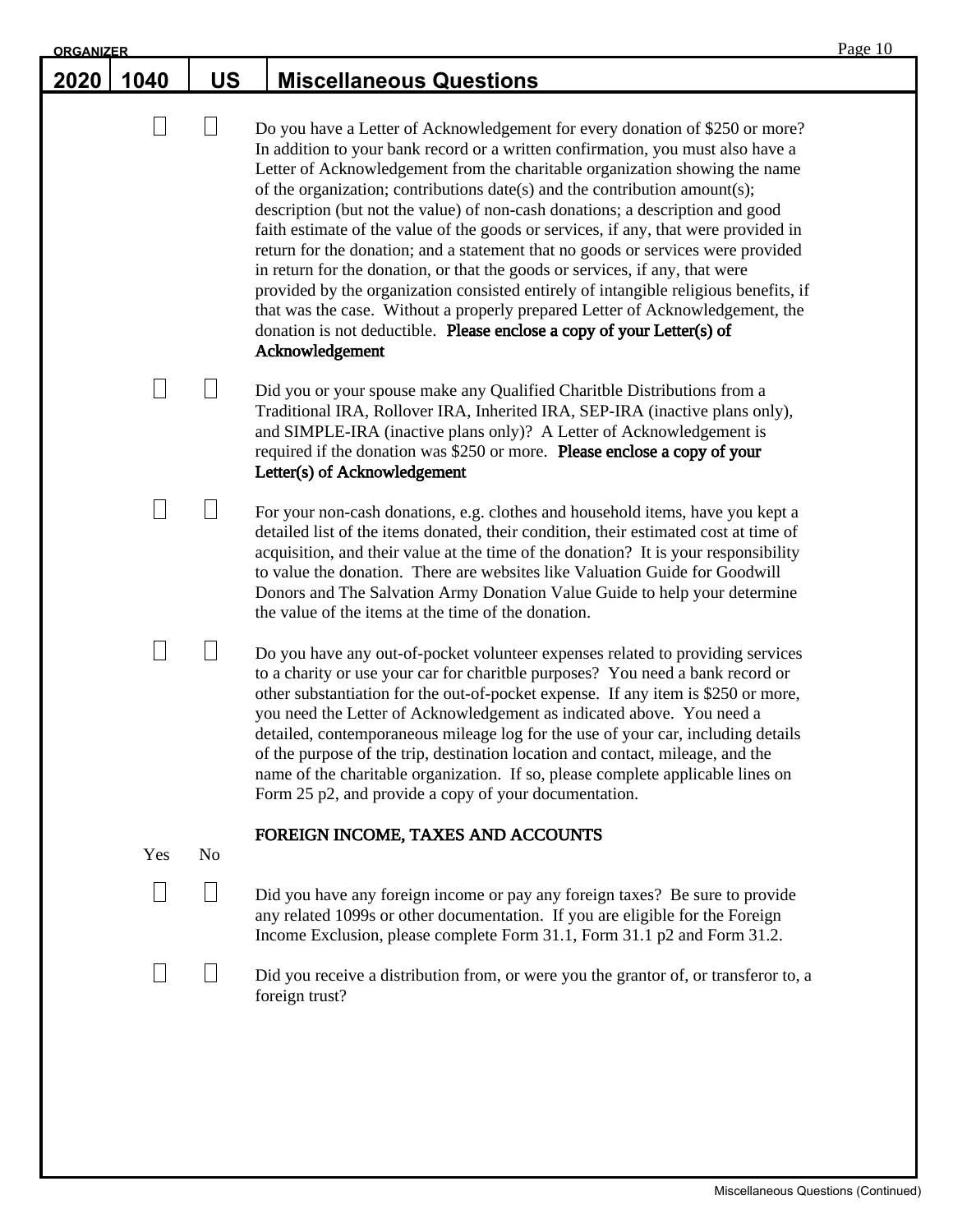| <b>ORGANIZER</b> |                 |                |                                                                                                                                                                                                                                                                                                                                                                                                                                                                                                                                                                                                                                                                                                                                                                                                                                  | Page 11 |
|------------------|-----------------|----------------|----------------------------------------------------------------------------------------------------------------------------------------------------------------------------------------------------------------------------------------------------------------------------------------------------------------------------------------------------------------------------------------------------------------------------------------------------------------------------------------------------------------------------------------------------------------------------------------------------------------------------------------------------------------------------------------------------------------------------------------------------------------------------------------------------------------------------------|---------|
| <u> 2020 </u>    | 1040            | <b>US</b>      | <b>Miscellaneous Questions</b>                                                                                                                                                                                                                                                                                                                                                                                                                                                                                                                                                                                                                                                                                                                                                                                                   |         |
|                  | $\Box$          | $\Box$         | Did you have an interest in or signature or other authority over any foreign assets<br>or financial accounts in a foreign country, such as a bank account, securities<br>account, or any other financial account? If so, and there was over \$10,000 in the<br>account, please provide a copy of a statement showing the name and address of<br>the financial institution, the account number and the maximum value of the<br>account during 2020 in U.S. dollars. Please also provide the names of the<br>$a$ owner(s) of the account, the name of the foreign currency $\frac{a}{a}$<br>and<br>its U.S. Treasury Financial Management Service exchange rate on December 31,<br>2020, _________________ to \$1.00 U.S. If the foreign asset was acquired or<br>disposed of during 2020, please provide the date ______________. |         |
|                  | Yes             | N <sub>o</sub> | <b>MISCELLANEOUS</b>                                                                                                                                                                                                                                                                                                                                                                                                                                                                                                                                                                                                                                                                                                                                                                                                             |         |
|                  |                 |                | Do you want to allocate \$3 to the Presidential Election Campaign Fund?                                                                                                                                                                                                                                                                                                                                                                                                                                                                                                                                                                                                                                                                                                                                                          |         |
|                  | $\vert \ \vert$ | $\Box$         | Does your spouse want to allocate \$3 to the Presidential Election Campaign<br>Fund?                                                                                                                                                                                                                                                                                                                                                                                                                                                                                                                                                                                                                                                                                                                                             |         |
|                  |                 | $\Box$         | May the IRS discuss your tax return with your tax preparer?                                                                                                                                                                                                                                                                                                                                                                                                                                                                                                                                                                                                                                                                                                                                                                      |         |
|                  | $\Box$          | $\Box$         | Were you notified or audited by either the Internal Revenue Service or the State<br>taxing agency? If so, please include a copy of the notice, information regarding<br>resolution, and other related documents.                                                                                                                                                                                                                                                                                                                                                                                                                                                                                                                                                                                                                 |         |
|                  | $\Box$          | $\Box$         | Did you engage the services of any household employees? If so, please complete<br>Form 42 and provide a copy of the W-2 Form(s).                                                                                                                                                                                                                                                                                                                                                                                                                                                                                                                                                                                                                                                                                                 |         |
|                  | $\mathcal{L}$   | $\Box$         | If you have income from self-employment, have you verified that you are in<br>compliance with local and state business licensing, zoning regulations, and<br>registration requirements? Generally, each jurisdication in which you work, e.g.<br>city, county and state, will have licensing requirements and personal property tax<br>filing requirements.                                                                                                                                                                                                                                                                                                                                                                                                                                                                      |         |
|                  | $\Box$          |                | If you have income from self-employment or a rental activity treated as a trade or<br>business, have you verified that you are in compliance with Form 1099 filing<br>requirements? Generally, a non-corporate recipient that was paid \$600 or more<br>for services in the course of these activities must be issued a 1099-MISC.<br>Payments to an attorney or medical service provider in the course of these<br>activities are also reportable even if the recipient is a corporation.                                                                                                                                                                                                                                                                                                                                       |         |
|                  |                 |                | <b>CONSUMER USE TAX LIABILITY</b>                                                                                                                                                                                                                                                                                                                                                                                                                                                                                                                                                                                                                                                                                                                                                                                                |         |
|                  |                 |                | Did you make any out-of-state purchases, such as a buying something on the<br>internet or through a mail order catalog, and did not pay sales tax? Most online<br>retailers collect state sales tax, but if you order from a company that doesn't,<br>you need to pay consumer use tax. If you bought something in another state that<br>does not charge sales tax, but brought the items back to your home, you owe<br>consumer use to your state of residencey. If you owe any consumer use tax,<br>please indicate the cost of the items purchased subject to this tax. \$                                                                                                                                                                                                                                                    |         |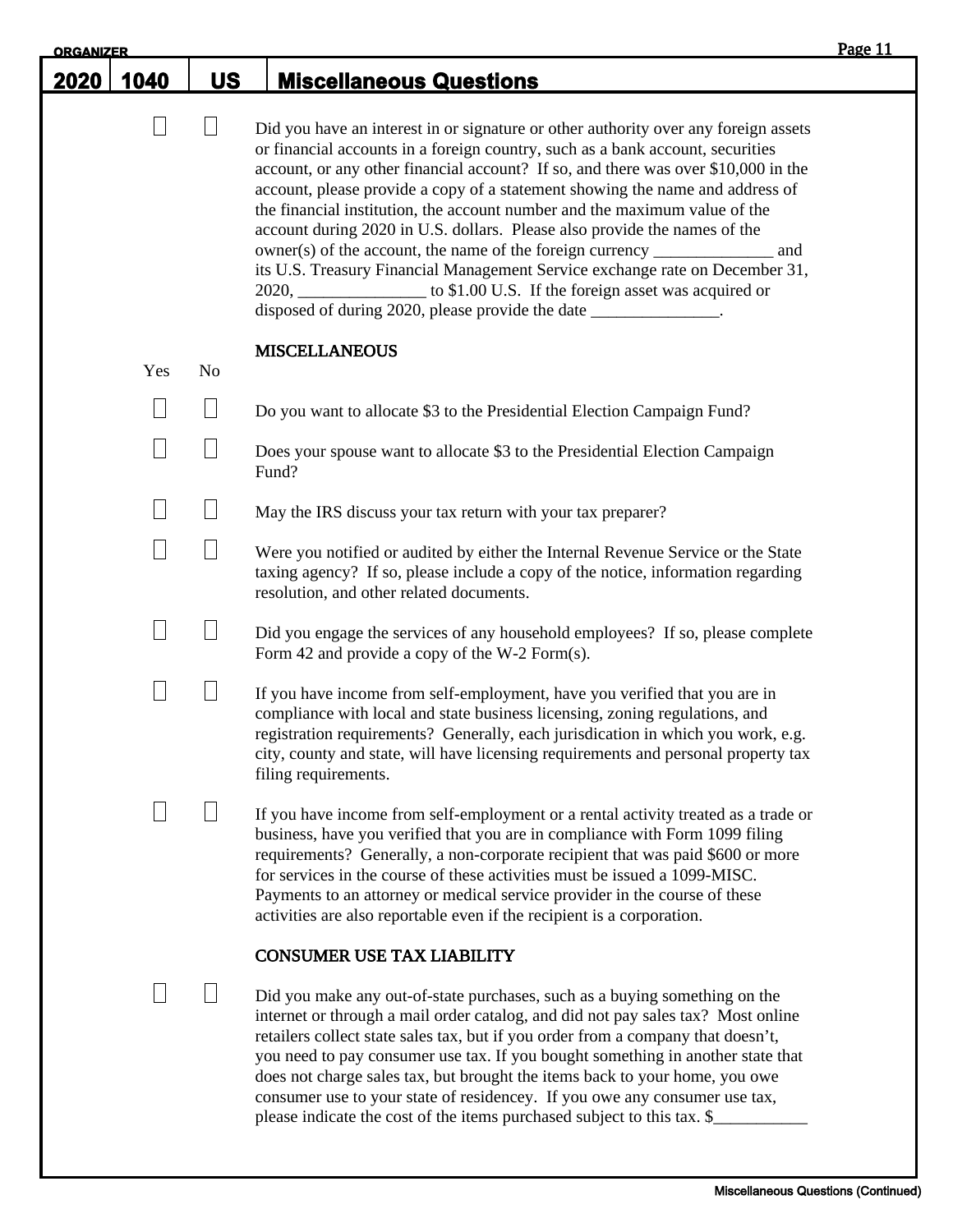| <b>ORGANIZER</b> |      |                |                                                                                                                                                                                                                                                                                                                                                                                                                                                                                                        | Page 12 |
|------------------|------|----------------|--------------------------------------------------------------------------------------------------------------------------------------------------------------------------------------------------------------------------------------------------------------------------------------------------------------------------------------------------------------------------------------------------------------------------------------------------------------------------------------------------------|---------|
| 2020             | 1040 | <b>US</b>      | <b>Miscellaneous Questions</b>                                                                                                                                                                                                                                                                                                                                                                                                                                                                         |         |
|                  | Yes  | N <sub>o</sub> | TAX RELIEF FOR FEDERALLY DECLARED DISASTER AREA<br><b>VICTIMS</b>                                                                                                                                                                                                                                                                                                                                                                                                                                      |         |
|                  |      |                | Did you incur a loss on any property located in a federally declared disaster<br>area? If so, your loss may be deductible. If not, it is not deductible.                                                                                                                                                                                                                                                                                                                                               |         |
|                  |      |                | Did the loss exceed \$500? If so, please provide the date of the occurrence,<br>documentation regarding the loss, the value of the loss, and the amount of any<br>insurance or FEMA proceeds received.                                                                                                                                                                                                                                                                                                 |         |
|                  |      |                | Did you receive any payments in 2020 due to the disaster? (These payments may<br>or may not be taxable.) If so, please describe, e.g. source of payment, how funds<br>were used, etc.                                                                                                                                                                                                                                                                                                                  |         |
|                  | Yes  | No             | GIFT TAX RETURN REQUIREMENT                                                                                                                                                                                                                                                                                                                                                                                                                                                                            |         |
|                  |      |                | During 2020, did you or your spouse make any gifts to an individual or a trust, or<br>make contributions to a 529 plan, that total more than \$15,000? If so, a gift tax<br>return may be required. Please provide documentation and information<br>regarding the gift(s), including the date(s) of the gift(s), value of the gift(s), the<br>recipient's name, address, SSN, and relationship to you. For planning purposes,<br>in 2021 the Gift Tax Exclusion will be \$15,000 per recipient/person. |         |

## GIFT, ESTATE AND FINANCIAL PLANNING

Although not required for the preparation of your income tax return(s), now is a good time to review related estate and financial planning matters.

In general, you should review your estate plan at least every five years. You should also consider if changes are needed to your plan documents at other times, such as when there is a death, disability, divorce, marriage, the birth or adoption of a child, a serious illness of a beneficiary or named fiduciary, a substantial increase or decrease in the size of your estate, the purchase or sale of a business, significant gifting or lending of money to a child, change of residence, or the purchase of real estate in another jurisdiction. Changes in the tax laws may also necessitate that you revisit your estate plan.

If you answer no to any of the following questions; if there have been any changes in your marital status or family members; or if it has been more than five years since your estate plan has been reviewed, you may want to consider reviewing your current estate and financial plans and/or updating your documents.

| Yes No |                                                                                                        |
|--------|--------------------------------------------------------------------------------------------------------|
|        | $\Box$ Do you and your spouse, if married, each have a will? If so, when was it last<br>reviewed? Year |
|        | $\Box$ Have you or your spouse, if married, established a revocable trust?                             |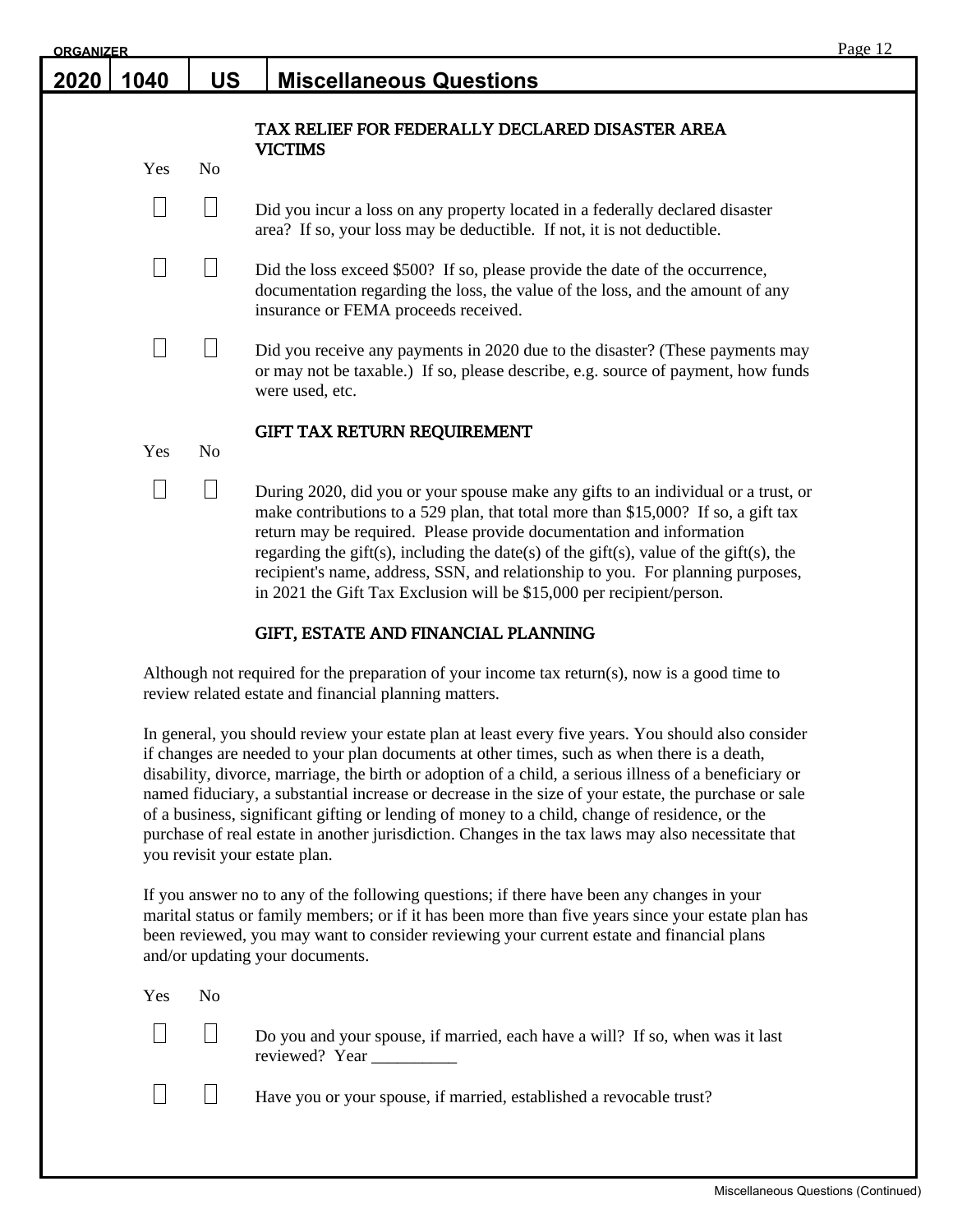| <b>ORGANIZER</b> |           |                                                                                                                                                                                                                                                                                                                                                                                                                                                                                                                                                                                                                                                                                                                                                                                                                                     | Page 13 |
|------------------|-----------|-------------------------------------------------------------------------------------------------------------------------------------------------------------------------------------------------------------------------------------------------------------------------------------------------------------------------------------------------------------------------------------------------------------------------------------------------------------------------------------------------------------------------------------------------------------------------------------------------------------------------------------------------------------------------------------------------------------------------------------------------------------------------------------------------------------------------------------|---------|
| 1040             | <b>US</b> | <b>Miscellaneous Questions</b>                                                                                                                                                                                                                                                                                                                                                                                                                                                                                                                                                                                                                                                                                                                                                                                                      |         |
| L                | $\Box$    | If you have a trust, have the titles to the trust's assets been reviewed to insure that<br>the trust has been properly funded and hold those assets that you want subject to<br>the terms of the trust?                                                                                                                                                                                                                                                                                                                                                                                                                                                                                                                                                                                                                             |         |
|                  |           | Have the titles to your assets been reviewed to insure that their disposition will<br>be in compliance with your wishes? The manner in which your assets are held<br>determine whether or not they are subject to the terms of your will (and subject<br>to probate), subject to the terms of your trust, or pass directly to another party.<br>Joint tenancy, beneficiary designations, Payable on Death (POD) and Transfer<br>on Death (TOD) designations will override any instructions in your will or trust<br>documents.                                                                                                                                                                                                                                                                                                      |         |
|                  |           | Do you and your spouse, if married, have Durable Powers of Attorney, Medical<br>Directives, Living Wills, and Medical Powers of Attorney? When were these                                                                                                                                                                                                                                                                                                                                                                                                                                                                                                                                                                                                                                                                           |         |
|                  |           | Do your doctors and the people named in these documents have ready access to<br>them and have you discussed the provisions with them? A power of attorney for<br>health care, similar to a power of attorney for property, allows you to name an<br>agent who has the authority to make health care decisions on your behalf, up to<br>and including the end-of-life decisions. A living will is meant to supplement the<br>power of attorney for health care by allowing you to specify your end-of-life<br>decisions for life sustaining treatment in writing, which then acts as a directive to<br>your physician on what treatment you do, or don't, want performed.                                                                                                                                                            |         |
|                  |           | Have you made provisions in your Durable Power of Attorney and estate<br>documents for your representative, successor trustee or executor to have access<br>to your electronic accounts and passwords?                                                                                                                                                                                                                                                                                                                                                                                                                                                                                                                                                                                                                              |         |
|                  |           | Have you kept and maintained a comprehensive inventory of digital assets/online<br>accounts and how to access each asset/account? Some examples of electronic<br>accounts include financial accounts (e.g., online banking, epay, Paypal, eTrade,<br>brokerage accounts), social media accounts (e.g., Facebook, Twitter, LinkedIn,<br>Snapchat), data stored in a "cloud" (e.g., Google Drive, Dropbox), online<br>gaming and gambling accounts (e.g., World of Warcraft, PokerStars), online<br>media (e.g., Amazon Kindle e-books, Google Photos, iTunes songs and movies),<br>blogs, online loyalty and rewards program benefits, domain names, online<br>businesses, and even digital wallets. For more info on methods to best handle<br>digital assets, see<br>http://www.vsb.org/site/sections/trustsandestates/summer2016a |         |
|                  |           | Have you used an online tool to direct the custodian of the digital asset to<br>disclose to a designated recipient some or all of your digital asset? The use of an<br>online tool overrides any contrary information provided in a will, trust, power of<br>attorney or other record.                                                                                                                                                                                                                                                                                                                                                                                                                                                                                                                                              |         |
|                  |           | If an online tool is not available, have you provided the proper authorization<br>using the required language under the Uniform Fiduciary Access to Digital<br>Assets Act to permit a designated recipient access to the digital asset?                                                                                                                                                                                                                                                                                                                                                                                                                                                                                                                                                                                             |         |
|                  |           |                                                                                                                                                                                                                                                                                                                                                                                                                                                                                                                                                                                                                                                                                                                                                                                                                                     |         |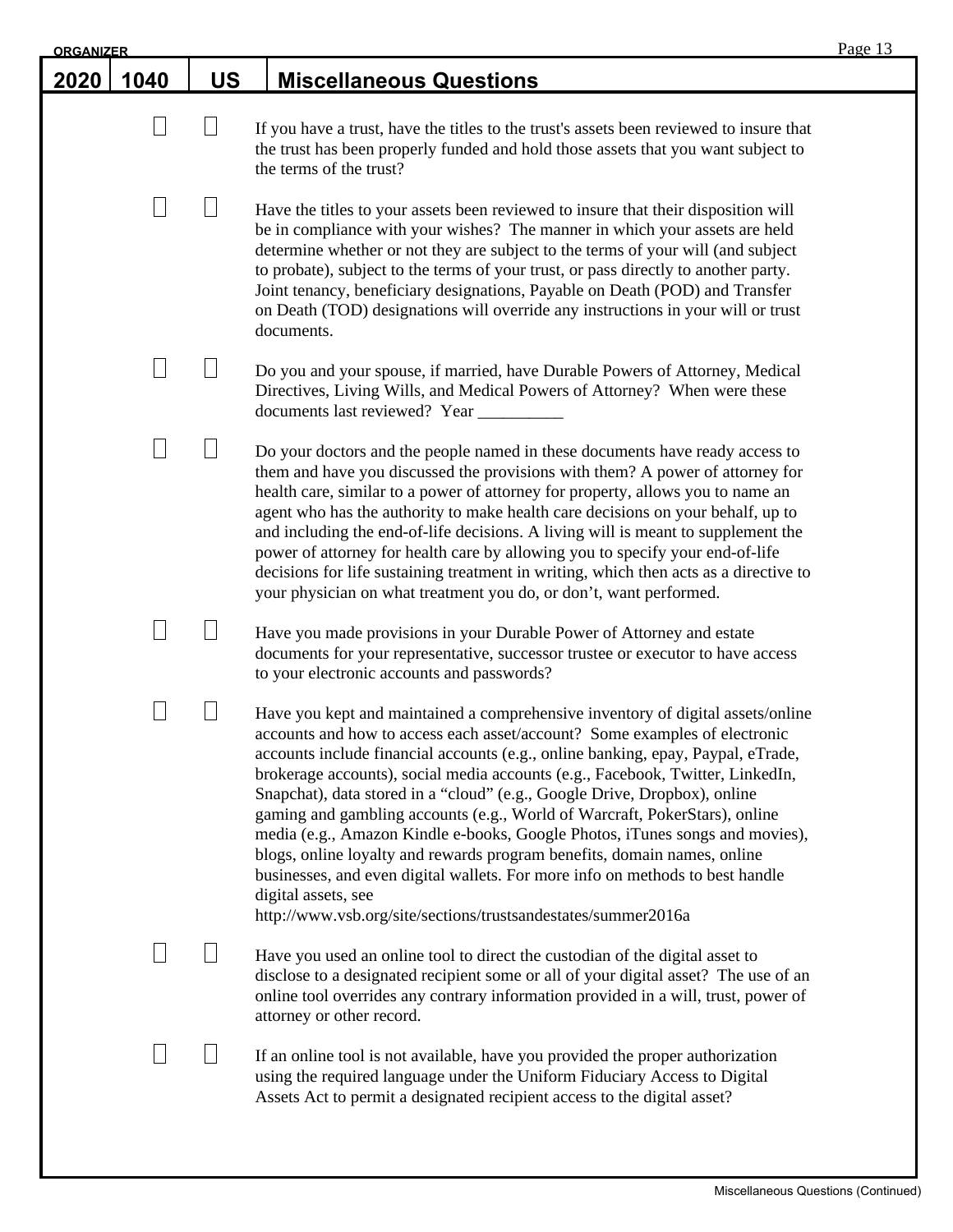| <b>ORGANIZER</b> |        |           |                                                                                                                                                                                                                                                                                                                                                                                                                                                                                                                                                                                                                                                                                                                                                                                                                                                                                                                                                                                                                                                                                                                                                                                                                                                                                                                                                                                                                                    | Page 14 |
|------------------|--------|-----------|------------------------------------------------------------------------------------------------------------------------------------------------------------------------------------------------------------------------------------------------------------------------------------------------------------------------------------------------------------------------------------------------------------------------------------------------------------------------------------------------------------------------------------------------------------------------------------------------------------------------------------------------------------------------------------------------------------------------------------------------------------------------------------------------------------------------------------------------------------------------------------------------------------------------------------------------------------------------------------------------------------------------------------------------------------------------------------------------------------------------------------------------------------------------------------------------------------------------------------------------------------------------------------------------------------------------------------------------------------------------------------------------------------------------------------|---------|
| 2020             | 1040   | <b>US</b> | <b>Miscellaneous Questions</b>                                                                                                                                                                                                                                                                                                                                                                                                                                                                                                                                                                                                                                                                                                                                                                                                                                                                                                                                                                                                                                                                                                                                                                                                                                                                                                                                                                                                     |         |
|                  |        |           | Have you used an online tool for password storage and online afterlife<br>companies (such as PasswordBox, SecureSafe, Entrust, or LastPass) that may<br>allow one to name a digital executor?                                                                                                                                                                                                                                                                                                                                                                                                                                                                                                                                                                                                                                                                                                                                                                                                                                                                                                                                                                                                                                                                                                                                                                                                                                      |         |
|                  |        |           | Do you have a hard copy of your passwords in a secure place for your<br>representative, successor trustee or executor to have access to your electronic<br>accounts and passwords?                                                                                                                                                                                                                                                                                                                                                                                                                                                                                                                                                                                                                                                                                                                                                                                                                                                                                                                                                                                                                                                                                                                                                                                                                                                 |         |
|                  | $\Box$ |           | Do you have a backup of your digital assets (such as photos and videos) on a<br>portable, encrypted hard-drive and provided access instructions? Have you<br>stored the hard-drive in a secure location with other estate planning documents.                                                                                                                                                                                                                                                                                                                                                                                                                                                                                                                                                                                                                                                                                                                                                                                                                                                                                                                                                                                                                                                                                                                                                                                      |         |
|                  |        |           | Have you reviewed and updated the named beneficiaries on your and your<br>spouse's, if married, life insurance polices, IRAs, and pensions to insure that the<br>funds will go the proper person(s) or entity? This is especially important after a<br>major life event like a marriage, divorce, death, or birth.                                                                                                                                                                                                                                                                                                                                                                                                                                                                                                                                                                                                                                                                                                                                                                                                                                                                                                                                                                                                                                                                                                                 |         |
|                  |        |           | If someone other than your current spouse is the beneficiary of your account in<br>your employer's retirement plan, has your current spouse completed the plan's<br>required spousal consent documents to confirm this?                                                                                                                                                                                                                                                                                                                                                                                                                                                                                                                                                                                                                                                                                                                                                                                                                                                                                                                                                                                                                                                                                                                                                                                                            |         |
|                  |        |           | If you have any minor children, have you named a guardian for the minor<br>children?                                                                                                                                                                                                                                                                                                                                                                                                                                                                                                                                                                                                                                                                                                                                                                                                                                                                                                                                                                                                                                                                                                                                                                                                                                                                                                                                               |         |
|                  |        |           | If you have any minor children, have you named a custodian to manage or made<br>other provisions for the management of their financial assets?                                                                                                                                                                                                                                                                                                                                                                                                                                                                                                                                                                                                                                                                                                                                                                                                                                                                                                                                                                                                                                                                                                                                                                                                                                                                                     |         |
|                  |        |           | Is all of the real estate you own located only in your state of residency?                                                                                                                                                                                                                                                                                                                                                                                                                                                                                                                                                                                                                                                                                                                                                                                                                                                                                                                                                                                                                                                                                                                                                                                                                                                                                                                                                         |         |
|                  |        |           | If you or your spouse own real estate that is located in a state other than your<br>state of residency, have you set up a revocable trust or other means for this real<br>estate to avoid an ancillary probate process in that state?                                                                                                                                                                                                                                                                                                                                                                                                                                                                                                                                                                                                                                                                                                                                                                                                                                                                                                                                                                                                                                                                                                                                                                                              |         |
|                  |        |           | If you or your spouse are approaching your 65th birthday, have you applied for<br>Medicare Part A, B and D, or Part C? Individuals already receiving Social<br>Security benefits are automatically enrolled in Medicare Part A and Part B in the<br>month they turn age 65. Individuals who are close to age 65 and not receiving<br>Social Security benefits must apply for Medicare Parts A and B by contacting<br>the Social Security Administration. Parts C and D are private plans run by<br>insurance companies and you must contact the insurance company for these<br>benefits. Individuals who do not enroll in Parts A, B, C or D when they are<br>originally eligible at age 65 may be subject to significant penalties.<br>Generally, your initial enrollment period extends from three months before<br>the month of your 65th birthday to three months after the month of your<br>65th birthday. This applies regardless of your full-retirement age. An<br>exception to this rule is if you or your spouse is currently employed,<br>participating in that employer's group health insurance program, and that<br>employer's plan covers at least 20 employees. If you and/or your spouse<br>meet this exception to the general rule because your and/or your spouse<br>have coverage based on current employment, you need to sign up for<br>Medicare during a Special Enrollment Period. This Special Enrollment |         |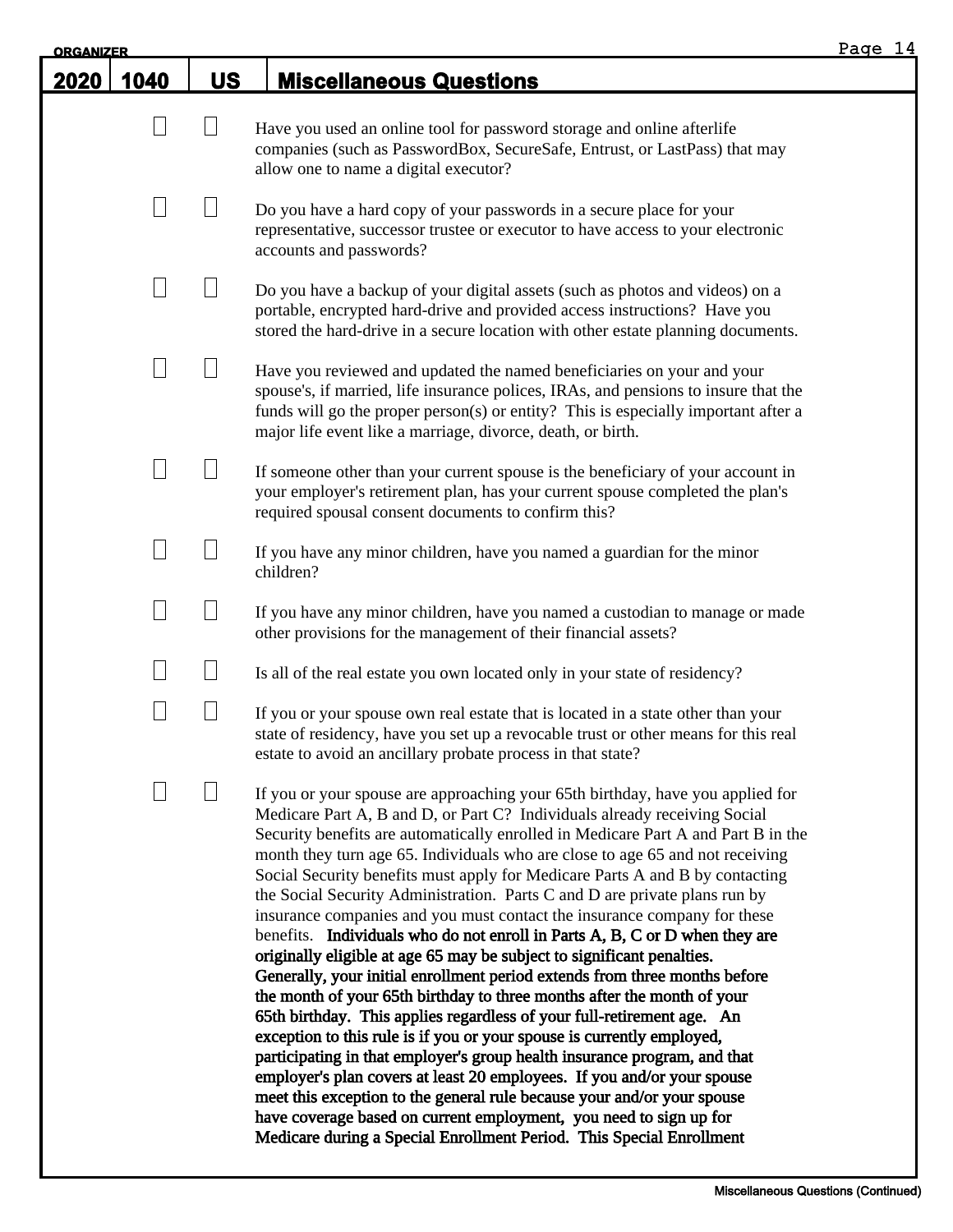| <b>ORGANIZER</b> |      |           |                                                                                                                                                                                                                                                               | -15<br>Page |
|------------------|------|-----------|---------------------------------------------------------------------------------------------------------------------------------------------------------------------------------------------------------------------------------------------------------------|-------------|
| 2020             | 1040 | <b>US</b> | <b>Miscellaneous Questions</b>                                                                                                                                                                                                                                |             |
|                  |      |           | Period is the eight-month period that starts the month after employment<br>ends or the month after the group health insurance based on current<br>employment ends. COBRA and retiree health plans are NOT considered<br>coverage based on current employment. |             |

Thank you for answering these questions! We know that this was a lot of work, but your answers will help us to focus on those tax issues unique to your situation, and we appreciate the time you took to address these items. If the last section regarding Gift, Estate and Financial Planning raised any concerns that you want to discuss, please let us know.

#### If your 2020 Tax Organizer does not contain a form that you need, you can simply call or email us and we will provide the blank form to you. Blank forms will also be accessible on our website at

http://www.jajonescpa.com/taxorganizers/2020taxorganizer.pdf.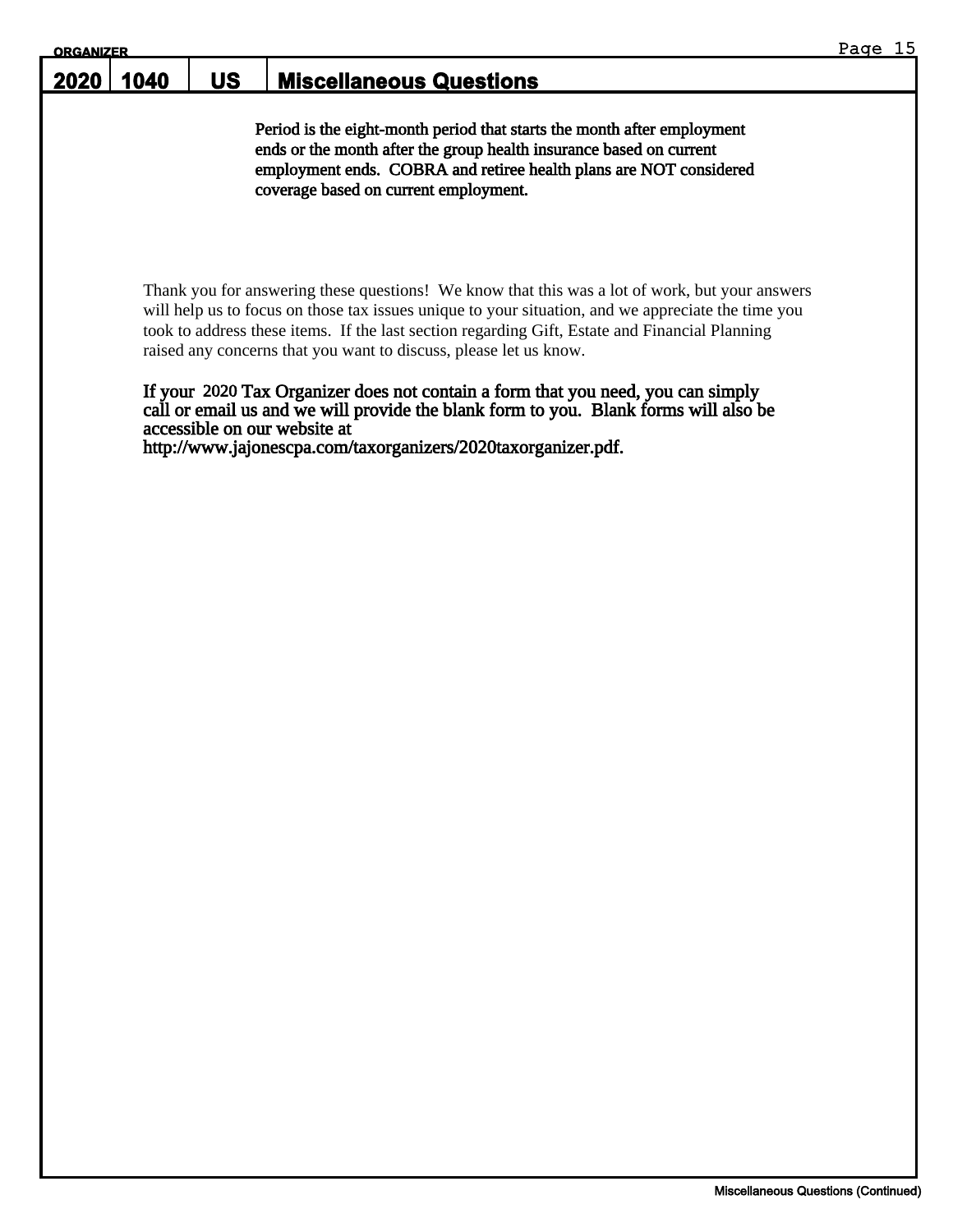|              |                                                          |                        |                    | Please enter all pertinent 2020 information.                               |                       |                                                                                    |                               |                      |
|--------------|----------------------------------------------------------|------------------------|--------------------|----------------------------------------------------------------------------|-----------------------|------------------------------------------------------------------------------------|-------------------------------|----------------------|
|              | DIRECT DEPOSIT / ELECTRONIC PAYMENT (3)                  |                        |                    |                                                                            |                       |                                                                                    |                               |                      |
|              | 1=direct deposit of federal tax refund into bank account |                        |                    |                                                                            |                       |                                                                                    |                               |                      |
|              |                                                          |                        |                    |                                                                            |                       |                                                                                    |                               |                      |
|              |                                                          |                        |                    |                                                                            |                       |                                                                                    |                               |                      |
|              | <b>BANK INFORMATION</b>                                  |                        | Percent to         |                                                                            |                       |                                                                                    | Type of                       | Type of              |
|              | Name of Bank                                             |                        | Deposit<br>(xx.xx) | <b>Routing Number</b>                                                      | <b>Account Number</b> |                                                                                    | Account<br>(Table 1)          | Invest.<br>(Table 2) |
|              |                                                          |                        |                    |                                                                            |                       |                                                                                    |                               |                      |
|              |                                                          |                        |                    |                                                                            |                       |                                                                                    |                               |                      |
|              | 2020 ESTIMATED TAX / 1040-ES (6)                         |                        |                    |                                                                            |                       |                                                                                    |                               |                      |
| Federal      |                                                          |                        |                    | <b>Amount Paid</b>                                                         | Date Paid             | TS                                                                                 | 2020<br><b>Voucher Amount</b> |                      |
|              | Overpayment applied from 2019 [10]                       |                        |                    |                                                                            |                       |                                                                                    |                               |                      |
|              | 1st quarter payment                                      |                        |                    |                                                                            |                       |                                                                                    |                               |                      |
|              | 2nd quarter payment                                      |                        |                    |                                                                            |                       |                                                                                    |                               |                      |
|              | 3rd quarter payment                                      |                        |                    |                                                                            |                       |                                                                                    |                               |                      |
|              | 4th quarter payment                                      |                        |                    |                                                                            |                       |                                                                                    |                               |                      |
|              |                                                          |                        |                    |                                                                            |                       |                                                                                    |                               |                      |
|              | <b>Additional Estimated</b><br><b>Tax Payments</b>       |                        |                    |                                                                            |                       |                                                                                    |                               |                      |
|              |                                                          |                        |                    |                                                                            |                       |                                                                                    |                               |                      |
|              | Paid with extension                                      |                        |                    |                                                                            |                       |                                                                                    |                               |                      |
|              | Former spouse SSN if joint estimates                     |                        |                    |                                                                            |                       |                                                                                    |                               |                      |
|              |                                                          |                        |                    |                                                                            |                       |                                                                                    |                               |                      |
| <b>State</b> |                                                          |                        |                    | <b>Amount Paid</b>                                                         | Date Paid             | TS                                                                                 | 2020<br><b>Voucher Amount</b> |                      |
|              | Overpayment applied from 2019                            | .                      |                    |                                                                            |                       |                                                                                    |                               |                      |
|              | 1st quarter payment                                      |                        |                    |                                                                            |                       |                                                                                    |                               |                      |
|              | 2nd quarter payment                                      |                        |                    |                                                                            |                       |                                                                                    |                               |                      |
|              | 3rd quarter payment                                      |                        |                    |                                                                            |                       |                                                                                    |                               |                      |
|              |                                                          |                        |                    |                                                                            |                       |                                                                                    |                               |                      |
|              |                                                          |                        |                    |                                                                            |                       |                                                                                    |                               |                      |
|              | <b>Additional Estimated</b><br><b>Tax Payments</b>       |                        |                    |                                                                            |                       |                                                                                    |                               |                      |
|              |                                                          |                        |                    |                                                                            |                       |                                                                                    |                               |                      |
|              |                                                          |                        |                    |                                                                            |                       |                                                                                    |                               |                      |
|              |                                                          |                        |                    |                                                                            |                       |                                                                                    |                               |                      |
|              | Paid with extension                                      |                        |                    |                                                                            |                       |                                                                                    |                               |                      |
|              |                                                          |                        |                    |                                                                            |                       |                                                                                    |                               |                      |
|              |                                                          |                        |                    |                                                                            |                       |                                                                                    |                               |                      |
|              | 1                                                        | <b>Type of Account</b> |                    | $\overline{2}$                                                             | Type of Investment    |                                                                                    |                               |                      |
|              | $1 =$ Savings<br>$2 =$ Checking                          |                        |                    | 1 = Checking or savings (default)<br>2 = Taxpayer's IRA (next year limits) | $7 = Other$           | $6$ = Coverdell savings account (ESA)                                              |                               |                      |
|              |                                                          |                        |                    | 3 = Spouse's IRA (next year limits)<br>4 = Health savings account (HSA)    |                       | 8 = Taxpayer's IRA (current year limits)<br>9 = Spouse's IRA (current year limits) |                               |                      |
|              |                                                          |                        |                    | $5 =$ Archer MSA                                                           |                       |                                                                                    |                               |                      |
|              |                                                          |                        |                    |                                                                            |                       |                                                                                    |                               |                      |
|              |                                                          |                        |                    |                                                                            |                       |                                                                                    |                               |                      |
|              |                                                          |                        |                    |                                                                            |                       |                                                                                    |                               |                      |
|              |                                                          |                        |                    |                                                                            |                       |                                                                                    |                               |                      |
|              |                                                          |                        |                    |                                                                            |                       |                                                                                    |                               |                      |
|              |                                                          |                        |                    |                                                                            |                       |                                                                                    |                               |                      |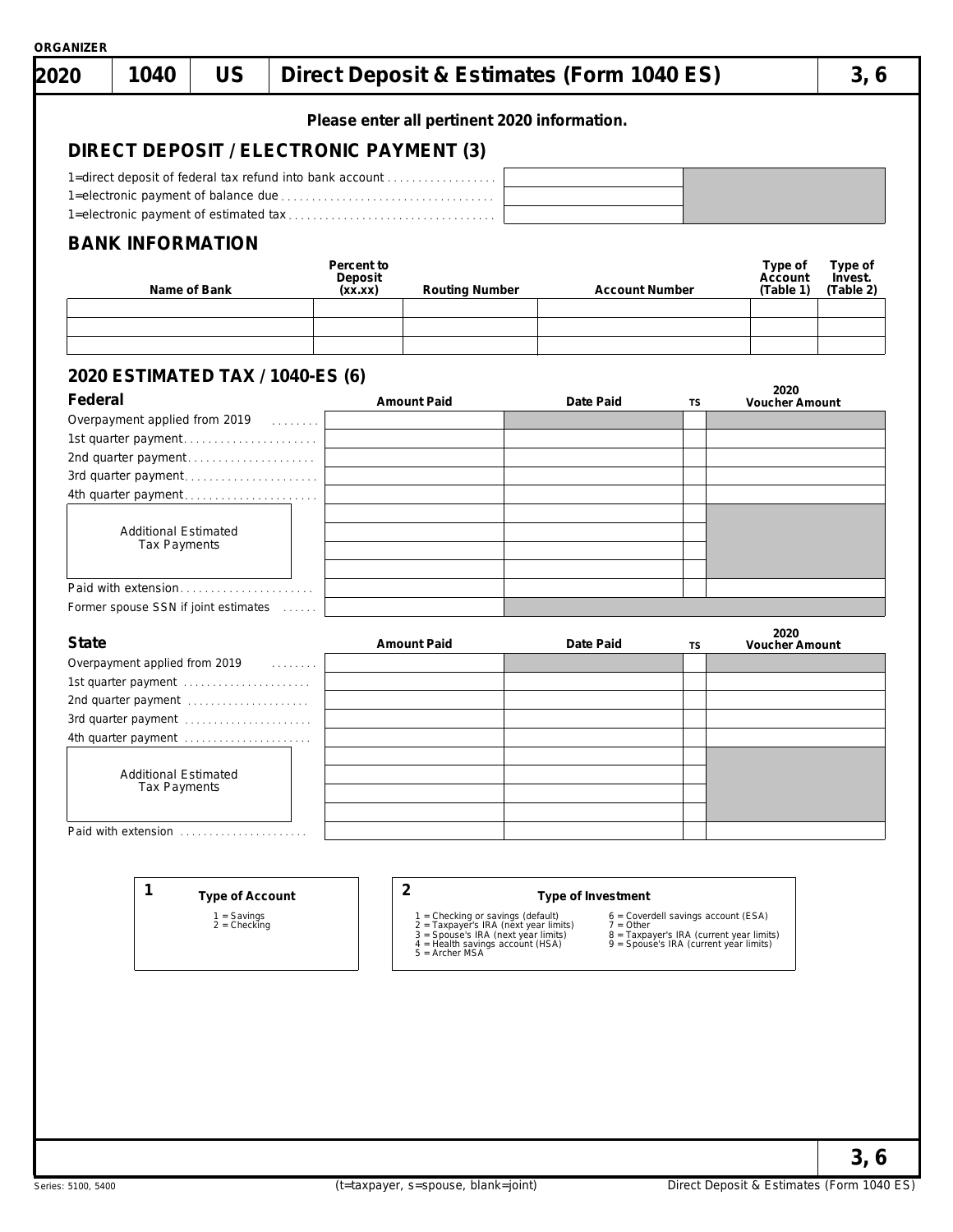| <u>URGANIZER</u><br>2020                                                                                                                                                                    | 1040                              | <b>US</b> |                                                                           | 7.1 |  |  |  |  |  |  |  |
|---------------------------------------------------------------------------------------------------------------------------------------------------------------------------------------------|-----------------------------------|-----------|---------------------------------------------------------------------------|-----|--|--|--|--|--|--|--|
|                                                                                                                                                                                             |                                   |           | Direct Deposit & Estimates (Form 1040 ES) (cont.)                         |     |  |  |  |  |  |  |  |
|                                                                                                                                                                                             |                                   |           | Please enter all pertinent 2020 information.                              |     |  |  |  |  |  |  |  |
|                                                                                                                                                                                             |                                   |           |                                                                           |     |  |  |  |  |  |  |  |
|                                                                                                                                                                                             |                                   |           |                                                                           |     |  |  |  |  |  |  |  |
|                                                                                                                                                                                             |                                   |           | APPLICATION OF 2020 OVERPAYMENT (7.1)                                     |     |  |  |  |  |  |  |  |
| If you have an overpayment of 2020 taxes, do you want the excess refunded?<br>or applied to 2021 estimate?<br>Other (please explain):<br><u> 1989 - Johann Barn, amerikansk politiker (</u> |                                   |           |                                                                           |     |  |  |  |  |  |  |  |
|                                                                                                                                                                                             |                                   |           |                                                                           |     |  |  |  |  |  |  |  |
|                                                                                                                                                                                             |                                   |           |                                                                           |     |  |  |  |  |  |  |  |
|                                                                                                                                                                                             |                                   |           |                                                                           |     |  |  |  |  |  |  |  |
|                                                                                                                                                                                             |                                   |           |                                                                           |     |  |  |  |  |  |  |  |
| 2021                                                                                                                                                                                        |                                   |           | <b>ESTIMATED TAX INFORMATION</b>                                          |     |  |  |  |  |  |  |  |
|                                                                                                                                                                                             |                                   |           | Do you expect your 2021 taxable income to be different from 2020?<br>Yes  | No  |  |  |  |  |  |  |  |
|                                                                                                                                                                                             |                                   |           | If "yes" explain any differences in income, deductions, dependents, etc.: |     |  |  |  |  |  |  |  |
|                                                                                                                                                                                             |                                   |           |                                                                           |     |  |  |  |  |  |  |  |
|                                                                                                                                                                                             |                                   |           |                                                                           |     |  |  |  |  |  |  |  |
|                                                                                                                                                                                             |                                   |           |                                                                           |     |  |  |  |  |  |  |  |
|                                                                                                                                                                                             |                                   |           |                                                                           |     |  |  |  |  |  |  |  |
|                                                                                                                                                                                             |                                   |           | Yes                                                                       | No  |  |  |  |  |  |  |  |
|                                                                                                                                                                                             | If "yes" explain any differences: |           | <u> 1980 - Johann Barbara, martxa alemaniar arg</u>                       |     |  |  |  |  |  |  |  |
|                                                                                                                                                                                             |                                   |           |                                                                           |     |  |  |  |  |  |  |  |
|                                                                                                                                                                                             |                                   |           |                                                                           |     |  |  |  |  |  |  |  |
|                                                                                                                                                                                             |                                   |           |                                                                           |     |  |  |  |  |  |  |  |
|                                                                                                                                                                                             |                                   |           |                                                                           |     |  |  |  |  |  |  |  |
|                                                                                                                                                                                             |                                   |           |                                                                           |     |  |  |  |  |  |  |  |
|                                                                                                                                                                                             |                                   |           |                                                                           |     |  |  |  |  |  |  |  |
|                                                                                                                                                                                             |                                   |           |                                                                           |     |  |  |  |  |  |  |  |
|                                                                                                                                                                                             |                                   |           |                                                                           |     |  |  |  |  |  |  |  |
|                                                                                                                                                                                             |                                   |           |                                                                           |     |  |  |  |  |  |  |  |
|                                                                                                                                                                                             |                                   |           |                                                                           |     |  |  |  |  |  |  |  |
|                                                                                                                                                                                             |                                   |           |                                                                           |     |  |  |  |  |  |  |  |
|                                                                                                                                                                                             |                                   |           |                                                                           |     |  |  |  |  |  |  |  |
|                                                                                                                                                                                             |                                   |           |                                                                           |     |  |  |  |  |  |  |  |
|                                                                                                                                                                                             |                                   |           |                                                                           | 7.1 |  |  |  |  |  |  |  |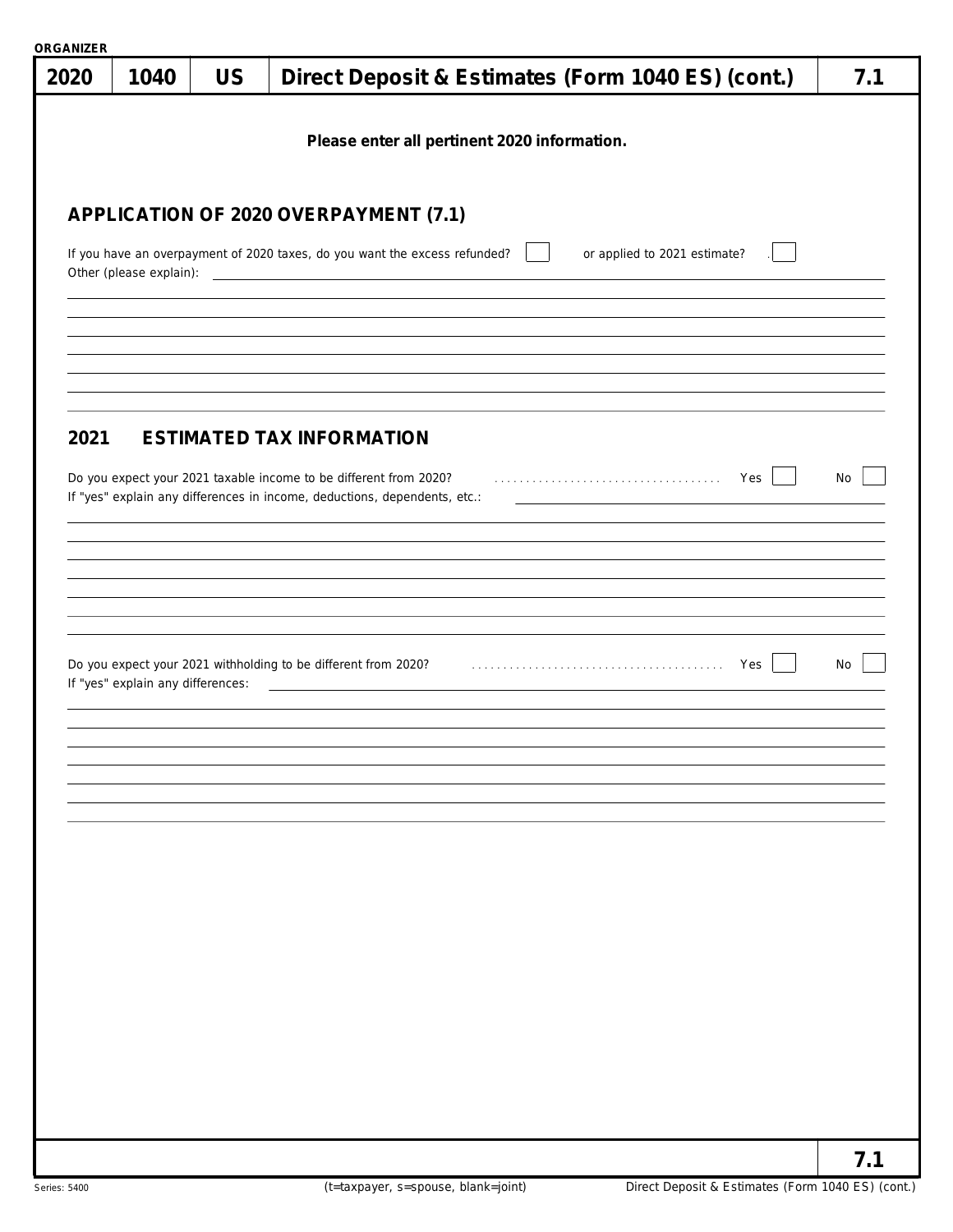|     | <b>ORGANIZER</b>         |                                                  |               |                           |  |                                                                  |              |                                  |                                                                                                                                          |                 |                                                                |                   |                                       |                   |                |                |
|-----|--------------------------|--------------------------------------------------|---------------|---------------------------|--|------------------------------------------------------------------|--------------|----------------------------------|------------------------------------------------------------------------------------------------------------------------------------------|-----------------|----------------------------------------------------------------|-------------------|---------------------------------------|-------------------|----------------|----------------|
|     | 2020                     | 1040                                             | <b>US</b>     |                           |  |                                                                  |              |                                  | <b>Wages, Pensions, Gambling Winnings</b>                                                                                                |                 |                                                                |                   |                                       |                   |                | 10, 13.1, 13.2 |
|     |                          | <b>WAGES, SALARIES, TIPS (10)</b>                |               |                           |  |                                                                  |              |                                  | Please enter all pertinent 2020 amounts & attach all W-2, W-2G and 1099-R forms.<br>Last year's amounts are provided for your reference. |                 |                                                                |                   |                                       |                   |                |                |
|     |                          |                                                  |               | $1 =$ retirement          |  |                                                                  |              | Wages, Tips,                     |                                                                                                                                          |                 |                                                                | Tax Withheld      |                                       |                   |                |                |
| No. | Name of Employer (Box c) |                                                  |               | plan (Box 13)<br>1=spouse |  | Other<br>Compensation<br>(Box 1)                                 |              | Federal<br>(Box 2)               | <b>Social</b><br>Medicare<br>Security<br>(Box 6)<br>(Box 4)                                                                              |                 |                                                                | State<br>(Box 17) |                                       | Local<br>(Box 19) | Wages          |                |
|     |                          |                                                  |               |                           |  |                                                                  |              |                                  |                                                                                                                                          |                 |                                                                |                   |                                       |                   |                |                |
|     |                          |                                                  |               |                           |  |                                                                  |              |                                  |                                                                                                                                          |                 |                                                                |                   |                                       |                   |                |                |
|     |                          |                                                  |               |                           |  |                                                                  |              |                                  |                                                                                                                                          |                 |                                                                |                   |                                       |                   |                |                |
|     |                          | PENSIONS, IRA DISTRIBUTIONS (13.1)               |               |                           |  |                                                                  |              |                                  |                                                                                                                                          |                 |                                                                |                   |                                       |                   |                |                |
| No. | Name of Payer            |                                                  |               |                           |  | Distribution code #2<br>Distribution code #1<br>1=IRA/SEP/SIMPLE |              | Gross<br>Distribution<br>(Box 1) | Taxable<br>Amount<br>(Box 2a)                                                                                                            |                 | Tax Withheld<br>Federal<br><b>State</b><br>(Box 4)<br>(Box 12) |                   | Value of<br>all IRAs<br>at<br>2/31/20 |                   | Distribution   |                |
|     |                          |                                                  |               |                           |  | l=spouse                                                         |              |                                  |                                                                                                                                          |                 |                                                                |                   |                                       |                   |                |                |
|     |                          |                                                  |               |                           |  |                                                                  |              |                                  |                                                                                                                                          |                 |                                                                |                   |                                       |                   |                |                |
|     |                          |                                                  |               |                           |  |                                                                  |              |                                  |                                                                                                                                          |                 |                                                                |                   |                                       |                   |                |                |
|     |                          |                                                  |               |                           |  |                                                                  |              |                                  |                                                                                                                                          |                 |                                                                |                   |                                       |                   |                |                |
|     |                          |                                                  |               |                           |  |                                                                  |              |                                  |                                                                                                                                          |                 |                                                                |                   |                                       |                   |                |                |
|     |                          | <b>GAMBLING WINNINGS (W-2G) (13.2)</b>           |               |                           |  |                                                                  |              |                                  |                                                                                                                                          |                 |                                                                |                   |                                       |                   |                |                |
|     |                          |                                                  | Name of Payer |                           |  |                                                                  | $1 =$ spouse |                                  | Gross Winnings                                                                                                                           |                 |                                                                | Tax Withheld      |                                       |                   |                |                |
| No. |                          |                                                  |               |                           |  |                                                                  |              |                                  | (Box 1)                                                                                                                                  | Federal (Box 4) |                                                                | State (Box 15)    |                                       |                   | Local (Box 17) | Winnings       |
|     |                          |                                                  |               |                           |  |                                                                  |              |                                  |                                                                                                                                          |                 |                                                                |                   |                                       |                   |                |                |
|     |                          |                                                  |               |                           |  |                                                                  |              |                                  |                                                                                                                                          |                 |                                                                |                   |                                       |                   |                |                |
|     | (13.2)                   | <b>GAMBLING LOSSES &amp; WINNINGS (NON W-2G)</b> |               |                           |  |                                                                  |              |                                  |                                                                                                                                          |                 | 2020 Amount                                                    |                   | TS                                    |                   | 2019 Amount    |                |
|     |                          |                                                  |               |                           |  |                                                                  |              |                                  |                                                                                                                                          |                 |                                                                |                   |                                       |                   |                |                |
|     |                          |                                                  |               |                           |  |                                                                  |              |                                  |                                                                                                                                          |                 |                                                                |                   |                                       |                   |                | 10, 13.1, 13.2 |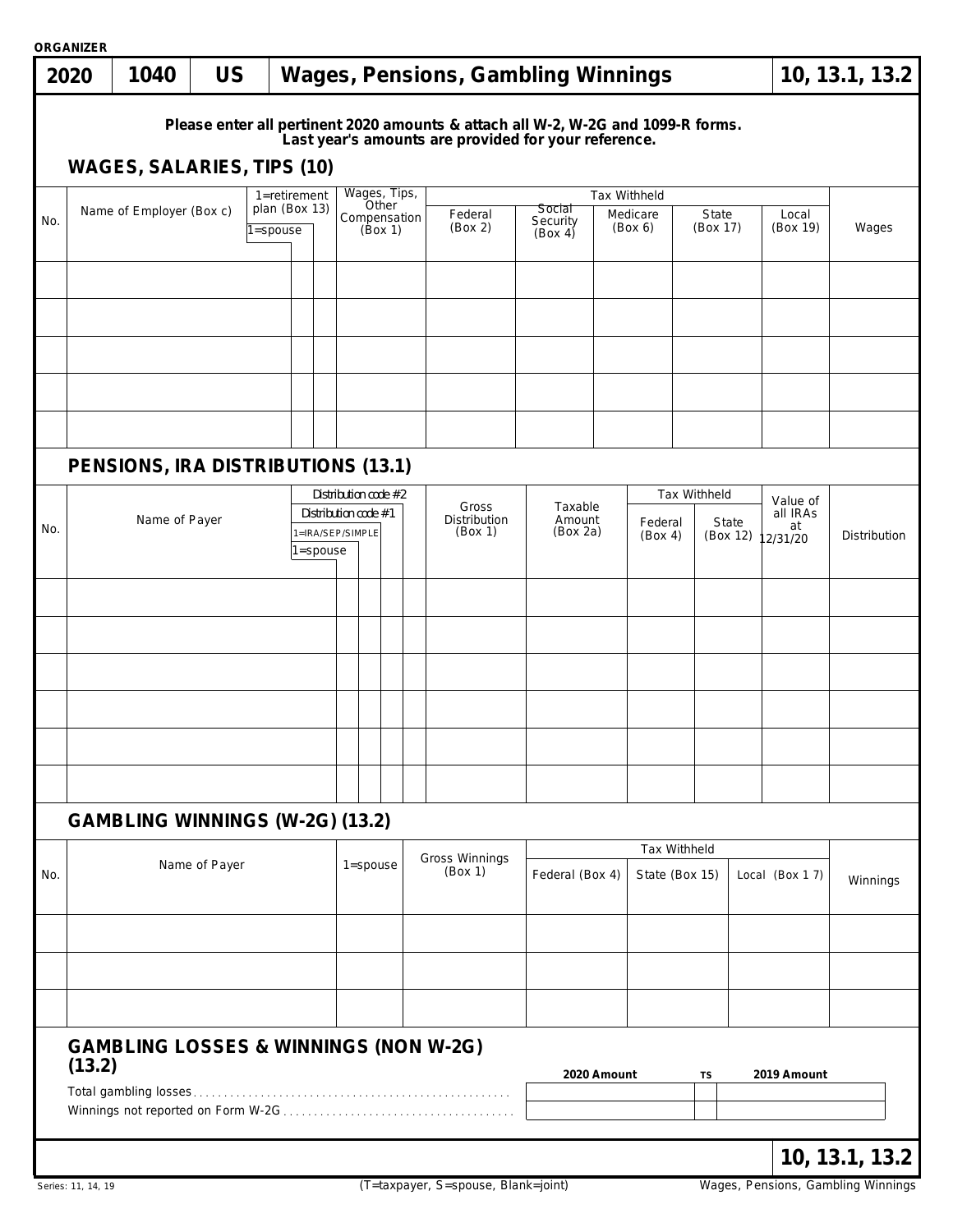| 2020 | <b>ORGANIZER</b> | 1040                                                                         | <b>US</b> |                                | <b>Interest &amp; Dividend Income</b>   |                                    |                                                               |                                   |                                                                                                                                                     |                             |                                       |                                                              |                                           | 11, 12            |
|------|------------------|------------------------------------------------------------------------------|-----------|--------------------------------|-----------------------------------------|------------------------------------|---------------------------------------------------------------|-----------------------------------|-----------------------------------------------------------------------------------------------------------------------------------------------------|-----------------------------|---------------------------------------|--------------------------------------------------------------|-------------------------------------------|-------------------|
|      |                  | <b>INTEREST INCOME (11)</b>                                                  |           |                                |                                         |                                    |                                                               |                                   | Please enter all pertinent 2020 amounts & attach all 1099-INT, 1099-OID and 1099-DIV forms.<br>Last year's amounts are provided for your reference. |                             |                                       |                                                              |                                           |                   |
| No.  |                  | Name of Payer<br>(also enter SSN & address)<br>for seller-financed mortgage) |           | 1=taxpayer<br>$2$ =spouse      | Banks,<br>S&Ls, C/Us,<br>etc. $(Box 1)$ |                                    | Interest Income<br>Seller-<br>Financed<br>Mtg. $(Box 1)$      | U.S. Bonds,<br>T-Bills<br>(Box 3) | Total<br>Municipal<br><b>Bonds</b>                                                                                                                  | Tax-Exempt Interest         | In-state<br>Municipal<br><b>Bonds</b> |                                                              | Early<br>Withdrawal<br>Penalty<br>(Box 2) | Interest          |
|      |                  |                                                                              |           |                                |                                         |                                    |                                                               |                                   |                                                                                                                                                     |                             |                                       |                                                              |                                           |                   |
|      |                  |                                                                              |           |                                |                                         |                                    |                                                               |                                   |                                                                                                                                                     |                             |                                       |                                                              |                                           |                   |
|      |                  |                                                                              |           |                                |                                         |                                    |                                                               |                                   |                                                                                                                                                     |                             |                                       |                                                              |                                           |                   |
|      |                  |                                                                              |           |                                |                                         |                                    |                                                               |                                   |                                                                                                                                                     |                             |                                       |                                                              |                                           |                   |
|      |                  | <b>DIVIDEND INCOME (12)</b>                                                  |           |                                |                                         |                                    |                                                               |                                   |                                                                                                                                                     |                             |                                       |                                                              |                                           |                   |
| No.  |                  | Name of Payer                                                                |           | $1 =$ taxpayer<br>$2 = spouse$ | Total Ordinary<br>Dividends<br>(Box 1a) | Qualified<br>Dividends<br>(Box 1b) | Dividend Income<br>Total Capital<br>Gain Distrib.<br>(Box 2a) | SubSection<br>199A<br>(Box 5)     | U.S. Bonds<br>(% or amt.)                                                                                                                           | Total<br>Municipal<br>Bonds |                                       | Tax-Exempt Interest<br>In-state<br>Muni-bonds<br>(% or amt.) | Foreign<br>Tax Paid<br>(Box 7)            | 2019<br>Dividends |
|      |                  |                                                                              |           |                                |                                         |                                    |                                                               |                                   |                                                                                                                                                     |                             |                                       |                                                              |                                           |                   |
|      |                  |                                                                              |           |                                |                                         |                                    |                                                               |                                   |                                                                                                                                                     |                             |                                       |                                                              |                                           |                   |
|      |                  |                                                                              |           |                                |                                         |                                    |                                                               |                                   |                                                                                                                                                     |                             |                                       |                                                              |                                           |                   |
|      |                  |                                                                              |           |                                |                                         |                                    |                                                               |                                   |                                                                                                                                                     |                             |                                       |                                                              |                                           |                   |
|      |                  |                                                                              |           |                                |                                         |                                    |                                                               |                                   |                                                                                                                                                     |                             |                                       |                                                              |                                           |                   |
|      |                  |                                                                              |           |                                |                                         |                                    |                                                               |                                   |                                                                                                                                                     |                             |                                       |                                                              |                                           | 11, 12            |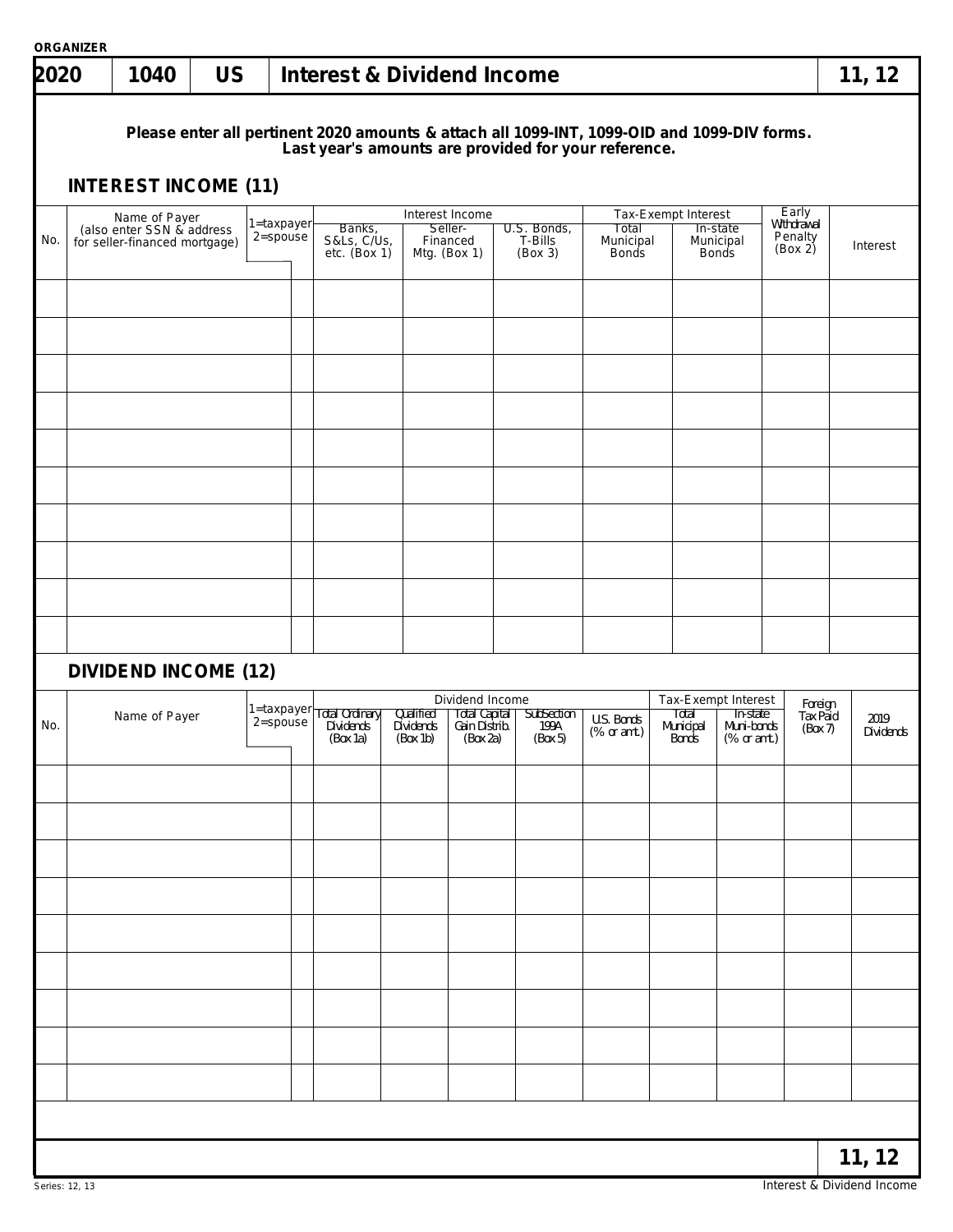|  |  | ORGANIZER |  |
|--|--|-----------|--|
|  |  |           |  |
|  |  |           |  |

| <b>MISCELLANEOUS INCOME</b><br>Social security benefits (SSA-1099, box 5)<br>Medicare premiums paid (SSA-1099)<br>1=treat Medicare premiums paid as SE health ins.<br>Tier 1 RR retirement benefits (RRB-1099, box 5)<br>1=lump-sum election for SS benefits<br>Taxable scholarships and fellowships<br>Household employee income not on W-2<br>Excess minister's allowance | 2020 Amount<br>Taxpayer | Please enter all pertinent 2020 amounts and attach all 1099-MISC, SSA-1099,<br>and RRB-1099 forms. Last year's amounts are provided for your reference.<br>Spouse | 2019 Amount<br>Taxpayer |        |
|-----------------------------------------------------------------------------------------------------------------------------------------------------------------------------------------------------------------------------------------------------------------------------------------------------------------------------------------------------------------------------|-------------------------|-------------------------------------------------------------------------------------------------------------------------------------------------------------------|-------------------------|--------|
|                                                                                                                                                                                                                                                                                                                                                                             |                         |                                                                                                                                                                   |                         |        |
|                                                                                                                                                                                                                                                                                                                                                                             |                         |                                                                                                                                                                   |                         | Spouse |
|                                                                                                                                                                                                                                                                                                                                                                             |                         |                                                                                                                                                                   |                         |        |
|                                                                                                                                                                                                                                                                                                                                                                             |                         |                                                                                                                                                                   |                         |        |
|                                                                                                                                                                                                                                                                                                                                                                             |                         |                                                                                                                                                                   |                         |        |
|                                                                                                                                                                                                                                                                                                                                                                             |                         |                                                                                                                                                                   |                         |        |
|                                                                                                                                                                                                                                                                                                                                                                             |                         |                                                                                                                                                                   |                         |        |
|                                                                                                                                                                                                                                                                                                                                                                             |                         |                                                                                                                                                                   |                         |        |
|                                                                                                                                                                                                                                                                                                                                                                             |                         |                                                                                                                                                                   |                         |        |
|                                                                                                                                                                                                                                                                                                                                                                             |                         |                                                                                                                                                                   |                         |        |
|                                                                                                                                                                                                                                                                                                                                                                             |                         |                                                                                                                                                                   |                         |        |
|                                                                                                                                                                                                                                                                                                                                                                             |                         |                                                                                                                                                                   |                         |        |
|                                                                                                                                                                                                                                                                                                                                                                             |                         |                                                                                                                                                                   |                         |        |
| Alaska permanent fund dividends                                                                                                                                                                                                                                                                                                                                             |                         |                                                                                                                                                                   |                         |        |
| Income from rental of personal property                                                                                                                                                                                                                                                                                                                                     |                         |                                                                                                                                                                   |                         |        |
| Income subject to S/E tax:                                                                                                                                                                                                                                                                                                                                                  |                         |                                                                                                                                                                   |                         |        |
|                                                                                                                                                                                                                                                                                                                                                                             |                         |                                                                                                                                                                   |                         |        |
|                                                                                                                                                                                                                                                                                                                                                                             |                         |                                                                                                                                                                   |                         |        |
|                                                                                                                                                                                                                                                                                                                                                                             |                         |                                                                                                                                                                   |                         |        |
|                                                                                                                                                                                                                                                                                                                                                                             |                         |                                                                                                                                                                   |                         |        |
|                                                                                                                                                                                                                                                                                                                                                                             |                         |                                                                                                                                                                   |                         |        |
| Other income (1099-MISC, box 3, 8)                                                                                                                                                                                                                                                                                                                                          |                         |                                                                                                                                                                   |                         |        |
|                                                                                                                                                                                                                                                                                                                                                                             |                         |                                                                                                                                                                   |                         |        |
|                                                                                                                                                                                                                                                                                                                                                                             |                         |                                                                                                                                                                   |                         |        |
|                                                                                                                                                                                                                                                                                                                                                                             |                         |                                                                                                                                                                   |                         |        |
|                                                                                                                                                                                                                                                                                                                                                                             |                         |                                                                                                                                                                   |                         |        |
|                                                                                                                                                                                                                                                                                                                                                                             |                         |                                                                                                                                                                   |                         |        |
|                                                                                                                                                                                                                                                                                                                                                                             |                         |                                                                                                                                                                   |                         |        |
|                                                                                                                                                                                                                                                                                                                                                                             |                         |                                                                                                                                                                   |                         |        |
| <b>TAX WITHHELD</b> (not entered elsewhere)                                                                                                                                                                                                                                                                                                                                 |                         |                                                                                                                                                                   |                         |        |
|                                                                                                                                                                                                                                                                                                                                                                             |                         |                                                                                                                                                                   |                         |        |
|                                                                                                                                                                                                                                                                                                                                                                             |                         |                                                                                                                                                                   |                         |        |
|                                                                                                                                                                                                                                                                                                                                                                             |                         |                                                                                                                                                                   |                         |        |
|                                                                                                                                                                                                                                                                                                                                                                             |                         |                                                                                                                                                                   |                         |        |
| State income tax withheld<br>Local income tax withheld                                                                                                                                                                                                                                                                                                                      |                         |                                                                                                                                                                   |                         |        |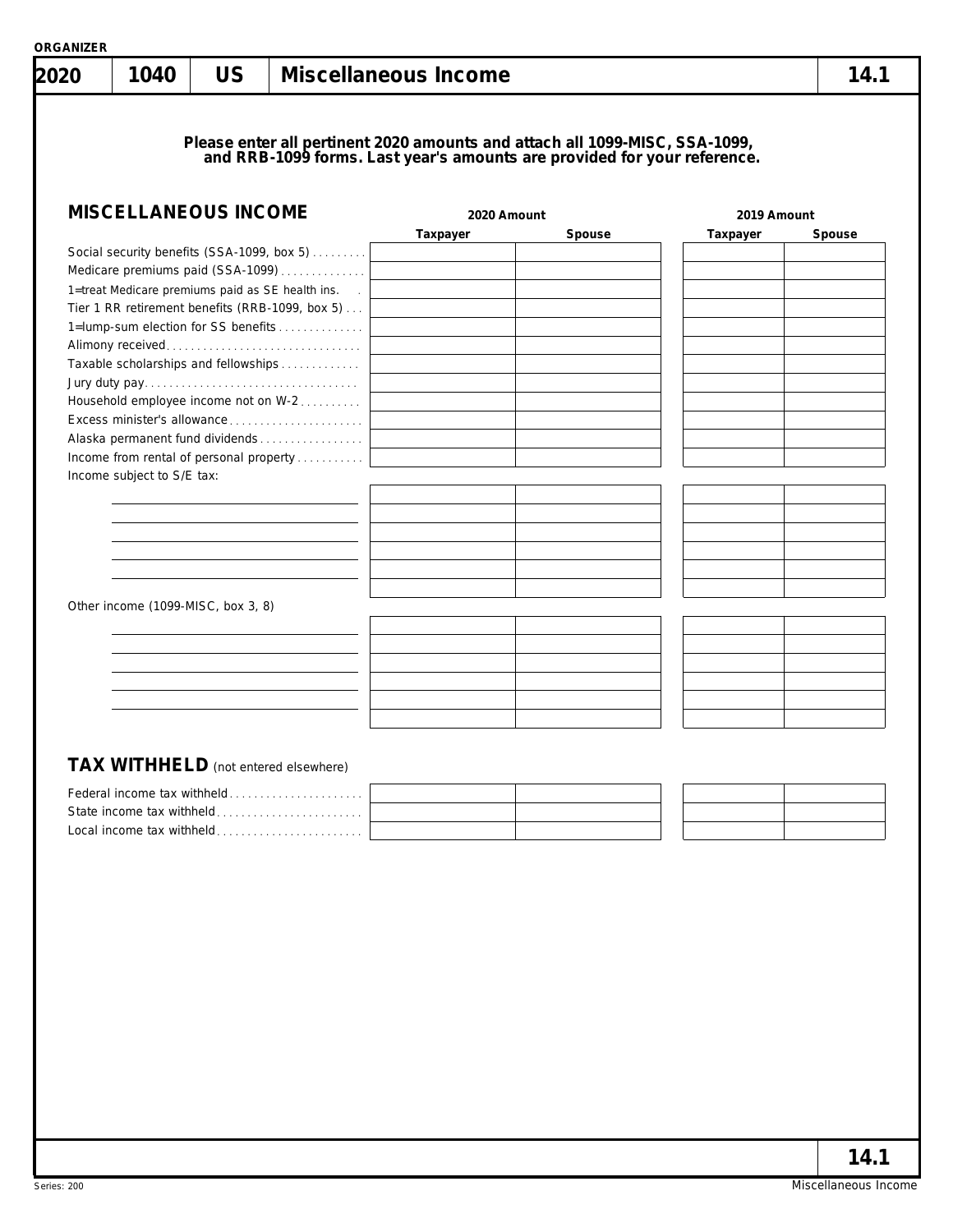|     |                            | Please add, change or delete 2020 information as appropriate.<br>Be sure to attach all 1099-G forms.         |  |
|-----|----------------------------|--------------------------------------------------------------------------------------------------------------|--|
|     |                            | <b>STATE AND LOCAL TAX REFUNDS /</b><br><b>UNEMPLOYMENT COMPENSATION (Form 1099-G)</b><br>2020 1099-G Amount |  |
|     |                            |                                                                                                              |  |
|     |                            |                                                                                                              |  |
|     | Unemployment compensation: |                                                                                                              |  |
|     |                            |                                                                                                              |  |
|     |                            |                                                                                                              |  |
|     | State and local refunds:   |                                                                                                              |  |
|     |                            | State and local income tax refund, credit or offsets (Box 2).                                                |  |
|     |                            |                                                                                                              |  |
|     |                            | Tax year for box 2 if not 2019 (Box 3) $\ldots$                                                              |  |
| No. |                            |                                                                                                              |  |
|     | Taxable grants:            |                                                                                                              |  |
|     |                            |                                                                                                              |  |
|     |                            |                                                                                                              |  |
|     | Farm amounts:              |                                                                                                              |  |
|     |                            |                                                                                                              |  |
|     |                            | 1=agriculture payments are from conservation reserve program                                                 |  |
|     |                            |                                                                                                              |  |
|     |                            |                                                                                                              |  |
|     |                            | 1=box 2 is trade or business income (Box 8)                                                                  |  |
|     |                            |                                                                                                              |  |
|     |                            |                                                                                                              |  |
|     |                            |                                                                                                              |  |
|     | Unemployment compensation: |                                                                                                              |  |
|     |                            |                                                                                                              |  |
|     |                            |                                                                                                              |  |
|     | State and local refunds:   |                                                                                                              |  |
|     |                            | State and local income tax refund, credit or offsets (Box 2)                                                 |  |
|     |                            |                                                                                                              |  |
|     |                            |                                                                                                              |  |
|     |                            |                                                                                                              |  |
| No. |                            |                                                                                                              |  |
|     | Taxable grants:            |                                                                                                              |  |
|     |                            |                                                                                                              |  |
|     | Farm amounts:              |                                                                                                              |  |
|     |                            |                                                                                                              |  |
|     |                            | 1=agriculture payments are from conservation reserve program                                                 |  |
|     |                            |                                                                                                              |  |
|     |                            |                                                                                                              |  |
|     |                            | 1=box 2 is trade or business income (Box 8)                                                                  |  |
|     |                            |                                                                                                              |  |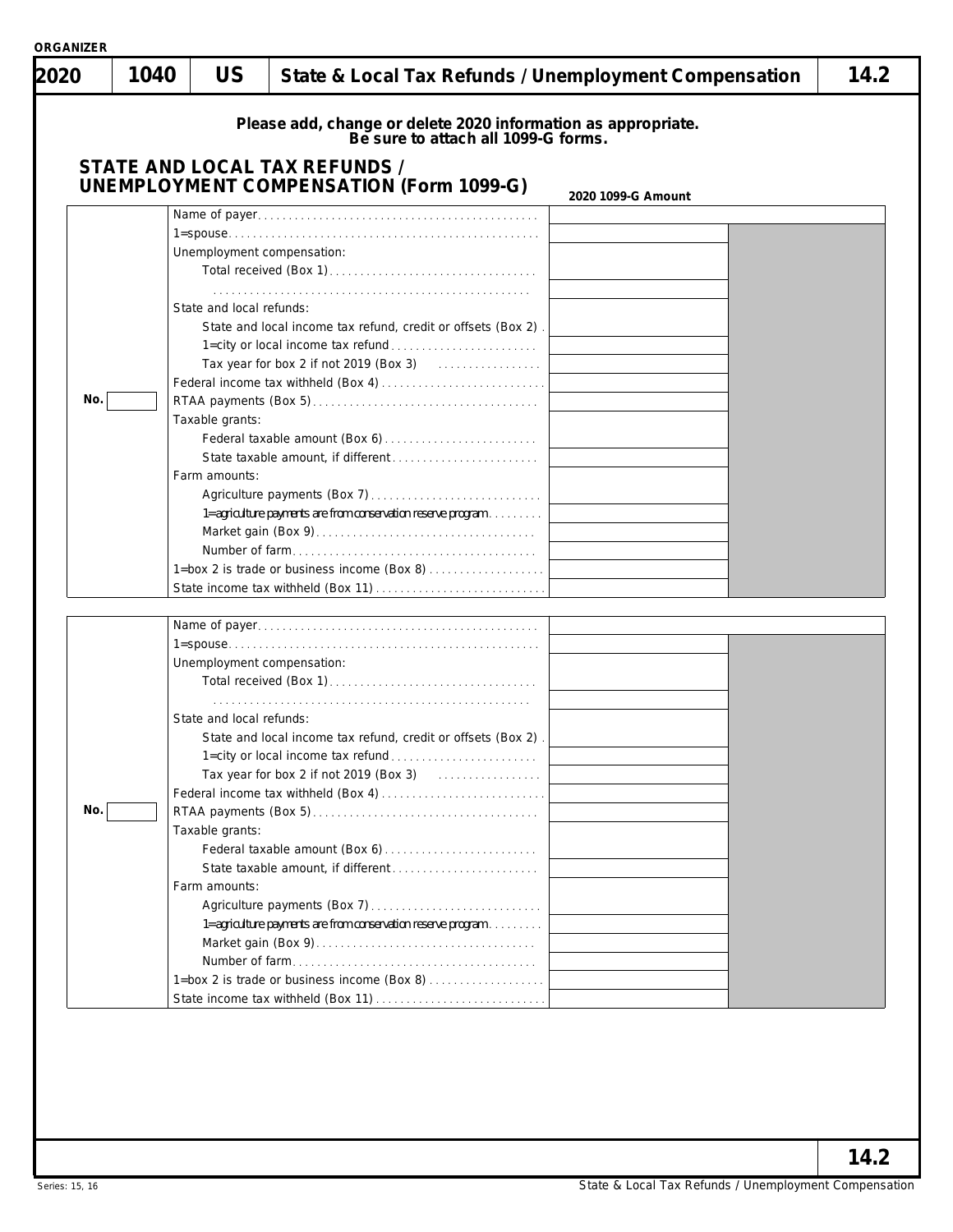|  | ORGANIZER |  |  |  |
|--|-----------|--|--|--|

| 2020 | 1040 | <b>US</b>                                          |                                                                                                                                                                                                                                                                                                                 | <b>Education Distributions (ESA's and QTP's)</b>                                                                                                                                                         | 14.3        |
|------|------|----------------------------------------------------|-----------------------------------------------------------------------------------------------------------------------------------------------------------------------------------------------------------------------------------------------------------------------------------------------------------------|----------------------------------------------------------------------------------------------------------------------------------------------------------------------------------------------------------|-------------|
|      |      |                                                    |                                                                                                                                                                                                                                                                                                                 | Please enter all pertinent 2020 amounts and attach all 1099-Q forms.<br>Enter qualified education expenses below that are not entered elsewhere.<br>Last year's amounts are provided for your reference. |             |
|      |      |                                                    | ESA'S AND QTP'S (Form 1099-Q)                                                                                                                                                                                                                                                                                   | 2020 Amount                                                                                                                                                                                              | 2019 Amount |
| No.  |      | Qualified expenses:<br>Form 1099-Q:<br>ESA's only: | Higher education (net of nontaxable benefits)<br>Elementary & secondary education (net of nontaxable benefits).<br>Rollover: 1=nontaxable, 2=taxable (Box 4)<br>Distribution type: 1=private 529, 2=state 529, 3=Coverdell ESA (Box 5)<br>Value of this account at 12/31/20<br>Basis in this ESA as of 12/31/19 | (plus outstanding rollovers)                                                                                                                                                                             |             |
| No.  |      | Qualified expenses:<br>Form 1099-Q:<br>ESA's only: | Higher education (net of nontaxable benefits)<br>Elementary & secondary education (net of nontaxable benefits).<br>Rollover: 1=nontaxable, 2=taxable (Box 4)<br>Distribution type: 1=private 529, 2=state 529, 3=Coverdell ESA (Box 5)<br>Value of this account at 12/31/20<br>Basis in this ESA as of 12/31/19 | (plus outstanding rollovers)                                                                                                                                                                             |             |
| No.  |      | Qualified expenses:<br>Form 1099-Q:                | Higher education (net of nontaxable benefits)<br>Elementary & secondary education (net of nontaxable benefits).<br>Rollover: 1=nontaxable, 2=taxable (Box 4)<br>Distribution type: 1=private 529, 2=state 529, 3=Coverdell ESA (Box 5)                                                                          |                                                                                                                                                                                                          |             |
|      |      | ESA's only:                                        | Value of this account at 12/31/20<br>Basis in this ESA as of 12/31/19                                                                                                                                                                                                                                           | (plus outstanding rollovers)                                                                                                                                                                             |             |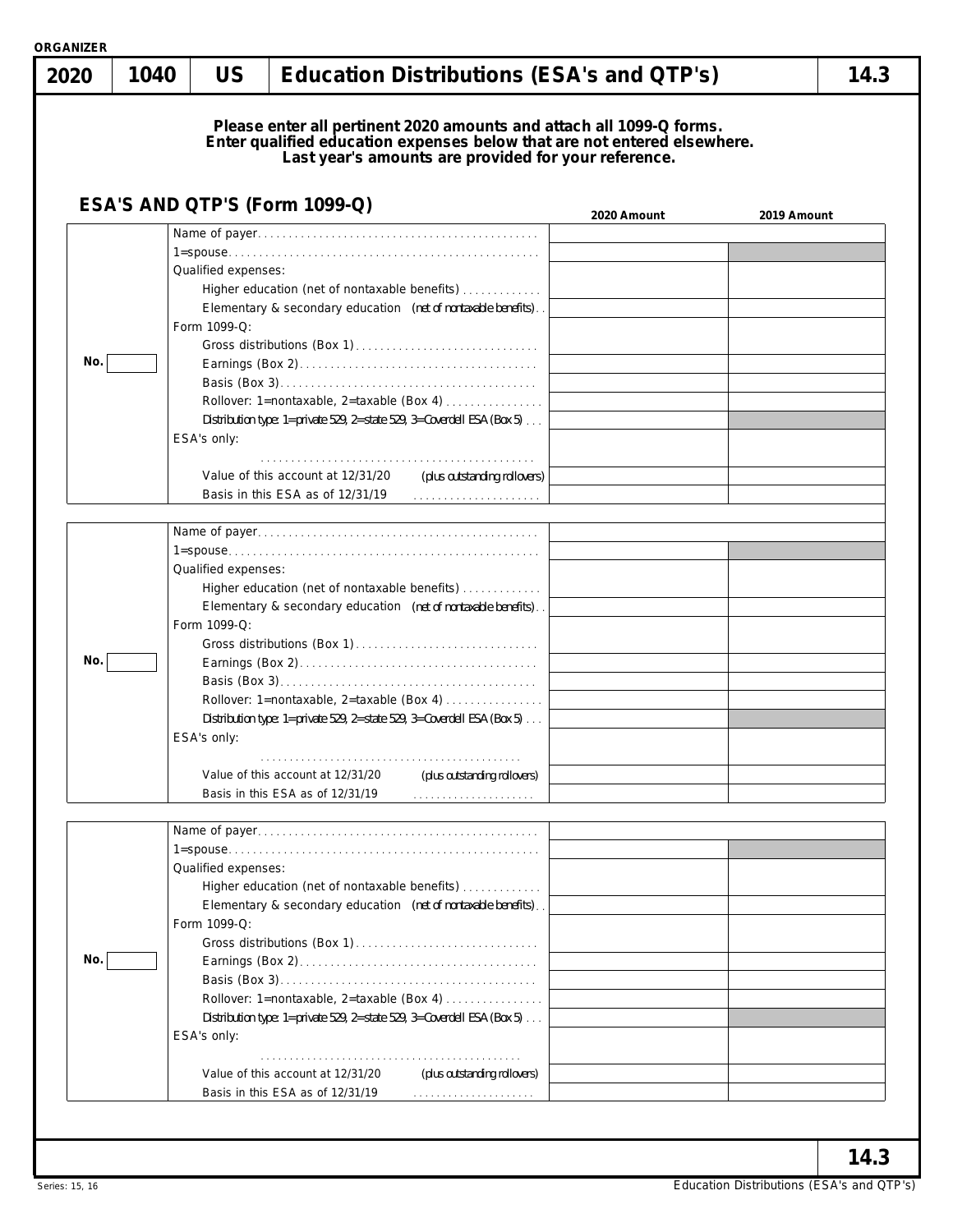| 2020 | 1040 | <b>US</b>                                         | <b>ABLE Distributions</b>                                                                                                                                                                                                                                                                                                                                  |             | 14.4        |
|------|------|---------------------------------------------------|------------------------------------------------------------------------------------------------------------------------------------------------------------------------------------------------------------------------------------------------------------------------------------------------------------------------------------------------------------|-------------|-------------|
|      |      |                                                   | Please enter all pertinent 2020 amounts. Last year's amounts are provided for your reference.                                                                                                                                                                                                                                                              |             |             |
|      |      |                                                   | <b>ABLE DISTRIBUTIONS / CONTRIBUTIONS</b>                                                                                                                                                                                                                                                                                                                  | 2020 Amount | 2019 Amount |
| No.  |      | Distributions (1099-QA):<br>Excess contributions: | 1=recipient is not the designated beneficiary (6)<br>Qualified disability expenses paid [11] [11] Cualified disability expenses paid<br>Excess contributions withdrawn by due date of return                                                                                                                                                               |             |             |
| No.  |      | Distributions (1099-QA):<br>Excess contributions: | 1=ABLE account terminated (5)<br>1=recipient is not the designated beneficiary (6)<br>Excess contributions withdrawn by due date of return [1, 1, 1, 1]                                                                                                                                                                                                    |             |             |
| No.  |      | Distributions (1099-QA):<br>Excess contributions: | 1=recipient is not the designated beneficiary $(6)$<br>Excess contributions withdrawn by due date of return [1, 1, 1, 1]<br>Earnings on excess contributions [11] [11] [12] Earnings on excess contributions [11] [12] [12] American contributions of the Earnings of Earnings and Earnings and Earnings and Earnings and Earnings and Earnings and Earnin |             |             |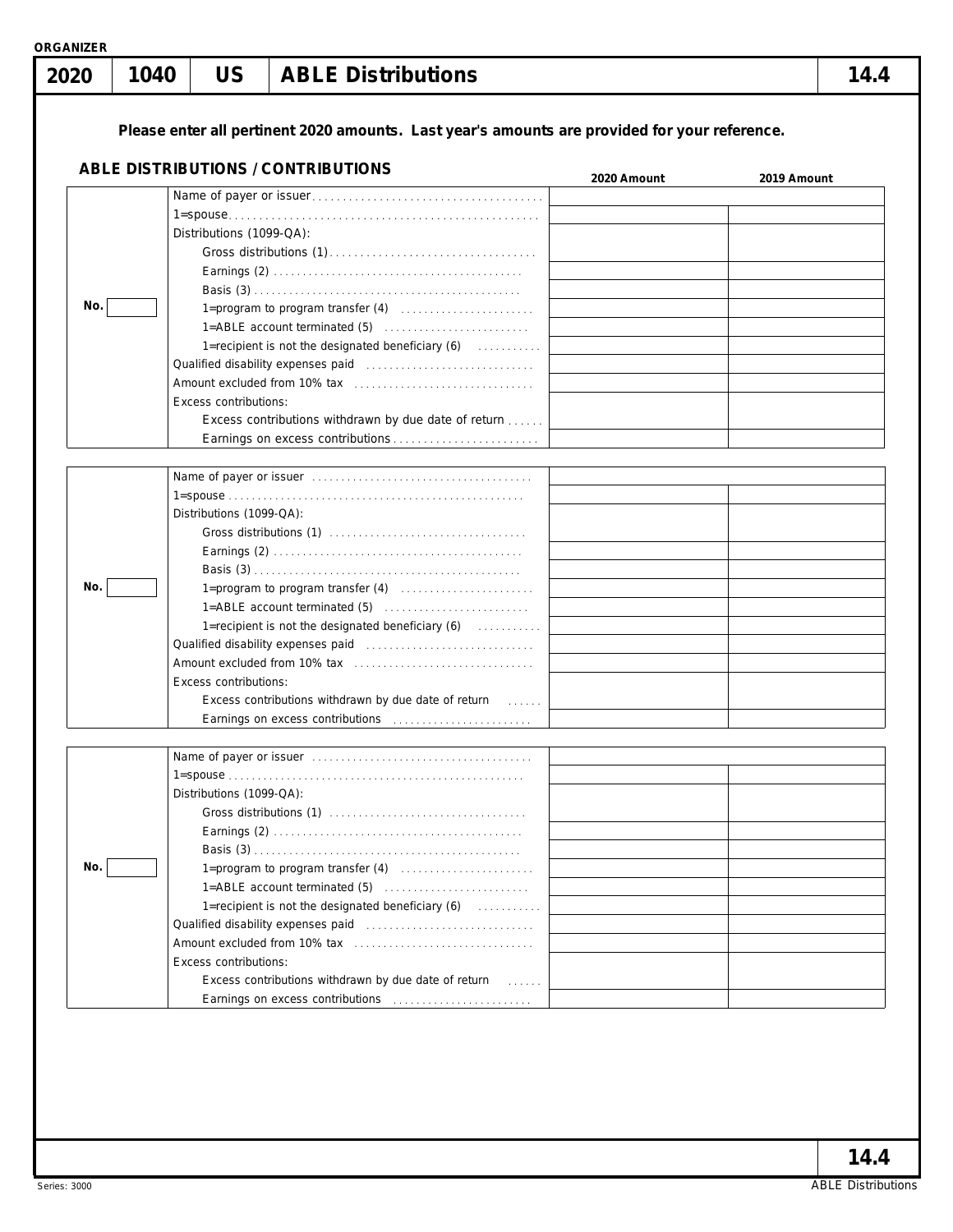|               | 1040                       | <b>US</b> |                                                                                                                                                                                                                                                                     | <b>Business Income (Schedule C)</b>                                                                                                                                |             | No.         | 16 |
|---------------|----------------------------|-----------|---------------------------------------------------------------------------------------------------------------------------------------------------------------------------------------------------------------------------------------------------------------------|--------------------------------------------------------------------------------------------------------------------------------------------------------------------|-------------|-------------|----|
|               |                            |           |                                                                                                                                                                                                                                                                     | Please enter all pertinent 2020 amounts. Last year's amounts are provided for your reference.                                                                      |             |             |    |
|               | <b>GENERAL INFORMATION</b> |           |                                                                                                                                                                                                                                                                     |                                                                                                                                                                    |             |             |    |
|               |                            |           | Business name, if different from Form 1040<br>Business address, if different from Form 1040<br>City, if different from Form 1040<br>State, if different from Form 1040<br>ZIP code, if different from Form 1040<br>Foreign region<br>Employer identification number | Inventory method: 1=cost, 2=lower cost/market, 3=other                                                                                                             |             |             |    |
|               |                            |           |                                                                                                                                                                                                                                                                     | If required to file Form(s) 1099, did you or will you file all required Form(s) 1099: 1=yes, 2=no<br>1=personal services is not a material income producing factor |             |             |    |
|               |                            |           |                                                                                                                                                                                                                                                                     | 1=trader in financial instruments or commodities                                                                                                                   |             |             |    |
| <b>INCOME</b> | Other income:              |           |                                                                                                                                                                                                                                                                     | Gross receipts or sales (Form 1099-MISC, box 7)                                                                                                                    | 2020 Amount | 2019 Amount |    |
|               | <b>COST OF GOODS SOLD</b>  |           |                                                                                                                                                                                                                                                                     |                                                                                                                                                                    |             |             |    |
| Other costs:  |                            |           |                                                                                                                                                                                                                                                                     |                                                                                                                                                                    |             |             |    |
|               |                            |           |                                                                                                                                                                                                                                                                     |                                                                                                                                                                    |             |             |    |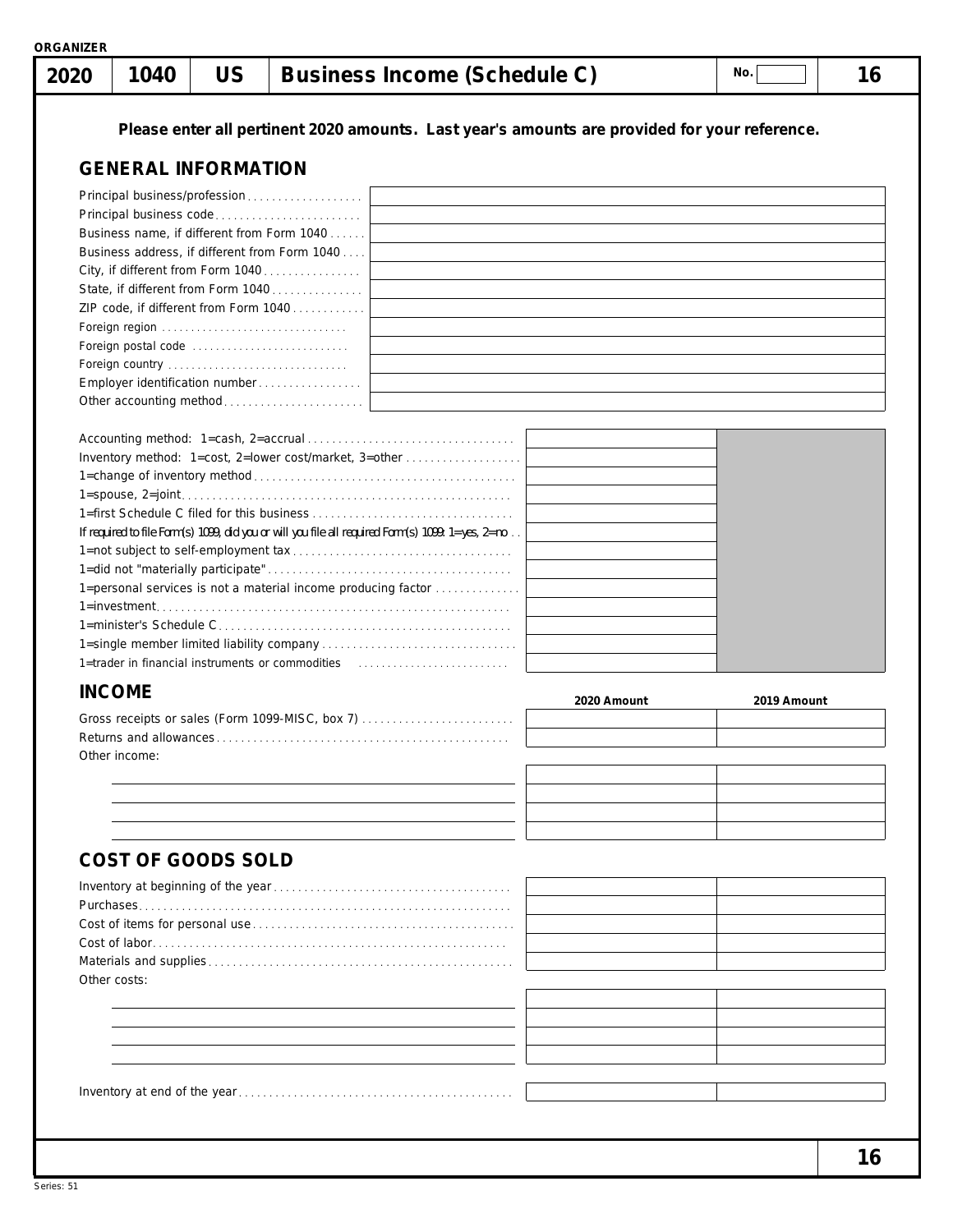**Please enter all pertinent 2020 amounts. Last year's amounts are provided for your reference.**

| <b>EXPENSES</b>                                                 | 2020 Amount | 2019 Amount |
|-----------------------------------------------------------------|-------------|-------------|
|                                                                 |             |             |
|                                                                 |             |             |
|                                                                 |             |             |
|                                                                 |             |             |
|                                                                 |             |             |
| Car and truck expenses (not entered elsewhere)                  |             |             |
|                                                                 |             |             |
|                                                                 |             |             |
|                                                                 |             |             |
|                                                                 |             |             |
|                                                                 |             |             |
|                                                                 |             |             |
|                                                                 |             |             |
|                                                                 |             |             |
|                                                                 |             |             |
|                                                                 |             |             |
|                                                                 |             |             |
|                                                                 |             |             |
|                                                                 |             |             |
|                                                                 |             |             |
|                                                                 |             |             |
|                                                                 |             |             |
|                                                                 |             |             |
| Pension and profit sharing plans - admin. and education costs   |             |             |
|                                                                 |             |             |
|                                                                 |             |             |
| Rent - vehicles, machinery, & equipment (not entered elsewhere) |             |             |
|                                                                 |             |             |
|                                                                 |             |             |
|                                                                 |             |             |
|                                                                 |             |             |
|                                                                 |             |             |
|                                                                 |             |             |
| Taxes - sales tax included in gross receipts                    |             |             |
|                                                                 |             |             |
|                                                                 |             |             |
| Tools                                                           |             |             |
|                                                                 |             |             |
|                                                                 |             |             |
| Department of Transportation meals in full (80%)                |             |             |
|                                                                 |             |             |
| Utilities                                                       |             |             |
|                                                                 |             |             |

Other expenses:

| - |  |
|---|--|
|   |  |

NOTE: If you purchased or disposed of any business assets, please complete Sheet 22.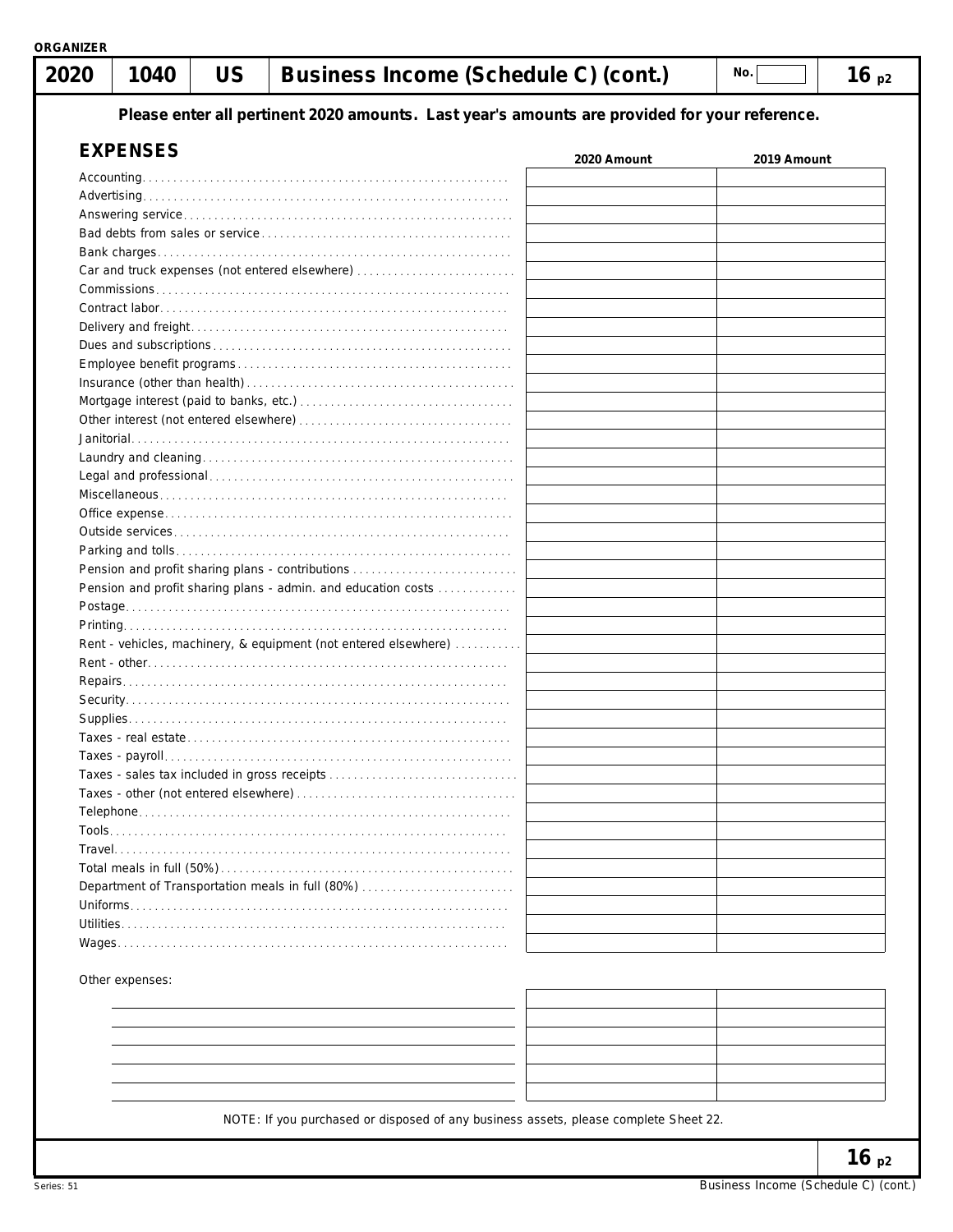| 2020                                                                                                                                                                                                                                 |          | 1040 | <b>US</b>                           |  |                              |                       | <b>Capital Gains &amp; Losses (Schedule D)</b> |                           |                                                              |                                                       | 17                                        |
|--------------------------------------------------------------------------------------------------------------------------------------------------------------------------------------------------------------------------------------|----------|------|-------------------------------------|--|------------------------------|-----------------------|------------------------------------------------|---------------------------|--------------------------------------------------------------|-------------------------------------------------------|-------------------------------------------|
| If you sold any stocks, bonds, or other investment property in 2020, please list the pertinent<br>information for each sale below or provide a spreadsheet file with this information.<br>Be sure to attach all 1099-B forms and bro |          |      |                                     |  |                              |                       |                                                |                           |                                                              |                                                       |                                           |
| No.                                                                                                                                                                                                                                  | Quantity |      | Description of Property<br>(Box 1a) |  | Date<br>Acquired<br>(Box 1b) | Date Sold<br>(Box 1c) | Sales Price<br>(gross or net)<br>(Box 1d)      | Cost or Basis<br>(Box 1e) | Blank=basis rep.<br>to IRS, 1=nonrec.<br>security (Box 3, 5) | Expenses of Sale<br>(if gross sales<br>price entered) | Federal Income<br>Tax Withheld<br>(Box 4) |
|                                                                                                                                                                                                                                      |          |      |                                     |  |                              |                       |                                                |                           |                                                              |                                                       |                                           |
|                                                                                                                                                                                                                                      |          |      |                                     |  |                              |                       |                                                |                           |                                                              |                                                       |                                           |
|                                                                                                                                                                                                                                      |          |      |                                     |  |                              |                       |                                                |                           |                                                              |                                                       |                                           |
|                                                                                                                                                                                                                                      |          |      |                                     |  |                              |                       |                                                |                           |                                                              |                                                       |                                           |
|                                                                                                                                                                                                                                      |          |      |                                     |  |                              |                       |                                                |                           |                                                              |                                                       |                                           |
|                                                                                                                                                                                                                                      |          |      |                                     |  |                              |                       |                                                |                           |                                                              |                                                       |                                           |
|                                                                                                                                                                                                                                      |          |      |                                     |  |                              |                       |                                                |                           |                                                              |                                                       |                                           |
|                                                                                                                                                                                                                                      |          |      |                                     |  |                              |                       |                                                |                           |                                                              |                                                       |                                           |
|                                                                                                                                                                                                                                      |          |      |                                     |  |                              |                       |                                                |                           |                                                              |                                                       |                                           |
|                                                                                                                                                                                                                                      |          |      |                                     |  |                              |                       |                                                |                           |                                                              |                                                       |                                           |
|                                                                                                                                                                                                                                      |          |      |                                     |  |                              |                       |                                                |                           |                                                              |                                                       |                                           |
|                                                                                                                                                                                                                                      |          |      |                                     |  |                              |                       |                                                |                           |                                                              |                                                       |                                           |
|                                                                                                                                                                                                                                      |          |      |                                     |  |                              |                       |                                                |                           |                                                              |                                                       |                                           |
|                                                                                                                                                                                                                                      |          |      |                                     |  |                              |                       |                                                |                           |                                                              |                                                       |                                           |
|                                                                                                                                                                                                                                      |          |      |                                     |  |                              |                       |                                                |                           |                                                              |                                                       |                                           |
|                                                                                                                                                                                                                                      |          |      |                                     |  |                              |                       |                                                |                           |                                                              |                                                       |                                           |
|                                                                                                                                                                                                                                      |          |      |                                     |  |                              |                       |                                                |                           |                                                              |                                                       |                                           |
|                                                                                                                                                                                                                                      |          |      |                                     |  |                              |                       |                                                |                           |                                                              |                                                       |                                           |
|                                                                                                                                                                                                                                      |          |      |                                     |  |                              |                       |                                                |                           |                                                              |                                                       |                                           |
|                                                                                                                                                                                                                                      |          |      |                                     |  |                              |                       |                                                |                           |                                                              |                                                       |                                           |
|                                                                                                                                                                                                                                      |          |      |                                     |  |                              |                       |                                                |                           |                                                              |                                                       |                                           |
|                                                                                                                                                                                                                                      |          |      |                                     |  |                              |                       |                                                |                           |                                                              |                                                       |                                           |
|                                                                                                                                                                                                                                      |          |      |                                     |  |                              |                       |                                                |                           |                                                              |                                                       | 17                                        |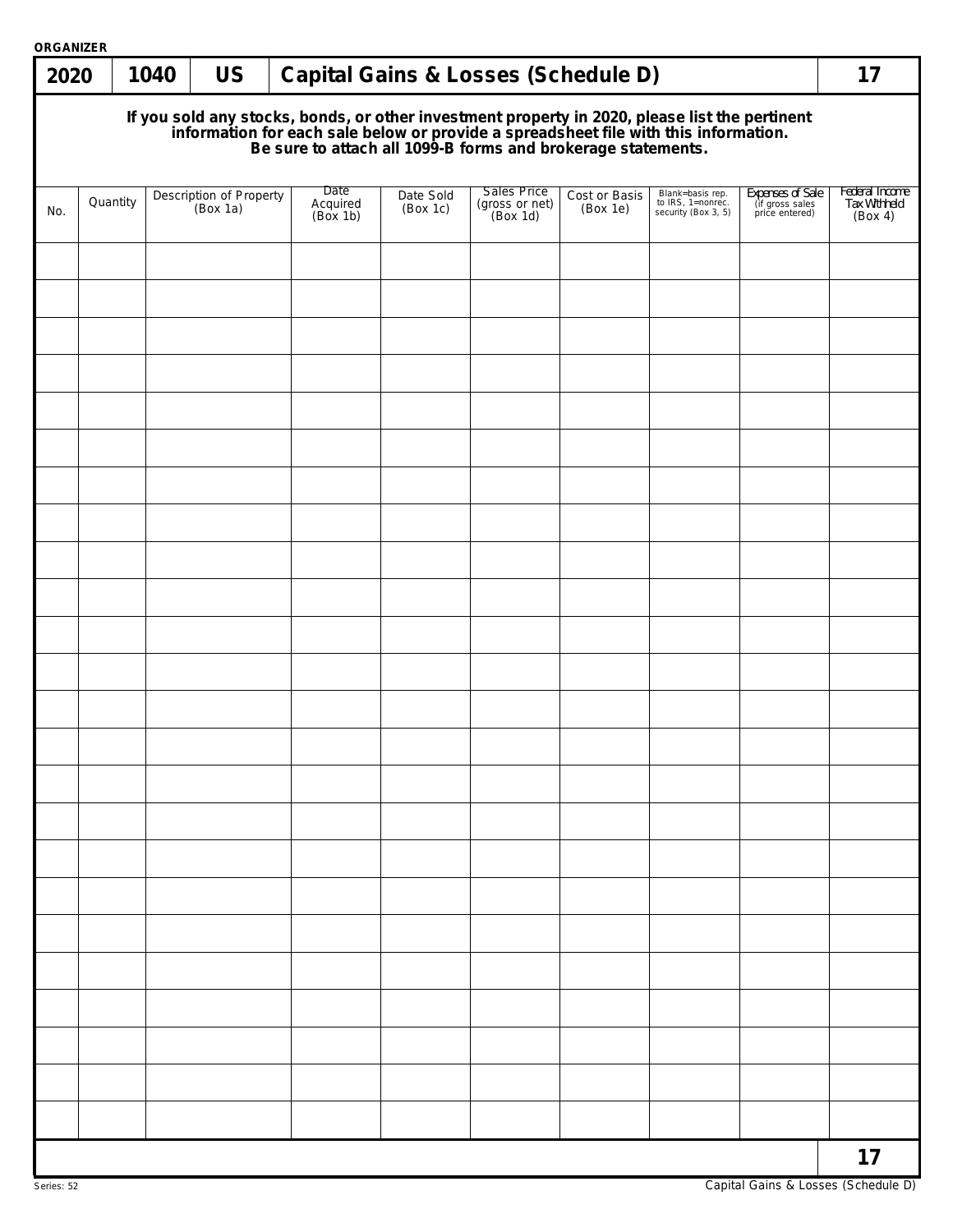|  |  | ORGANIZER |  |
|--|--|-----------|--|
|  |  |           |  |
|  |  |           |  |

| No.<br>No.<br>No.<br>No. | Please enter all pertinent 2020 amounts. Last year's amounts are provided for your reference.<br>PRIOR YEAR INSTALLMENT SALE<br>Current year principal payments (-1 if none)<br>Current year principal payments (-1 if none)<br>Current year principal payments (-1 if none) | 2020 Amount | 2019 Amount |  |
|--------------------------|------------------------------------------------------------------------------------------------------------------------------------------------------------------------------------------------------------------------------------------------------------------------------|-------------|-------------|--|
|                          |                                                                                                                                                                                                                                                                              |             |             |  |
|                          |                                                                                                                                                                                                                                                                              |             |             |  |
|                          |                                                                                                                                                                                                                                                                              |             |             |  |
|                          |                                                                                                                                                                                                                                                                              |             |             |  |
|                          |                                                                                                                                                                                                                                                                              |             |             |  |
|                          |                                                                                                                                                                                                                                                                              |             |             |  |
|                          |                                                                                                                                                                                                                                                                              |             |             |  |
|                          |                                                                                                                                                                                                                                                                              |             |             |  |
|                          |                                                                                                                                                                                                                                                                              |             |             |  |
|                          |                                                                                                                                                                                                                                                                              |             |             |  |
|                          |                                                                                                                                                                                                                                                                              |             |             |  |
|                          |                                                                                                                                                                                                                                                                              |             |             |  |
|                          |                                                                                                                                                                                                                                                                              |             |             |  |
|                          |                                                                                                                                                                                                                                                                              |             |             |  |
|                          |                                                                                                                                                                                                                                                                              |             |             |  |
|                          |                                                                                                                                                                                                                                                                              |             |             |  |
|                          |                                                                                                                                                                                                                                                                              |             |             |  |
|                          |                                                                                                                                                                                                                                                                              |             |             |  |
|                          |                                                                                                                                                                                                                                                                              |             |             |  |
|                          |                                                                                                                                                                                                                                                                              |             |             |  |
|                          |                                                                                                                                                                                                                                                                              |             |             |  |
|                          | Current year principal payments (-1 if none)                                                                                                                                                                                                                                 |             |             |  |
|                          |                                                                                                                                                                                                                                                                              |             |             |  |
|                          |                                                                                                                                                                                                                                                                              |             |             |  |
| No.                      |                                                                                                                                                                                                                                                                              |             |             |  |
|                          |                                                                                                                                                                                                                                                                              |             |             |  |
|                          | Current year principal payments (-1 if none)                                                                                                                                                                                                                                 |             |             |  |
|                          |                                                                                                                                                                                                                                                                              |             |             |  |
|                          |                                                                                                                                                                                                                                                                              |             |             |  |
| No.                      |                                                                                                                                                                                                                                                                              |             |             |  |
|                          |                                                                                                                                                                                                                                                                              |             |             |  |
|                          | Current year principal payments (-1 if none)                                                                                                                                                                                                                                 |             |             |  |
|                          |                                                                                                                                                                                                                                                                              |             |             |  |
|                          |                                                                                                                                                                                                                                                                              |             |             |  |
| No.                      |                                                                                                                                                                                                                                                                              |             |             |  |
|                          |                                                                                                                                                                                                                                                                              |             |             |  |
|                          | Current year principal payments (-1 if none)                                                                                                                                                                                                                                 |             |             |  |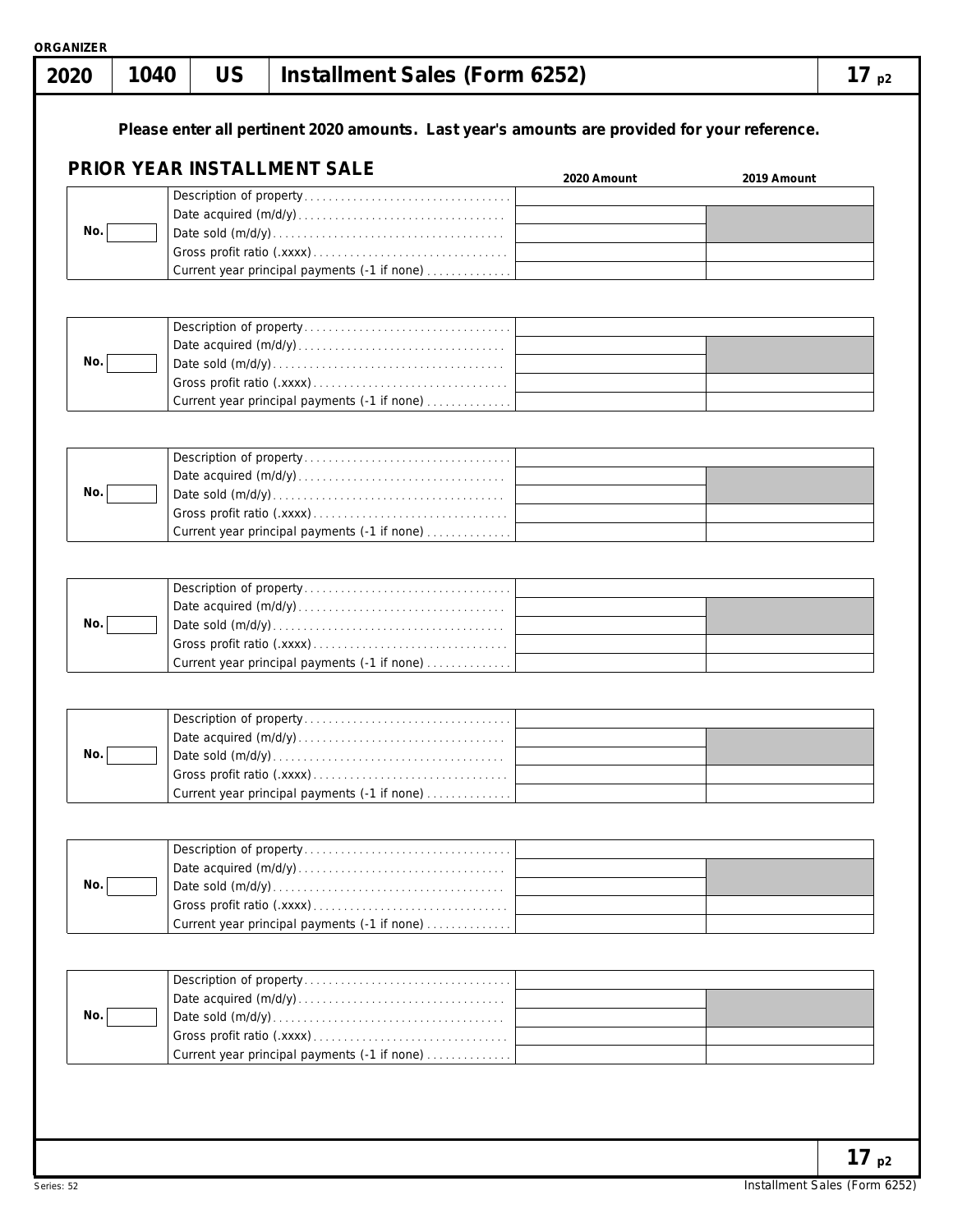| <b>ORGANIZER</b><br>2020 | 1040                                  | <b>US</b> | Sale of Home & Moving Expenses                                                                                                                                                                                                                                                                                                                                                                                                                        | 17, 27 |
|--------------------------|---------------------------------------|-----------|-------------------------------------------------------------------------------------------------------------------------------------------------------------------------------------------------------------------------------------------------------------------------------------------------------------------------------------------------------------------------------------------------------------------------------------------------------|--------|
|                          |                                       |           | If you sold your home or moved in 2020, please complete the information below.<br>For the sale of home, please provide Form 1099-S and closing statements from<br>the purchase and sale of your home.                                                                                                                                                                                                                                                 |        |
|                          | SALE OF HOME (17)                     |           |                                                                                                                                                                                                                                                                                                                                                                                                                                                       |        |
|                          |                                       |           | 1=owned and used property as main home for at least 2 of 5 years before sale<br>Number of days after December 31, 2008 that home was not used as principal residence                                                                                                                                                                                                                                                                                  |        |
|                          |                                       |           |                                                                                                                                                                                                                                                                                                                                                                                                                                                       |        |
|                          | <b>Adjusted Basis</b>                 |           |                                                                                                                                                                                                                                                                                                                                                                                                                                                       |        |
| Improvements:            |                                       |           |                                                                                                                                                                                                                                                                                                                                                                                                                                                       |        |
|                          |                                       |           |                                                                                                                                                                                                                                                                                                                                                                                                                                                       |        |
|                          |                                       |           |                                                                                                                                                                                                                                                                                                                                                                                                                                                       |        |
|                          |                                       |           |                                                                                                                                                                                                                                                                                                                                                                                                                                                       |        |
|                          |                                       |           |                                                                                                                                                                                                                                                                                                                                                                                                                                                       |        |
|                          |                                       |           |                                                                                                                                                                                                                                                                                                                                                                                                                                                       |        |
|                          |                                       |           | <b>Expenses of Sale</b> (Commissions, advertising fees, legal fees, and loan charges paid by the seller)                                                                                                                                                                                                                                                                                                                                              |        |
|                          |                                       |           |                                                                                                                                                                                                                                                                                                                                                                                                                                                       |        |
|                          |                                       |           |                                                                                                                                                                                                                                                                                                                                                                                                                                                       |        |
|                          |                                       |           |                                                                                                                                                                                                                                                                                                                                                                                                                                                       |        |
|                          |                                       |           |                                                                                                                                                                                                                                                                                                                                                                                                                                                       |        |
|                          | <b>Reduced Exclusion</b>              |           |                                                                                                                                                                                                                                                                                                                                                                                                                                                       |        |
|                          |                                       |           | Please complete the following information if due to a change in health, place of employment, or unforeseen circumstances you either:<br>a) Did not meet the ownership and use tests *, or b) Excluded gain on the sale of another home after May 6, 1997.<br>If excl. gain from another home after May 6, 1997 & within 2 yrs. of current sale, enter date of sale (m/d/y).<br>1=sale due to change in health, employment or unforeseen circumstances |        |
|                          |                                       |           | MOVING EXPENSES (27) (If you are a member of the Armed Forces and moved due to a permanent change in station)                                                                                                                                                                                                                                                                                                                                         |        |
|                          | Lodging and travel (excluding meals): |           | Expenses for transportation and storage of household goods and personal effects                                                                                                                                                                                                                                                                                                                                                                       |        |
|                          |                                       |           |                                                                                                                                                                                                                                                                                                                                                                                                                                                       |        |
|                          |                                       |           | (* owned and used property as main home for at least 2 of 5 years before sale)                                                                                                                                                                                                                                                                                                                                                                        |        |
|                          |                                       |           |                                                                                                                                                                                                                                                                                                                                                                                                                                                       | 17, 27 |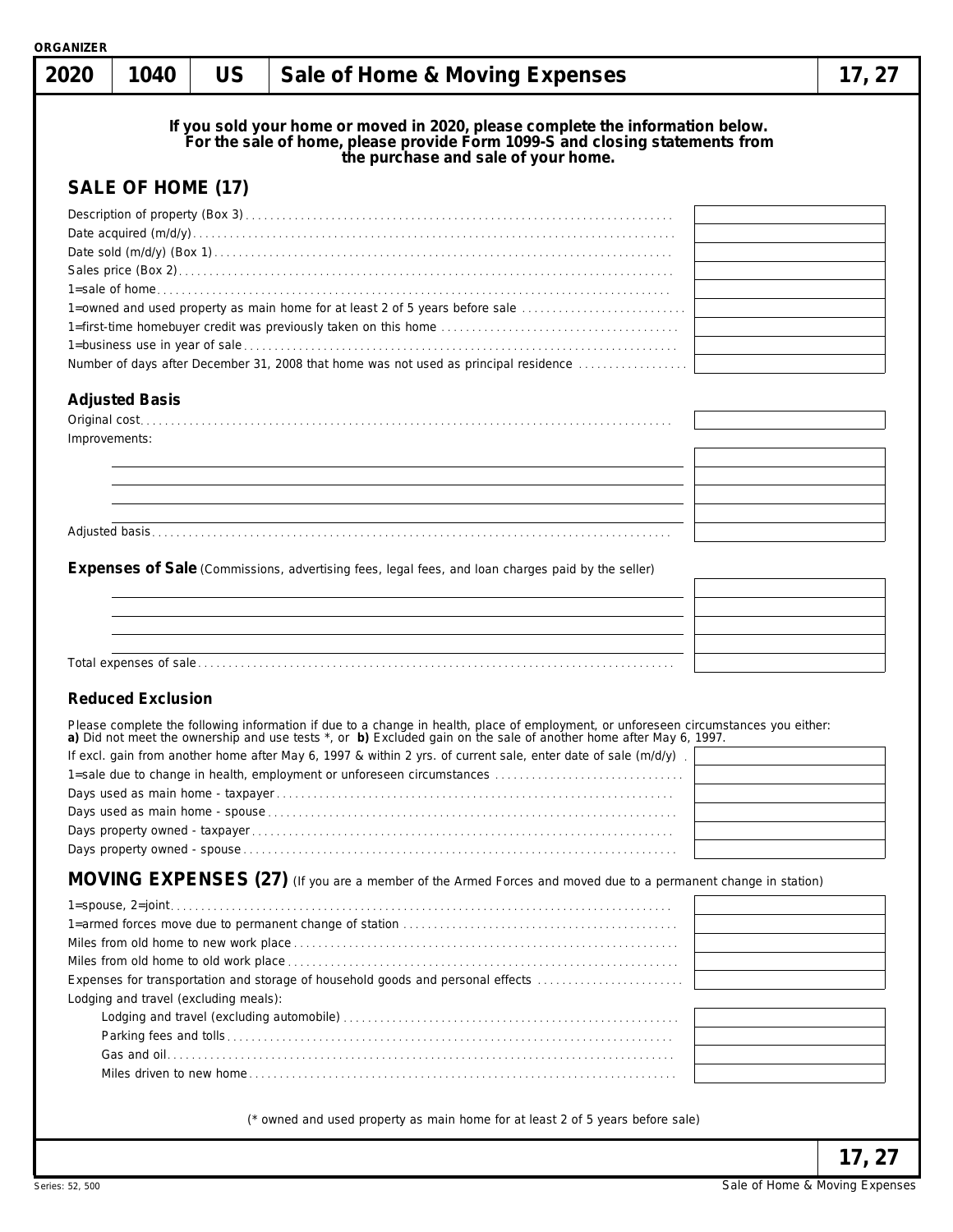| 1040<br>2020                                                         | <b>US</b> |  |                                                                                                                       | Rental & Royalty Income (Schedule E)                                                                                               | No.                                                         | 18 |
|----------------------------------------------------------------------|-----------|--|-----------------------------------------------------------------------------------------------------------------------|------------------------------------------------------------------------------------------------------------------------------------|-------------------------------------------------------------|----|
|                                                                      |           |  |                                                                                                                       | Please enter all pertinent 2020 amounts. Last year's amounts are provided for your reference.                                      |                                                             |    |
| <b>GENERAL INFORMATION</b>                                           |           |  |                                                                                                                       | 2020 Amount                                                                                                                        | 2019 Amount                                                 |    |
| Description of property                                              |           |  |                                                                                                                       |                                                                                                                                    | <b>Type of Property</b>                                     |    |
| Street address                                                       |           |  |                                                                                                                       |                                                                                                                                    |                                                             |    |
|                                                                      |           |  |                                                                                                                       |                                                                                                                                    | 1 = Single Family Residence<br>$2 =$ Multi-Family Residence |    |
| State                                                                |           |  |                                                                                                                       |                                                                                                                                    | 3 = Vacation/Short-Term Rental<br>$4 =$ Commercial          |    |
| ZIP code                                                             |           |  |                                                                                                                       |                                                                                                                                    | $5 =$ Land                                                  |    |
| Type of property (see table)                                         |           |  |                                                                                                                       |                                                                                                                                    | $6 = \text{Royalties}$<br>$7 = Self-Rental$                 |    |
| Other type of property                                               |           |  | <u> 1989 - Johann Barn, mars eta bainar eta bat erroman erroman erroman erroman erroman erroman erroman erroman e</u> |                                                                                                                                    |                                                             |    |
|                                                                      |           |  |                                                                                                                       | 34                                                                                                                                 |                                                             |    |
| Percentage of ownership                                              |           |  |                                                                                                                       |                                                                                                                                    |                                                             |    |
|                                                                      |           |  |                                                                                                                       | 1=did not actively participate<br>1=real estate professional                                                                       |                                                             |    |
| $1 =$ spouse, $2 =$ joint                                            |           |  |                                                                                                                       | 1=rental other than real estate                                                                                                    |                                                             |    |
| 1=qualified joint venture                                            |           |  |                                                                                                                       | $1 =$ investment                                                                                                                   |                                                             |    |
| 1=nonpassive activity,<br>2= passive activity,<br>2= passive royalty |           |  |                                                                                                                       | 1=single member limited<br>liability company                                                                                       |                                                             |    |
|                                                                      |           |  |                                                                                                                       | If required to file Form(s) 1099, did you or will you file all required Form(s) 1099: 1=yes, 2=no                                  |                                                             |    |
| <b>INCOME</b>                                                        |           |  |                                                                                                                       |                                                                                                                                    |                                                             |    |
|                                                                      |           |  |                                                                                                                       | 2020 Amount                                                                                                                        | 2019 Amount                                                 |    |
|                                                                      |           |  |                                                                                                                       |                                                                                                                                    |                                                             |    |
|                                                                      |           |  |                                                                                                                       | NOTE: Direct expenses are related only to the rental activity. These include rental agency fees, advertising, and office supplies. |                                                             |    |
|                                                                      |           |  |                                                                                                                       |                                                                                                                                    |                                                             |    |
|                                                                      |           |  |                                                                                                                       |                                                                                                                                    |                                                             |    |
|                                                                      |           |  |                                                                                                                       |                                                                                                                                    |                                                             |    |
|                                                                      |           |  |                                                                                                                       |                                                                                                                                    |                                                             |    |
|                                                                      |           |  |                                                                                                                       |                                                                                                                                    |                                                             |    |
|                                                                      |           |  |                                                                                                                       |                                                                                                                                    |                                                             |    |
|                                                                      |           |  |                                                                                                                       |                                                                                                                                    |                                                             |    |
|                                                                      |           |  |                                                                                                                       |                                                                                                                                    |                                                             |    |
|                                                                      |           |  |                                                                                                                       |                                                                                                                                    |                                                             |    |
|                                                                      |           |  |                                                                                                                       |                                                                                                                                    |                                                             |    |
|                                                                      |           |  |                                                                                                                       |                                                                                                                                    |                                                             |    |
|                                                                      |           |  |                                                                                                                       |                                                                                                                                    |                                                             |    |
|                                                                      |           |  |                                                                                                                       |                                                                                                                                    |                                                             |    |
|                                                                      |           |  |                                                                                                                       |                                                                                                                                    |                                                             |    |
|                                                                      |           |  |                                                                                                                       |                                                                                                                                    |                                                             |    |
|                                                                      |           |  |                                                                                                                       |                                                                                                                                    |                                                             |    |
|                                                                      |           |  |                                                                                                                       |                                                                                                                                    |                                                             |    |
|                                                                      |           |  |                                                                                                                       |                                                                                                                                    |                                                             |    |
|                                                                      |           |  |                                                                                                                       |                                                                                                                                    |                                                             |    |
|                                                                      |           |  |                                                                                                                       |                                                                                                                                    |                                                             |    |
|                                                                      |           |  |                                                                                                                       |                                                                                                                                    |                                                             |    |
| Other:                                                               |           |  |                                                                                                                       |                                                                                                                                    |                                                             |    |
|                                                                      |           |  |                                                                                                                       |                                                                                                                                    |                                                             |    |
|                                                                      |           |  |                                                                                                                       |                                                                                                                                    |                                                             |    |
|                                                                      |           |  |                                                                                                                       |                                                                                                                                    |                                                             |    |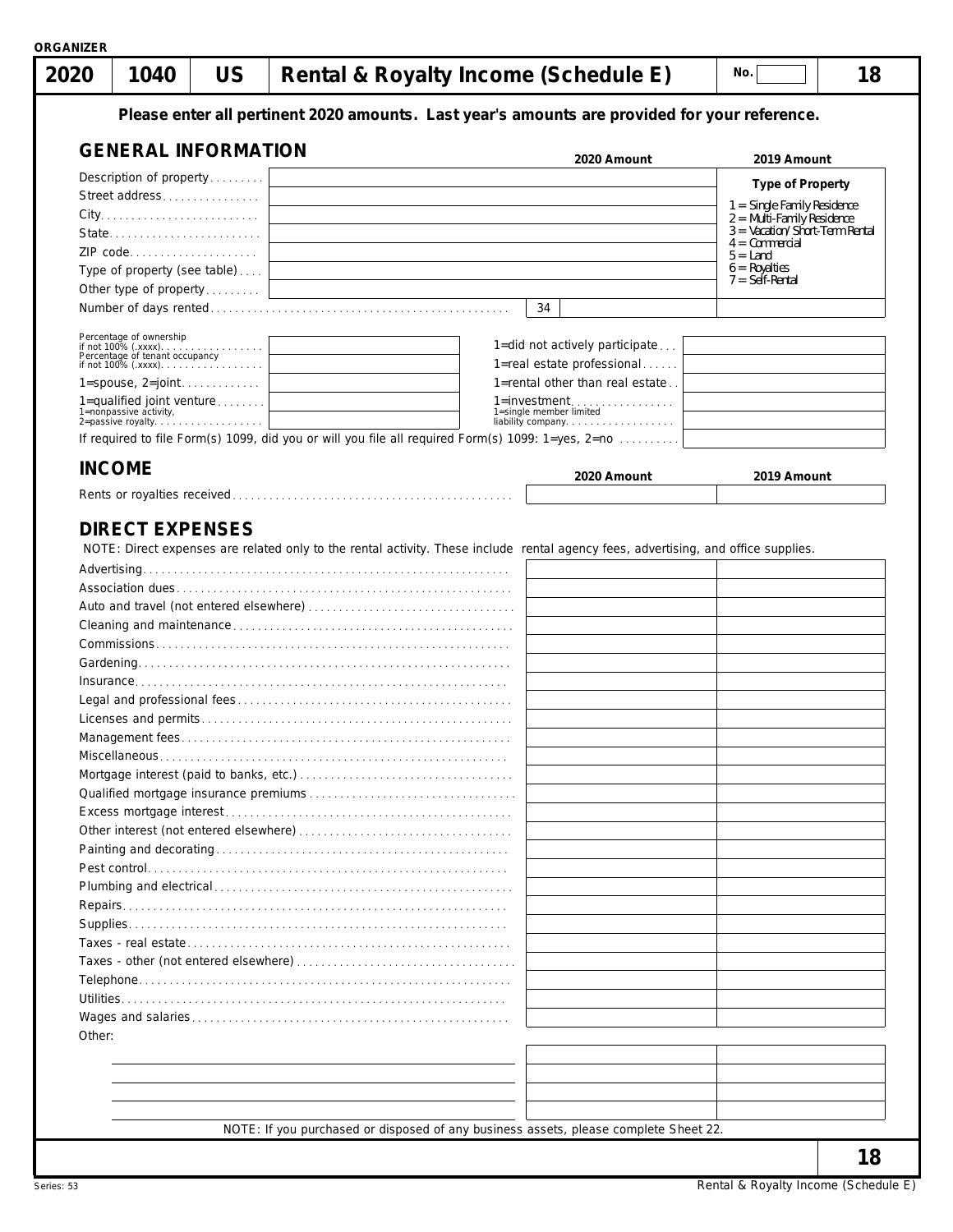|--|--|--|--|--|--|

**Please enter all pertinent 2020 amounts. Last year's amounts are provided for your reference. The indirect expense column should only be used for vacation homes or less than 100% tenant occupied rentals.**

# **GENERAL INFORMATION**

# **OIL AND GAS**

|                                                             | 2020 Amount | 2019 Amount |
|-------------------------------------------------------------|-------------|-------------|
|                                                             |             |             |
|                                                             |             |             |
|                                                             |             |             |
|                                                             |             |             |
| State % depletion rate or amount, if different (-1 if none) |             |             |

# **PERSONAL USE OF DWELLING UNIT (INCLUDING VACATION HOME)**

| Number of days owned (if optional method elected) |  |
|---------------------------------------------------|--|

## **INDIRECT EXPENSES**

NOTE:Indirect expenses are related to operating or maintaining the dwelling unit. These include repairs, insurance, and utilities.

| Other: |  |
|--------|--|
|        |  |
|        |  |
|        |  |
|        |  |
|        |  |
|        |  |
|        |  |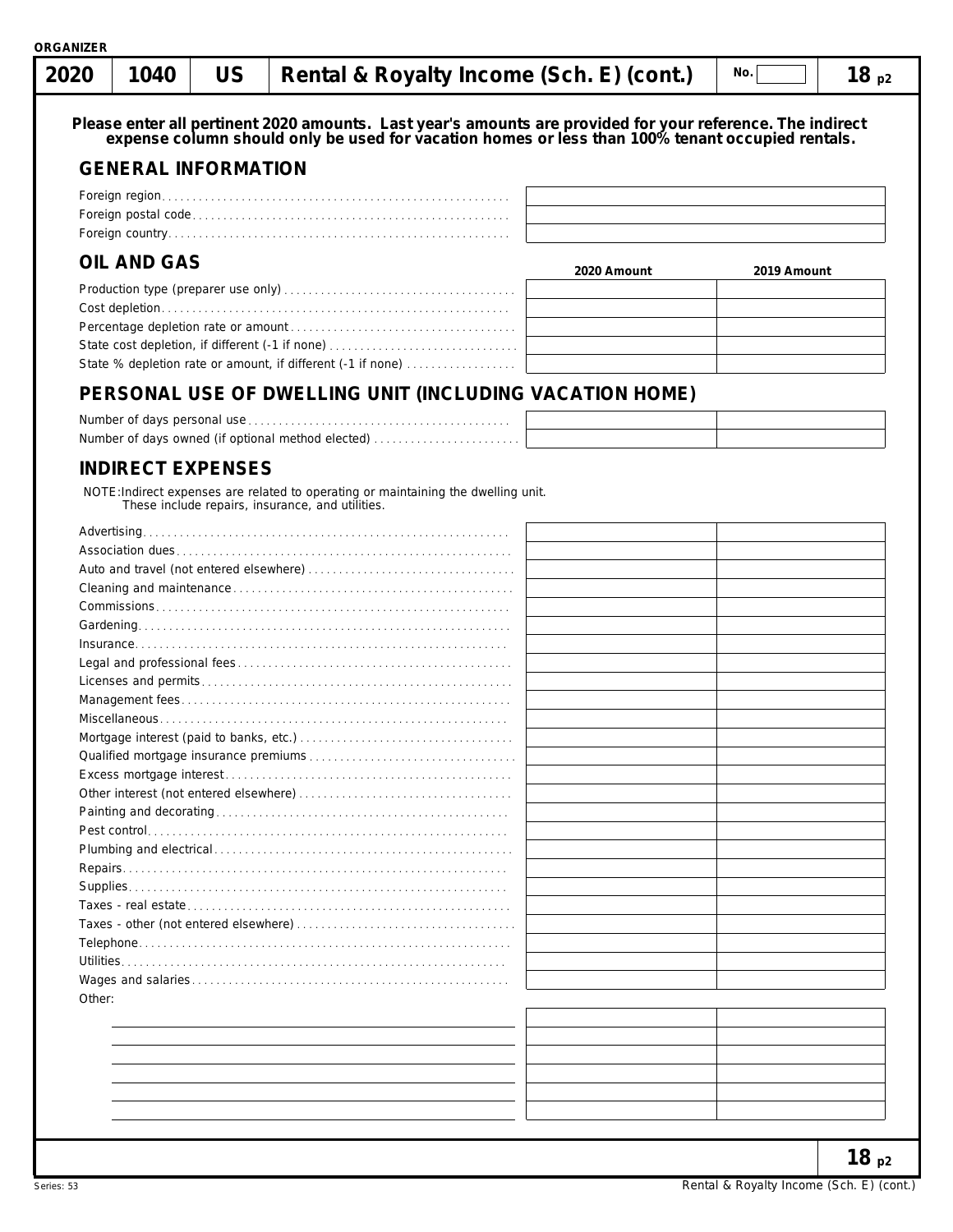|  |  | ORGANIZER |  |
|--|--|-----------|--|
|  |  |           |  |

| 1040<br>2020 |
|--------------|
|--------------|

# **1040 US Farm Income (Schedule F/Form 4835) 19**

**No.**

**Please enter all pertinent 2020 amounts. Last year's amounts are provided for your reference.**

# **GENERAL INFORMATION**

| Principal product                                                                                          |  |  |  |  |  |  |  |  |
|------------------------------------------------------------------------------------------------------------|--|--|--|--|--|--|--|--|
| Employer ID number                                                                                         |  |  |  |  |  |  |  |  |
|                                                                                                            |  |  |  |  |  |  |  |  |
|                                                                                                            |  |  |  |  |  |  |  |  |
|                                                                                                            |  |  |  |  |  |  |  |  |
|                                                                                                            |  |  |  |  |  |  |  |  |
|                                                                                                            |  |  |  |  |  |  |  |  |
| Type of rental property (farm rental only): $1$ =land, $2$ =self-rental, $3$ =other                        |  |  |  |  |  |  |  |  |
|                                                                                                            |  |  |  |  |  |  |  |  |
| If required to file Form(s) 1099, did you or will you file all required Form(s) 1099: $1 = yes$ , $2 = no$ |  |  |  |  |  |  |  |  |
| 1=did not "materially participate" (Schedule F only)                                                       |  |  |  |  |  |  |  |  |
| 1=did not actively participate (Farm rental only)                                                          |  |  |  |  |  |  |  |  |
| 1=real estate professional (farm rental only)                                                              |  |  |  |  |  |  |  |  |
|                                                                                                            |  |  |  |  |  |  |  |  |
| % of ownership if not 100% (.xxxx) (Farm rental only)                                                      |  |  |  |  |  |  |  |  |

# **FARM INCOME**

| Cash method:                                                                                                      | 2020 Amount | 2019 Amount |
|-------------------------------------------------------------------------------------------------------------------|-------------|-------------|
|                                                                                                                   |             |             |
| Cost or basis of livestock or other resale items                                                                  |             |             |
|                                                                                                                   |             |             |
| Accrual method:                                                                                                   |             |             |
|                                                                                                                   |             |             |
|                                                                                                                   |             |             |
|                                                                                                                   |             |             |
|                                                                                                                   |             |             |
| Other farm income:                                                                                                |             |             |
|                                                                                                                   |             |             |
|                                                                                                                   |             |             |
| Total agricultural program payments (other than CRP)                                                              |             |             |
| Taxable agricultural program payments (other than CRP)                                                            |             |             |
|                                                                                                                   |             |             |
| Taxable conservation reserve program payments                                                                     |             |             |
| Commodity credit loans reported under election                                                                    |             |             |
| Total commodity credit loans forfeited or repaid                                                                  |             |             |
| Taxable commodity credit loans forfeited or repaid                                                                |             |             |
| Total crop insurance proceeds received in 2020 [10] [10] [10] [10] Total crop insurance proceeds received in 2020 |             |             |
| Taxable crop insurance proceeds received in 2020 [11] [12] Taxable crop insurance proceeds received in 2020       |             |             |
|                                                                                                                   |             |             |
| Custom hire (machine work) income not included above                                                              |             |             |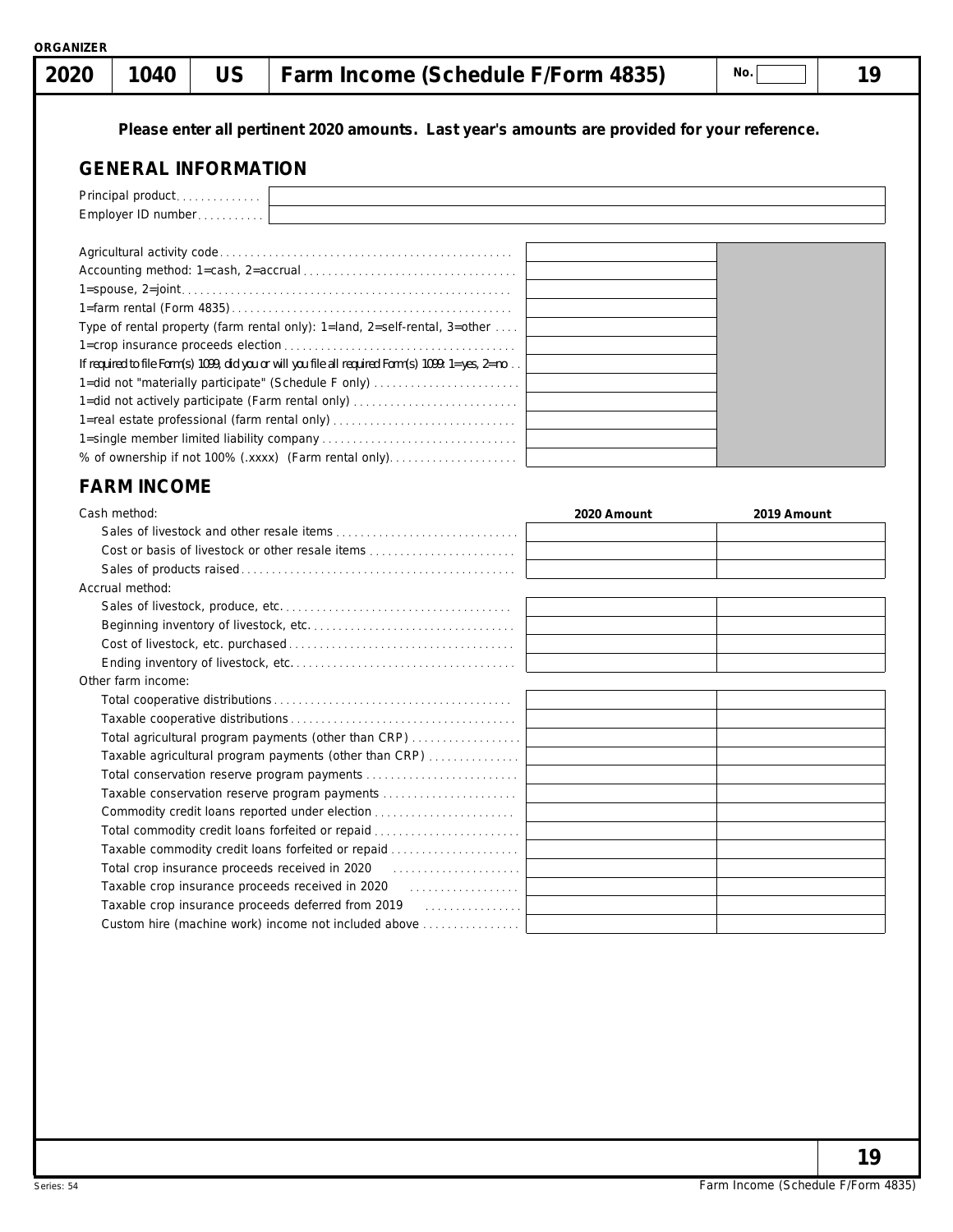| 2020            | 1040                 | <b>US</b>                      | Farm Income (Sch. F/Form 4835) (cont.)                                                        |             | No.         | 19 $p2$ |
|-----------------|----------------------|--------------------------------|-----------------------------------------------------------------------------------------------|-------------|-------------|---------|
|                 |                      | <b>FARM INCOME (continued)</b> | Please enter all pertinent 2020 amounts. Last year's amounts are provided for your reference. |             |             |         |
| Other income:   |                      |                                |                                                                                               | 2020 Amount | 2019 Amount |         |
|                 |                      |                                |                                                                                               |             |             |         |
|                 |                      |                                |                                                                                               |             |             |         |
|                 |                      |                                |                                                                                               |             |             |         |
|                 |                      |                                |                                                                                               |             |             |         |
|                 |                      |                                |                                                                                               |             |             |         |
|                 |                      |                                |                                                                                               |             |             |         |
|                 |                      |                                |                                                                                               |             |             |         |
|                 |                      |                                |                                                                                               |             |             |         |
|                 |                      |                                |                                                                                               |             |             |         |
|                 | <b>FARM EXPENSES</b> |                                |                                                                                               |             |             |         |
|                 |                      |                                | Car and truck expenses (not entered elsewhere)                                                |             |             |         |
|                 |                      |                                |                                                                                               |             |             |         |
|                 |                      |                                |                                                                                               |             |             |         |
|                 |                      |                                |                                                                                               |             |             |         |
|                 |                      |                                |                                                                                               |             |             |         |
|                 |                      |                                |                                                                                               |             |             |         |
|                 |                      |                                |                                                                                               |             |             |         |
|                 |                      |                                |                                                                                               |             |             |         |
|                 |                      |                                |                                                                                               |             |             |         |
|                 |                      |                                |                                                                                               |             |             |         |
|                 |                      |                                |                                                                                               |             |             |         |
|                 |                      |                                |                                                                                               |             |             |         |
|                 |                      |                                |                                                                                               |             |             |         |
|                 |                      |                                | Pension and profit sharing plans - admin. and education costs                                 |             |             |         |
|                 |                      |                                | Rent - vehicles, machinery, and equipment (not entered elsewhere)                             |             |             |         |
|                 |                      |                                |                                                                                               |             |             |         |
|                 |                      |                                |                                                                                               |             |             |         |
|                 |                      |                                |                                                                                               |             |             |         |
|                 |                      |                                |                                                                                               |             |             |         |
|                 |                      |                                |                                                                                               |             |             |         |
|                 |                      |                                |                                                                                               |             |             |         |
|                 |                      |                                |                                                                                               |             |             |         |
|                 |                      |                                |                                                                                               |             |             |         |
|                 |                      |                                | Capitalized preproductive period expenses (also enter below)                                  |             |             |         |
| Other expenses: |                      |                                |                                                                                               |             |             |         |
|                 |                      |                                |                                                                                               |             |             |         |
|                 |                      |                                |                                                                                               |             |             |         |
|                 |                      |                                |                                                                                               |             |             |         |
|                 |                      |                                |                                                                                               |             |             |         |
|                 |                      |                                |                                                                                               |             |             |         |
|                 |                      |                                |                                                                                               |             |             |         |
|                 |                      |                                |                                                                                               |             |             |         |
|                 |                      |                                |                                                                                               |             |             |         |
|                 |                      |                                |                                                                                               |             |             |         |
|                 |                      |                                |                                                                                               |             |             |         |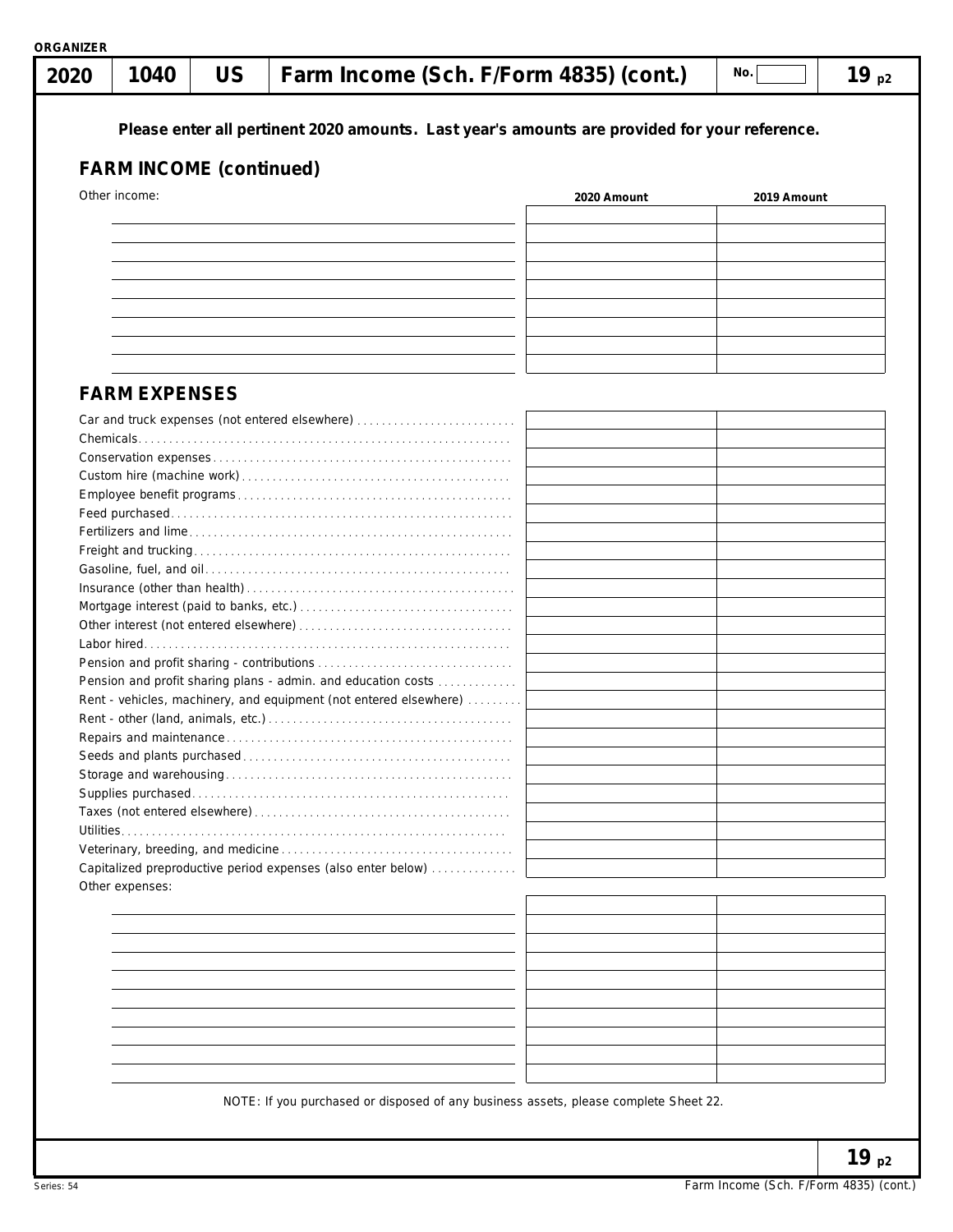| 2020 | <b>ORGANIZER</b><br>20.1,20.2<br><b>US</b><br>1040<br>Partnership and S corporation Information |                       |                                       |                                      |                                                                                                    |                                                           |  |  |  |
|------|-------------------------------------------------------------------------------------------------|-----------------------|---------------------------------------|--------------------------------------|----------------------------------------------------------------------------------------------------|-----------------------------------------------------------|--|--|--|
|      |                                                                                                 |                       | <b>PARTNERSHIP INFORMATION (20.1)</b> |                                      | Please add, change or delete 2020 information as appropriate. Be sure to attach all Schedule K-1s. |                                                           |  |  |  |
| No.  |                                                                                                 | Name of Partnership   |                                       | Employer<br>Identification<br>Number | Tax Shelter<br>Registration<br>Number                                                              | <b>Additional Amounts</b><br>Invested in<br>Partnership   |  |  |  |
|      |                                                                                                 |                       |                                       |                                      |                                                                                                    |                                                           |  |  |  |
|      |                                                                                                 |                       |                                       |                                      |                                                                                                    |                                                           |  |  |  |
|      |                                                                                                 |                       |                                       |                                      |                                                                                                    |                                                           |  |  |  |
|      |                                                                                                 |                       |                                       |                                      |                                                                                                    |                                                           |  |  |  |
|      |                                                                                                 |                       | S CORPORATION INFORMATION (20.2)      |                                      |                                                                                                    |                                                           |  |  |  |
| No.  |                                                                                                 | Name of S corporation |                                       | Employer<br>Identification<br>Number | Tax Shelter<br>Registration<br>Number                                                              | <b>Additional Amounts</b><br>Invested in<br>S corporation |  |  |  |
|      |                                                                                                 |                       |                                       |                                      |                                                                                                    |                                                           |  |  |  |
|      |                                                                                                 |                       |                                       |                                      |                                                                                                    |                                                           |  |  |  |
|      |                                                                                                 |                       |                                       |                                      |                                                                                                    |                                                           |  |  |  |
|      |                                                                                                 |                       |                                       |                                      |                                                                                                    |                                                           |  |  |  |
|      |                                                                                                 |                       |                                       |                                      |                                                                                                    |                                                           |  |  |  |
|      |                                                                                                 |                       |                                       |                                      |                                                                                                    |                                                           |  |  |  |
|      |                                                                                                 |                       |                                       |                                      |                                                                                                    |                                                           |  |  |  |
|      |                                                                                                 |                       |                                       |                                      |                                                                                                    | 20.1,20.2                                                 |  |  |  |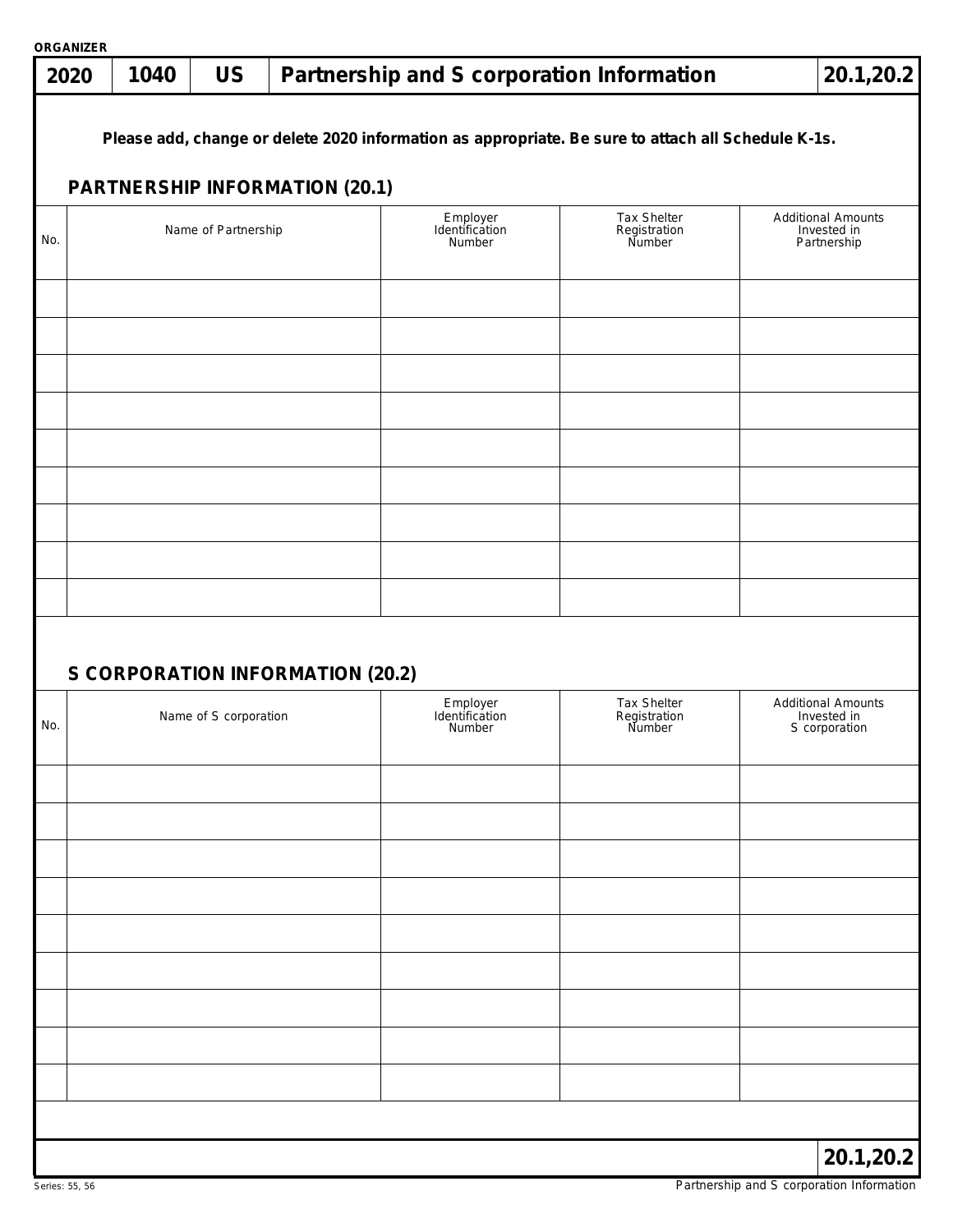| <b>ORGANIZER</b> | 20.3,20.4                                                         |  |                                                                                                                                                                    |                                      |                                       |  |  |  |
|------------------|-------------------------------------------------------------------|--|--------------------------------------------------------------------------------------------------------------------------------------------------------------------|--------------------------------------|---------------------------------------|--|--|--|
| 2020             | <b>US</b><br><b>Estate or Trust and REMIC Information</b><br>1040 |  |                                                                                                                                                                    |                                      |                                       |  |  |  |
|                  |                                                                   |  | Please add, change or delete 2020 information as appropriate.<br>Be sure to attach all Schedule K-1s and Schedule Qs.<br><b>ESTATE OR TRUST INFORMATION (20.3)</b> |                                      |                                       |  |  |  |
| No.              |                                                                   |  | Name of Estate or Trust                                                                                                                                            | Employer<br>Identification<br>Number | Tax Shelter<br>Registration<br>Number |  |  |  |
|                  |                                                                   |  |                                                                                                                                                                    |                                      |                                       |  |  |  |
|                  |                                                                   |  |                                                                                                                                                                    |                                      |                                       |  |  |  |
|                  |                                                                   |  |                                                                                                                                                                    |                                      |                                       |  |  |  |
|                  |                                                                   |  |                                                                                                                                                                    |                                      |                                       |  |  |  |
|                  |                                                                   |  |                                                                                                                                                                    |                                      |                                       |  |  |  |
|                  |                                                                   |  |                                                                                                                                                                    |                                      |                                       |  |  |  |
|                  |                                                                   |  |                                                                                                                                                                    |                                      |                                       |  |  |  |
|                  |                                                                   |  |                                                                                                                                                                    |                                      |                                       |  |  |  |
|                  |                                                                   |  |                                                                                                                                                                    |                                      |                                       |  |  |  |
|                  |                                                                   |  |                                                                                                                                                                    |                                      |                                       |  |  |  |
|                  | <b>REMIC INFORMATION (20.4)</b>                                   |  |                                                                                                                                                                    |                                      |                                       |  |  |  |
| No.              | Name of REMIC                                                     |  |                                                                                                                                                                    |                                      |                                       |  |  |  |
|                  |                                                                   |  |                                                                                                                                                                    |                                      |                                       |  |  |  |
|                  |                                                                   |  |                                                                                                                                                                    |                                      |                                       |  |  |  |
|                  |                                                                   |  |                                                                                                                                                                    |                                      |                                       |  |  |  |
|                  |                                                                   |  |                                                                                                                                                                    |                                      |                                       |  |  |  |
|                  |                                                                   |  |                                                                                                                                                                    |                                      |                                       |  |  |  |
|                  |                                                                   |  |                                                                                                                                                                    |                                      |                                       |  |  |  |
|                  |                                                                   |  |                                                                                                                                                                    |                                      |                                       |  |  |  |
|                  |                                                                   |  |                                                                                                                                                                    |                                      |                                       |  |  |  |
|                  |                                                                   |  |                                                                                                                                                                    |                                      |                                       |  |  |  |
|                  |                                                                   |  |                                                                                                                                                                    |                                      |                                       |  |  |  |
|                  |                                                                   |  |                                                                                                                                                                    |                                      | 20.3,20.4                             |  |  |  |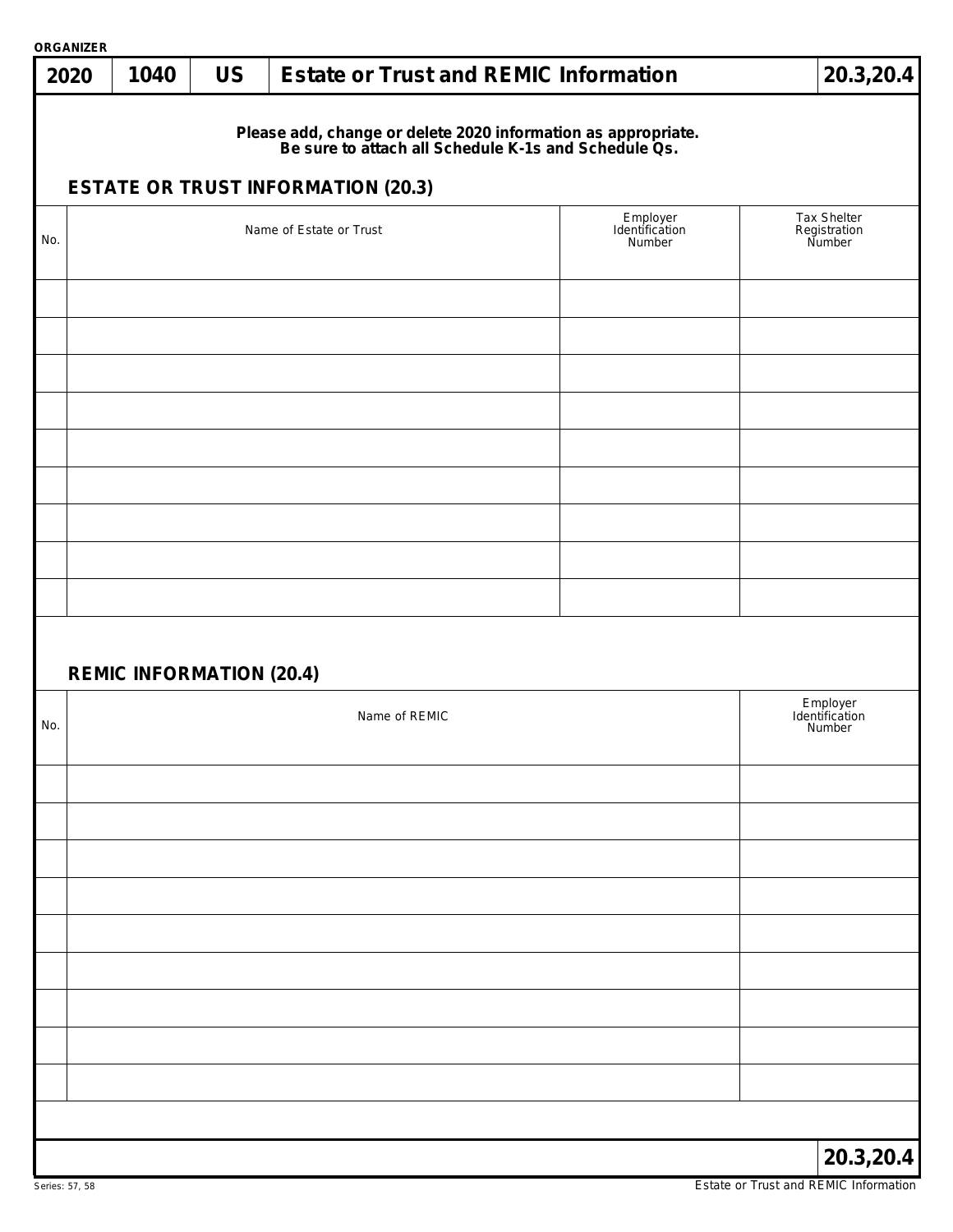| ORGANIZER<br>2020 | 1040 | <b>US</b>                       | <b>Asset Disposition List</b>                                                                                                                                                                          |                      |                        |               | 22                  |
|-------------------|------|---------------------------------|--------------------------------------------------------------------------------------------------------------------------------------------------------------------------------------------------------|----------------------|------------------------|---------------|---------------------|
|                   |      |                                 |                                                                                                                                                                                                        |                      |                        |               |                     |
|                   |      |                                 | If you disposed of any business assets in 2020, please enter date sold, sales price, and expenses of sale.<br>For real estate transactions, be sure to attach all 1099-S forms and closing statements. |                      |                        |               |                     |
| No.               |      | Description of Property (Box 3) | Date Placed<br>in Service                                                                                                                                                                              | Date Sold<br>(Box 1) | Sales Price<br>(Box 2) | Cost or Basis | Expenses<br>of Sale |
|                   |      |                                 |                                                                                                                                                                                                        |                      |                        |               |                     |
|                   |      |                                 |                                                                                                                                                                                                        |                      |                        |               |                     |
|                   |      |                                 |                                                                                                                                                                                                        |                      |                        |               |                     |
|                   |      |                                 |                                                                                                                                                                                                        |                      |                        |               |                     |
|                   |      |                                 |                                                                                                                                                                                                        |                      |                        |               |                     |
|                   |      |                                 |                                                                                                                                                                                                        |                      |                        |               |                     |
|                   |      |                                 |                                                                                                                                                                                                        |                      |                        |               |                     |
|                   |      |                                 |                                                                                                                                                                                                        |                      |                        |               |                     |
|                   |      |                                 |                                                                                                                                                                                                        |                      |                        |               |                     |
|                   |      |                                 |                                                                                                                                                                                                        |                      |                        |               |                     |
|                   |      |                                 |                                                                                                                                                                                                        |                      |                        |               |                     |
|                   |      |                                 |                                                                                                                                                                                                        |                      |                        |               |                     |
|                   |      |                                 |                                                                                                                                                                                                        |                      |                        |               |                     |
|                   |      |                                 |                                                                                                                                                                                                        |                      |                        |               |                     |
|                   |      |                                 |                                                                                                                                                                                                        |                      |                        |               |                     |
|                   |      |                                 |                                                                                                                                                                                                        |                      |                        |               |                     |
|                   |      |                                 |                                                                                                                                                                                                        |                      |                        |               |                     |
|                   |      |                                 |                                                                                                                                                                                                        |                      |                        |               |                     |
|                   |      |                                 |                                                                                                                                                                                                        |                      |                        |               |                     |
|                   |      |                                 |                                                                                                                                                                                                        |                      |                        |               |                     |
|                   |      |                                 |                                                                                                                                                                                                        |                      |                        |               |                     |
|                   |      |                                 |                                                                                                                                                                                                        |                      |                        |               |                     |
|                   |      |                                 |                                                                                                                                                                                                        |                      |                        |               | 22                  |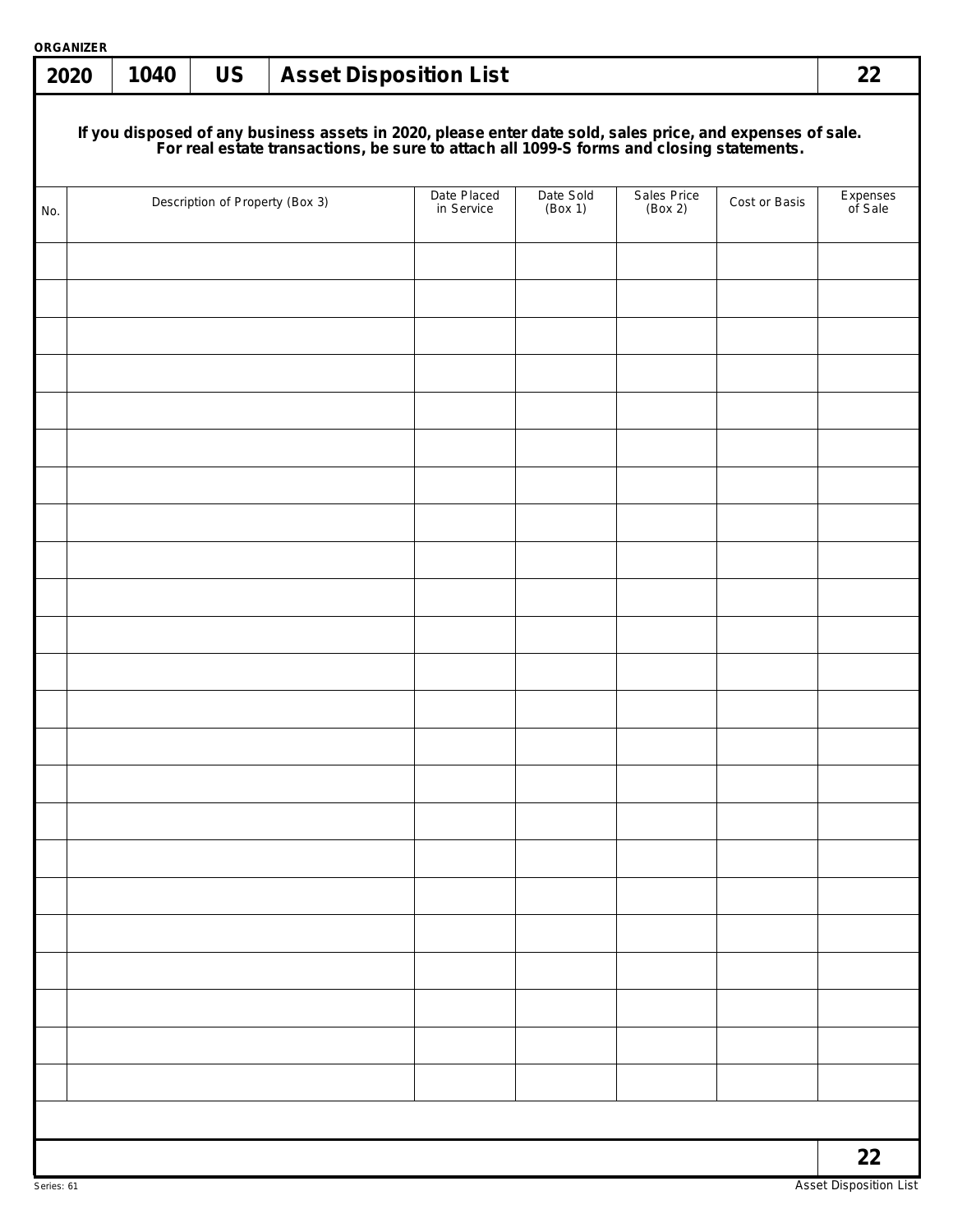| ORGANIZER<br>2020 | 1040                                                                                                                                                                                             | <b>US</b>               |  | <b>Asset Acquisition List</b> |      |                   |          |                           |            |                        | 22p2   |
|-------------------|--------------------------------------------------------------------------------------------------------------------------------------------------------------------------------------------------|-------------------------|--|-------------------------------|------|-------------------|----------|---------------------------|------------|------------------------|--------|
|                   | If you purchased any business assets (furniture, equipment, vehicles, real estate, etc.) or converted any personal assets to business use in 2020, please enter all pertinent information below. |                         |  |                               |      |                   |          |                           |            |                        |        |
|                   |                                                                                                                                                                                                  |                         |  |                               |      | Preparer Use Only |          |                           |            | Preparer Use Only      |        |
| No.               |                                                                                                                                                                                                  | Description of Property |  | Related<br>Business           | Form | No. of<br>Form    | Category | Date Placed<br>in Service | Cost<br>or | Current<br>Section 179 | Method |
|                   |                                                                                                                                                                                                  |                         |  | or Activity                   |      |                   |          |                           | Basis      |                        |        |
|                   |                                                                                                                                                                                                  |                         |  |                               |      |                   |          |                           |            |                        |        |
|                   |                                                                                                                                                                                                  |                         |  |                               |      |                   |          |                           |            |                        |        |
|                   |                                                                                                                                                                                                  |                         |  |                               |      |                   |          |                           |            |                        |        |
|                   |                                                                                                                                                                                                  |                         |  |                               |      |                   |          |                           |            |                        |        |
|                   |                                                                                                                                                                                                  |                         |  |                               |      |                   |          |                           |            |                        |        |
|                   |                                                                                                                                                                                                  |                         |  |                               |      |                   |          |                           |            |                        |        |
|                   |                                                                                                                                                                                                  |                         |  |                               |      |                   |          |                           |            |                        |        |
|                   |                                                                                                                                                                                                  |                         |  |                               |      |                   |          |                           |            |                        |        |
|                   |                                                                                                                                                                                                  |                         |  |                               |      |                   |          |                           |            |                        |        |
|                   |                                                                                                                                                                                                  |                         |  |                               |      |                   |          |                           |            |                        |        |
|                   |                                                                                                                                                                                                  |                         |  |                               |      |                   |          |                           |            |                        |        |
|                   |                                                                                                                                                                                                  |                         |  |                               |      |                   |          |                           |            |                        |        |
|                   |                                                                                                                                                                                                  |                         |  |                               |      |                   |          |                           |            |                        |        |
|                   |                                                                                                                                                                                                  |                         |  |                               |      |                   |          |                           |            |                        |        |
|                   |                                                                                                                                                                                                  |                         |  |                               |      |                   |          |                           |            |                        |        |
|                   |                                                                                                                                                                                                  |                         |  |                               |      |                   |          |                           |            |                        |        |
|                   |                                                                                                                                                                                                  |                         |  |                               |      |                   |          |                           |            |                        |        |
|                   |                                                                                                                                                                                                  |                         |  |                               |      |                   |          |                           |            |                        |        |
|                   |                                                                                                                                                                                                  |                         |  |                               |      |                   |          |                           |            |                        |        |
|                   |                                                                                                                                                                                                  |                         |  |                               |      |                   |          |                           |            |                        |        |
|                   |                                                                                                                                                                                                  |                         |  |                               |      |                   |          |                           |            |                        |        |
|                   |                                                                                                                                                                                                  |                         |  |                               |      |                   |          |                           |            |                        |        |
|                   |                                                                                                                                                                                                  |                         |  |                               |      |                   |          |                           |            |                        |        |
|                   |                                                                                                                                                                                                  |                         |  |                               |      |                   |          |                           |            |                        |        |
|                   |                                                                                                                                                                                                  |                         |  |                               |      |                   |          |                           |            |                        |        |
|                   |                                                                                                                                                                                                  |                         |  |                               |      |                   |          |                           |            |                        |        |
|                   |                                                                                                                                                                                                  |                         |  |                               |      |                   |          |                           |            |                        |        |
|                   |                                                                                                                                                                                                  |                         |  |                               |      |                   |          |                           |            |                        |        |
|                   |                                                                                                                                                                                                  |                         |  |                               |      |                   |          |                           |            |                        |        |
|                   |                                                                                                                                                                                                  |                         |  |                               |      |                   |          |                           |            |                        |        |
|                   |                                                                                                                                                                                                  |                         |  |                               |      |                   |          |                           |            |                        |        |
|                   |                                                                                                                                                                                                  |                         |  |                               |      |                   |          |                           |            |                        |        |
|                   |                                                                                                                                                                                                  |                         |  |                               |      |                   |          |                           |            |                        |        |
|                   |                                                                                                                                                                                                  |                         |  |                               |      |                   |          |                           |            |                        | 22p2   |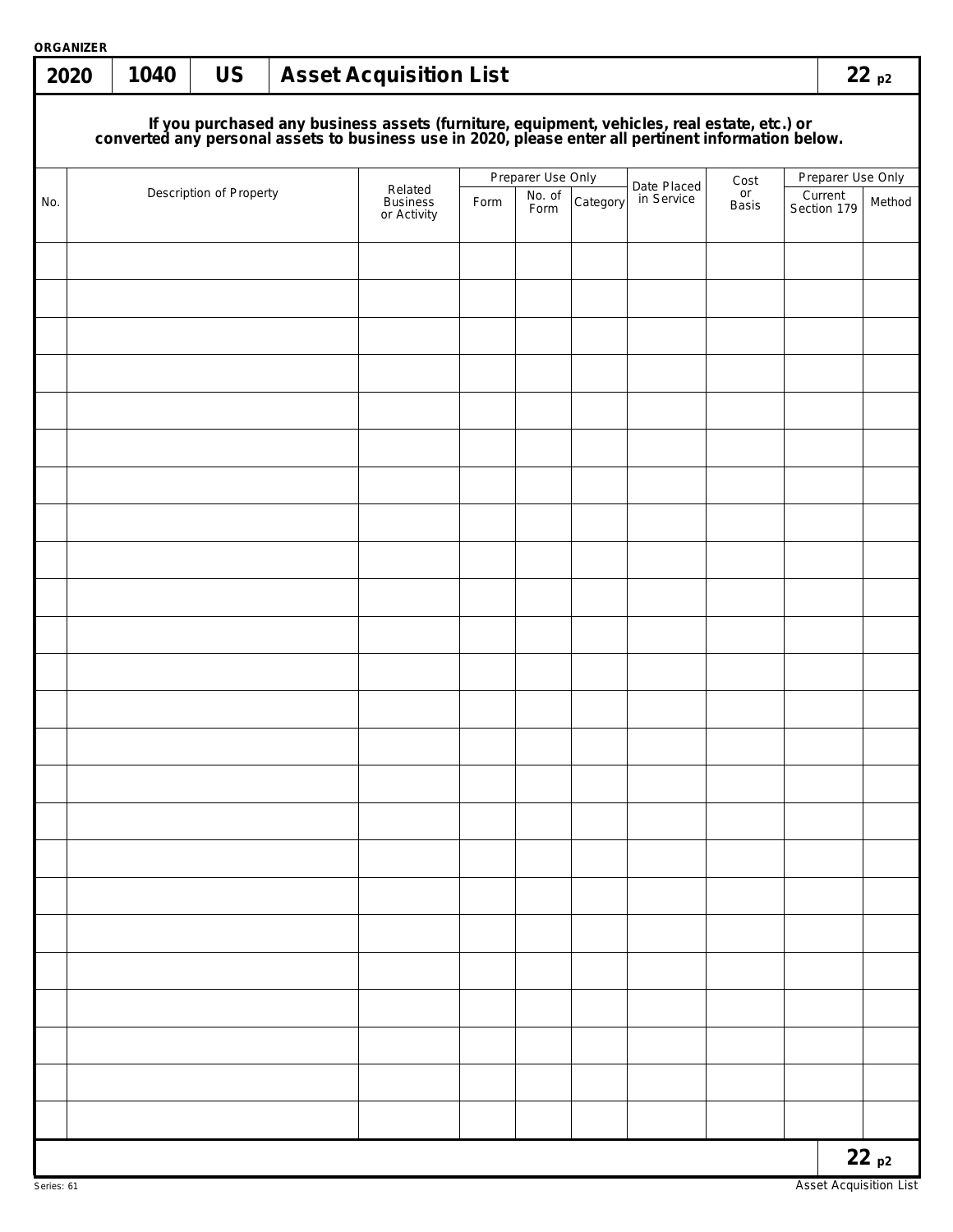**Please enter all pertinent 2020 amounts. Last year's amounts are provided for your reference.**

# **GENERAL INFORMATION**

| <b>ULIVERAL INFURNIATION</b>                                       | 2020 Amount | 2019 Amount |
|--------------------------------------------------------------------|-------------|-------------|
|                                                                    |             |             |
|                                                                    |             |             |
| 1=no written evidence to support your deduction                    |             |             |
|                                                                    |             |             |
| 1=no other vehicle is available for personal use                   |             |             |
| 1-vehicle used primarily by more than 5% owner                     |             |             |
| Number of months of business use if changed from 100% personal use |             |             |
|                                                                    |             |             |

# **AUTOMOBILE MILEAGE**

# **ACTUAL EXPENSES**

| Auto license (other than personal property taxes)     |  |
|-------------------------------------------------------|--|
|                                                       |  |
|                                                       |  |
|                                                       |  |
|                                                       |  |
| Value of employer-provided vehicle on Form W-2 (2106) |  |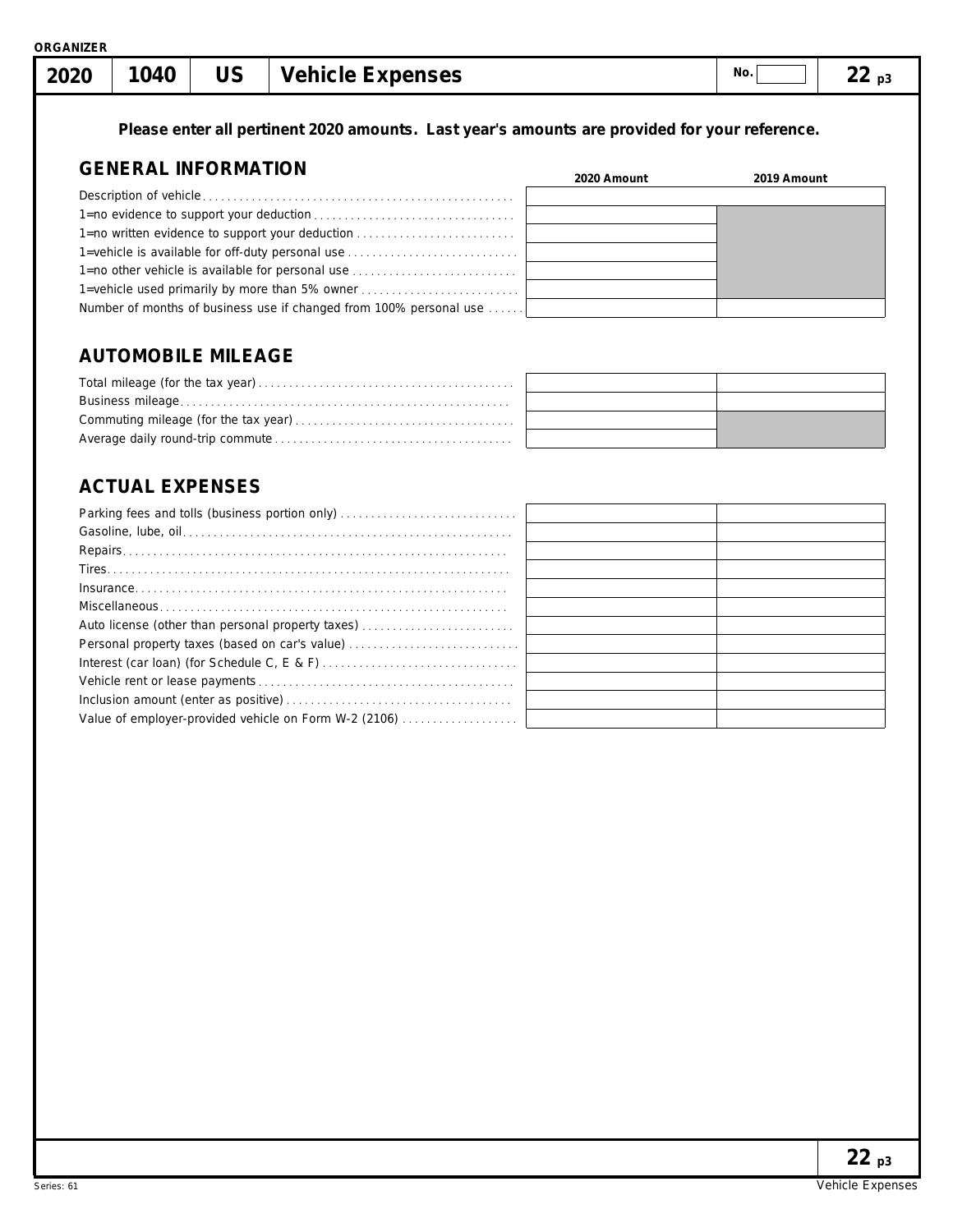| 2020          | 1040                                                        | <b>US</b> | <b>Adjustments to Income</b>                                                                                                                                                                                                                                     |                         |        |                         | 24     |
|---------------|-------------------------------------------------------------|-----------|------------------------------------------------------------------------------------------------------------------------------------------------------------------------------------------------------------------------------------------------------------------|-------------------------|--------|-------------------------|--------|
|               |                                                             |           | Please enter all pertinent 2020 information. Last year's amounts are provided for your reference.                                                                                                                                                                |                         |        |                         |        |
|               |                                                             |           |                                                                                                                                                                                                                                                                  |                         |        |                         |        |
|               |                                                             |           | <b>TRADITIONAL IRA CONTRIBUTIONS</b>                                                                                                                                                                                                                             | 2020 Amount<br>Taxpayer | Spouse | 2019 Amount<br>Taxpayer | Spouse |
|               | IRA contributions you made or expect to make                |           | $(1 = \text{maximum})$ (\$6,000/\$7,000 if 50 or older)<br>Contributions made to date                                                                                                                                                                            |                         |        |                         |        |
|               |                                                             |           | 1=covered by plan, 2=not covered                                                                                                                                                                                                                                 |                         |        |                         |        |
|               | <b>ROTH IRA CONTRIBUTIONS</b>                               |           |                                                                                                                                                                                                                                                                  |                         |        |                         |        |
|               |                                                             |           | Roth IRA contributions you made or expect to<br>make (1=maximum) (\$6,000/\$7,000 if 50 or older)<br>Contributions made to date                                                                                                                                  |                         |        |                         |        |
|               |                                                             |           | SEP, SIMPLE AND QUALIFIED PLANS (KEOGH)                                                                                                                                                                                                                          |                         |        |                         |        |
|               |                                                             |           | Profit-sharing (25%/1.25) contributions you<br>made or expect to make (1=maximum)                                                                                                                                                                                |                         |        |                         |        |
|               |                                                             |           | Money purchase (25%/1.25) contributions you<br>made or expect to make (1=maximum)<br>Defined benefit contributions you expect to make                                                                                                                            |                         |        |                         |        |
|               | SIMPLE contributions:                                       |           | Self-employed SEP (25%/1.25) contributions you<br>made or expect to make (1=maximum)<br>Plan contribution rate if not .25 (.xxxx)<br>Individual 401k: SE elective deferrals (except Roth) (1=max.)<br>Individual 401k: SE designated Roth contributions (1=max.) |                         |        |                         |        |
|               |                                                             |           | Self-employed SIMPLE contributions you<br>made or expect to make (1=maximum)<br>Employer matching rate if not .03 (.xxxx)<br>1=nonelective contributions (2%)                                                                                                    |                         |        |                         |        |
|               | <b>ADJUSTMENTS TO INCOME</b>                                |           |                                                                                                                                                                                                                                                                  |                         |        |                         |        |
|               | Self-employed health insurance:                             |           |                                                                                                                                                                                                                                                                  |                         |        |                         |        |
|               |                                                             |           | Total premiums (excluding long-term care)                                                                                                                                                                                                                        |                         |        |                         |        |
|               |                                                             |           | Long-term care premiums                                                                                                                                                                                                                                          |                         |        |                         |        |
|               |                                                             |           | Student loan interest paid (1098-E, box 1)<br>Educator expenses (kindergarten thru grade 12)                                                                                                                                                                     |                         |        |                         |        |
|               |                                                             |           | Jury duty pay given to employer                                                                                                                                                                                                                                  |                         |        |                         |        |
|               | Other adjustments to income:                                |           | Expenses from rental of personal property                                                                                                                                                                                                                        |                         |        |                         |        |
|               |                                                             |           |                                                                                                                                                                                                                                                                  |                         |        |                         |        |
|               |                                                             |           |                                                                                                                                                                                                                                                                  |                         |        |                         |        |
|               |                                                             |           |                                                                                                                                                                                                                                                                  |                         |        |                         |        |
| Alimony paid: |                                                             |           | Taxpayer                                                                                                                                                                                                                                                         |                         | Spouse |                         |        |
|               | Date of divorce or sep. agreement<br>Recipient's first name |           |                                                                                                                                                                                                                                                                  |                         |        |                         |        |
|               | Recipient's last name                                       |           |                                                                                                                                                                                                                                                                  |                         |        |                         |        |
|               | Recipient's SSN                                             |           |                                                                                                                                                                                                                                                                  |                         |        |                         |        |
|               | Amount paid                                                 |           |                                                                                                                                                                                                                                                                  | 2019 amt:               |        | 2019 amt:               |        |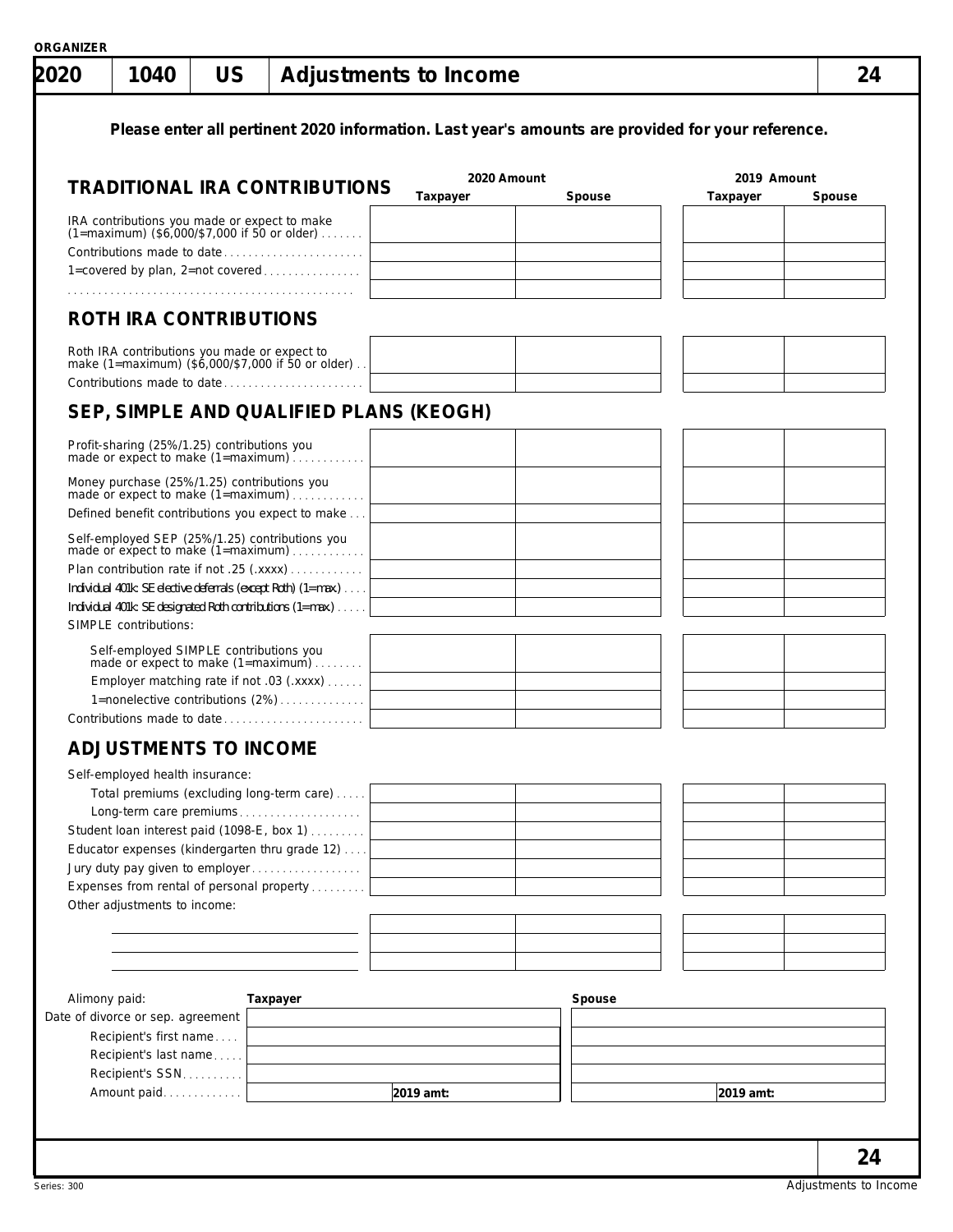| 2020 | 1040                                      | <b>US</b> | <b>Itemized Deductions</b>                                                                                                 |             |    | 25          |
|------|-------------------------------------------|-----------|----------------------------------------------------------------------------------------------------------------------------|-------------|----|-------------|
|      |                                           |           | Please enter all pertinent 2020 amounts and attach all 1098 forms.<br>Last year's amounts are provided for your reference. |             |    |             |
|      |                                           |           | <b>MEDICAL AND DENTAL EXPENSES</b>                                                                                         |             |    |             |
|      |                                           |           | NOTE: Enter self-employed health insurance premiums on Sheet 24 and                                                        |             |    |             |
|      |                                           |           | Medicare insurance premiums on Sheet 14.                                                                                   | 2020 Amount | TS | 2019 Amount |
|      |                                           |           |                                                                                                                            |             |    |             |
|      |                                           |           |                                                                                                                            |             |    |             |
|      |                                           |           | Insurance premiums not entered elsewhere (excl. LT care & amts. paid w/pre-tax dollars)                                    |             |    |             |
|      |                                           |           |                                                                                                                            |             |    |             |
|      |                                           |           |                                                                                                                            |             |    |             |
|      | Lodging and transportation:               |           | Insurance reimbursement (enter as a positive number)                                                                       |             |    |             |
|      |                                           |           |                                                                                                                            |             |    |             |
|      |                                           |           |                                                                                                                            |             |    |             |
|      | Other medical and dental expenses:        |           |                                                                                                                            |             |    |             |
|      |                                           |           |                                                                                                                            |             |    |             |
|      |                                           |           |                                                                                                                            |             |    |             |
|      |                                           |           |                                                                                                                            |             |    |             |
|      |                                           |           | TAXES PAID (State and local withholding and 2020 estimates are automatic.)                                                 |             |    |             |
|      |                                           |           | State income taxes - 1/20 payment on 2019 state estimate<br>and the contract of the                                        |             |    |             |
|      |                                           |           | State income taxes - paid with 2019 state return extension<br>.<br>State income taxes - paid with 2019 state return        |             |    |             |
|      |                                           |           | State income taxes - paid for prior years and/or to other state                                                            |             |    |             |
|      |                                           |           | City/local income taxes - 1/20 payment on 2019 city/local estimate                                                         |             |    |             |
|      |                                           |           |                                                                                                                            |             |    |             |
|      |                                           |           | City/local income taxes - paid with 2019 city/local return [1] [1]                                                         |             |    |             |
|      |                                           |           | <b>SALES AND USE TAXES PAID</b>                                                                                            |             |    |             |
|      |                                           |           | State and local sales taxes (except autos and special items)                                                               |             |    |             |
|      |                                           |           |                                                                                                                            |             |    |             |
|      | Use taxes paid with 2019 state return     |           |                                                                                                                            |             |    |             |
|      |                                           |           | Sales tax on boats, aircraft, other special items                                                                          |             |    |             |
|      | <b>OTHER TAXES PAID</b>                   |           |                                                                                                                            |             |    |             |
|      |                                           |           |                                                                                                                            |             |    |             |
|      | Real estate taxes - principal residence:  |           |                                                                                                                            |             |    |             |
|      |                                           |           |                                                                                                                            |             |    |             |
|      | Real estate taxes - held for investment : |           |                                                                                                                            |             |    |             |
|      |                                           |           |                                                                                                                            |             |    |             |
|      |                                           |           |                                                                                                                            |             |    |             |
|      |                                           |           |                                                                                                                            |             |    |             |
|      |                                           |           | Personal property taxes (including auto fees in some states. Provide a copy of tax notice)                                 |             |    |             |
|      |                                           |           |                                                                                                                            |             |    |             |
|      | Other taxes:                              |           |                                                                                                                            |             |    |             |
|      |                                           |           |                                                                                                                            |             |    |             |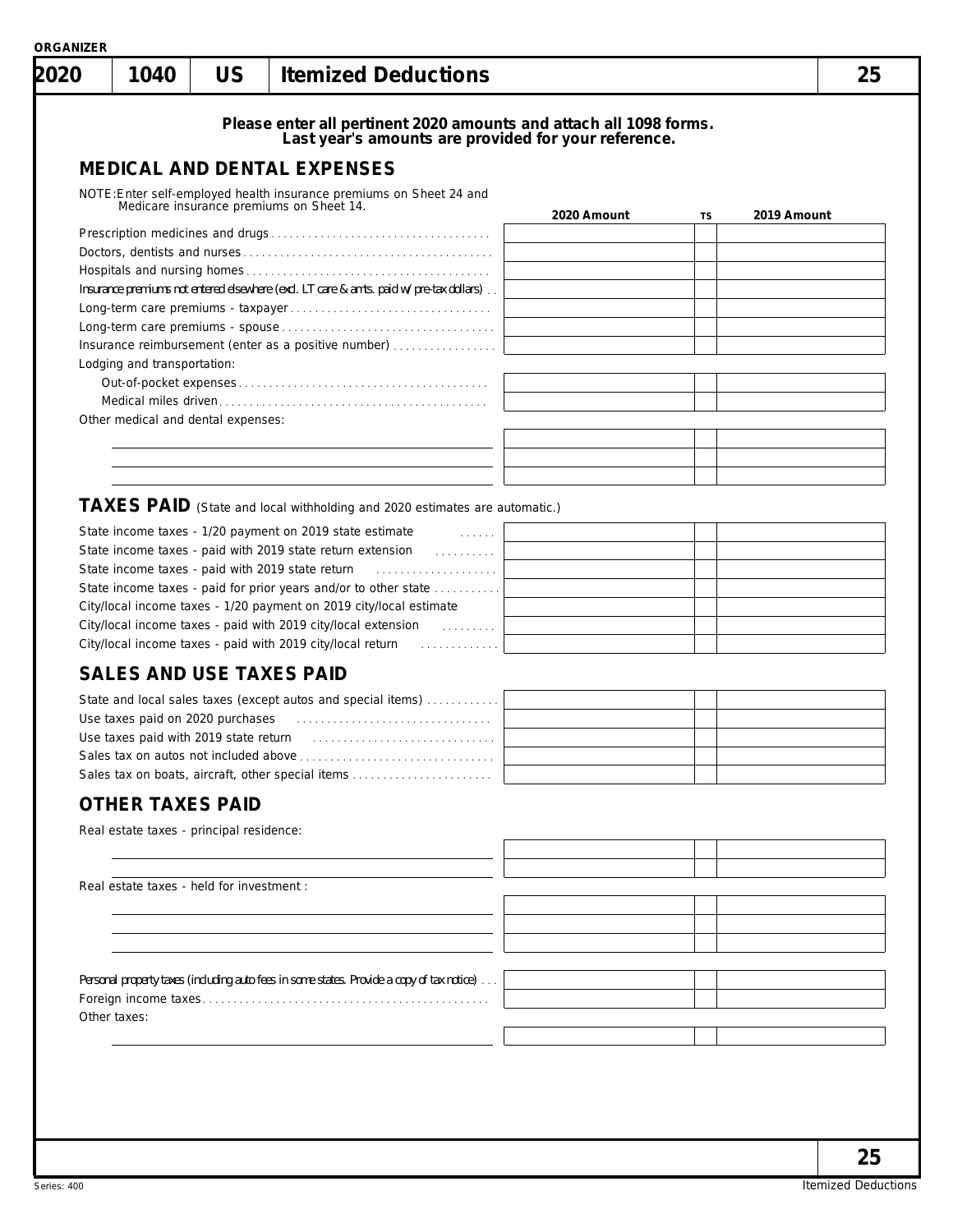| Please enter all pertinent 2020 amounts. Last year's amounts are provided for your reference.<br><b>INTEREST PAID</b><br>Home mortgage int. (Box 1) and points (Box 2) reported on Form 1098:<br>2020 Amount<br>2019 Amount<br>TS<br>Home mortgage interest not reported on Form 1098:<br>Payee's name<br><u> 1989 - Johann Barbara, martxa alemaniar amerikan a</u><br>Payee's SSN or FEIN<br>Payee's street address<br>Payee's city<br>Payee's state<br>the control of the control of the control of the control of the control of the control of the control of the control of the control of the control of the control of the control of the control of the control of the control<br>Payee's ZIP code<br>the control of the control of the control of the control of the control of the control of the control of the control of the control of the control of the control of the control of the control of the control of the control<br>Payee's region<br>Payee's postal code<br><u> 1989 - Johann Stein, marwolaethau a bhann an t-Amhain an t-Amhain an t-Amhain an t-Amhain an t-Amhain an t-A</u><br>Points not reported on Form 1098:<br>Mortgage insurance premiums on post 12/31/06 contracts (Box 4)<br>Investment interest (interest on margin accounts):<br>NOTE: Points paid on loans other than to buy, build, or improve your main home are deductible over the life of the mortgage.<br>For these types of loans also provide the dates and lives of the loans.<br><b>CASH CONTRIBUTIONS</b><br>NOTE: No deduction is allowed for cash or check contributions unless the donor maintains a bank record, or a written communication<br>from the donee, showing the name of the organization, contribution date(s), and contribution amount(s).<br>Churches, schools, hospitals, and other charitable organizations (60% limitation):<br>Contributions by cash or check:<br>Veterans' organizations, fraternal societies, nonprofit cemeteries, and certain private nonoperating foundations (30% limitation):<br>Contributions by cash or check: | $25_{p2}$ |
|-----------------------------------------------------------------------------------------------------------------------------------------------------------------------------------------------------------------------------------------------------------------------------------------------------------------------------------------------------------------------------------------------------------------------------------------------------------------------------------------------------------------------------------------------------------------------------------------------------------------------------------------------------------------------------------------------------------------------------------------------------------------------------------------------------------------------------------------------------------------------------------------------------------------------------------------------------------------------------------------------------------------------------------------------------------------------------------------------------------------------------------------------------------------------------------------------------------------------------------------------------------------------------------------------------------------------------------------------------------------------------------------------------------------------------------------------------------------------------------------------------------------------------------------------------------------------------------------------------------------------------------------------------------------------------------------------------------------------------------------------------------------------------------------------------------------------------------------------------------------------------------------------------------------------------------------------------------------------------------------------------------------------------------------------------------------------|-----------|
|                                                                                                                                                                                                                                                                                                                                                                                                                                                                                                                                                                                                                                                                                                                                                                                                                                                                                                                                                                                                                                                                                                                                                                                                                                                                                                                                                                                                                                                                                                                                                                                                                                                                                                                                                                                                                                                                                                                                                                                                                                                                       |           |
|                                                                                                                                                                                                                                                                                                                                                                                                                                                                                                                                                                                                                                                                                                                                                                                                                                                                                                                                                                                                                                                                                                                                                                                                                                                                                                                                                                                                                                                                                                                                                                                                                                                                                                                                                                                                                                                                                                                                                                                                                                                                       |           |
|                                                                                                                                                                                                                                                                                                                                                                                                                                                                                                                                                                                                                                                                                                                                                                                                                                                                                                                                                                                                                                                                                                                                                                                                                                                                                                                                                                                                                                                                                                                                                                                                                                                                                                                                                                                                                                                                                                                                                                                                                                                                       |           |
|                                                                                                                                                                                                                                                                                                                                                                                                                                                                                                                                                                                                                                                                                                                                                                                                                                                                                                                                                                                                                                                                                                                                                                                                                                                                                                                                                                                                                                                                                                                                                                                                                                                                                                                                                                                                                                                                                                                                                                                                                                                                       |           |
|                                                                                                                                                                                                                                                                                                                                                                                                                                                                                                                                                                                                                                                                                                                                                                                                                                                                                                                                                                                                                                                                                                                                                                                                                                                                                                                                                                                                                                                                                                                                                                                                                                                                                                                                                                                                                                                                                                                                                                                                                                                                       |           |
|                                                                                                                                                                                                                                                                                                                                                                                                                                                                                                                                                                                                                                                                                                                                                                                                                                                                                                                                                                                                                                                                                                                                                                                                                                                                                                                                                                                                                                                                                                                                                                                                                                                                                                                                                                                                                                                                                                                                                                                                                                                                       |           |
|                                                                                                                                                                                                                                                                                                                                                                                                                                                                                                                                                                                                                                                                                                                                                                                                                                                                                                                                                                                                                                                                                                                                                                                                                                                                                                                                                                                                                                                                                                                                                                                                                                                                                                                                                                                                                                                                                                                                                                                                                                                                       |           |
|                                                                                                                                                                                                                                                                                                                                                                                                                                                                                                                                                                                                                                                                                                                                                                                                                                                                                                                                                                                                                                                                                                                                                                                                                                                                                                                                                                                                                                                                                                                                                                                                                                                                                                                                                                                                                                                                                                                                                                                                                                                                       |           |
|                                                                                                                                                                                                                                                                                                                                                                                                                                                                                                                                                                                                                                                                                                                                                                                                                                                                                                                                                                                                                                                                                                                                                                                                                                                                                                                                                                                                                                                                                                                                                                                                                                                                                                                                                                                                                                                                                                                                                                                                                                                                       |           |
|                                                                                                                                                                                                                                                                                                                                                                                                                                                                                                                                                                                                                                                                                                                                                                                                                                                                                                                                                                                                                                                                                                                                                                                                                                                                                                                                                                                                                                                                                                                                                                                                                                                                                                                                                                                                                                                                                                                                                                                                                                                                       |           |
|                                                                                                                                                                                                                                                                                                                                                                                                                                                                                                                                                                                                                                                                                                                                                                                                                                                                                                                                                                                                                                                                                                                                                                                                                                                                                                                                                                                                                                                                                                                                                                                                                                                                                                                                                                                                                                                                                                                                                                                                                                                                       |           |
|                                                                                                                                                                                                                                                                                                                                                                                                                                                                                                                                                                                                                                                                                                                                                                                                                                                                                                                                                                                                                                                                                                                                                                                                                                                                                                                                                                                                                                                                                                                                                                                                                                                                                                                                                                                                                                                                                                                                                                                                                                                                       |           |
|                                                                                                                                                                                                                                                                                                                                                                                                                                                                                                                                                                                                                                                                                                                                                                                                                                                                                                                                                                                                                                                                                                                                                                                                                                                                                                                                                                                                                                                                                                                                                                                                                                                                                                                                                                                                                                                                                                                                                                                                                                                                       |           |
|                                                                                                                                                                                                                                                                                                                                                                                                                                                                                                                                                                                                                                                                                                                                                                                                                                                                                                                                                                                                                                                                                                                                                                                                                                                                                                                                                                                                                                                                                                                                                                                                                                                                                                                                                                                                                                                                                                                                                                                                                                                                       |           |
|                                                                                                                                                                                                                                                                                                                                                                                                                                                                                                                                                                                                                                                                                                                                                                                                                                                                                                                                                                                                                                                                                                                                                                                                                                                                                                                                                                                                                                                                                                                                                                                                                                                                                                                                                                                                                                                                                                                                                                                                                                                                       |           |
|                                                                                                                                                                                                                                                                                                                                                                                                                                                                                                                                                                                                                                                                                                                                                                                                                                                                                                                                                                                                                                                                                                                                                                                                                                                                                                                                                                                                                                                                                                                                                                                                                                                                                                                                                                                                                                                                                                                                                                                                                                                                       |           |
|                                                                                                                                                                                                                                                                                                                                                                                                                                                                                                                                                                                                                                                                                                                                                                                                                                                                                                                                                                                                                                                                                                                                                                                                                                                                                                                                                                                                                                                                                                                                                                                                                                                                                                                                                                                                                                                                                                                                                                                                                                                                       |           |
|                                                                                                                                                                                                                                                                                                                                                                                                                                                                                                                                                                                                                                                                                                                                                                                                                                                                                                                                                                                                                                                                                                                                                                                                                                                                                                                                                                                                                                                                                                                                                                                                                                                                                                                                                                                                                                                                                                                                                                                                                                                                       |           |
|                                                                                                                                                                                                                                                                                                                                                                                                                                                                                                                                                                                                                                                                                                                                                                                                                                                                                                                                                                                                                                                                                                                                                                                                                                                                                                                                                                                                                                                                                                                                                                                                                                                                                                                                                                                                                                                                                                                                                                                                                                                                       |           |
|                                                                                                                                                                                                                                                                                                                                                                                                                                                                                                                                                                                                                                                                                                                                                                                                                                                                                                                                                                                                                                                                                                                                                                                                                                                                                                                                                                                                                                                                                                                                                                                                                                                                                                                                                                                                                                                                                                                                                                                                                                                                       |           |
|                                                                                                                                                                                                                                                                                                                                                                                                                                                                                                                                                                                                                                                                                                                                                                                                                                                                                                                                                                                                                                                                                                                                                                                                                                                                                                                                                                                                                                                                                                                                                                                                                                                                                                                                                                                                                                                                                                                                                                                                                                                                       |           |
|                                                                                                                                                                                                                                                                                                                                                                                                                                                                                                                                                                                                                                                                                                                                                                                                                                                                                                                                                                                                                                                                                                                                                                                                                                                                                                                                                                                                                                                                                                                                                                                                                                                                                                                                                                                                                                                                                                                                                                                                                                                                       |           |
|                                                                                                                                                                                                                                                                                                                                                                                                                                                                                                                                                                                                                                                                                                                                                                                                                                                                                                                                                                                                                                                                                                                                                                                                                                                                                                                                                                                                                                                                                                                                                                                                                                                                                                                                                                                                                                                                                                                                                                                                                                                                       |           |
|                                                                                                                                                                                                                                                                                                                                                                                                                                                                                                                                                                                                                                                                                                                                                                                                                                                                                                                                                                                                                                                                                                                                                                                                                                                                                                                                                                                                                                                                                                                                                                                                                                                                                                                                                                                                                                                                                                                                                                                                                                                                       |           |
|                                                                                                                                                                                                                                                                                                                                                                                                                                                                                                                                                                                                                                                                                                                                                                                                                                                                                                                                                                                                                                                                                                                                                                                                                                                                                                                                                                                                                                                                                                                                                                                                                                                                                                                                                                                                                                                                                                                                                                                                                                                                       |           |
|                                                                                                                                                                                                                                                                                                                                                                                                                                                                                                                                                                                                                                                                                                                                                                                                                                                                                                                                                                                                                                                                                                                                                                                                                                                                                                                                                                                                                                                                                                                                                                                                                                                                                                                                                                                                                                                                                                                                                                                                                                                                       |           |
|                                                                                                                                                                                                                                                                                                                                                                                                                                                                                                                                                                                                                                                                                                                                                                                                                                                                                                                                                                                                                                                                                                                                                                                                                                                                                                                                                                                                                                                                                                                                                                                                                                                                                                                                                                                                                                                                                                                                                                                                                                                                       |           |
|                                                                                                                                                                                                                                                                                                                                                                                                                                                                                                                                                                                                                                                                                                                                                                                                                                                                                                                                                                                                                                                                                                                                                                                                                                                                                                                                                                                                                                                                                                                                                                                                                                                                                                                                                                                                                                                                                                                                                                                                                                                                       |           |
|                                                                                                                                                                                                                                                                                                                                                                                                                                                                                                                                                                                                                                                                                                                                                                                                                                                                                                                                                                                                                                                                                                                                                                                                                                                                                                                                                                                                                                                                                                                                                                                                                                                                                                                                                                                                                                                                                                                                                                                                                                                                       |           |
|                                                                                                                                                                                                                                                                                                                                                                                                                                                                                                                                                                                                                                                                                                                                                                                                                                                                                                                                                                                                                                                                                                                                                                                                                                                                                                                                                                                                                                                                                                                                                                                                                                                                                                                                                                                                                                                                                                                                                                                                                                                                       |           |
|                                                                                                                                                                                                                                                                                                                                                                                                                                                                                                                                                                                                                                                                                                                                                                                                                                                                                                                                                                                                                                                                                                                                                                                                                                                                                                                                                                                                                                                                                                                                                                                                                                                                                                                                                                                                                                                                                                                                                                                                                                                                       |           |
|                                                                                                                                                                                                                                                                                                                                                                                                                                                                                                                                                                                                                                                                                                                                                                                                                                                                                                                                                                                                                                                                                                                                                                                                                                                                                                                                                                                                                                                                                                                                                                                                                                                                                                                                                                                                                                                                                                                                                                                                                                                                       |           |
|                                                                                                                                                                                                                                                                                                                                                                                                                                                                                                                                                                                                                                                                                                                                                                                                                                                                                                                                                                                                                                                                                                                                                                                                                                                                                                                                                                                                                                                                                                                                                                                                                                                                                                                                                                                                                                                                                                                                                                                                                                                                       |           |
|                                                                                                                                                                                                                                                                                                                                                                                                                                                                                                                                                                                                                                                                                                                                                                                                                                                                                                                                                                                                                                                                                                                                                                                                                                                                                                                                                                                                                                                                                                                                                                                                                                                                                                                                                                                                                                                                                                                                                                                                                                                                       |           |
|                                                                                                                                                                                                                                                                                                                                                                                                                                                                                                                                                                                                                                                                                                                                                                                                                                                                                                                                                                                                                                                                                                                                                                                                                                                                                                                                                                                                                                                                                                                                                                                                                                                                                                                                                                                                                                                                                                                                                                                                                                                                       |           |
|                                                                                                                                                                                                                                                                                                                                                                                                                                                                                                                                                                                                                                                                                                                                                                                                                                                                                                                                                                                                                                                                                                                                                                                                                                                                                                                                                                                                                                                                                                                                                                                                                                                                                                                                                                                                                                                                                                                                                                                                                                                                       |           |
|                                                                                                                                                                                                                                                                                                                                                                                                                                                                                                                                                                                                                                                                                                                                                                                                                                                                                                                                                                                                                                                                                                                                                                                                                                                                                                                                                                                                                                                                                                                                                                                                                                                                                                                                                                                                                                                                                                                                                                                                                                                                       |           |
|                                                                                                                                                                                                                                                                                                                                                                                                                                                                                                                                                                                                                                                                                                                                                                                                                                                                                                                                                                                                                                                                                                                                                                                                                                                                                                                                                                                                                                                                                                                                                                                                                                                                                                                                                                                                                                                                                                                                                                                                                                                                       |           |
|                                                                                                                                                                                                                                                                                                                                                                                                                                                                                                                                                                                                                                                                                                                                                                                                                                                                                                                                                                                                                                                                                                                                                                                                                                                                                                                                                                                                                                                                                                                                                                                                                                                                                                                                                                                                                                                                                                                                                                                                                                                                       |           |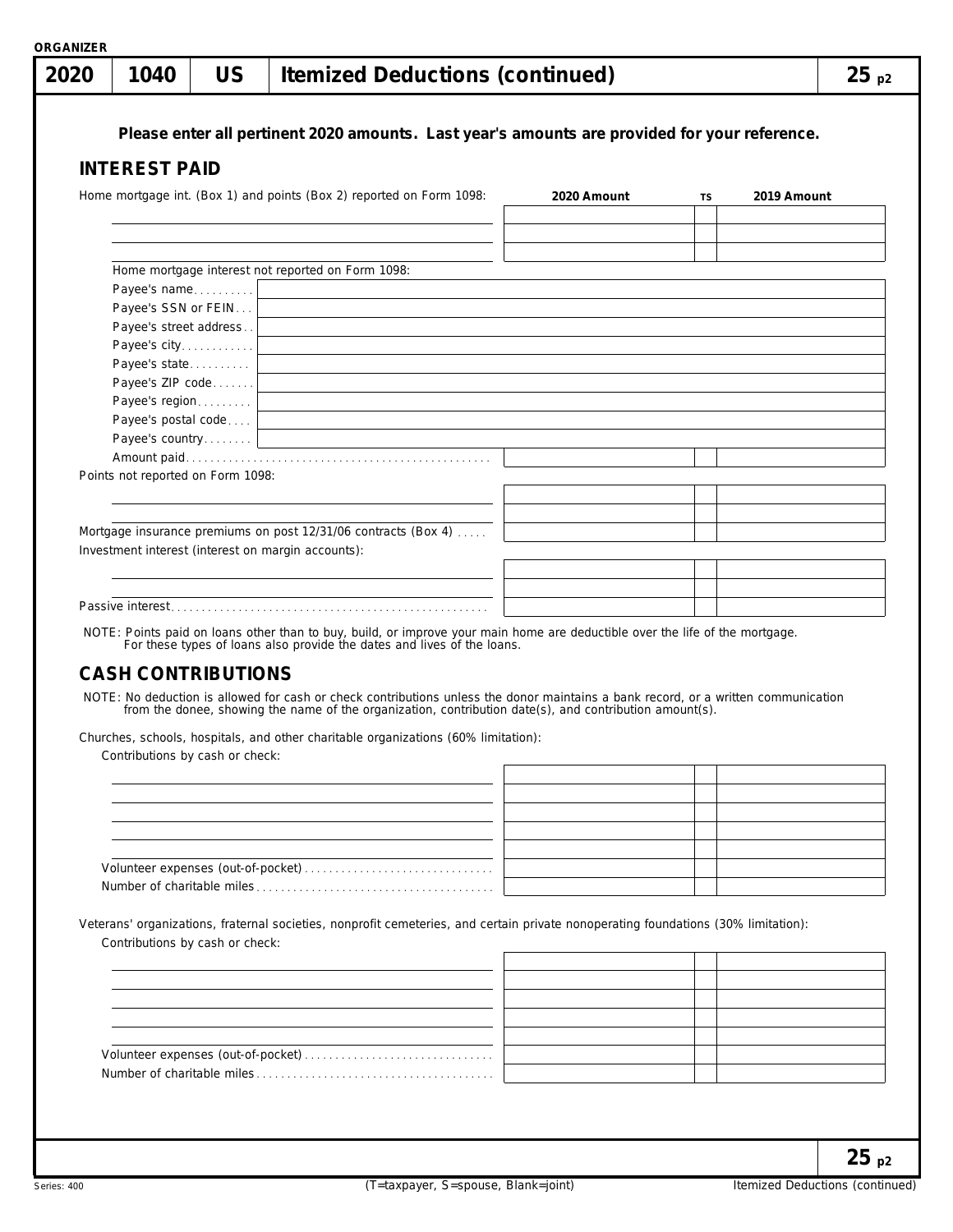| 2020 | 1040                        | <b>US</b>                    | <b>Itemized Deductions (continued)</b>                                                                                                                                                                                          |             |    |             | $25_{p3}$ |
|------|-----------------------------|------------------------------|---------------------------------------------------------------------------------------------------------------------------------------------------------------------------------------------------------------------------------|-------------|----|-------------|-----------|
|      |                             | <b>NONCASH CONTRIBUTIONS</b> | Please enter all pertinent 2020 amounts. Last year's amounts are provided for your reference.                                                                                                                                   |             |    |             |           |
|      |                             |                              | NOTE:Use Sheet 26 if total noncash contributions are over \$500. No deduction is allowed for contributions of clothing and household items that are not in good used condition or better. In addition, a deduction for any item |             |    |             |           |
|      | 50% limitation (see above): |                              |                                                                                                                                                                                                                                 | 2020 Amount | TS | 2019 Amount |           |
|      |                             |                              |                                                                                                                                                                                                                                 |             |    |             |           |
|      |                             |                              |                                                                                                                                                                                                                                 |             |    |             |           |
|      | 30% limitation (see above): |                              |                                                                                                                                                                                                                                 |             |    |             |           |
|      |                             |                              |                                                                                                                                                                                                                                 |             |    |             |           |
|      |                             |                              | 30% capital gain property (gifts of capital gain property to 50% limit orgs.):                                                                                                                                                  |             |    |             |           |
|      |                             |                              |                                                                                                                                                                                                                                 |             |    |             |           |
|      |                             |                              |                                                                                                                                                                                                                                 |             |    |             |           |
|      |                             |                              | 20% capital gain property (gifts of capital gain property to non-50% limit orgs.):                                                                                                                                              |             |    |             |           |
|      |                             |                              |                                                                                                                                                                                                                                 |             |    |             |           |
|      |                             |                              |                                                                                                                                                                                                                                 |             |    |             |           |
|      |                             |                              | Other unreimbursed employee expenses (uniforms and protective clothing, professional subscriptions, employment agency fees, and certain edu. expenses):                                                                         |             |    |             |           |
|      | Investment expense:         |                              |                                                                                                                                                                                                                                 |             |    |             |           |
|      |                             |                              |                                                                                                                                                                                                                                 |             |    |             |           |
|      |                             |                              |                                                                                                                                                                                                                                 |             |    |             |           |
|      |                             |                              |                                                                                                                                                                                                                                 |             |    |             |           |
|      |                             |                              |                                                                                                                                                                                                                                 |             |    |             |           |
|      | and custodial fees):        |                              | Miscellaneous deductions (2% AGI) (certain legal and accounting fees,                                                                                                                                                           |             |    |             |           |
|      |                             |                              |                                                                                                                                                                                                                                 |             |    |             |           |
|      |                             |                              |                                                                                                                                                                                                                                 |             |    |             |           |
|      |                             |                              |                                                                                                                                                                                                                                 |             |    |             |           |
|      |                             |                              |                                                                                                                                                                                                                                 |             |    |             |           |
|      |                             |                              |                                                                                                                                                                                                                                 |             |    |             | $25_{p3}$ |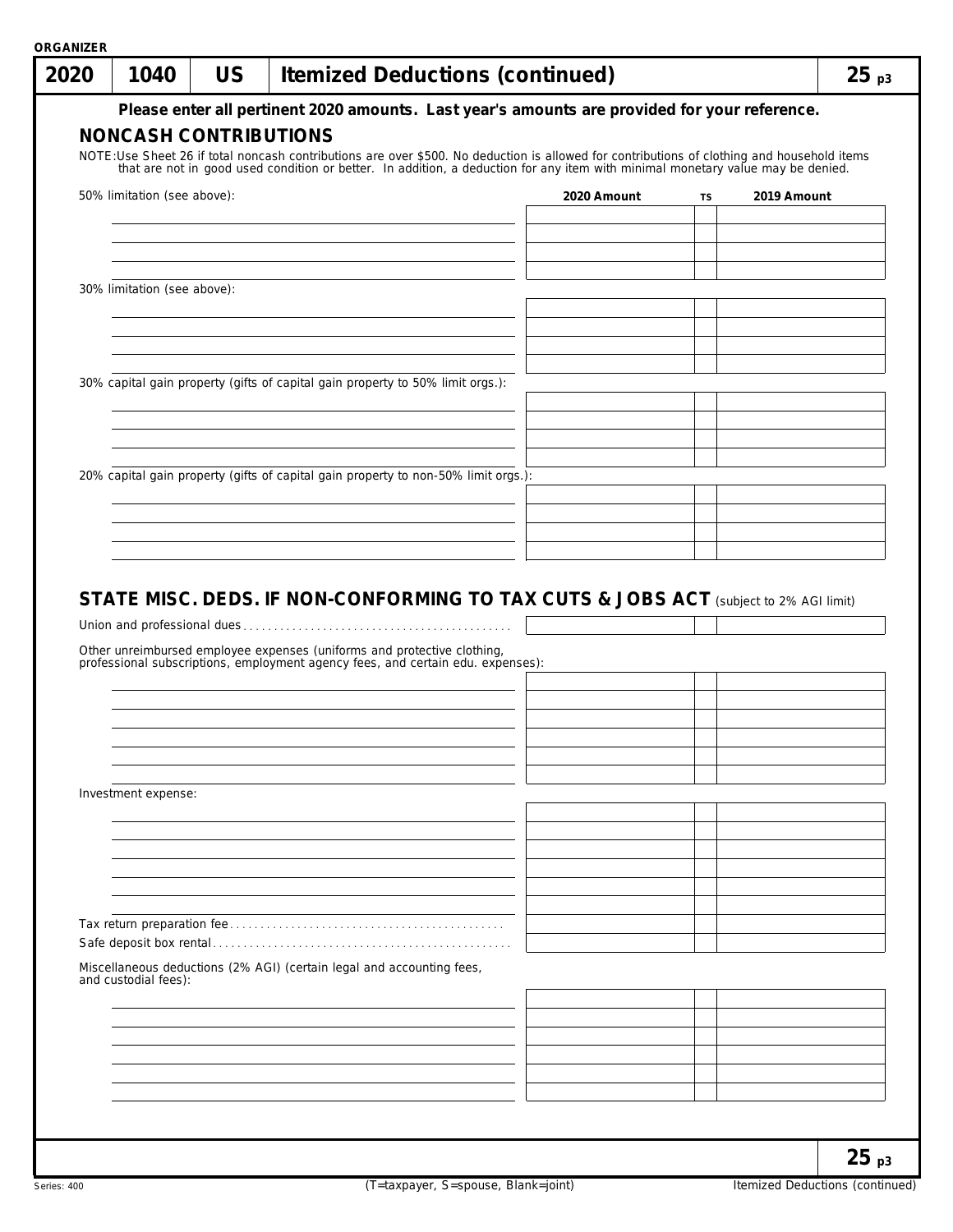| <b>ORGANIZER</b> |                                 |           |                                                                                               |             |           |             |
|------------------|---------------------------------|-----------|-----------------------------------------------------------------------------------------------|-------------|-----------|-------------|
| 2020             | 1040                            | <b>US</b> | <b>Itemized Deductions (continued)</b>                                                        |             |           | $25_{p4}$   |
|                  |                                 |           |                                                                                               |             |           |             |
|                  |                                 |           | Please enter all pertinent 2020 amounts. Last year's amounts are provided for your reference. |             |           |             |
|                  |                                 |           | OTHER MISCELLANEOUS DEDUCTIONS                                                                |             |           |             |
|                  |                                 |           |                                                                                               | 2020 Amount | <b>TS</b> | 2019 Amount |
|                  | Other miscellaneous deductions: |           |                                                                                               |             |           |             |
|                  |                                 |           |                                                                                               |             |           |             |
|                  |                                 |           |                                                                                               |             |           |             |
|                  |                                 |           |                                                                                               |             |           |             |
|                  |                                 |           |                                                                                               |             |           |             |
|                  |                                 |           |                                                                                               |             |           |             |
|                  |                                 |           |                                                                                               |             |           |             |
|                  |                                 |           |                                                                                               |             |           |             |
|                  |                                 |           |                                                                                               |             |           |             |
|                  |                                 |           |                                                                                               |             |           |             |
|                  |                                 |           |                                                                                               |             |           |             |
|                  |                                 |           |                                                                                               |             |           |             |
|                  |                                 |           |                                                                                               |             |           |             |
|                  |                                 |           |                                                                                               |             |           |             |
|                  |                                 |           |                                                                                               |             |           |             |
|                  |                                 |           |                                                                                               |             |           |             |
|                  |                                 |           |                                                                                               |             |           |             |
|                  |                                 |           |                                                                                               |             |           |             |
|                  |                                 |           |                                                                                               |             |           |             |
|                  |                                 |           |                                                                                               |             |           |             |
|                  |                                 |           |                                                                                               |             |           |             |
|                  |                                 |           |                                                                                               |             |           |             |
|                  |                                 |           |                                                                                               |             |           |             |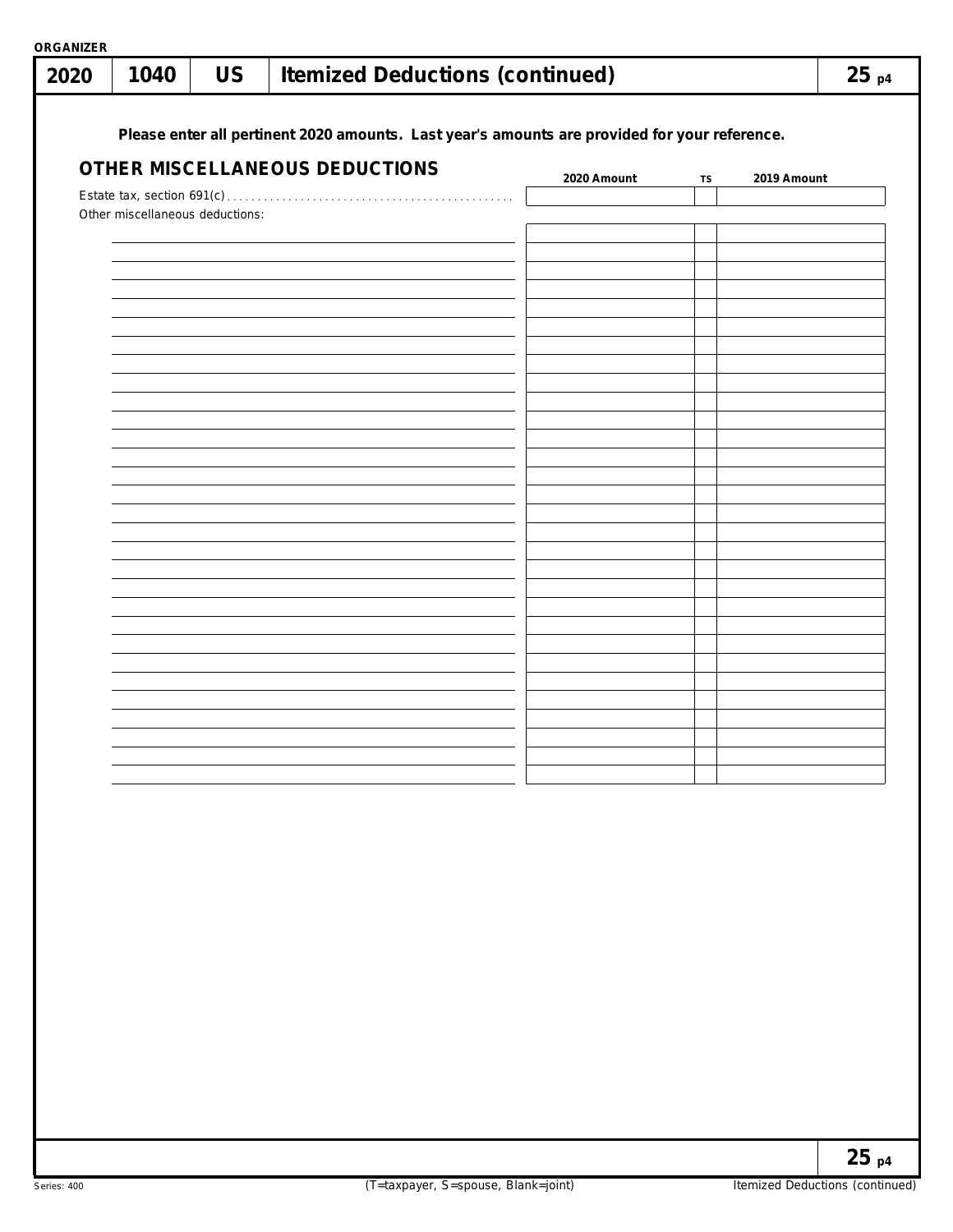|  |  |  | 2020   1040   US   Itemized Deductions (continued) | $25_{p5}$ |
|--|--|--|----------------------------------------------------|-----------|
|--|--|--|----------------------------------------------------|-----------|

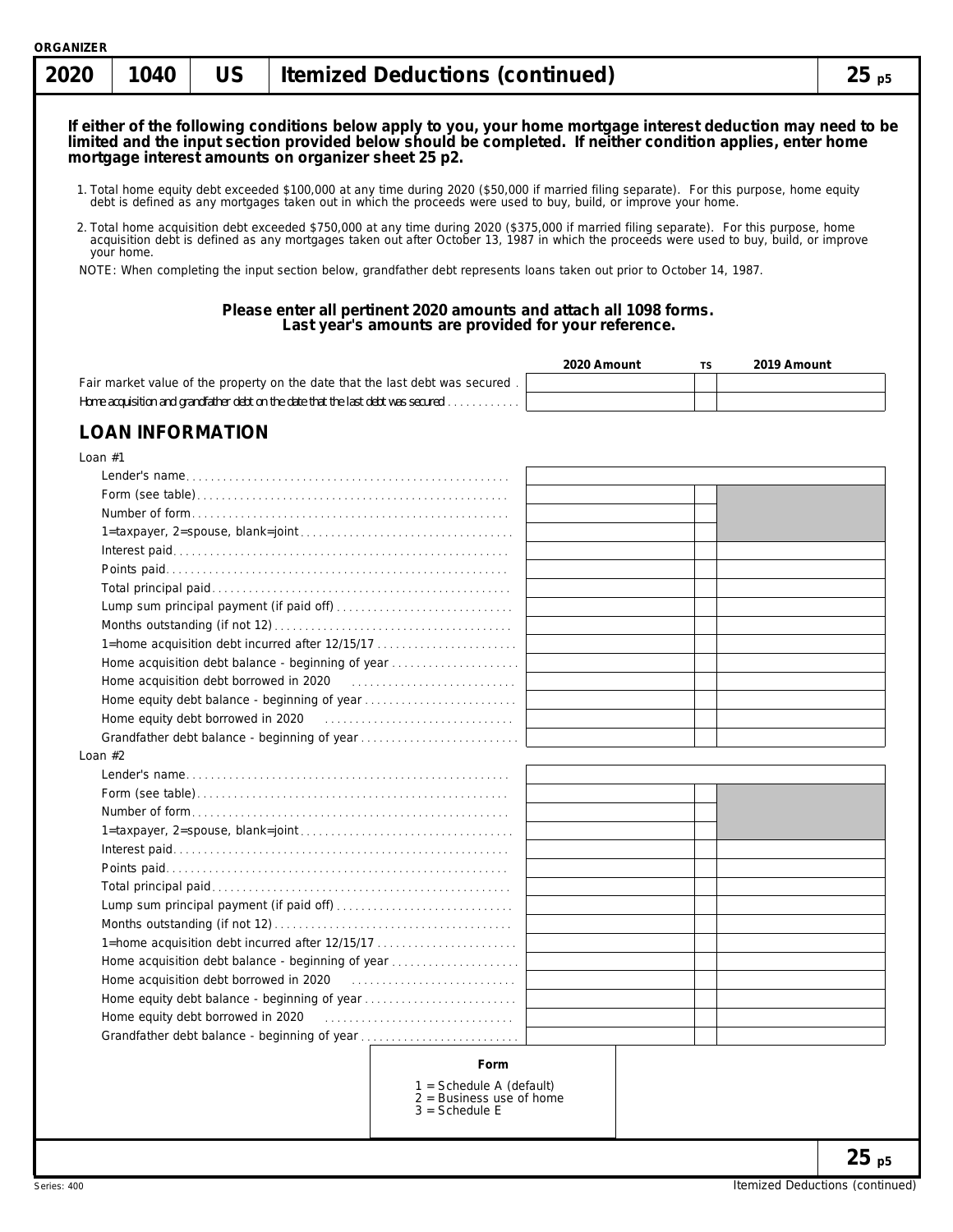| ORGANIZER |      |    |                                                                                                                            |              |
|-----------|------|----|----------------------------------------------------------------------------------------------------------------------------|--------------|
| 2020      | 1040 | US | <b>Itemized Deductions (continued)</b>                                                                                     | $25$ p5 cont |
|           |      |    | Please enter all pertinent 2020 amounts and attach all 1098 forms.<br>Last year's amounts are provided for your reference. |              |

| <b>LOAN INFORMATION (continued)</b>                                                                                                                                                                                            |             |           |             |
|--------------------------------------------------------------------------------------------------------------------------------------------------------------------------------------------------------------------------------|-------------|-----------|-------------|
| Loan $#3$                                                                                                                                                                                                                      | 2020 Amount | <b>TS</b> | 2019 Amount |
|                                                                                                                                                                                                                                |             |           |             |
|                                                                                                                                                                                                                                |             |           |             |
|                                                                                                                                                                                                                                |             |           |             |
|                                                                                                                                                                                                                                |             |           |             |
|                                                                                                                                                                                                                                |             |           |             |
|                                                                                                                                                                                                                                |             |           |             |
|                                                                                                                                                                                                                                |             |           |             |
|                                                                                                                                                                                                                                |             |           |             |
|                                                                                                                                                                                                                                |             |           |             |
| 1=home acquisition debt incurred after 12/15/17                                                                                                                                                                                |             |           |             |
| Home acquisition debt balance - beginning of year                                                                                                                                                                              |             |           |             |
|                                                                                                                                                                                                                                |             |           |             |
|                                                                                                                                                                                                                                |             |           |             |
| Home equity debt borrowed in 2020 [10] contain a series and set of the series and series and series and series                                                                                                                 |             |           |             |
| Grandfather debt balance - beginning of year                                                                                                                                                                                   |             |           |             |
| Loan $#4$                                                                                                                                                                                                                      |             |           |             |
|                                                                                                                                                                                                                                |             |           |             |
|                                                                                                                                                                                                                                |             |           |             |
|                                                                                                                                                                                                                                |             |           |             |
|                                                                                                                                                                                                                                |             |           |             |
|                                                                                                                                                                                                                                |             |           |             |
|                                                                                                                                                                                                                                |             |           |             |
|                                                                                                                                                                                                                                |             |           |             |
|                                                                                                                                                                                                                                |             |           |             |
|                                                                                                                                                                                                                                |             |           |             |
| 1=home acquisition debt incurred after 12/15/17                                                                                                                                                                                |             |           |             |
| Home acquisition debt balance - beginning of year                                                                                                                                                                              |             |           |             |
|                                                                                                                                                                                                                                |             |           |             |
|                                                                                                                                                                                                                                |             |           |             |
| Home equity debt borrowed in 2020 [10] [10] contact the equity debt borrowed in 2020 [10] [10] contact the equilibration of Home equilibration of Home equilibration of the equilibration of Home equilibration of Home equili |             |           |             |
| Grandfather debt balance - beginning of year                                                                                                                                                                                   |             |           |             |

#### **Form**

- 1 = Schedule A (default)
- 2 = Business use of home 3 = Schedule E
-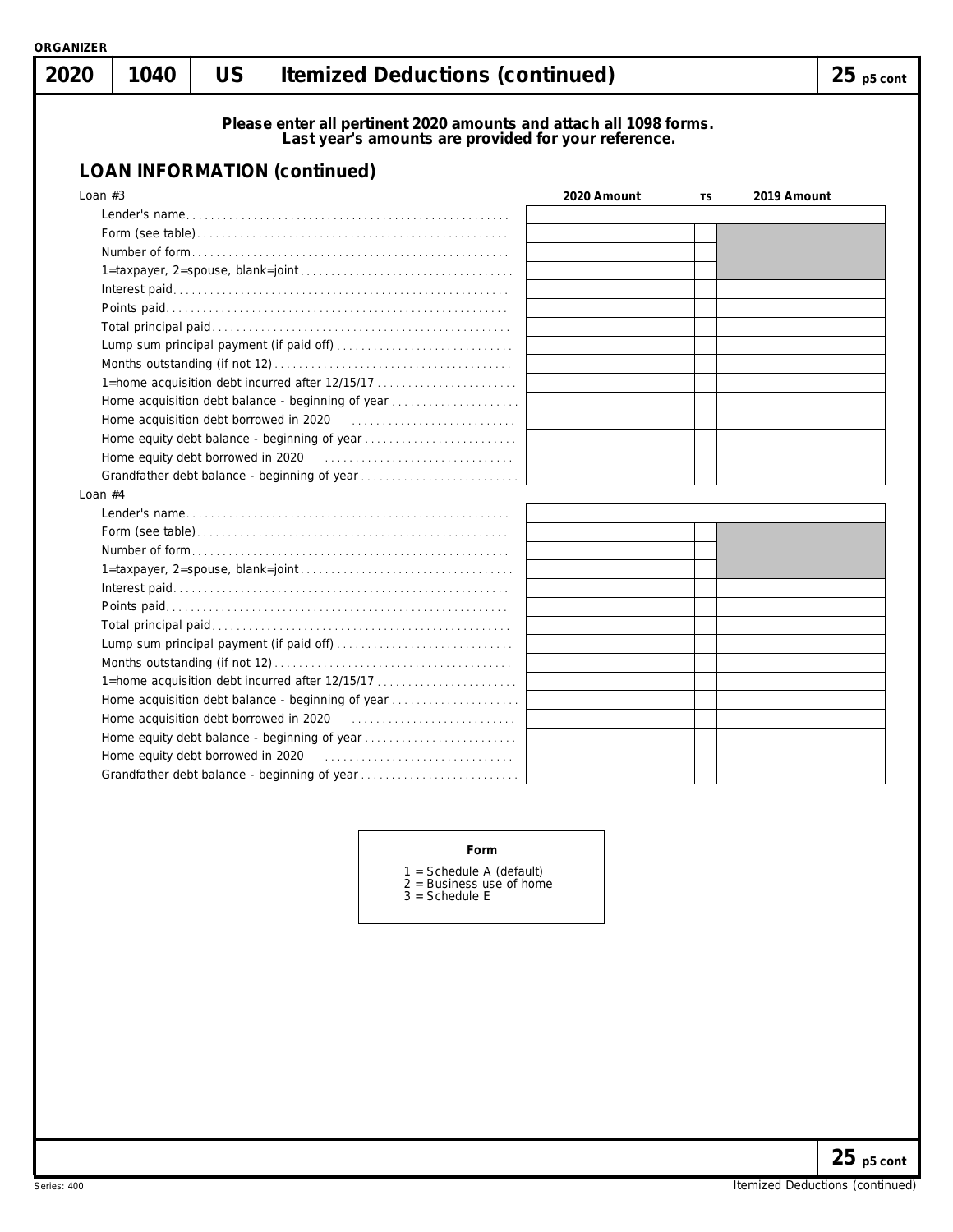| 2020 | 1040 | <b>US</b> | <b>Noncash Contributions (Form 8283)</b>              |                                                                                                                                                                                                                                | 26 |
|------|------|-----------|-------------------------------------------------------|--------------------------------------------------------------------------------------------------------------------------------------------------------------------------------------------------------------------------------|----|
|      |      |           | each donee using the following quidelines:            | If your total noncash contributions are in excess of \$500 in 2020, please complete the information below for                                                                                                                  |    |
|      |      |           |                                                       |                                                                                                                                                                                                                                |    |
|      |      |           | acknowledgement received from the donee organization. | * If you contributed a motor vehicle, boat, or airplane with a claimed value of more than \$500, attach Form 1098-C or other written                                                                                           |    |
|      |      |           |                                                       | * A deduction for contributions of clothing or other household items that are not in good used condition or better is not allowed. In addition, a deduction for any item with minimal monetary value may be denied. However, t |    |
|      |      |           | DONATED PROPERTY INFORMATION                          |                                                                                                                                                                                                                                |    |
|      |      |           |                                                       |                                                                                                                                                                                                                                |    |
|      |      |           |                                                       |                                                                                                                                                                                                                                |    |
|      |      |           |                                                       |                                                                                                                                                                                                                                |    |
|      |      |           |                                                       |                                                                                                                                                                                                                                |    |
|      |      |           |                                                       |                                                                                                                                                                                                                                |    |
|      |      |           |                                                       |                                                                                                                                                                                                                                |    |
|      |      |           |                                                       |                                                                                                                                                                                                                                |    |
|      |      |           |                                                       |                                                                                                                                                                                                                                |    |
| No.  |      | Vehicle   |                                                       |                                                                                                                                                                                                                                |    |
|      |      |           |                                                       |                                                                                                                                                                                                                                |    |
|      |      |           |                                                       |                                                                                                                                                                                                                                |    |
|      |      |           |                                                       |                                                                                                                                                                                                                                |    |
|      |      |           |                                                       |                                                                                                                                                                                                                                |    |
|      |      |           | How acquired by donor (Table 1 or describe)           |                                                                                                                                                                                                                                |    |
|      |      |           |                                                       |                                                                                                                                                                                                                                |    |
|      |      |           |                                                       |                                                                                                                                                                                                                                |    |
|      |      |           | Method used to determine FMV (Table 2 or describe)    |                                                                                                                                                                                                                                |    |
|      |      |           |                                                       |                                                                                                                                                                                                                                |    |
|      |      |           |                                                       |                                                                                                                                                                                                                                |    |
|      |      |           |                                                       |                                                                                                                                                                                                                                |    |
|      |      |           |                                                       |                                                                                                                                                                                                                                |    |
|      |      |           |                                                       |                                                                                                                                                                                                                                |    |
|      |      |           |                                                       |                                                                                                                                                                                                                                |    |
|      |      |           |                                                       |                                                                                                                                                                                                                                |    |
|      |      |           |                                                       |                                                                                                                                                                                                                                |    |
| No.  |      | Vehicle   |                                                       |                                                                                                                                                                                                                                |    |
|      |      |           | Make and model                                        |                                                                                                                                                                                                                                |    |
|      |      |           |                                                       |                                                                                                                                                                                                                                |    |
|      |      |           |                                                       |                                                                                                                                                                                                                                |    |
|      |      |           |                                                       |                                                                                                                                                                                                                                |    |
|      |      |           |                                                       |                                                                                                                                                                                                                                |    |
|      |      |           |                                                       |                                                                                                                                                                                                                                |    |
|      |      |           |                                                       |                                                                                                                                                                                                                                |    |
|      |      |           | Method used to determine FMV (Table 2 or describe)    | <u>.</u>                                                                                                                                                                                                                       |    |
|      |      |           |                                                       |                                                                                                                                                                                                                                |    |
|      |      |           |                                                       |                                                                                                                                                                                                                                |    |
| 1    |      |           | How Property was Acquired                             | $\overline{2}$<br><b>Method Used to Determine FMV</b>                                                                                                                                                                          |    |

- 1 = Purchase
- $2 = \text{Gift}$

3 = Inheritance

- 
- 4 = Exchange

1 = Appraisal

3 = Catalog 4 = Comparable sales

- 2 = Thrift shop value
	- For other methods, see IRS Pub. 561.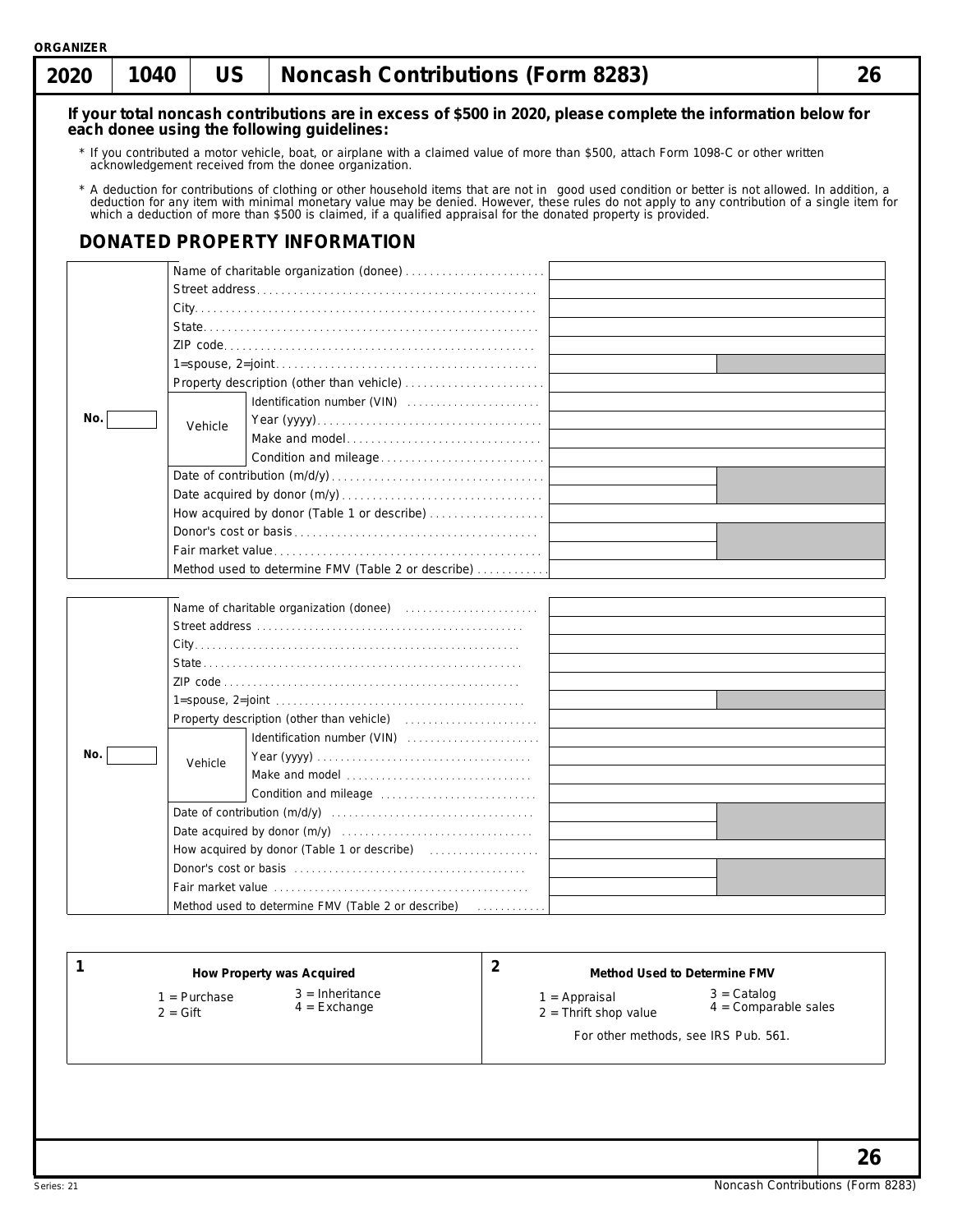|  |  | ORGANIZER |  |
|--|--|-----------|--|
|  |  |           |  |

| <b>2020</b> | 1040 | <b>Business Use of Home (Form 8829)</b> | No. |  |
|-------------|------|-----------------------------------------|-----|--|
|             |      |                                         |     |  |

**Please enter 2020 indirect expenses in full. Nonbusiness portion will carry to Schedule A. Business percentage will be applied to indirect expenses only.**

| <b>BUSINESS USE OF HOME</b>                                                       | 2020 Amount | 2019 Amount |
|-----------------------------------------------------------------------------------|-------------|-------------|
|                                                                                   |             |             |
| Number of form (e.g., enter 2 for Schedule C number 2)                            |             |             |
|                                                                                   |             |             |
|                                                                                   |             |             |
| Total hours facility used (for daycare facilities only)                           |             |             |
|                                                                                   |             |             |
| Area of home included above used exclusively for daycare business, if any (sq ft) |             |             |
| % (.xx) or amount of gross income from home if not 100% (-1 if none)              |             |             |
| % (.xx) or amount of expenses from home if not 100% (-1 if none)                  |             |             |

# **INDIRECT EXPENSES**

NOTE: Indirect expenses are for keeping up and running your entire home. They benefit both the business and personal parts of your home.

| Other indirect expenses: |  |
|--------------------------|--|
|                          |  |
|                          |  |

# **DIRECT EXPENSES**

NOTE: Direct expenses benefit only the business part of your home. They include painting or repairs made to specific areas or rooms used for business.

| Rent.                  |  |
|------------------------|--|
|                        |  |
|                        |  |
|                        |  |
|                        |  |
|                        |  |
|                        |  |
| Other direct expenses: |  |
|                        |  |
|                        |  |
|                        |  |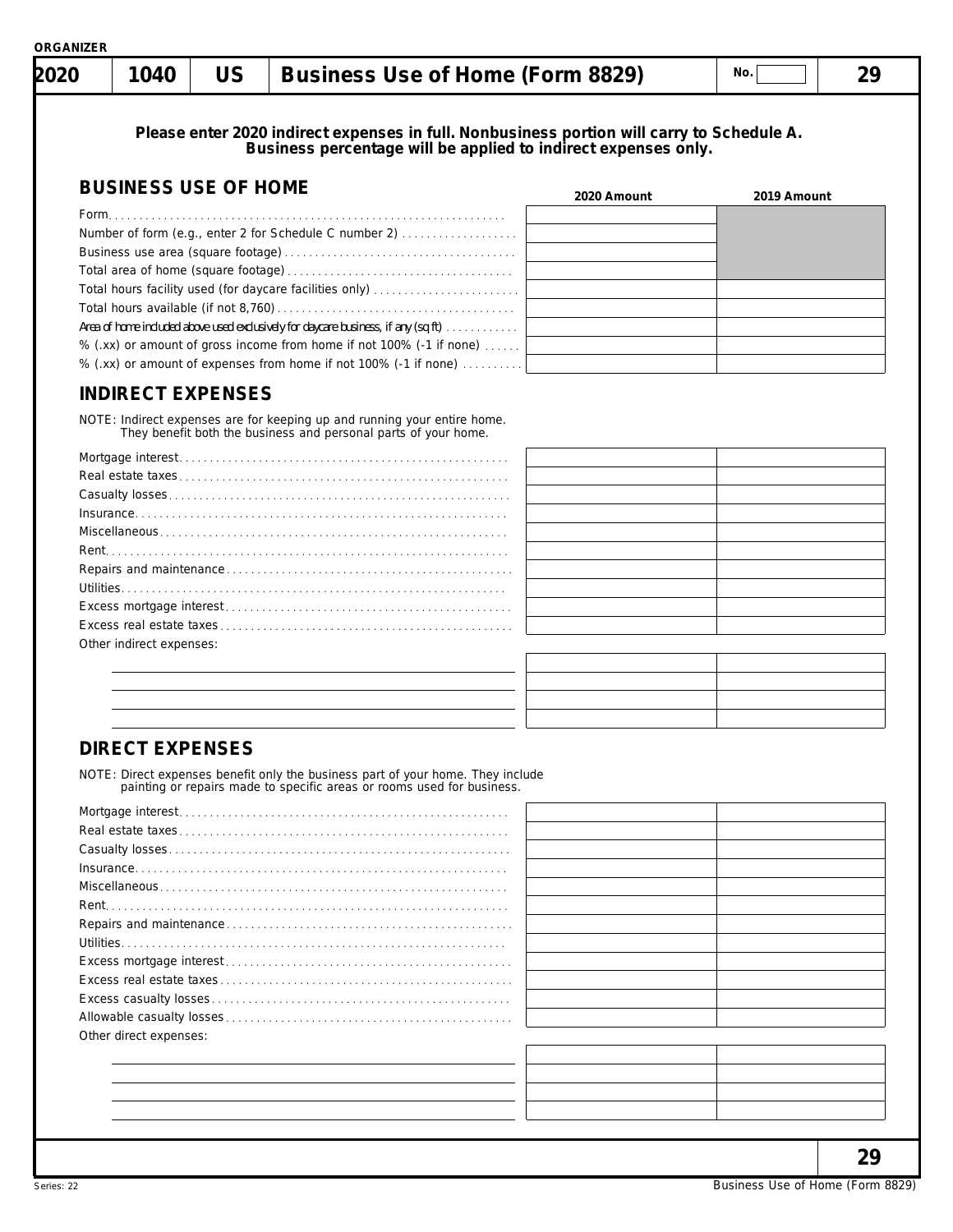|  |  |  | $\mid$ 2020 $\mid$ 1040 $\mid$ US $\mid$ Employee/Vehicle Bus. Exp. (Form 2106) $\mid$ № $\Box$ |  | - 30 |
|--|--|--|-------------------------------------------------------------------------------------------------|--|------|
|--|--|--|-------------------------------------------------------------------------------------------------|--|------|

**Please enter all pertinent 2020 amounts. Last year's amounts are provided for your reference.**

# **GENERAL INFORMATION**

| Number of form (1=first Schedule C, 2=second, etc.)                           |  |
|-------------------------------------------------------------------------------|--|
|                                                                               |  |
| 1=performance artist, 2=handicapped, 3=fee-basis government official $\ldots$ |  |
|                                                                               |  |
|                                                                               |  |

# **EMPLOYEE BUSINESS EXPENSES**

| EMPLUTEE DUSINESS EAPENSES                                   | 2020 Amount | 2019 Amount |
|--------------------------------------------------------------|-------------|-------------|
|                                                              |             |             |
| Reimbursements for meals and entertainment not on W-2, box 1 |             |             |
| 1=Department of Transportation (80% meal allowance)          |             |             |
|                                                              |             |             |
| Travel expenses while away from home overnight               |             |             |
| Reimbursements not included on Form W-2, box 1               |             |             |
| Other business expenses:                                     |             |             |
|                                                              |             |             |
|                                                              |             |             |
|                                                              |             |             |
|                                                              |             |             |



**30**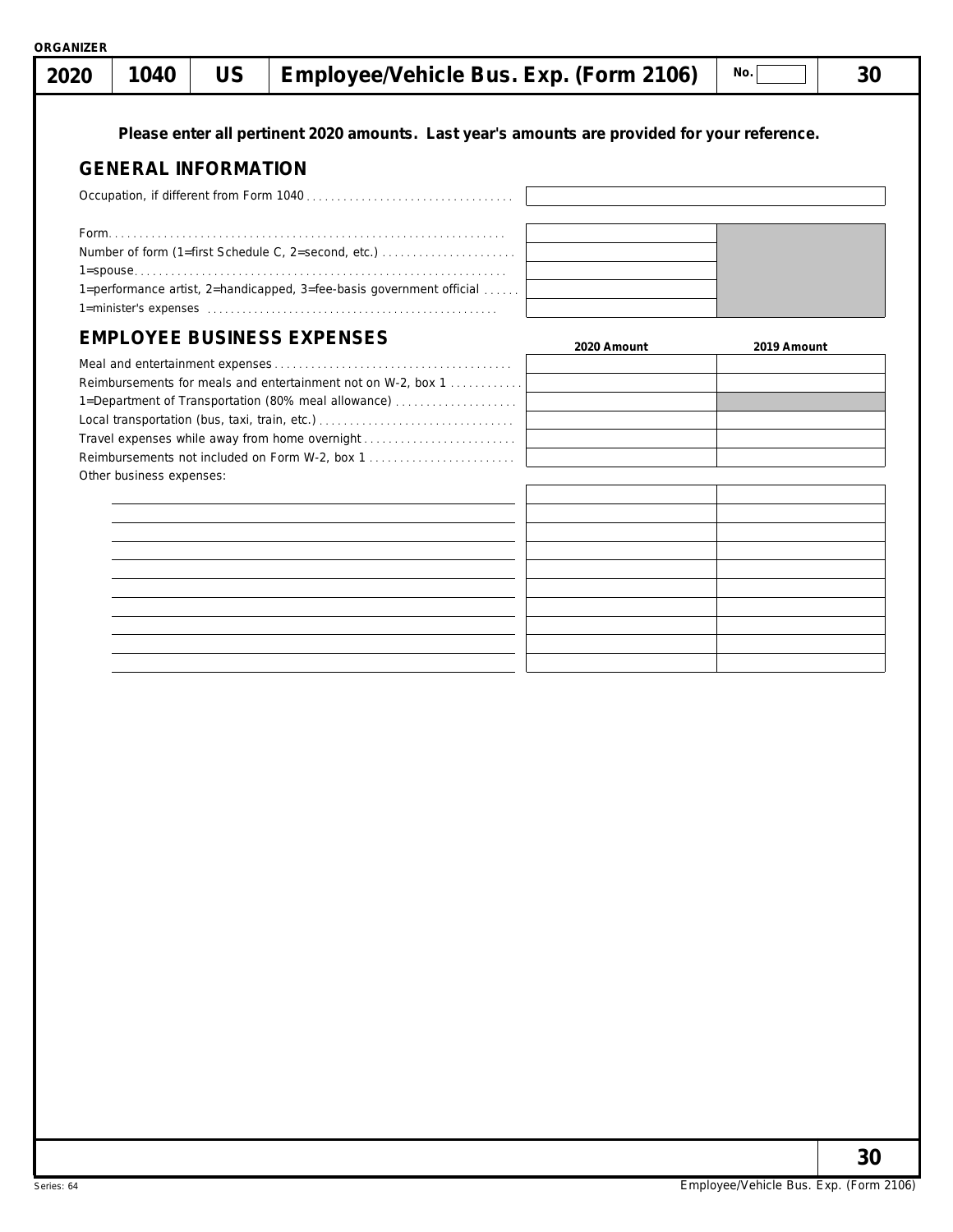# **1040 US Vehicle Expenses (Form 2106) (cont.) 30 p2 No. 2020**

#### **Please enter all pertinent 2020 amounts. Last year's amounts are provided for your reference.**

#### **VEHICLE INFORMATION** 1=vehicle used primarily by more than 5% owner . . . . . . . . . . . . . . . . . . . . . . . . . . 1=vehicle is available for off-duty personal use . . . . . . . . . . . . . . . . . . . . . . . . . . . . 1=no other vehicle is available for personal use . . . . . . . . . . . . . . . . . . . . . . . . . . . 1=no evidence to support your deduction . . . . . . . . . . . . . . . . . . . . . . . . . . . . . . . . . 1=no written evidence to support your deduction . . . . . . . . . . . . . . . . . **2020 Amount 2019 Amount**

# **VEHICLE 1**

| Number of months of business use if changed from 100% personal use |  |
|--------------------------------------------------------------------|--|
|                                                                    |  |
| Actual expenses:                                                   |  |
|                                                                    |  |
|                                                                    |  |
|                                                                    |  |
|                                                                    |  |
|                                                                    |  |
| Auto license (other than personal property taxes)                  |  |
| Personal property taxes (based on car's value)                     |  |
|                                                                    |  |
|                                                                    |  |
|                                                                    |  |
| Value of employer-provided vehicle on Form W-2 (2106)              |  |

# **VEHICLE 2**

| Number of months of business use if changed from 100% personal use |  |
|--------------------------------------------------------------------|--|
|                                                                    |  |
| Actual expenses:                                                   |  |
|                                                                    |  |
|                                                                    |  |
|                                                                    |  |
|                                                                    |  |
|                                                                    |  |
| Auto license (other than personal property taxes)                  |  |
| Personal property taxes (based on car's value)                     |  |
|                                                                    |  |
|                                                                    |  |
|                                                                    |  |
| Value of employer-provided vehicle on Form W-2 (2106)              |  |
|                                                                    |  |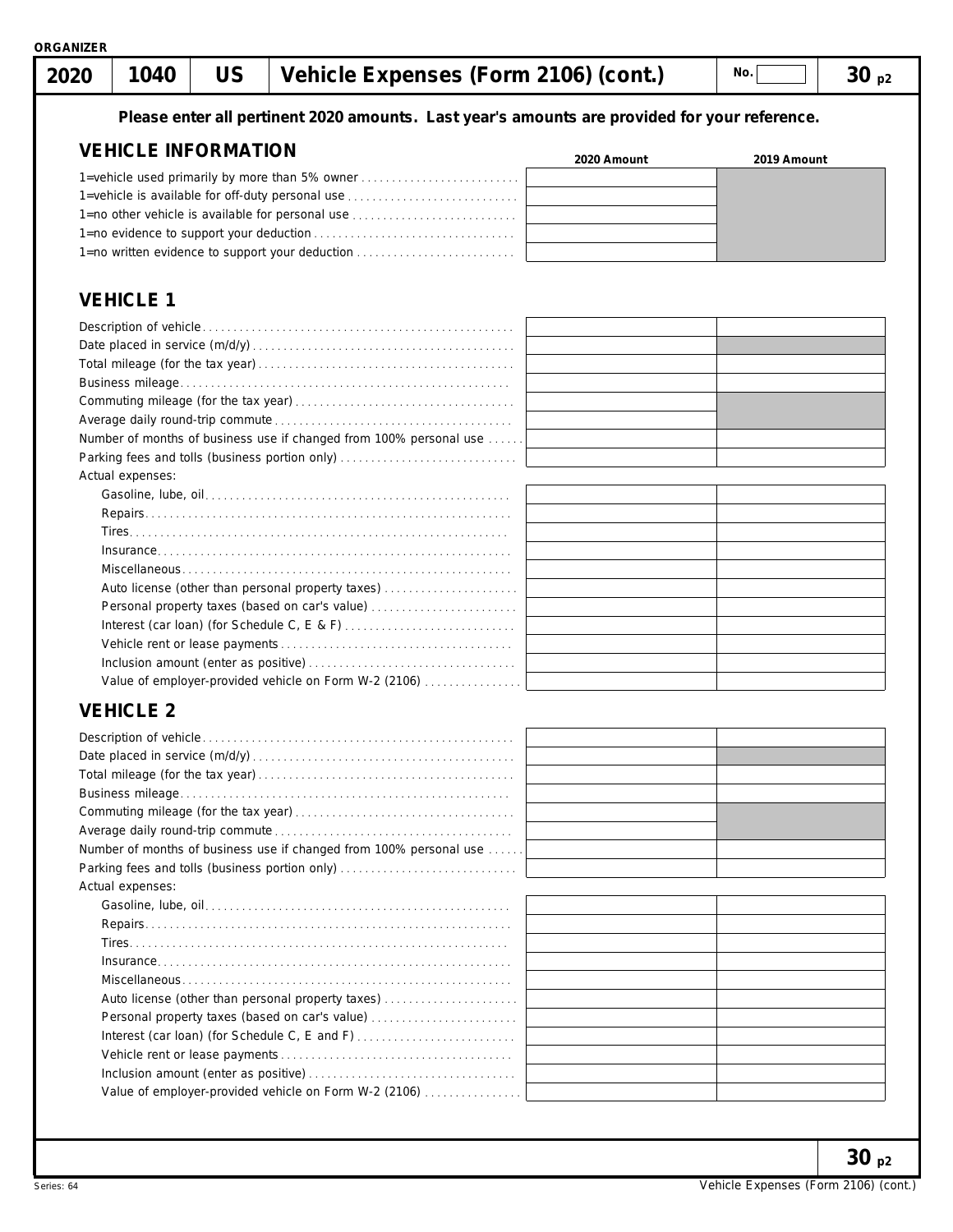| Please enter all pertinent 2020 information.<br><b>GENERAL INFORMATION</b><br>Foreign address of taxpayer, if different from Form 1040:<br>Employer:<br>Employer type: 1=foreign entity, 2=U.S. company,<br>3=self, 4=foreign affiliate of U.S. company, 5=other<br>Type of exclusion revoked if revoked in earlier year (if applicable):<br>Tax year revocation was effective<br>City and country of separate foreign residence if maintained due to<br>Number of days during tax year at separate<br>adverse living conditions (if applicable):<br>foreign address (if applicable) | Dates tax home(s) were<br>established (m/d/y) |  | 1040 | <b>US</b> | Foreign Income Exclusion (Form 2555) | No. | 31.1 |
|--------------------------------------------------------------------------------------------------------------------------------------------------------------------------------------------------------------------------------------------------------------------------------------------------------------------------------------------------------------------------------------------------------------------------------------------------------------------------------------------------------------------------------------------------------------------------------------|-----------------------------------------------|--|------|-----------|--------------------------------------|-----|------|
|                                                                                                                                                                                                                                                                                                                                                                                                                                                                                                                                                                                      |                                               |  |      |           |                                      |     |      |
|                                                                                                                                                                                                                                                                                                                                                                                                                                                                                                                                                                                      |                                               |  |      |           |                                      |     |      |
|                                                                                                                                                                                                                                                                                                                                                                                                                                                                                                                                                                                      |                                               |  |      |           |                                      |     |      |
|                                                                                                                                                                                                                                                                                                                                                                                                                                                                                                                                                                                      |                                               |  |      |           |                                      |     |      |
|                                                                                                                                                                                                                                                                                                                                                                                                                                                                                                                                                                                      |                                               |  |      |           |                                      |     |      |
|                                                                                                                                                                                                                                                                                                                                                                                                                                                                                                                                                                                      |                                               |  |      |           |                                      |     |      |
|                                                                                                                                                                                                                                                                                                                                                                                                                                                                                                                                                                                      |                                               |  |      |           |                                      |     |      |
|                                                                                                                                                                                                                                                                                                                                                                                                                                                                                                                                                                                      |                                               |  |      |           |                                      |     |      |
|                                                                                                                                                                                                                                                                                                                                                                                                                                                                                                                                                                                      |                                               |  |      |           |                                      |     |      |
|                                                                                                                                                                                                                                                                                                                                                                                                                                                                                                                                                                                      |                                               |  |      |           |                                      |     |      |
|                                                                                                                                                                                                                                                                                                                                                                                                                                                                                                                                                                                      |                                               |  |      |           |                                      |     |      |
|                                                                                                                                                                                                                                                                                                                                                                                                                                                                                                                                                                                      |                                               |  |      |           |                                      |     |      |
|                                                                                                                                                                                                                                                                                                                                                                                                                                                                                                                                                                                      |                                               |  |      |           |                                      |     |      |
|                                                                                                                                                                                                                                                                                                                                                                                                                                                                                                                                                                                      |                                               |  |      |           |                                      |     |      |
|                                                                                                                                                                                                                                                                                                                                                                                                                                                                                                                                                                                      |                                               |  |      |           |                                      |     |      |
|                                                                                                                                                                                                                                                                                                                                                                                                                                                                                                                                                                                      |                                               |  |      |           |                                      |     |      |
|                                                                                                                                                                                                                                                                                                                                                                                                                                                                                                                                                                                      |                                               |  |      |           |                                      |     |      |
|                                                                                                                                                                                                                                                                                                                                                                                                                                                                                                                                                                                      |                                               |  |      |           |                                      |     |      |
|                                                                                                                                                                                                                                                                                                                                                                                                                                                                                                                                                                                      |                                               |  |      |           |                                      |     |      |
|                                                                                                                                                                                                                                                                                                                                                                                                                                                                                                                                                                                      |                                               |  |      |           |                                      |     |      |
|                                                                                                                                                                                                                                                                                                                                                                                                                                                                                                                                                                                      |                                               |  |      |           |                                      |     |      |
|                                                                                                                                                                                                                                                                                                                                                                                                                                                                                                                                                                                      |                                               |  |      |           |                                      |     |      |
|                                                                                                                                                                                                                                                                                                                                                                                                                                                                                                                                                                                      |                                               |  |      |           |                                      |     |      |
|                                                                                                                                                                                                                                                                                                                                                                                                                                                                                                                                                                                      |                                               |  |      |           |                                      |     |      |
|                                                                                                                                                                                                                                                                                                                                                                                                                                                                                                                                                                                      |                                               |  |      |           |                                      |     |      |
| Tax homes(s) during tax year:                                                                                                                                                                                                                                                                                                                                                                                                                                                                                                                                                        |                                               |  |      |           |                                      |     |      |
|                                                                                                                                                                                                                                                                                                                                                                                                                                                                                                                                                                                      |                                               |  |      |           |                                      |     |      |
|                                                                                                                                                                                                                                                                                                                                                                                                                                                                                                                                                                                      |                                               |  |      |           |                                      |     |      |
|                                                                                                                                                                                                                                                                                                                                                                                                                                                                                                                                                                                      |                                               |  |      |           |                                      |     |      |
|                                                                                                                                                                                                                                                                                                                                                                                                                                                                                                                                                                                      |                                               |  |      |           |                                      |     |      |
|                                                                                                                                                                                                                                                                                                                                                                                                                                                                                                                                                                                      |                                               |  |      |           |                                      |     |      |
|                                                                                                                                                                                                                                                                                                                                                                                                                                                                                                                                                                                      |                                               |  |      |           |                                      |     |      |
|                                                                                                                                                                                                                                                                                                                                                                                                                                                                                                                                                                                      |                                               |  |      |           |                                      |     |      |
|                                                                                                                                                                                                                                                                                                                                                                                                                                                                                                                                                                                      |                                               |  |      |           |                                      |     |      |
|                                                                                                                                                                                                                                                                                                                                                                                                                                                                                                                                                                                      |                                               |  |      |           |                                      |     |      |
|                                                                                                                                                                                                                                                                                                                                                                                                                                                                                                                                                                                      |                                               |  |      |           |                                      |     |      |
|                                                                                                                                                                                                                                                                                                                                                                                                                                                                                                                                                                                      |                                               |  |      |           |                                      |     |      |
|                                                                                                                                                                                                                                                                                                                                                                                                                                                                                                                                                                                      |                                               |  |      |           |                                      |     |      |
|                                                                                                                                                                                                                                                                                                                                                                                                                                                                                                                                                                                      |                                               |  |      |           |                                      |     |      |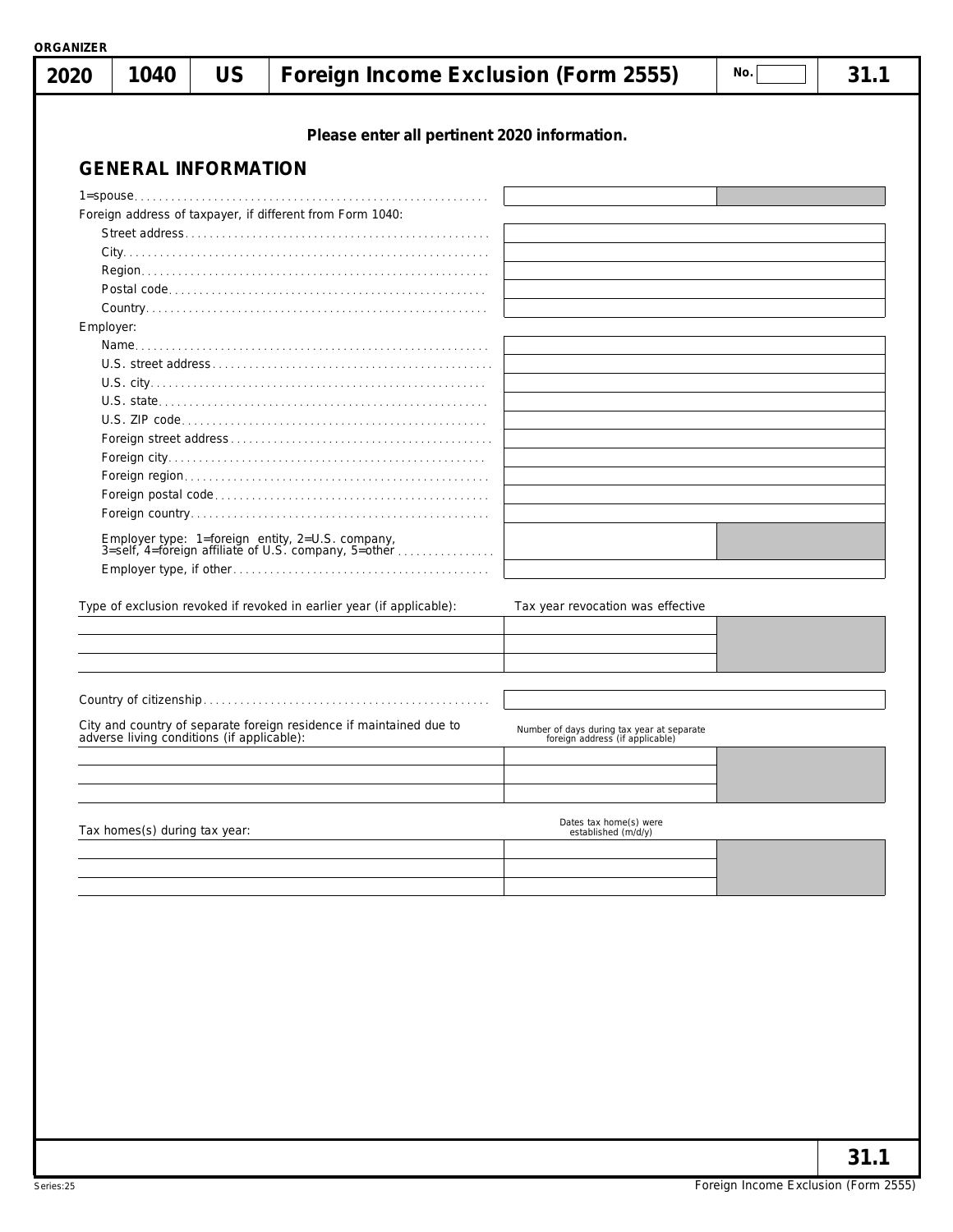|                                                                            |                                                                                                                                                                                                                                                                                                                        | Please enter all pertinent 2020 information.                                                          |              |                                                        |                            |                          |
|----------------------------------------------------------------------------|------------------------------------------------------------------------------------------------------------------------------------------------------------------------------------------------------------------------------------------------------------------------------------------------------------------------|-------------------------------------------------------------------------------------------------------|--------------|--------------------------------------------------------|----------------------------|--------------------------|
| <b>TRAVEL INFORMATION</b>                                                  |                                                                                                                                                                                                                                                                                                                        |                                                                                                       |              |                                                        |                            |                          |
|                                                                            |                                                                                                                                                                                                                                                                                                                        | NOTE: Please enter all travel for 2020 as well as travel for 2021 known to date.                      |              |                                                        |                            |                          |
| Travel Type (table)                                                        | Name of country (if not United States)                                                                                                                                                                                                                                                                                 |                                                                                                       | Date arrived | Date left                                              |                            | Days in U.S. on business |
|                                                                            |                                                                                                                                                                                                                                                                                                                        |                                                                                                       |              |                                                        |                            |                          |
|                                                                            |                                                                                                                                                                                                                                                                                                                        |                                                                                                       |              |                                                        |                            |                          |
|                                                                            |                                                                                                                                                                                                                                                                                                                        |                                                                                                       |              |                                                        |                            |                          |
|                                                                            |                                                                                                                                                                                                                                                                                                                        |                                                                                                       |              |                                                        |                            |                          |
|                                                                            |                                                                                                                                                                                                                                                                                                                        |                                                                                                       |              |                                                        |                            |                          |
|                                                                            |                                                                                                                                                                                                                                                                                                                        | <b>BONA FIDE RESIDENCE TEST AND PHYSICAL PRESENCE TEST</b>                                            |              |                                                        |                            |                          |
|                                                                            | Beginning date for bona fide residence (m/d/y)                                                                                                                                                                                                                                                                         |                                                                                                       |              |                                                        |                            |                          |
|                                                                            |                                                                                                                                                                                                                                                                                                                        |                                                                                                       |              |                                                        |                            |                          |
|                                                                            | Living quarters in foreign country: 1=purchased home, 2=rented house or apartment, 3=rented room, 4=quarters furnished by employer                                                                                                                                                                                     |                                                                                                       |              |                                                        |                            |                          |
|                                                                            | Names of family living abroad with taxpayer (if applicable):                                                                                                                                                                                                                                                           | Relationship                                                                                          |              |                                                        | Period family lived abroad |                          |
|                                                                            |                                                                                                                                                                                                                                                                                                                        |                                                                                                       |              |                                                        |                            |                          |
|                                                                            |                                                                                                                                                                                                                                                                                                                        |                                                                                                       |              |                                                        |                            |                          |
|                                                                            | 1=submitted statement to country of bona fide residence<br>1=required to pay income tax to country of bona fide residence<br>Contractual terms relating to length of employment abroad<br>Type of visa you entered foreign country under<br>Explanation why visa limited stay or employment in country (if applicable) |                                                                                                       |              |                                                        |                            |                          |
| Address of home in U.S. maintained<br>while living abroad (if applicable): |                                                                                                                                                                                                                                                                                                                        |                                                                                                       |              | ZIP Code                                               |                            | (if applicable)          |
|                                                                            | Names of occupants in U.S. home (if applicable)                                                                                                                                                                                                                                                                        |                                                                                                       |              | Relationship of occupants in U.S. home (if applicable) |                            |                          |
|                                                                            |                                                                                                                                                                                                                                                                                                                        |                                                                                                       |              |                                                        |                            |                          |
|                                                                            |                                                                                                                                                                                                                                                                                                                        |                                                                                                       |              |                                                        |                            |                          |
|                                                                            |                                                                                                                                                                                                                                                                                                                        |                                                                                                       |              |                                                        |                            |                          |
|                                                                            |                                                                                                                                                                                                                                                                                                                        |                                                                                                       |              |                                                        |                            |                          |
|                                                                            | <b>FOREIGN HOUSING EXPENSES</b>                                                                                                                                                                                                                                                                                        |                                                                                                       | 2020 Amount  |                                                        | 2019 Amount                |                          |
| Location of housing expenses:                                              |                                                                                                                                                                                                                                                                                                                        |                                                                                                       |              | Qualifying days in location (multiple locations only)  |                            |                          |
|                                                                            |                                                                                                                                                                                                                                                                                                                        |                                                                                                       |              |                                                        |                            |                          |
|                                                                            |                                                                                                                                                                                                                                                                                                                        |                                                                                                       |              |                                                        |                            | 1=U.S. home rented       |
|                                                                            |                                                                                                                                                                                                                                                                                                                        |                                                                                                       |              |                                                        |                            |                          |
|                                                                            |                                                                                                                                                                                                                                                                                                                        | <b>Travel Type</b>                                                                                    |              |                                                        |                            |                          |
|                                                                            |                                                                                                                                                                                                                                                                                                                        | 1 = Travel to U.S. (default)<br>$2$ = Travel to foreign country<br>$3$ = Travel to restricted country |              |                                                        |                            |                          |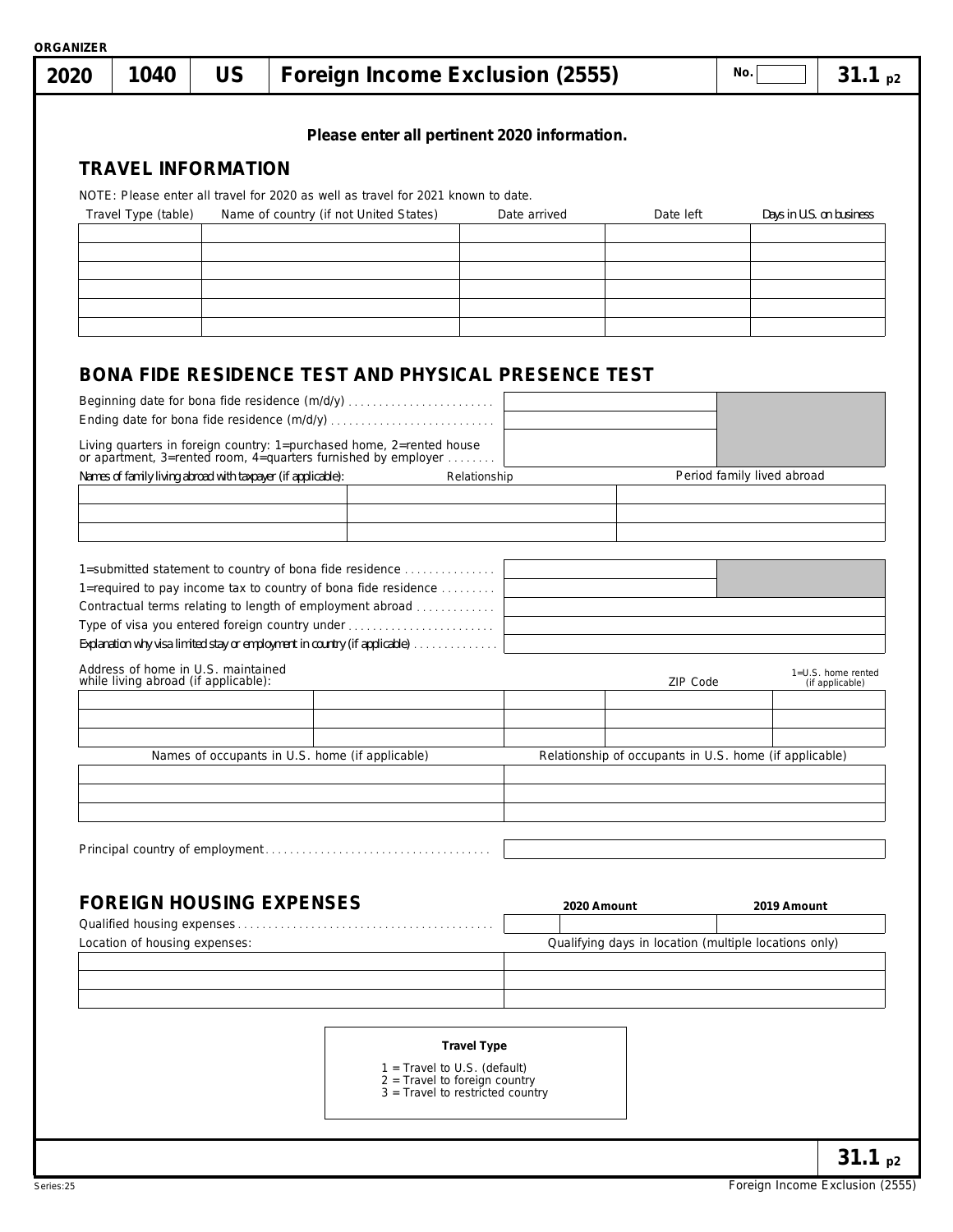| 2020 | 1040 | <b>US</b> | Foreign Income Exclusion (Form 2555)                                                                                                                                                    |             | No.         | 31.2 |
|------|------|-----------|-----------------------------------------------------------------------------------------------------------------------------------------------------------------------------------------|-------------|-------------|------|
|      |      |           | Please enter all pertinent 2020 amounts and attach all W-2 forms, or other wage statements.<br>Enter amounts in U.S. dollars only. Last year's amounts are provided for your reference. |             |             |      |
|      |      |           | <b>FOREIGN WAGES, SALARIES, TIPS</b>                                                                                                                                                    | 2020 Amount | 2019 Amount |      |
|      |      |           |                                                                                                                                                                                         |             |             |      |
|      |      |           |                                                                                                                                                                                         |             |             |      |
|      |      |           |                                                                                                                                                                                         |             |             |      |
|      |      |           |                                                                                                                                                                                         |             |             |      |
|      |      |           |                                                                                                                                                                                         |             |             |      |
|      |      |           |                                                                                                                                                                                         |             |             |      |
|      |      |           |                                                                                                                                                                                         |             |             |      |
|      |      |           |                                                                                                                                                                                         |             |             |      |
|      |      |           |                                                                                                                                                                                         |             |             |      |
|      |      |           |                                                                                                                                                                                         |             |             |      |

## **FOREIGN ALLOWANCES, REIMBURSEMENTS AND OTHER EARNED INCOME**

#### **Noncash Income**

| $Car. \label{def:car} \begin{minipage}[c]{0.9\linewidth} \textbf{Car} \textbf{.} \textbf{.} \textbf{.} \textbf{.} \textbf{.} \textbf{.} \textbf{.} \textbf{.} \textbf{.} \textbf{.} \textbf{.} \textbf{.} \textbf{.} \textbf{.} \textbf{.} \textbf{.} \textbf{.} \textbf{.} \textbf{.} \textbf{.} \textbf{.} \textbf{.} \textbf{.} \textbf{.} \textbf{.} \textbf{.} \textbf{.} \textbf{.} \textbf{.} \textbf{.} \textbf{.} \textbf{$ |  |
|--------------------------------------------------------------------------------------------------------------------------------------------------------------------------------------------------------------------------------------------------------------------------------------------------------------------------------------------------------------------------------------------------------------------------------------|--|
| Other properties or facilities:                                                                                                                                                                                                                                                                                                                                                                                                      |  |
|                                                                                                                                                                                                                                                                                                                                                                                                                                      |  |
|                                                                                                                                                                                                                                                                                                                                                                                                                                      |  |
|                                                                                                                                                                                                                                                                                                                                                                                                                                      |  |
|                                                                                                                                                                                                                                                                                                                                                                                                                                      |  |
|                                                                                                                                                                                                                                                                                                                                                                                                                                      |  |

## **Allowances and Reimbursements**

| Other purposes: |  |
|-----------------|--|

#### **Other Foreign Earned Income**

| , <del>我们就是一个人的</del> ,我们就是一个人的,我们就是一个人的,我们就是一个人的,我们就是一个人的,我们就是一个人的,我们就是一个人的,我们就是一个人的,我们就是一个人                         |  |
|-----------------------------------------------------------------------------------------------------------------------|--|
|                                                                                                                       |  |
|                                                                                                                       |  |
| <u> 1989 - Johann Stoff, deutscher Stoff, der Stoff, der Stoff, der Stoff, der Stoff, der Stoff, der Stoff, der S</u> |  |

## **2020 Days Worked Allocation Information**

| 2020 Days Worked Allocation Information                 |  |
|---------------------------------------------------------|--|
|                                                         |  |
| Total days worked before and after foreign assignment   |  |
| Foreign days worked before and after foreign assignment |  |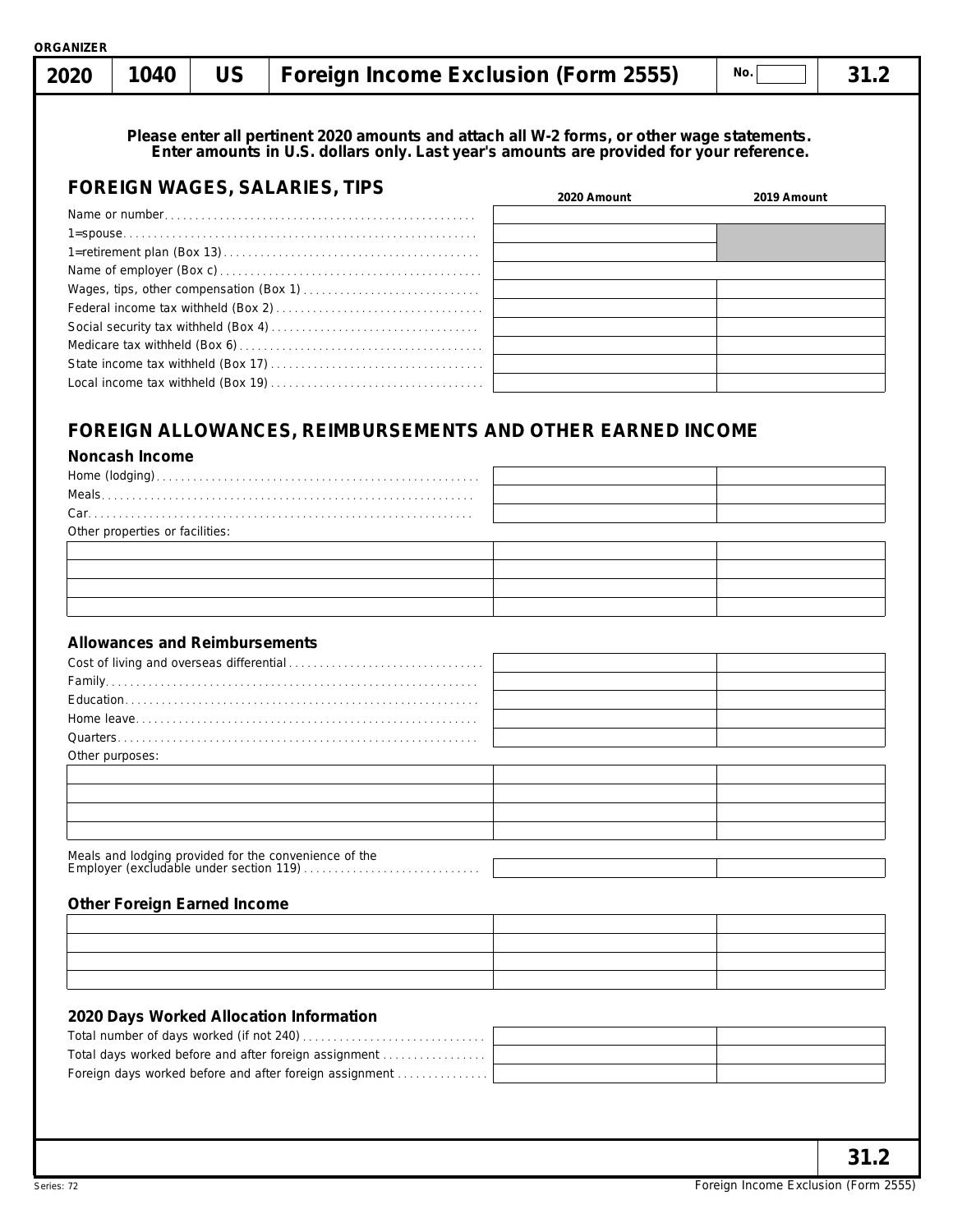Total unreimbursed qualified medical expenses . . . .

| 2020 | 1040                                                                                                                                        | <b>US</b> |                                                                                       | <b>Health Savings Accounts (8889)</b> |                                                                                                                                                                                                                                                                                                                                                                                 |             | 32.1   |
|------|---------------------------------------------------------------------------------------------------------------------------------------------|-----------|---------------------------------------------------------------------------------------|---------------------------------------|---------------------------------------------------------------------------------------------------------------------------------------------------------------------------------------------------------------------------------------------------------------------------------------------------------------------------------------------------------------------------------|-------------|--------|
|      |                                                                                                                                             |           |                                                                                       |                                       | Please enter all pertinent 2020 amounts & attach all 1099-SA forms.<br>Last year's amounts are provided for your reference.                                                                                                                                                                                                                                                     |             |        |
|      | <b>HSA CONTRIBUTIONS</b>                                                                                                                    |           |                                                                                       |                                       |                                                                                                                                                                                                                                                                                                                                                                                 |             |        |
|      | coverage or \$13,500 for family coverage.                                                                                                   |           |                                                                                       |                                       | NOTE: Contributions to an HSA are only eligible to persons covered under a high deductible health plan. For tax year 2020, a high deductible<br>health plan is one with an annual deductible that is not less than \$1, 350 for self-only coverage or \$2, 700 for family coverage, and the annual out-of-pocket expenses (deductibles, co-payments, and other amounts, but not |             |        |
|      |                                                                                                                                             |           |                                                                                       | 2020 Amount                           |                                                                                                                                                                                                                                                                                                                                                                                 | 2019 Amount |        |
|      |                                                                                                                                             |           |                                                                                       | Taxpayer                              | Spouse                                                                                                                                                                                                                                                                                                                                                                          | Taxpayer    | Spouse |
|      |                                                                                                                                             |           | 1=self-only coverage, 2=family coverage                                               |                                       |                                                                                                                                                                                                                                                                                                                                                                                 |             |        |
|      | HSA contributions you made or expect to make,<br>except rollovers, employer contributions, and<br>contributions made to an employee account |           | through a cafeteria plan $(1 = maximum)$                                              |                                       |                                                                                                                                                                                                                                                                                                                                                                                 |             |        |
|      |                                                                                                                                             |           | Contributions included above that were made after<br>you became eligible for Medicare |                                       |                                                                                                                                                                                                                                                                                                                                                                                 |             |        |
|      |                                                                                                                                             |           | Contributions made to date                                                            |                                       |                                                                                                                                                                                                                                                                                                                                                                                 |             |        |
|      | <b>HSA DISTRIBUTIONS</b>                                                                                                                    |           | Total HSA distribution received (1099-SA, box 1)                                      |                                       |                                                                                                                                                                                                                                                                                                                                                                                 |             |        |
|      |                                                                                                                                             |           | Distributions included above that were rolled over                                    |                                       |                                                                                                                                                                                                                                                                                                                                                                                 |             |        |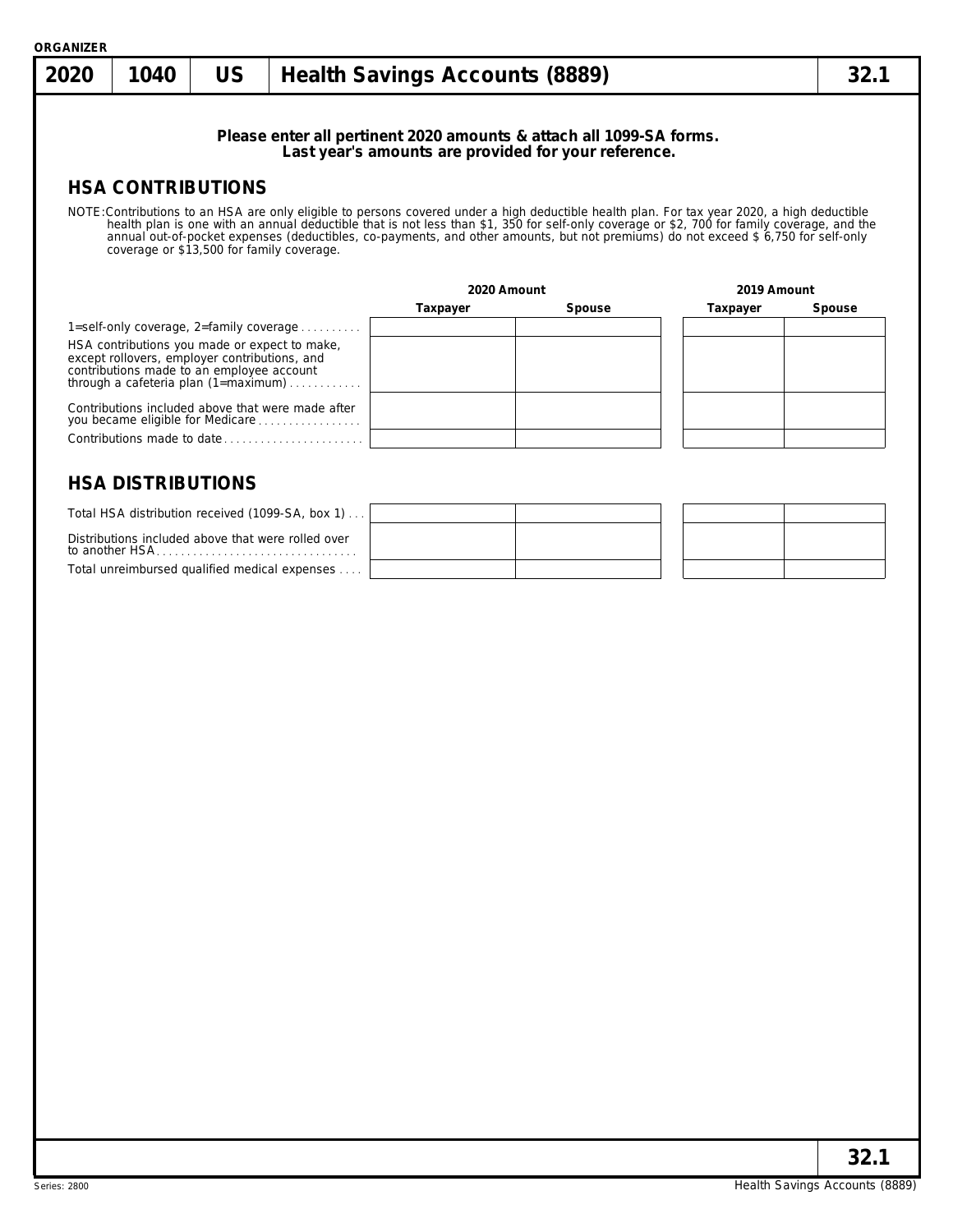|     | <b>DEPENDENT CARE EXPENSES (33.1)</b>                                                                      | 2020 Amount<br>2019 Amount                                |
|-----|------------------------------------------------------------------------------------------------------------|-----------------------------------------------------------|
|     |                                                                                                            | Taxpayer<br>Spouse<br>Taxpayer<br>Spouse                  |
|     | Dependent care expenses incurred but not paid in 2020<br>Employer-provided benefits forfeited in 2020<br>. |                                                           |
|     |                                                                                                            |                                                           |
|     |                                                                                                            | PERSONS AND EXPENSES QUALIFYING FOR DEPENDENT CARE CREDIT |
|     | First name<br>Last name                                                                                    |                                                           |
|     | Title or suffix                                                                                            |                                                           |
|     | Date of birth (m/d/y)                                                                                      |                                                           |
| No. | Social security number                                                                                     |                                                           |
|     | Qualified dependent care expenses<br>incurred and paid in 2020                                             | 2019 amt:                                                 |
|     |                                                                                                            |                                                           |
|     | 1=spouse, 2=joint                                                                                          |                                                           |
|     |                                                                                                            |                                                           |
|     |                                                                                                            |                                                           |
|     | Title or suffix                                                                                            |                                                           |
| No. | Social security number                                                                                     |                                                           |
|     | Qualified dependent care expenses<br>incurred and paid in 2020                                             |                                                           |
|     | 1=disabled                                                                                                 | 2019 amt:                                                 |
|     | $1 = spouse, 2 = joint \dots \dots \dots \dots \dots \dots \dots$                                          |                                                           |
|     |                                                                                                            |                                                           |
|     | PERSONS OR ORGANIZATIONS PROVIDING CARE (33.2)                                                             |                                                           |
|     | Name of provider.                                                                                          |                                                           |
|     | Street address                                                                                             |                                                           |
|     |                                                                                                            |                                                           |
|     |                                                                                                            |                                                           |
| No. | Foreign region<br>Foreign postal code                                                                      |                                                           |
|     | Foreign country                                                                                            |                                                           |
|     | Identification number (SSN or EIN)                                                                         |                                                           |
|     | Amount paid to care provider in 2020                                                                       | 2019 amt:<br><b>College</b>                               |
|     |                                                                                                            |                                                           |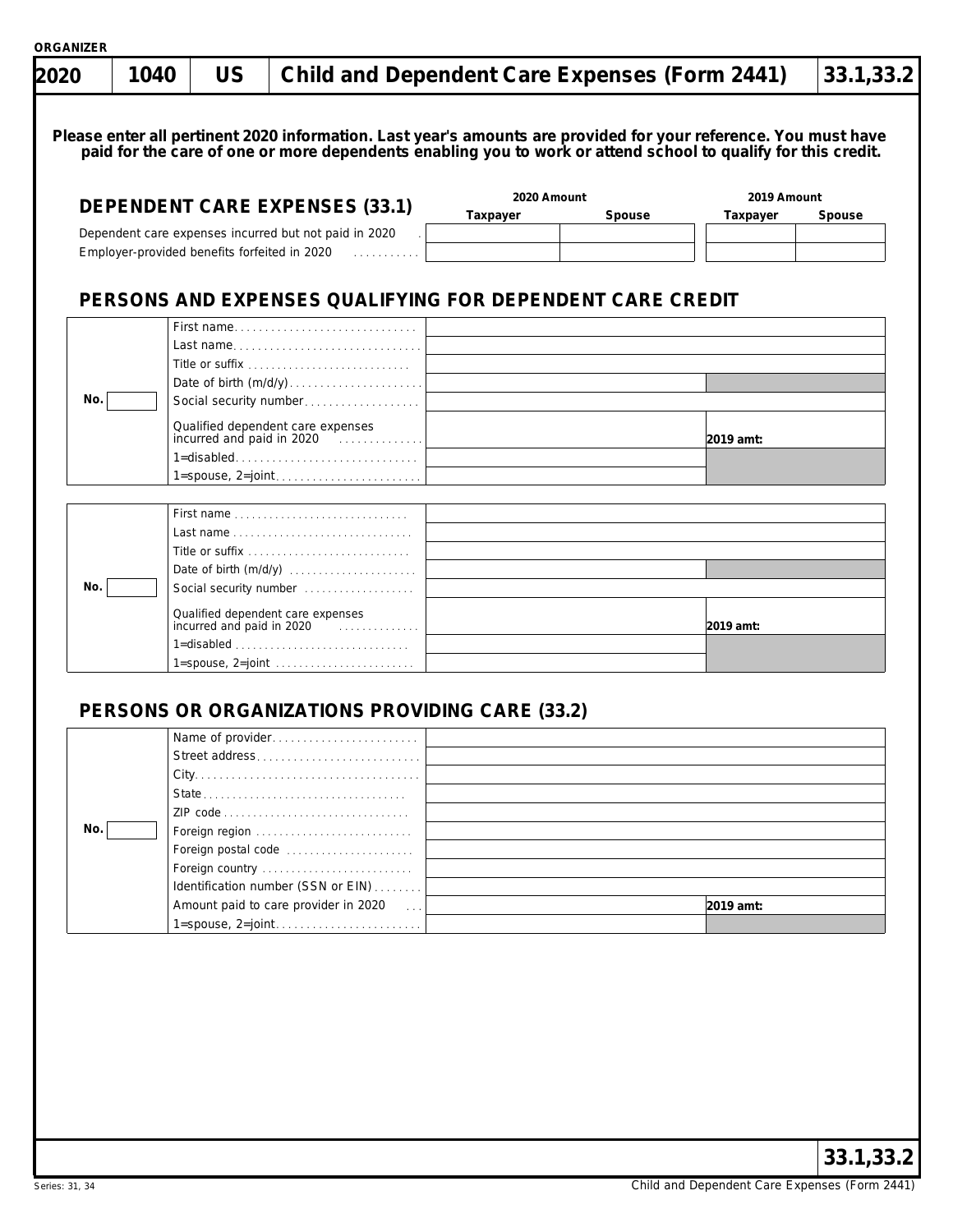|  |  | ORGANIZER |
|--|--|-----------|

| 2020 | 1040 | <b>US</b>                                    | <b>Qualified Adoption Expenses (Form 8839)</b>                                                                                                                                                                                                                                                                                   |             |             | 37 |
|------|------|----------------------------------------------|----------------------------------------------------------------------------------------------------------------------------------------------------------------------------------------------------------------------------------------------------------------------------------------------------------------------------------|-------------|-------------|----|
|      |      |                                              | Please enter all pertinent 2020 information. Last year's amounts are provided for your reference.                                                                                                                                                                                                                                |             |             |    |
|      |      | <b>ELIGIBLE CHILDREN</b>                     |                                                                                                                                                                                                                                                                                                                                  | 2020 Amount | 2019 Amount |    |
| No.  |      | Qualified<br>Adoption<br>Expenses<br>Paid in | 1=born before 2003 and was disabled<br>2019 for adoption not finalized by end of 2020<br>.<br>Prior years for adoption of foreign child finalized in 2020<br>2019 and 2020 for adoption finalized in 2020 Fig. 2019 and 2020<br>2020 for adoption finalized before 2020<br>.                                                     |             |             |    |
|      |      |                                              |                                                                                                                                                                                                                                                                                                                                  |             |             |    |
| No.  |      | Qualified<br>Adoption<br>Expenses<br>Paid in | 1=born before 2003 and was disabled<br>1=adoption was not final in 2020<br>2019 for adoption not finalized by end of 2020<br>and a new parties<br>Prior years for adoption of foreign child finalized in 2020<br>2019 and 2020 for adoption finalized in 2020<br>in a shekarar a<br>2020 for adoption finalized before 2020<br>. |             |             |    |
| No.  |      | Qualified<br>Adoption<br>Expenses<br>Paid in | 1=born before 2003 and was disabled<br>1=adoption was not final in 2020<br>2019 for adoption not finalized by end of 2020<br>.<br>Prior years for adoption of foreign child finalized in 2020<br>2019 and 2020 for adoption finalized in 2020<br>and a state state<br>2020 for adoption finalized before 2020<br>.               |             |             |    |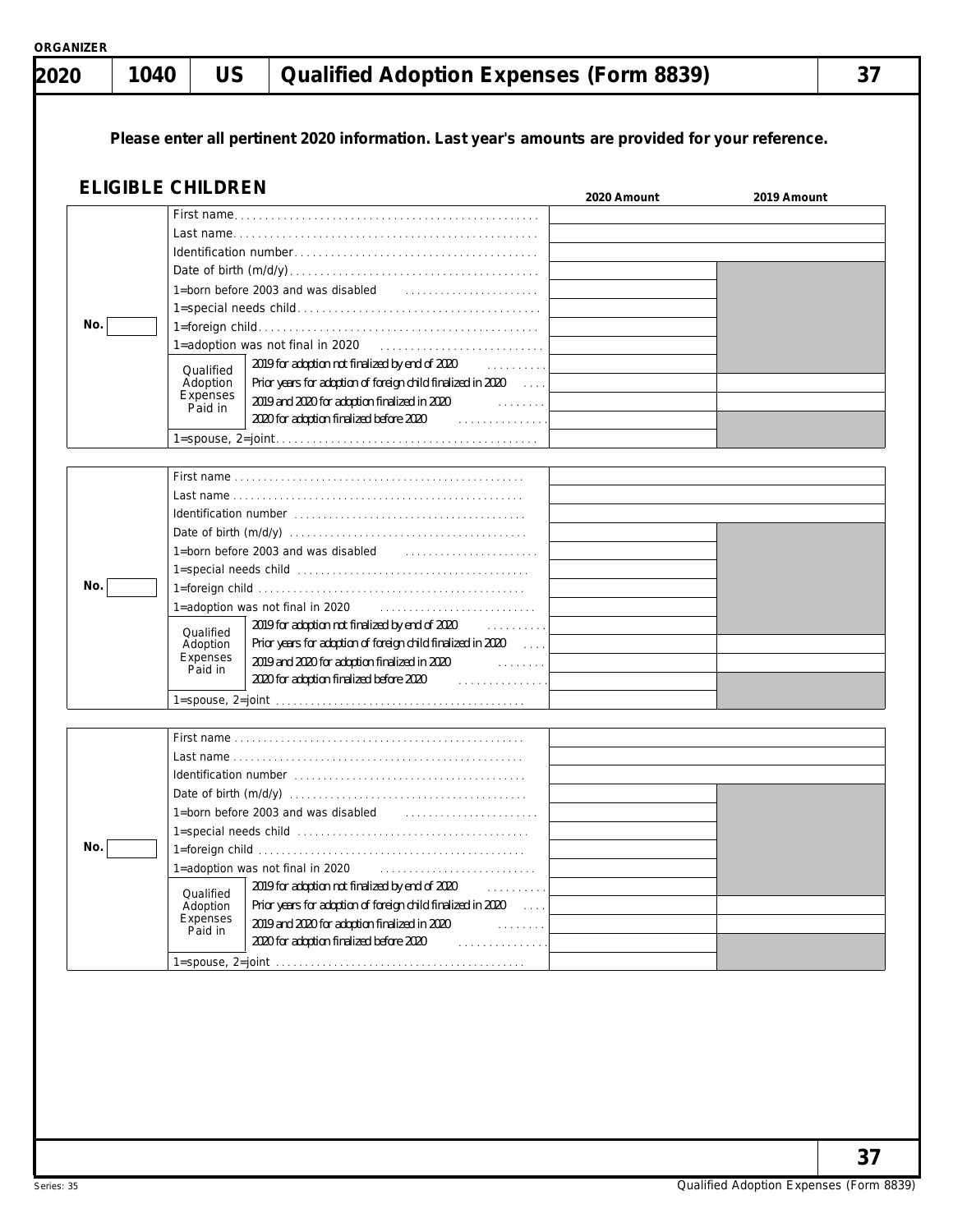| Please complete the information below if you paid qualified education expenses in 2020 for you,<br>your spouse, or your dependents enrolled in an accredited postsecondary institution.<br>Last year's amounts are provided for your<br><b>STUDENT INFORMATION</b><br>1=student was NOT enrolled at least half-time for at least one academic period that began in 2020 (or the first 3 months of 2021 if the qualified expenses were made in 2020)<br>1=student completed first four years of post-secondary education before 2020<br>1=student was convicted, before the end of 2020, of a felony for possession or distribution<br><b>EDUCATIONAL INSTITUTION ATTENDED (#1)</b><br>1=2020 Form 1098-T was NOT received<br>1=2020 Form 1098 - T received with Box 2 & 7 completed<br>1=2019 Form 1098-T received with Box 2 & 7 completed<br>.<br><b>EDUCATIONAL INSTITUTION ATTENDED (#2)</b><br>1=2020 Form 1098-T was NOT received<br>1=2020 Form 1098 - T received with Box 2 & 7 completed<br>1=2019 Form 1098-T received with Box 2 & 7 completed<br>.<br><b>QUALIFIED EDUCATION EXPENSES</b><br>2020 Amount<br>2019 Amount<br>Qualified tuition & fees paid in 2020 (net of refund or assistance, & not entered elsewhere)<br>Books & supplies required to be purchased from institution<br>.<br>Books & supplies not entered above <b>contained</b> above <b>by a supplier of the supplier</b><br>* Refund of qualified expenses and tax-free educational assistance received after you file your return for the year in which the expenses were paid. | 1040 | <b>US</b> | <b>Education Credits / Tuition Deduction</b> | No. | 38 |
|------------------------------------------------------------------------------------------------------------------------------------------------------------------------------------------------------------------------------------------------------------------------------------------------------------------------------------------------------------------------------------------------------------------------------------------------------------------------------------------------------------------------------------------------------------------------------------------------------------------------------------------------------------------------------------------------------------------------------------------------------------------------------------------------------------------------------------------------------------------------------------------------------------------------------------------------------------------------------------------------------------------------------------------------------------------------------------------------------------------------------------------------------------------------------------------------------------------------------------------------------------------------------------------------------------------------------------------------------------------------------------------------------------------------------------------------------------------------------------------------------------------------------------------------------------------|------|-----------|----------------------------------------------|-----|----|
|                                                                                                                                                                                                                                                                                                                                                                                                                                                                                                                                                                                                                                                                                                                                                                                                                                                                                                                                                                                                                                                                                                                                                                                                                                                                                                                                                                                                                                                                                                                                                                  |      |           |                                              |     |    |
|                                                                                                                                                                                                                                                                                                                                                                                                                                                                                                                                                                                                                                                                                                                                                                                                                                                                                                                                                                                                                                                                                                                                                                                                                                                                                                                                                                                                                                                                                                                                                                  |      |           |                                              |     |    |
|                                                                                                                                                                                                                                                                                                                                                                                                                                                                                                                                                                                                                                                                                                                                                                                                                                                                                                                                                                                                                                                                                                                                                                                                                                                                                                                                                                                                                                                                                                                                                                  |      |           |                                              |     |    |
|                                                                                                                                                                                                                                                                                                                                                                                                                                                                                                                                                                                                                                                                                                                                                                                                                                                                                                                                                                                                                                                                                                                                                                                                                                                                                                                                                                                                                                                                                                                                                                  |      |           |                                              |     |    |
|                                                                                                                                                                                                                                                                                                                                                                                                                                                                                                                                                                                                                                                                                                                                                                                                                                                                                                                                                                                                                                                                                                                                                                                                                                                                                                                                                                                                                                                                                                                                                                  |      |           |                                              |     |    |
|                                                                                                                                                                                                                                                                                                                                                                                                                                                                                                                                                                                                                                                                                                                                                                                                                                                                                                                                                                                                                                                                                                                                                                                                                                                                                                                                                                                                                                                                                                                                                                  |      |           |                                              |     |    |
|                                                                                                                                                                                                                                                                                                                                                                                                                                                                                                                                                                                                                                                                                                                                                                                                                                                                                                                                                                                                                                                                                                                                                                                                                                                                                                                                                                                                                                                                                                                                                                  |      |           |                                              |     |    |
|                                                                                                                                                                                                                                                                                                                                                                                                                                                                                                                                                                                                                                                                                                                                                                                                                                                                                                                                                                                                                                                                                                                                                                                                                                                                                                                                                                                                                                                                                                                                                                  |      |           |                                              |     |    |
|                                                                                                                                                                                                                                                                                                                                                                                                                                                                                                                                                                                                                                                                                                                                                                                                                                                                                                                                                                                                                                                                                                                                                                                                                                                                                                                                                                                                                                                                                                                                                                  |      |           |                                              |     |    |
|                                                                                                                                                                                                                                                                                                                                                                                                                                                                                                                                                                                                                                                                                                                                                                                                                                                                                                                                                                                                                                                                                                                                                                                                                                                                                                                                                                                                                                                                                                                                                                  |      |           |                                              |     |    |
|                                                                                                                                                                                                                                                                                                                                                                                                                                                                                                                                                                                                                                                                                                                                                                                                                                                                                                                                                                                                                                                                                                                                                                                                                                                                                                                                                                                                                                                                                                                                                                  |      |           |                                              |     |    |
|                                                                                                                                                                                                                                                                                                                                                                                                                                                                                                                                                                                                                                                                                                                                                                                                                                                                                                                                                                                                                                                                                                                                                                                                                                                                                                                                                                                                                                                                                                                                                                  |      |           |                                              |     |    |
|                                                                                                                                                                                                                                                                                                                                                                                                                                                                                                                                                                                                                                                                                                                                                                                                                                                                                                                                                                                                                                                                                                                                                                                                                                                                                                                                                                                                                                                                                                                                                                  |      |           |                                              |     |    |
|                                                                                                                                                                                                                                                                                                                                                                                                                                                                                                                                                                                                                                                                                                                                                                                                                                                                                                                                                                                                                                                                                                                                                                                                                                                                                                                                                                                                                                                                                                                                                                  |      |           |                                              |     |    |
|                                                                                                                                                                                                                                                                                                                                                                                                                                                                                                                                                                                                                                                                                                                                                                                                                                                                                                                                                                                                                                                                                                                                                                                                                                                                                                                                                                                                                                                                                                                                                                  |      |           |                                              |     |    |
|                                                                                                                                                                                                                                                                                                                                                                                                                                                                                                                                                                                                                                                                                                                                                                                                                                                                                                                                                                                                                                                                                                                                                                                                                                                                                                                                                                                                                                                                                                                                                                  |      |           |                                              |     |    |
|                                                                                                                                                                                                                                                                                                                                                                                                                                                                                                                                                                                                                                                                                                                                                                                                                                                                                                                                                                                                                                                                                                                                                                                                                                                                                                                                                                                                                                                                                                                                                                  |      |           |                                              |     |    |
|                                                                                                                                                                                                                                                                                                                                                                                                                                                                                                                                                                                                                                                                                                                                                                                                                                                                                                                                                                                                                                                                                                                                                                                                                                                                                                                                                                                                                                                                                                                                                                  |      |           |                                              |     |    |
|                                                                                                                                                                                                                                                                                                                                                                                                                                                                                                                                                                                                                                                                                                                                                                                                                                                                                                                                                                                                                                                                                                                                                                                                                                                                                                                                                                                                                                                                                                                                                                  |      |           |                                              |     |    |
|                                                                                                                                                                                                                                                                                                                                                                                                                                                                                                                                                                                                                                                                                                                                                                                                                                                                                                                                                                                                                                                                                                                                                                                                                                                                                                                                                                                                                                                                                                                                                                  |      |           |                                              |     |    |
|                                                                                                                                                                                                                                                                                                                                                                                                                                                                                                                                                                                                                                                                                                                                                                                                                                                                                                                                                                                                                                                                                                                                                                                                                                                                                                                                                                                                                                                                                                                                                                  |      |           |                                              |     |    |
|                                                                                                                                                                                                                                                                                                                                                                                                                                                                                                                                                                                                                                                                                                                                                                                                                                                                                                                                                                                                                                                                                                                                                                                                                                                                                                                                                                                                                                                                                                                                                                  |      |           |                                              |     |    |
|                                                                                                                                                                                                                                                                                                                                                                                                                                                                                                                                                                                                                                                                                                                                                                                                                                                                                                                                                                                                                                                                                                                                                                                                                                                                                                                                                                                                                                                                                                                                                                  |      |           |                                              |     |    |
|                                                                                                                                                                                                                                                                                                                                                                                                                                                                                                                                                                                                                                                                                                                                                                                                                                                                                                                                                                                                                                                                                                                                                                                                                                                                                                                                                                                                                                                                                                                                                                  |      |           |                                              |     |    |
|                                                                                                                                                                                                                                                                                                                                                                                                                                                                                                                                                                                                                                                                                                                                                                                                                                                                                                                                                                                                                                                                                                                                                                                                                                                                                                                                                                                                                                                                                                                                                                  |      |           |                                              |     |    |
|                                                                                                                                                                                                                                                                                                                                                                                                                                                                                                                                                                                                                                                                                                                                                                                                                                                                                                                                                                                                                                                                                                                                                                                                                                                                                                                                                                                                                                                                                                                                                                  |      |           |                                              |     |    |
|                                                                                                                                                                                                                                                                                                                                                                                                                                                                                                                                                                                                                                                                                                                                                                                                                                                                                                                                                                                                                                                                                                                                                                                                                                                                                                                                                                                                                                                                                                                                                                  |      |           |                                              |     |    |
|                                                                                                                                                                                                                                                                                                                                                                                                                                                                                                                                                                                                                                                                                                                                                                                                                                                                                                                                                                                                                                                                                                                                                                                                                                                                                                                                                                                                                                                                                                                                                                  |      |           |                                              |     |    |
|                                                                                                                                                                                                                                                                                                                                                                                                                                                                                                                                                                                                                                                                                                                                                                                                                                                                                                                                                                                                                                                                                                                                                                                                                                                                                                                                                                                                                                                                                                                                                                  |      |           |                                              |     |    |
|                                                                                                                                                                                                                                                                                                                                                                                                                                                                                                                                                                                                                                                                                                                                                                                                                                                                                                                                                                                                                                                                                                                                                                                                                                                                                                                                                                                                                                                                                                                                                                  |      |           |                                              |     |    |
|                                                                                                                                                                                                                                                                                                                                                                                                                                                                                                                                                                                                                                                                                                                                                                                                                                                                                                                                                                                                                                                                                                                                                                                                                                                                                                                                                                                                                                                                                                                                                                  |      |           |                                              |     | 38 |

**ORGANIZER**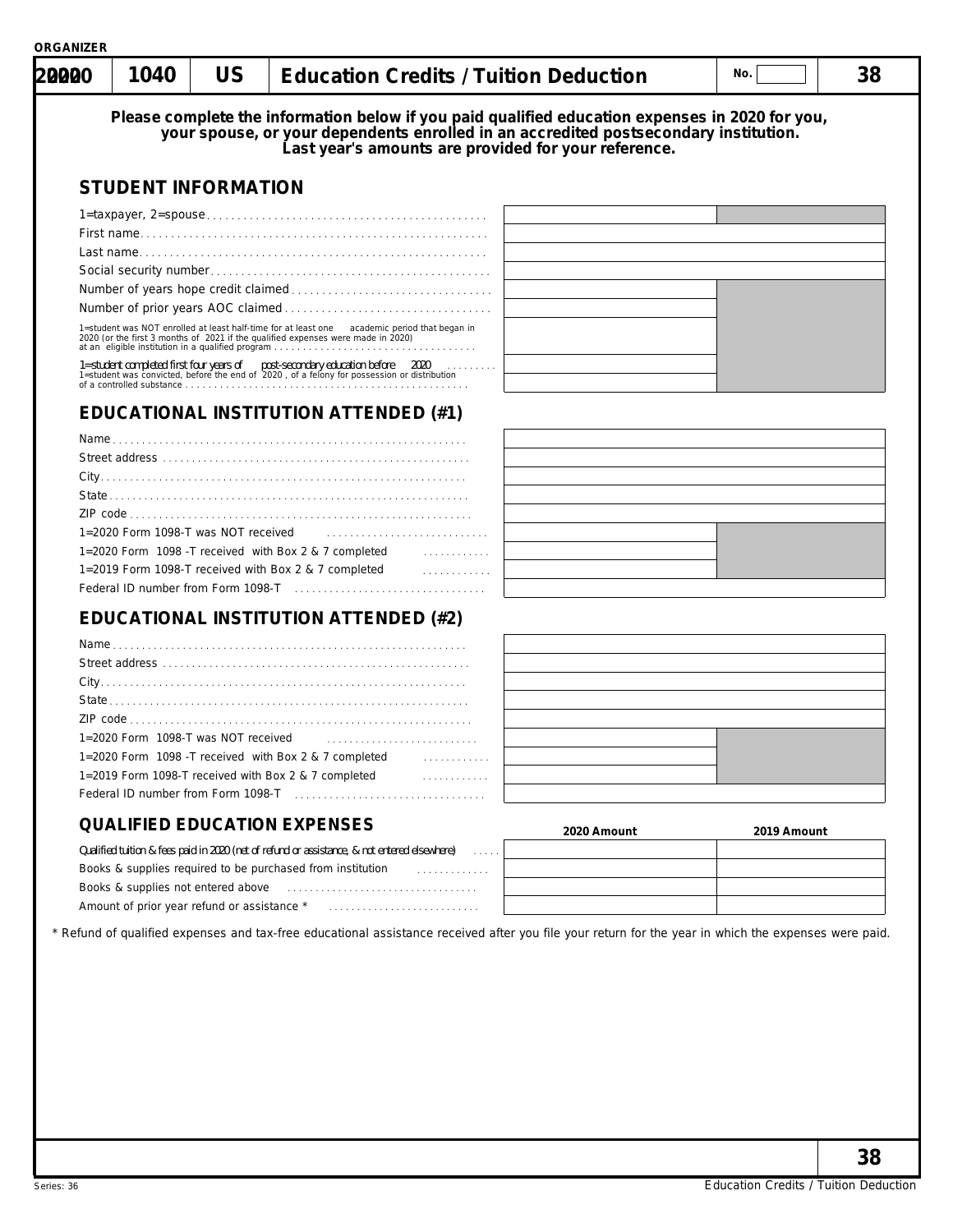| 2020 | 1040                                        | <b>US</b>                      | Household Employment Taxes (Schedule H)                                                                                                                                                                                                                                 |             |             | 42 |
|------|---------------------------------------------|--------------------------------|-------------------------------------------------------------------------------------------------------------------------------------------------------------------------------------------------------------------------------------------------------------------------|-------------|-------------|----|
|      |                                             |                                | Please enter all pertinent 2020 information. Last year's amounts are provided for your reference.                                                                                                                                                                       |             |             |    |
|      |                                             |                                | <b>HOUSEHOLD EMPLOYMENT TAXES</b>                                                                                                                                                                                                                                       |             |             |    |
|      |                                             | please complete the following: | NOTE: If you paid any one household employee cash wages of \$ 2,200 or more in 2020; withheld federal income tax during 2020 for any<br>household employee; or paid total cash wages of \$1,000 or more in any calendar quarter of 2019 or 2020 to household employees, |             |             |    |
|      |                                             |                                |                                                                                                                                                                                                                                                                         |             |             |    |
|      |                                             |                                |                                                                                                                                                                                                                                                                         |             |             |    |
|      | Social security, Medicare and income taxes: |                                |                                                                                                                                                                                                                                                                         | 2020 Amount | 2019 Amount |    |
|      |                                             |                                | 1=paid any one employee cash wages of \$2,200 or more $\ldots$                                                                                                                                                                                                          |             |             |    |
|      |                                             |                                | 1=withheld federal income tax for household employee                                                                                                                                                                                                                    |             |             |    |
|      |                                             |                                | Total cash wages subject to social security taxes                                                                                                                                                                                                                       |             |             |    |
|      |                                             |                                |                                                                                                                                                                                                                                                                         |             |             |    |
|      |                                             |                                |                                                                                                                                                                                                                                                                         |             |             |    |
|      |                                             |                                | Taxes withheld from state disability payments                                                                                                                                                                                                                           |             |             |    |
|      | Federal unemployment tax:                   |                                |                                                                                                                                                                                                                                                                         |             |             |    |
|      | quarter of 2019 or 2020                     |                                | 1=paid total cash wages of \$1,000 or more in any calendar                                                                                                                                                                                                              |             |             |    |
|      |                                             |                                |                                                                                                                                                                                                                                                                         |             |             |    |
|      |                                             |                                | 1=paid unemployment contributions to only one state                                                                                                                                                                                                                     |             |             |    |
|      |                                             |                                | 1=paid all state unemployment contributions by 4/15/21<br>.                                                                                                                                                                                                             |             |             |    |
|      |                                             |                                | 1=all wages taxable for FUTA were also taxable for state unemployment.                                                                                                                                                                                                  |             |             |    |
|      |                                             |                                |                                                                                                                                                                                                                                                                         |             |             |    |
|      |                                             |                                |                                                                                                                                                                                                                                                                         |             |             |    |
|      |                                             |                                |                                                                                                                                                                                                                                                                         |             |             |    |
|      |                                             |                                |                                                                                                                                                                                                                                                                         |             |             |    |
|      |                                             |                                |                                                                                                                                                                                                                                                                         |             |             |    |
|      |                                             |                                |                                                                                                                                                                                                                                                                         |             |             |    |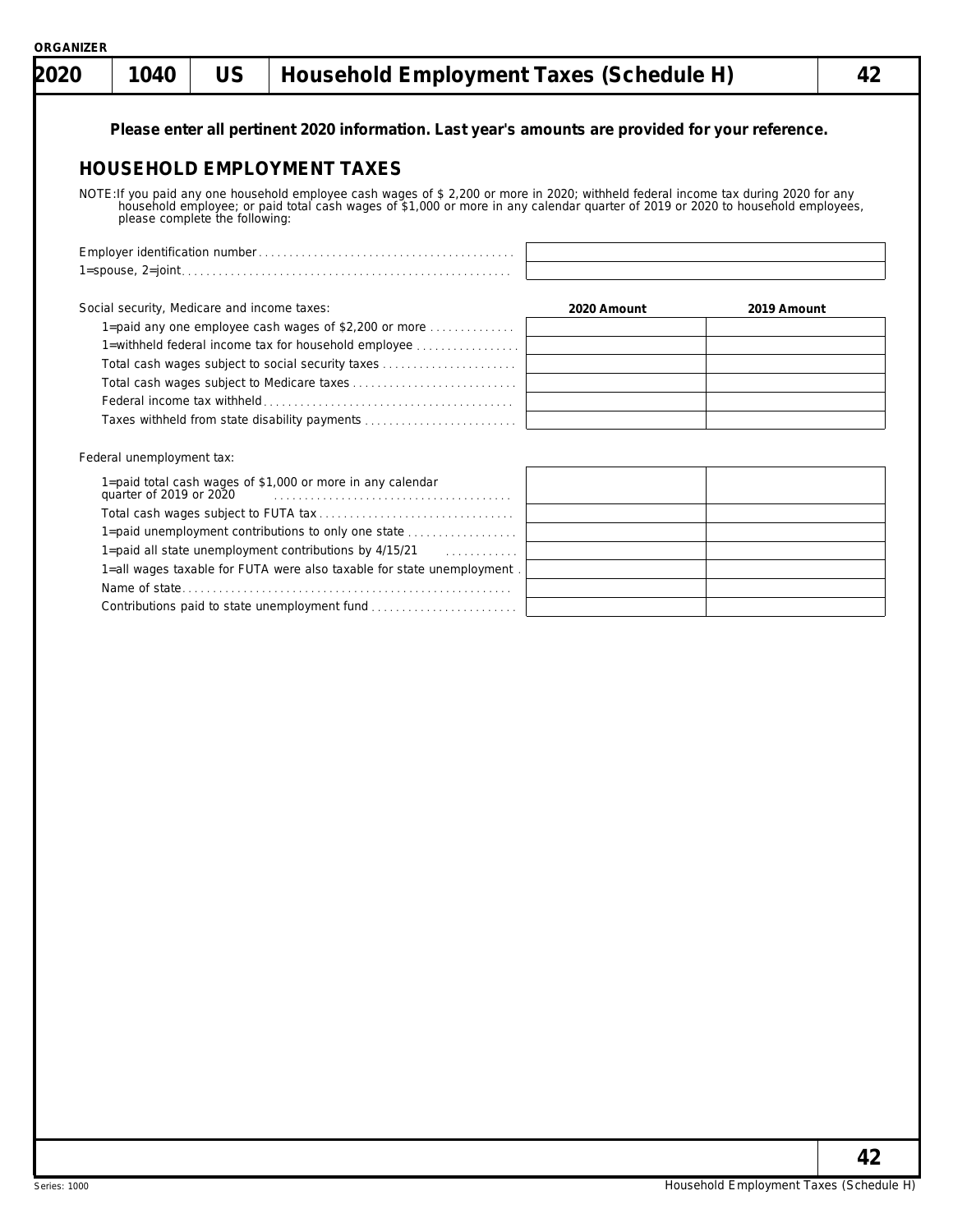| 2020     | 1040                                       | <b>US</b> | Parent's Election to Report Child's Inc.                                          |             | No.         | 44 |
|----------|--------------------------------------------|-----------|-----------------------------------------------------------------------------------|-------------|-------------|----|
|          |                                            |           | Please enter all pertinent 2020 amounts & attach all 1099-INT and 1099-DIV forms. |             |             |    |
|          |                                            |           | Last year's amounts are provided for your reference.                              |             |             |    |
|          | <b>CHILD'S INFORMATION</b>                 |           |                                                                                   |             |             |    |
|          | First name                                 |           |                                                                                   |             |             |    |
|          | Last name                                  |           |                                                                                   |             |             |    |
|          | Social security number                     |           |                                                                                   |             |             |    |
|          |                                            |           |                                                                                   |             |             |    |
|          | 1=nontaxable to federal                    |           |                                                                                   |             |             |    |
|          |                                            |           |                                                                                   |             |             |    |
|          |                                            |           | <b>INTEREST INCOME (Form 1099-INT)</b>                                            |             |             |    |
|          | Banks, credit unions, etc. (Box 1):        |           |                                                                                   | 2020 Amount | 2019 Amount |    |
|          |                                            |           |                                                                                   |             |             |    |
|          |                                            |           |                                                                                   |             |             |    |
|          |                                            |           | U.S. bonds, T-bills, etc. (nontaxable to state) (Box 3):                          |             |             |    |
|          |                                            |           |                                                                                   |             |             |    |
|          | Tax-exempt interest:                       |           |                                                                                   |             |             |    |
|          |                                            |           |                                                                                   |             |             |    |
|          |                                            |           |                                                                                   |             |             |    |
|          | Adjustments:                               |           |                                                                                   |             |             |    |
|          |                                            |           |                                                                                   |             |             |    |
|          |                                            |           |                                                                                   |             |             |    |
|          |                                            |           |                                                                                   |             |             |    |
|          |                                            |           |                                                                                   |             |             |    |
|          |                                            |           |                                                                                   |             |             |    |
| Foreign: |                                            |           |                                                                                   |             |             |    |
|          |                                            |           | 1=interest in or authority over foreign account                                   |             |             |    |
|          |                                            |           | 1=grantor/transferor or received distribution from foreign trust                  |             |             |    |
|          |                                            |           | Post 8/7/86 private activity bond interest (included above) (6251)                |             |             |    |
|          |                                            |           |                                                                                   |             |             |    |
|          |                                            |           | DIVIDEND INCOME (Form 1099-DIV)                                                   |             |             |    |
|          | Total ordinary dividends (Box 1a):         |           |                                                                                   |             |             |    |
|          |                                            |           |                                                                                   |             |             |    |
|          |                                            |           |                                                                                   |             |             |    |
|          | Total capital gain distributions (Box 2a): |           |                                                                                   |             |             |    |
|          |                                            |           |                                                                                   |             |             |    |
|          |                                            |           |                                                                                   |             |             |    |
|          |                                            |           |                                                                                   |             |             |    |
|          |                                            |           |                                                                                   |             |             |    |
|          |                                            |           |                                                                                   |             |             |    |
|          |                                            |           |                                                                                   |             |             |    |
|          | Tax-exempt interest:                       |           |                                                                                   |             |             |    |
|          |                                            |           |                                                                                   |             |             |    |
|          |                                            |           |                                                                                   |             |             |    |
|          | Nominee distributions:                     |           |                                                                                   |             |             |    |
|          |                                            |           |                                                                                   |             |             |    |
|          |                                            |           |                                                                                   |             |             |    |
|          |                                            |           |                                                                                   |             |             |    |
|          |                                            |           |                                                                                   |             |             |    |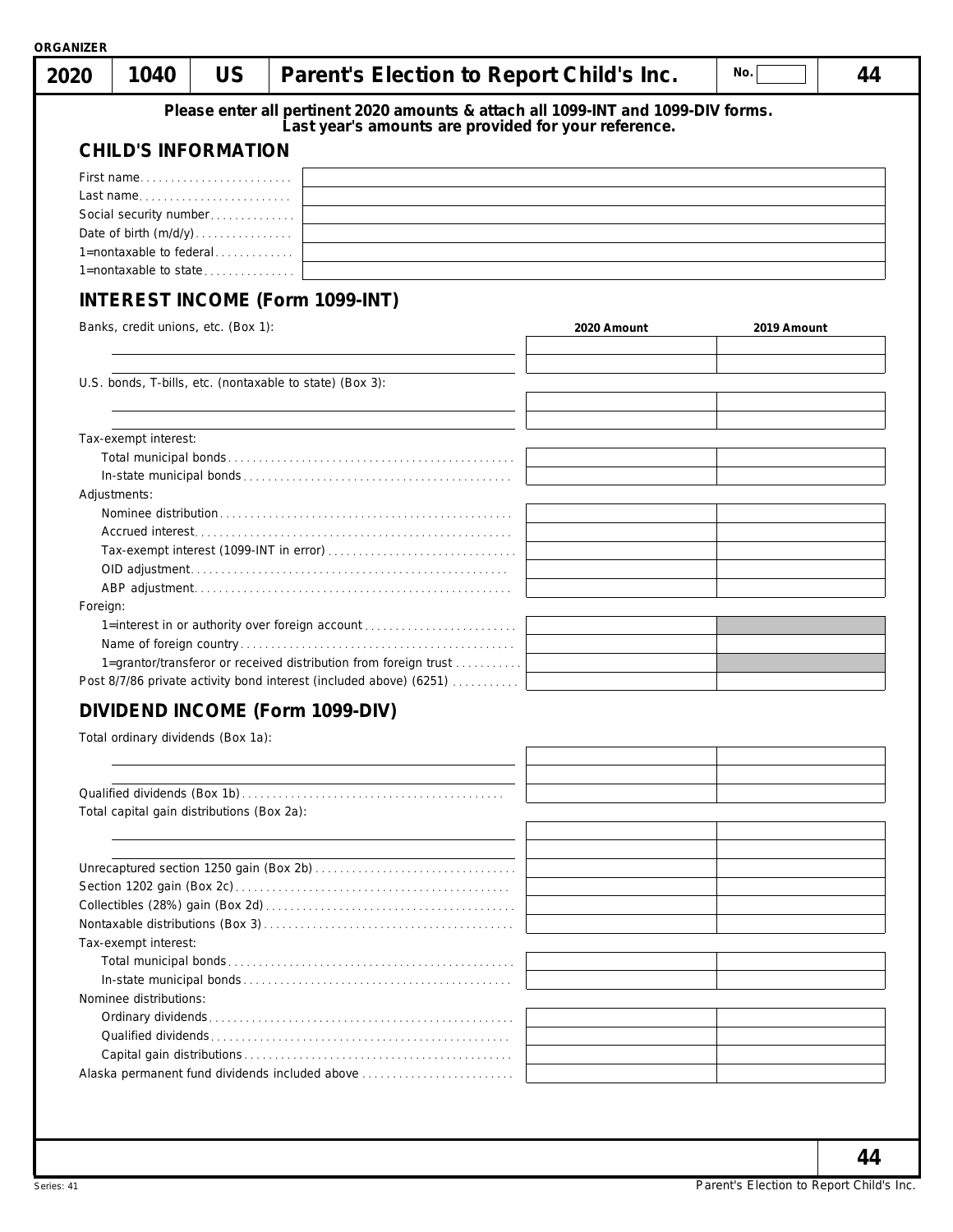| 2020      | 1040                       | <b>US</b> | <b>Report of Foreign Bank and Financial Accounts</b>                                                      |             |             | 82.1 |
|-----------|----------------------------|-----------|-----------------------------------------------------------------------------------------------------------|-------------|-------------|------|
|           |                            |           | Please enter all pertinent 2020 amounts. Last year's amounts are provided for your reference.             |             |             |      |
|           | <b>GENERAL INFORMATION</b> |           |                                                                                                           | 2020 Amount | 2019 Amount |      |
|           |                            |           |                                                                                                           |             |             |      |
|           |                            |           |                                                                                                           |             |             |      |
|           | Foreign identification:    |           |                                                                                                           |             |             |      |
|           | Taxpayer:                  |           |                                                                                                           |             |             |      |
|           |                            |           | $1 =$ passport, $2 =$ foreign TIN $\ldots \ldots \ldots \ldots \ldots \ldots \ldots \ldots \ldots \ldots$ |             |             |      |
|           |                            |           |                                                                                                           |             |             |      |
|           |                            |           |                                                                                                           |             |             |      |
|           |                            |           |                                                                                                           |             |             |      |
|           | Spouse:                    |           |                                                                                                           |             |             |      |
|           |                            |           |                                                                                                           |             |             |      |
|           |                            |           |                                                                                                           |             |             |      |
|           |                            |           |                                                                                                           |             |             |      |
|           |                            |           |                                                                                                           |             |             |      |
| Taxpayer: |                            |           |                                                                                                           |             |             |      |
|           |                            |           |                                                                                                           |             |             |      |
| Spouse:   |                            |           |                                                                                                           |             |             |      |
|           |                            |           |                                                                                                           |             |             |      |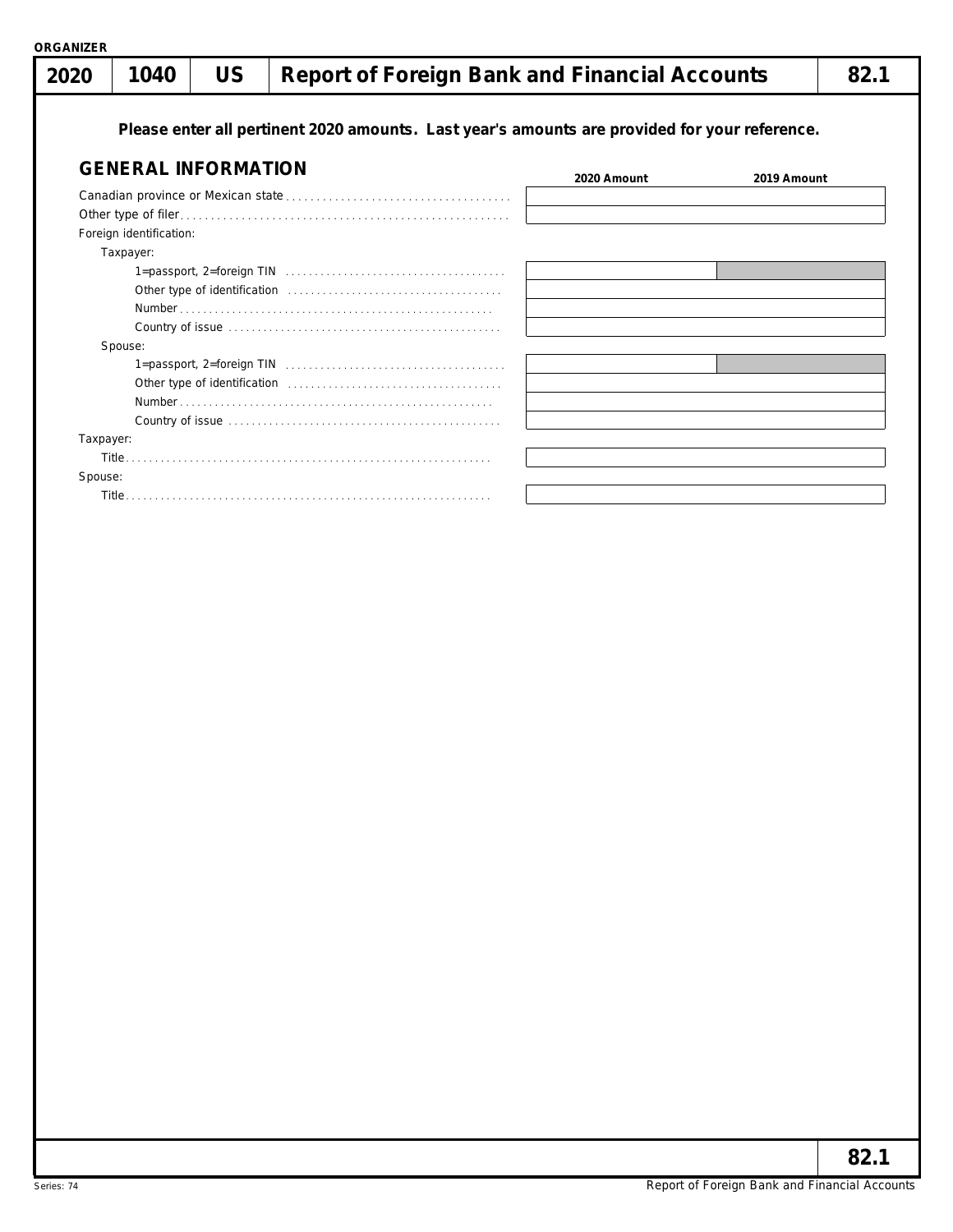| 2020 | 1040                                            | <b>US</b> | Report of Foreign Bank & Fin. Accts.                                                          |             | No.         | $82.1_{\text{p2}}$ |
|------|-------------------------------------------------|-----------|-----------------------------------------------------------------------------------------------|-------------|-------------|--------------------|
|      |                                                 |           | Please enter all pertinent 2020 amounts. Last year's amounts are provided for your reference. |             |             |                    |
|      |                                                 |           | <b>INFORMATION ON FINANCIAL ACCOUNTS</b>                                                      | 2020 Amount | 2019 Amount |                    |
|      |                                                 |           |                                                                                               |             |             |                    |
|      |                                                 |           | Type of account: 1=bank account, 2=securities account, or specify                             |             |             |                    |
|      |                                                 |           |                                                                                               |             |             |                    |
|      | Financial institution:                          |           |                                                                                               |             |             |                    |
|      |                                                 |           |                                                                                               |             |             |                    |
|      |                                                 |           |                                                                                               |             |             |                    |
|      |                                                 |           |                                                                                               |             |             |                    |
|      |                                                 |           |                                                                                               |             |             |                    |
|      |                                                 |           |                                                                                               |             |             |                    |
|      |                                                 |           |                                                                                               |             |             |                    |
|      |                                                 |           |                                                                                               |             |             |                    |
|      |                                                 |           |                                                                                               |             |             |                    |
|      | Accounts owned jointly:                         |           |                                                                                               |             |             |                    |
|      |                                                 |           | Number of joint owners (Mandatory for Part III accounts) (-1 if joint owner is joint filer)   |             |             |                    |
|      | Principal joint owner:                          |           |                                                                                               |             |             |                    |
|      |                                                 |           | Taxpayer identification number, if not joint filer                                            |             |             |                    |
|      |                                                 |           | TIN type: 1=EIN, 2=SSN/ITIN, 3=foreign, 4=unknown                                             |             |             |                    |
|      |                                                 |           |                                                                                               |             |             |                    |
|      |                                                 |           |                                                                                               |             |             |                    |
|      |                                                 |           |                                                                                               |             |             |                    |
|      |                                                 |           |                                                                                               |             |             |                    |
|      |                                                 |           |                                                                                               |             |             |                    |
|      |                                                 |           |                                                                                               |             |             |                    |
|      |                                                 |           |                                                                                               |             |             |                    |
|      |                                                 |           |                                                                                               |             |             |                    |
|      | Accounts where filer has no financial interest: |           |                                                                                               |             |             |                    |
|      |                                                 |           |                                                                                               |             |             |                    |
|      |                                                 |           |                                                                                               |             |             |                    |
|      |                                                 |           |                                                                                               |             |             |                    |
|      | Taxpayer identification number                  |           |                                                                                               |             |             |                    |
|      |                                                 |           | TIN type: 1=EIN, 2=SSN/ITIN, 3=foreign, 4=unknown                                             |             |             |                    |
|      | Address                                         |           |                                                                                               |             |             |                    |
|      |                                                 |           |                                                                                               |             |             |                    |
|      |                                                 |           |                                                                                               |             |             |                    |
|      |                                                 |           |                                                                                               |             |             |                    |
|      |                                                 |           |                                                                                               |             |             |                    |
|      |                                                 |           |                                                                                               |             |             |                    |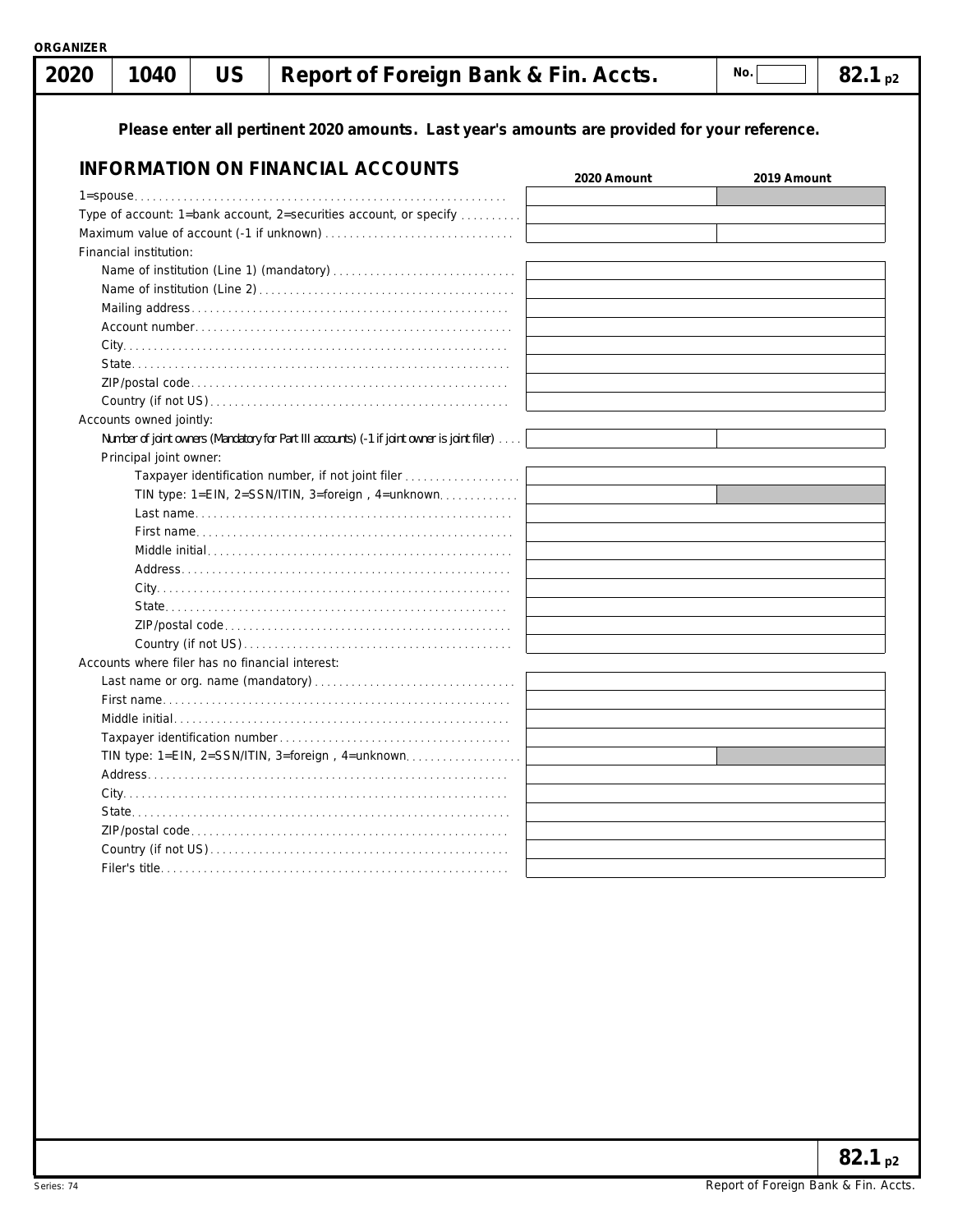## **Please enter all pertinent 2020 amounts. Last year's amounts are provided for your reference. 1040** | US | Foreign Reporting (8938) | No. | No. | 82.2 p2  **2020** Foreign entity information (complete if stock or interest): Name of entity . . . . . . . . . . . . . . . . . . . . . . . . . . . . . . . . . . . . . . . . . . . . . . . . . . **FOREIGN DEPOSIT AND CUSTODIAL ACCOUNTS (Part I)** Type of account: 1=deposit, 2=custodial ................................... Use financial institution information from Form 114 . . . . . . . . . . . . . . . . . . . . Financial institution information (if not filing Form 114): Maximum value of account during year . . . . . . . . . . . . . . . . . . . . . . . . . . . . Name of institution . . . . . . . . . . . . . . . . . . . . . . . . . . . . . . . . . . . . . . . . . . . . . . Account number (mandatory for part I) . . . . . . . . . . . . . . . . . . . . . . . . . . . . Mailing address of institution . . . . . . . . . . . . . . . . . . . . . . . . . . . . . . . . . . . . . City of institution . . . . . . . . . . . . . . . . . . . . . . . . . . . . . . . . . . . . . . . . . . . . . . . . State/province of institution . . . . . . . . . . . . . . . . . . . . . . . . . . . . . . . . . . . . . . Postal code of institution . . . . . . . . . . . . . . . . . . . . . . . . . . . . . . . . . . . . . . . . . Country of institution . . . . . . . . . . . . . . . . . . . . . . . . . . . . . . . . . . . . . . . . . . . . **2020 Amount 2019 Amount No.** Description of asset . . . . . . . . . . . . . . . . . . . . . . . . . . . . . . . . . . . . . . . . . . . . . . . . . 1=account opened during year . . . . . . . . . . . . . . . . . . . . . . . . . . . . . . . . . . . . . . . 1=account closed during year . . . . . . . . . . . . . . . . . . . . . . . . . . . . . . . . . . . . . . . . 1=account jointly owned with spouse . . . . . . . . . . . . . . . . . . . . . . . . . . . . . . . . . 1=no tax item in Part III with respect to this account 1=used foreign currency exchange rate to convert value to US dollars . . . . . . . . . . . . . . . . . Foreign currency in which account is maintained . . . . . . . . . . . . . . . . . . . . . . . Foreign currency exchange rate (xxxx.xxxx) . . . . . . . . . . . . . . . . . . . . . . . . . . . Source of exchange rate . . . . . . . . . . . . . . . . . . . . . . . . . . . . . . . . . . . . . . . . . . . . **OTHER FOREIGN ASSETS (Part II)** Date asset acquired during year (m/d/y) . . . . . . . . . . . . . . . . . . . . . . . . . . . . . . Date asset disposed of during year (m/d/y) . . . . . . . . . . . . . . . . . . . . . . . . . . . . Identifying number or other designation (mandatory for part II) . . . . . . . . . . 1=jointly owned with spouse . . . . . . . . . . . . . . . . . . . . . . . . . . . . . . . . . . . . . . . . . 1=no tax item in Part III with respect to this asset . . . . . . . . . . . . . . . . . . . . . . Maximum value of asset during year . . . . . . . . . . . . . . . . . . . . . . . . . . . . . . . . . . 1=used foreign currency exchange rate to convert value to US dollars [1, . . . . . . . . . . . . . . Foreign currency in which asset is denominated .................................. Foreign currency exchange rate (xxxx.xxxx) . . . . . . . . . . . . . . . . . . . . . . . . . . . Source of exchange rate . . . . . . . . . . . . . . . . . . . . . . . . . . . . . . . . . . . . . . . . . . . .

Type of entity . . . . . . . . . . . . . . . . . . . . . . . . . . . . . . . . . . . . . . . . . . . . . . . . . . . Mailing address of entity . . . . . . . . . . . . . . . . . . . . . . . . . . . . . . . . . . . . . . . . . City of entity . . . . . . . . . . . . . . . . . . . . . . . . . . . . . . . . . . . . . . . . . . . . . . . . . . . . Postal code of entity . . . . . . . . . . . . . . . . . . . . . . . . . . . . . . . . . . . . . . . . . . . . Country of entity . . . . . . . . . . . . . . . . . . . . . . . . . . . . . . . . . . . . . . . . . . . . . . . . State/province of entity . . . . . . . . . . . . . . . . . . . . . . . . . . . . . . . . . . . . . . . . . .

| . . |  |
|-----|--|
|     |  |
|     |  |
|     |  |
|     |  |
|     |  |
|     |  |
|     |  |
|     |  |
|     |  |
|     |  |
|     |  |

#### **Type of Entity**

#### 1 = Partnership

2 = Corporation

**1**

- $3 =$  Trust
- 4 = Estate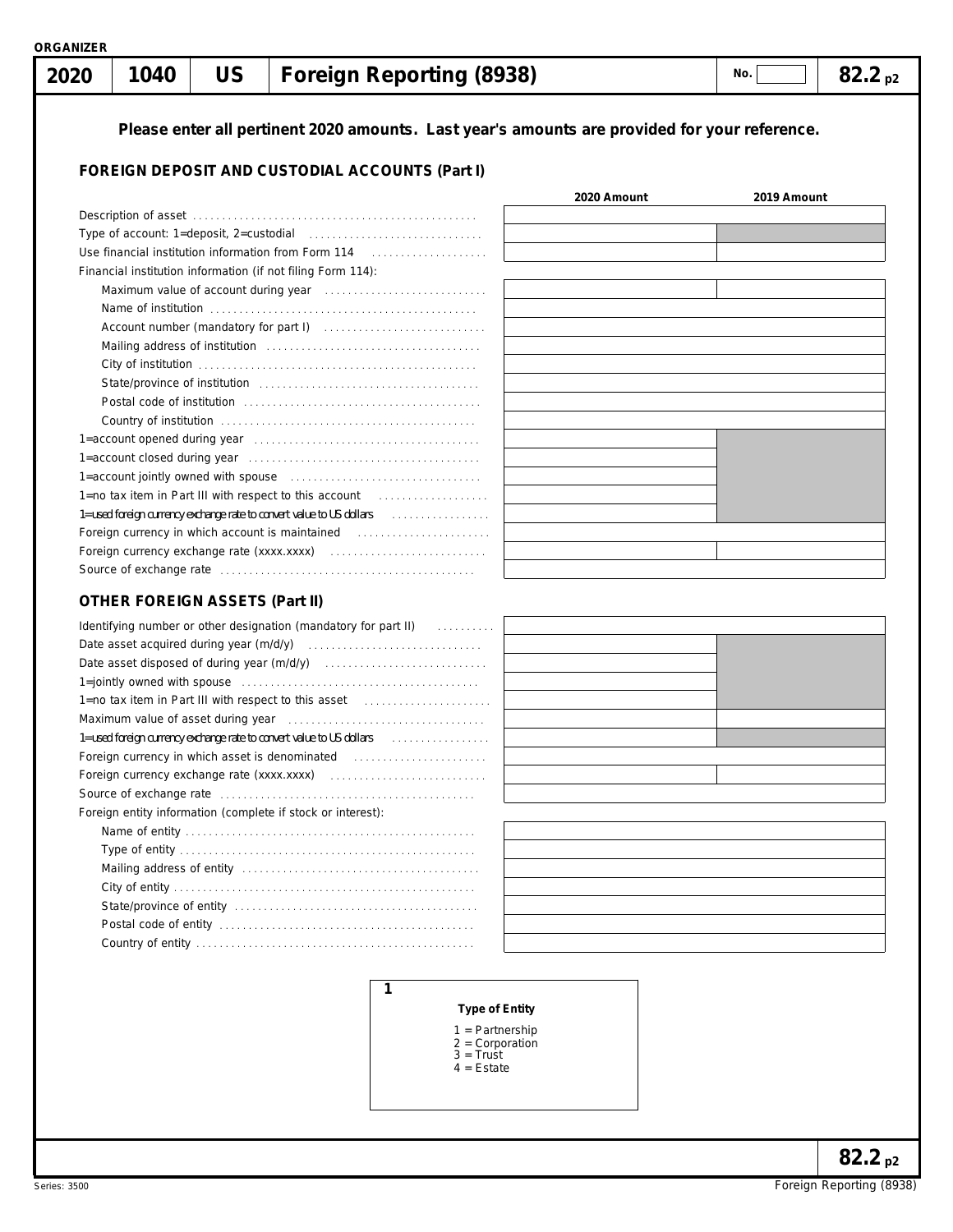| 2020 | 1040                             | <b>US</b> | Foreign Reporting (8938) (continued)                                                          | No. | $82.2_{\text{p2}}$ |
|------|----------------------------------|-----------|-----------------------------------------------------------------------------------------------|-----|--------------------|
|      |                                  |           |                                                                                               |     |                    |
|      |                                  |           | Please enter all pertinent 2020 amounts. Last year's amounts are provided for your reference. |     |                    |
|      |                                  |           | OTHER FOREIGN ASSETS (Part II) (continued)                                                    |     |                    |
|      | Issuer or counterparty (#1):     |           |                                                                                               |     |                    |
|      |                                  |           |                                                                                               |     |                    |
|      |                                  |           |                                                                                               |     |                    |
|      |                                  |           |                                                                                               |     |                    |
|      |                                  |           | Issuer or counterparty: 1=US person, 2=foreign person<br>.                                    |     |                    |
|      |                                  |           |                                                                                               |     |                    |
|      |                                  |           |                                                                                               |     |                    |
|      |                                  |           |                                                                                               |     |                    |
|      |                                  |           |                                                                                               |     |                    |
|      |                                  |           |                                                                                               |     |                    |
|      | Issuer or counterparty (#2):     |           |                                                                                               |     |                    |
|      |                                  |           |                                                                                               |     |                    |
|      |                                  |           |                                                                                               |     |                    |
|      |                                  |           |                                                                                               |     |                    |
|      |                                  |           | Issuer or counterparty: 1=US person, 2=foreign person<br>.                                    |     |                    |
|      |                                  |           |                                                                                               |     |                    |
|      |                                  |           |                                                                                               |     |                    |
|      |                                  |           |                                                                                               |     |                    |
|      |                                  |           |                                                                                               |     |                    |
|      |                                  |           |                                                                                               |     |                    |
|      | Issuer or counterparty $(\#3)$ : |           |                                                                                               |     |                    |
|      |                                  |           |                                                                                               |     |                    |
|      |                                  |           |                                                                                               |     |                    |
|      |                                  |           |                                                                                               |     |                    |
|      |                                  |           | Issuer or counterparty: 1=US person, 2=foreign person<br>.                                    |     |                    |
|      |                                  |           |                                                                                               |     |                    |
|      |                                  |           |                                                                                               |     |                    |
|      |                                  |           |                                                                                               |     |                    |
|      |                                  |           |                                                                                               |     |                    |
|      |                                  |           |                                                                                               |     |                    |
|      | Issuer or counterparty $(#4)$ :  |           |                                                                                               |     |                    |
|      |                                  |           |                                                                                               |     |                    |
|      |                                  |           |                                                                                               |     |                    |
|      |                                  |           |                                                                                               |     |                    |
|      |                                  |           | Issuer or counterparty: 1=US person, 2=foreign person<br>.                                    |     |                    |
|      |                                  |           |                                                                                               |     |                    |
|      |                                  |           |                                                                                               |     |                    |
|      |                                  |           |                                                                                               |     |                    |
|      |                                  |           |                                                                                               |     |                    |
|      |                                  |           |                                                                                               |     |                    |
|      |                                  |           |                                                                                               |     |                    |

**Type of Issuer or Counterparty**

- 
- 1 = Individual 2 = Partnership 3 = Corporation 4 = Trust 5 = Estate
	-